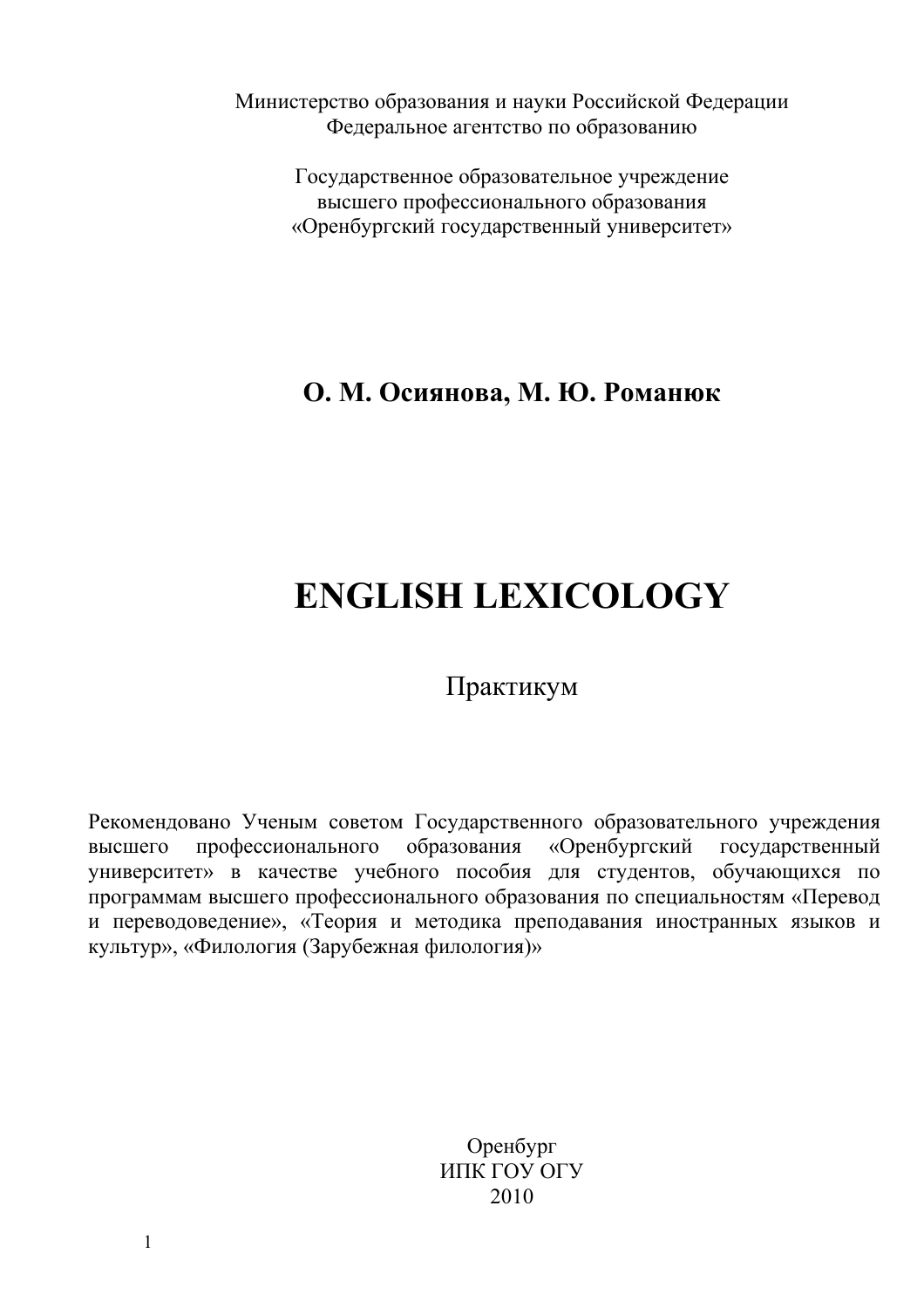Рецензент - кандидат филологических наук, доцент А.В. Антонова

#### **Осиянова, О. М.**

О 74 English Lexicology: практикум / О. М. Осиянова, М. Ю. Романюк; Оренбургский гос. ун-т. - Оренбург: ОГУ, 2010. – 143с.

В практикуме рассмотрены такие вопросы лексикологии, как структура слова, этимология словарного состава английского языка, словообразование и словосложение, семасиология, омонимия, синонимия и антонимия современного английского языка, фразеологические единицы и словосочетания, основы английской лексикографии и др. Практический материал, предназначенный для самостоятельной работы и работы на семинарах, тесно увязан с теоретическим материалом лекций. Приложение содержит справочный материал, необходимый для выполнения упражнений.

Практикум предназначен для студентов, обучающихся по программам высшего профессионального образования по специальностям 031202 - Перевод и переводоведение, 031201 - Теория и методика преподавания иностранных языков и культур, 031001- Филология (021703 Зарубежная филология)» при изучении дисциплины «Лексикология».

 УДК802. 0 (07) О 4602020102 ББК81.2 Англ я7

 © Осиянова О. М. Романюк М. Ю., 2010 © ГОУ ОГУ, 2010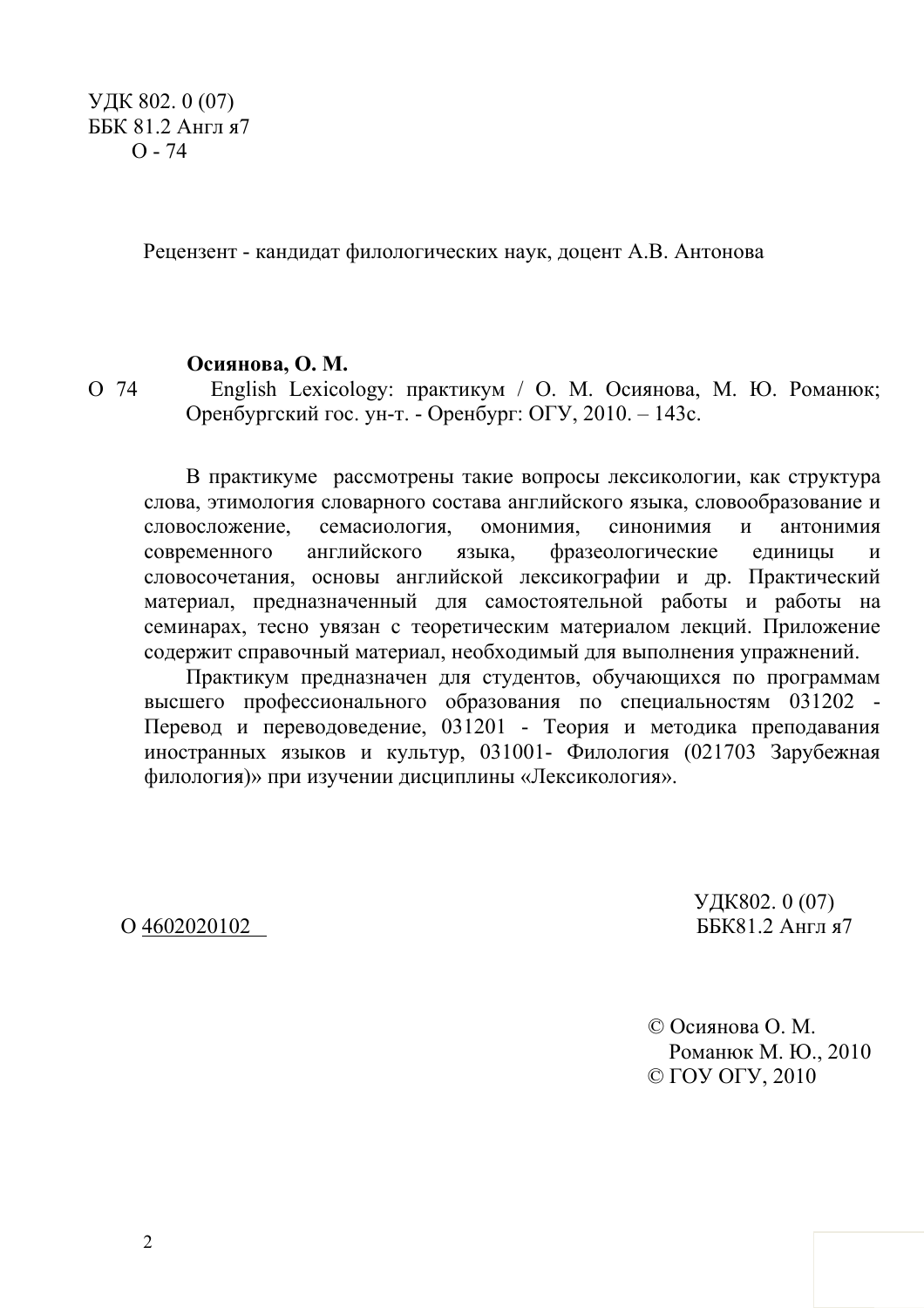# Содержание

| 3 Etymological Characteristics of the Modern English Vocabulary14                  |     |
|------------------------------------------------------------------------------------|-----|
|                                                                                    |     |
|                                                                                    |     |
|                                                                                    |     |
|                                                                                    |     |
|                                                                                    |     |
|                                                                                    |     |
| 10 The Peculiarities of the English Language in the USA and Other English Speaking |     |
|                                                                                    |     |
|                                                                                    |     |
|                                                                                    |     |
|                                                                                    | .73 |
|                                                                                    |     |
|                                                                                    |     |
|                                                                                    |     |
|                                                                                    |     |
|                                                                                    |     |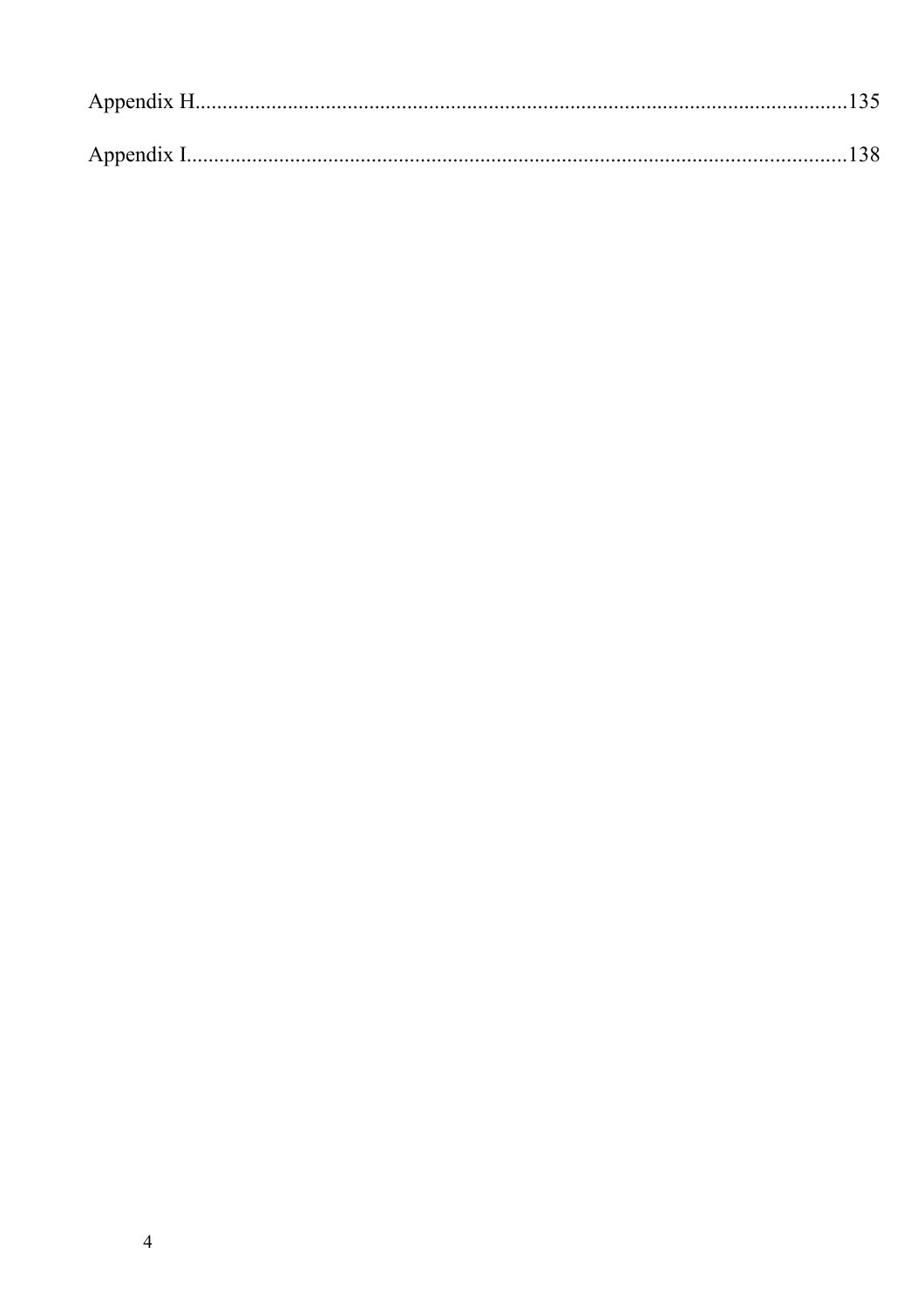### **Preface**

This book has an aim to assist the students of foreign language departments in their study of the fundamentals of Modern English Lexicology. The book is based on the course of lectures in English Lexicology and fully meets the requirements of the programme in the subject. It includes the material about the English word and its structure, about the complex nature of the word's meaning, about homonyms, synonyms and antonyms, phraseological units, lexicography and some other aspects of English lexicology.

Each chapter of the book contains some theoretical problems to be discussed, the list of definitions of the main notions to remember, practical tasks for seminars and independent work to be analyzed and a brief list of recommended literature. In appendices students will find supplementary materials intended for gaining additional information about the vocabulary resources of Modern English, stylistic peculiarities of its vocabulary, word-building elements. Students are also given the list of questions for revision and a self-assessment test which will help them to prepare for the exam in the course of English lexicology.

The authors hope that the book will help students to be word-conscious, to be able to guess the meaning of words they come across from the meanings of morphemes, to be able to recognize the origin of this or that lexical unit.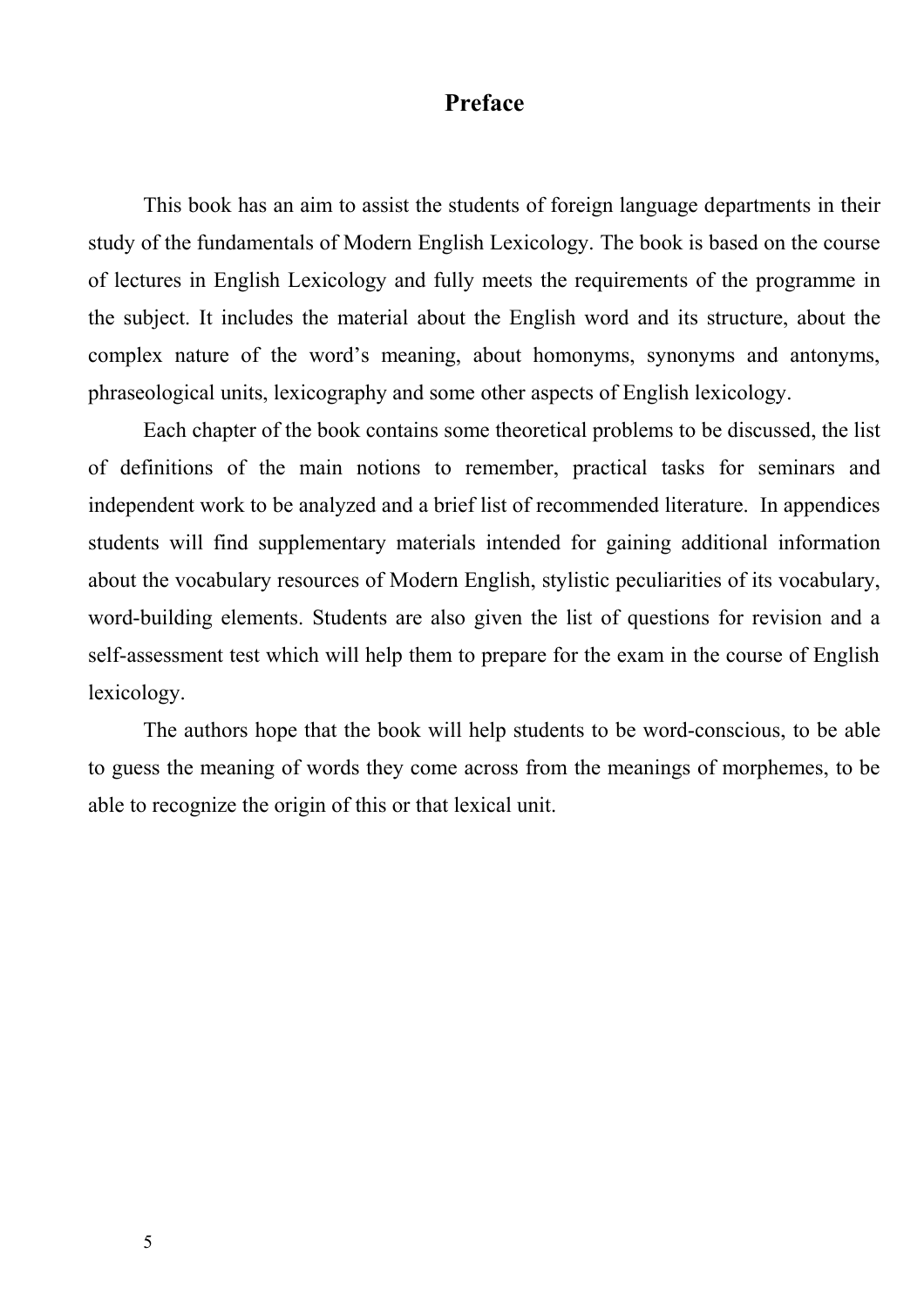### **1 General Problems of the Theory of the Word**



### **1.1 Consider your answers to the following.**

1. The object of Lexicology.

The theoretical and practical value of English Lexicology.

- 2. Links of Lexicology with other branches of linguistics.
- 3. Vocabulary as a system. The notion of lexical system.
- 4. The approaches to language study.
- 5. The word as a fundamental unit of language.
- 6. Methods of linguistic analysis.

#### **1.2 Remember the following definitions.**

**Lexicology** – is a branch of linguistics which deals with the vocabulary of a language. It is concerned with words, variable word-groups, phraseological units, and with morphemes which make up words.

**Vocabulary of a language** – is the total sum of its words.

**General lexicology** – is a part of general linguistics; it is concerned with the study of vocabulary, irrespective of the specific features of any particular language.

**Special lexicology** – is the lexicology of a particular language (e.g. English, Russian, etc.); devotes its attention to the description of the characteristic peculiarities in the vocabulary of a given language.

**Lexical system** – is a coherent homogeneous whole constituted by interdependent elements of the same order related in certain specific ways.

**Diachronic approach to language study** deals with the origin, change and development of the words in the course of time.

**Synchronic approach to language study** describes the vocabulary as it exists at a given time.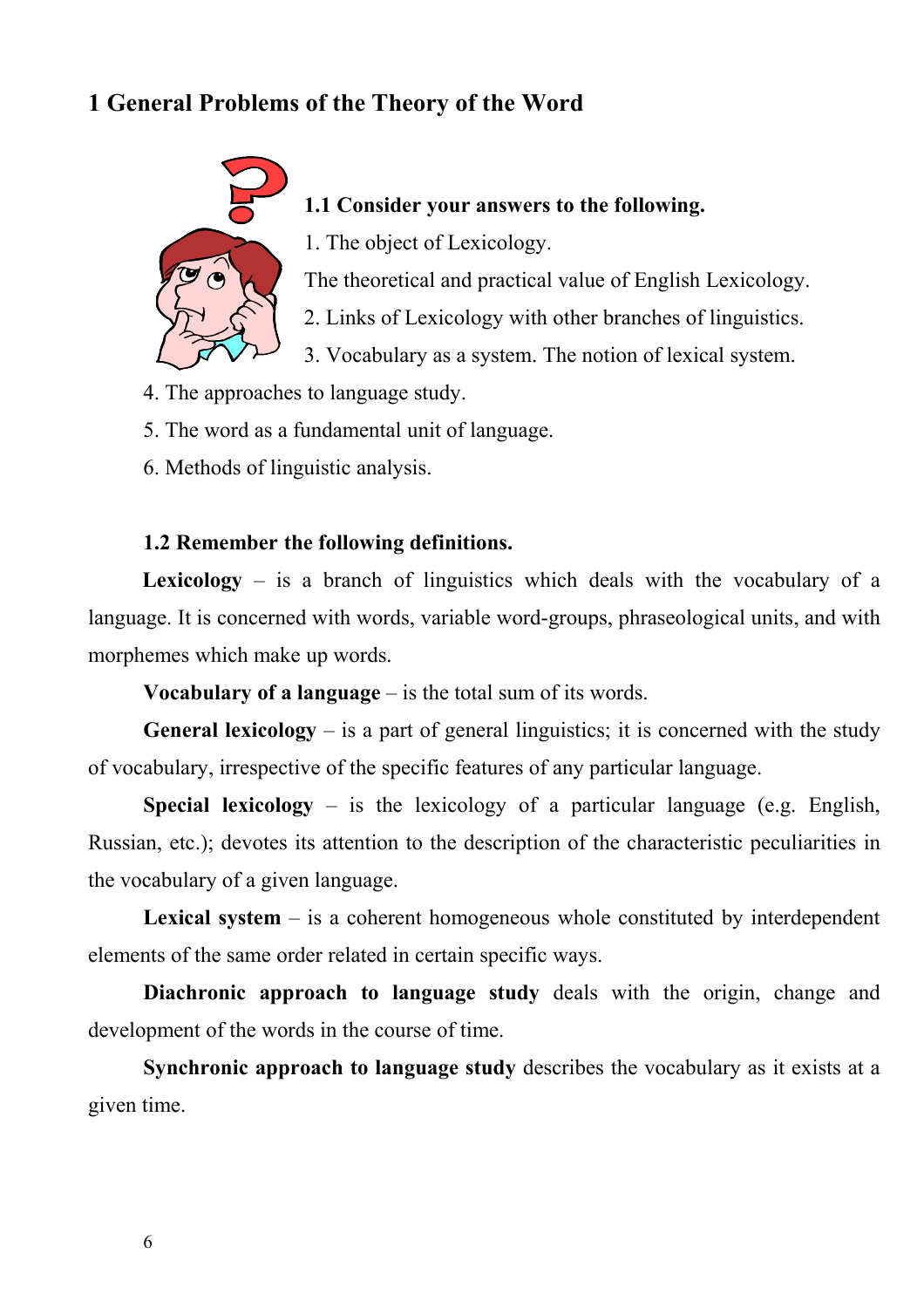**Word** – is a sequence of human sounds conveying a certain concept idea or meaning which has gained general acceptance in a social group of people speaking the same language and historically connected.

**Word** – is a speech unit used for the purposes of human communication, materially representing a group of sounds possessing a meaning, susceptible to grammatical employment and characterized by formal and semantic unity.

**Morpheme** – the smallest two-faced unit to be found within the word; it is studied on the morphological level of analysis.

#### **1.3 Define the type of lexicological approach to language study.**

1. Type of lexicology that deals with the origin, change and development of the words in the course of time. A. General lexicology

2. Type of lexicology that studies words irrespective of the specific features of lexicology any particular language. B. Synchronic or descriptive

3. Type of lexicology that devotes its attention to the description of words of a lexicology particular language. C. Historical or diachronic

4. Type of lexicology that is concerned with the vocabulary as it exists at a given time. D. Special lexicology

#### **1.4 Match the definition of the word with the author it belongs to.**

1. Word is a speech unit used for the purposes of human communication, materially representing a group of sounds possessing a meaning, susceptible to grammatical employment and characterized by formal and semantic unity. A) St. Ullman

7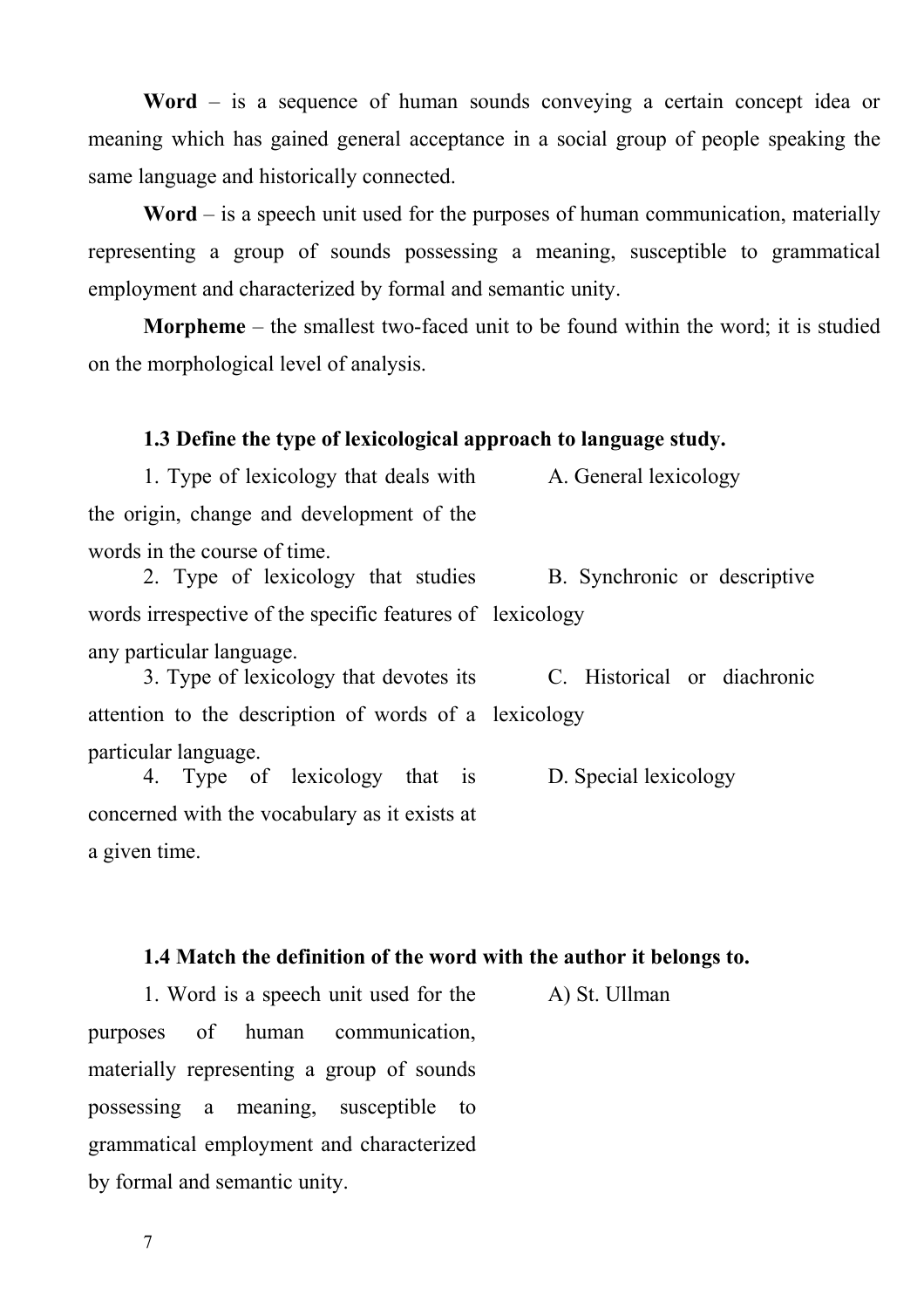2. Word is a sequence of human sounds conveying a certain concept, idea in meaning which has gained general acceptance in a social group of people speaking the same language and historically connected. B) F. Berezin C) G. Antrushina

3. Word is meaningful unit which composes meaningful segments of some connected discourse.

4. Minimum free form. D) L. Bloomfield

E) A. Smirnitsky

#### **Literature**

**1** Антрушина, Г.Б. Лексикология английского языка: учеб. пособие для студентов / Г.Б. Антрушина, О.В. Афанасьева, Н.Н. Морозова. – М.: Дрофа, 1999. – 287 c.

**2** Арнольд, И. В. Лексикология современного английского языка / И.В. Арнольд. - М. : Высш. шк., 1986. – 302 c.

**3** Ginsburg, R.S. A Course in Modern English Lexicology / R.S. Ginsburg, S.S. Khidekel, G.Y. Knyazeva, A.A. Sankin. - M. : VYSŠAJA ŠKOLA, 1979. – 269 c.

**4** Дубенец, Э.М. Современный английский язык. Лексикология: Пособие для студентов гуманитарных вузов / Э.М. Дубенец. – М./СПб.: ГЛОССА/КАРО,  $2004. - 192$  c.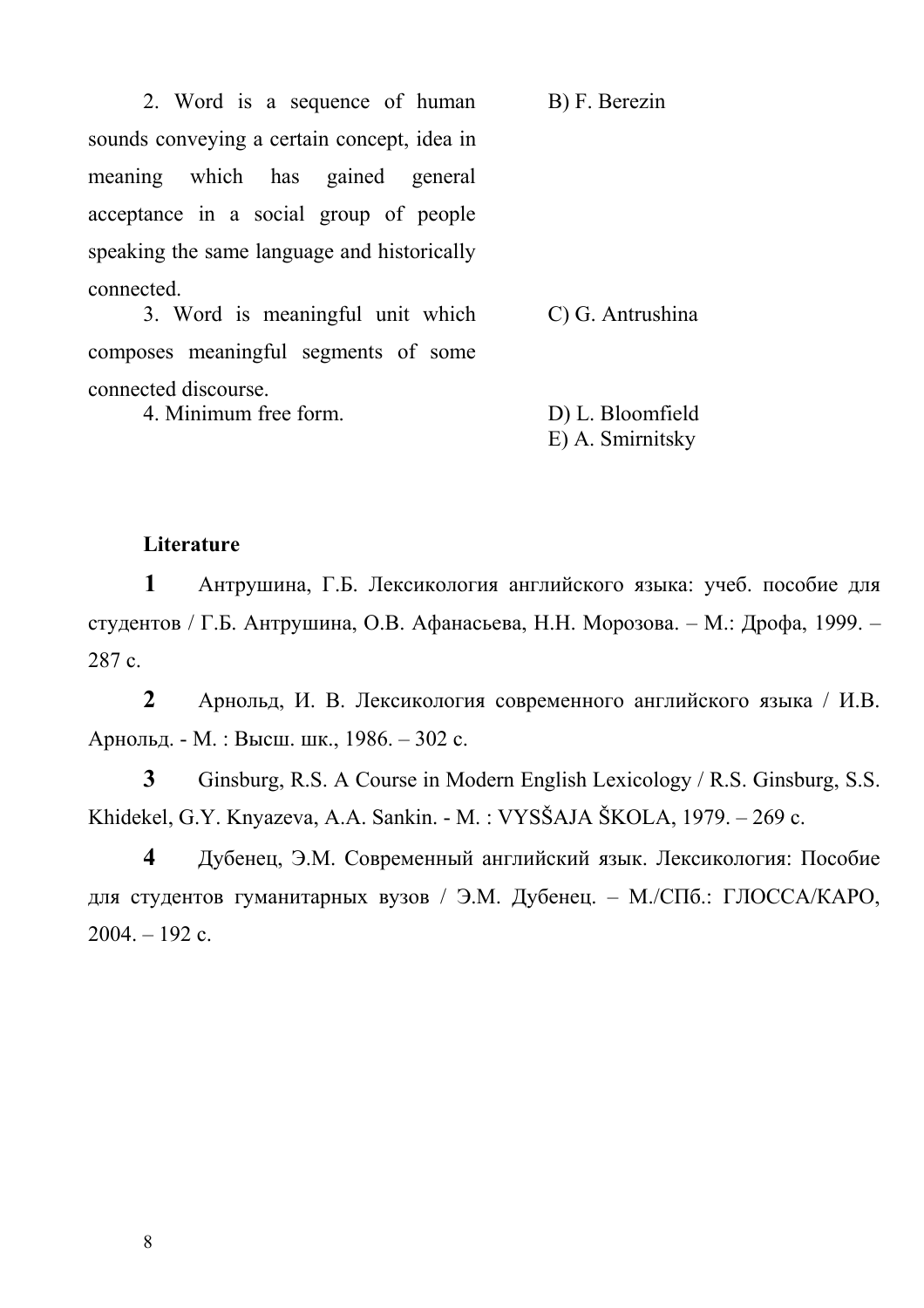### **2 General Characteristics of the Modern English Vocabulary**



#### **2.1 Consider your answers to the following.**

1. The volume of the vocabulary and its use. Changeability of the vocabulary. The causes of changeability.

2. The basic word – stock of the English language. Its relative stability and general use.

3. The extension of the English Vocabulary.

4. Characteristic features of the Modern English Vocabulary.

5. English vocabulary as a system. Different principles of grouping the vocabulary (non – semantic, semantic groupings of the vocabulary). Linguistic criteria of distinguishing lexico – semantic groups.

6. The theories of Semantic Fields.

#### **2.2 Remember the following definitions.**

Literary colloquial words - are informal words that are used in everyday conversational speech both by cultivated and uneducated people of all age groups.

**Slang** – language of a highly colloquial style, considered as below the level of standard educated speech, and consisting either of new words or of current words employed in some special sense.

**Dialects –** are regional forms of English.

**Learned words** – words mainly associated with the printed page.

**Archaic words (archaisms)** – words current in an earlier time but rare in present usage.

**Obsolete words** – words no longer in use; out of use for at least a century.

**Historisms** – are words denoting objects and phenomena which are things of the past and no longer exist.

**Neologisms** – words which have recently appeared in the language.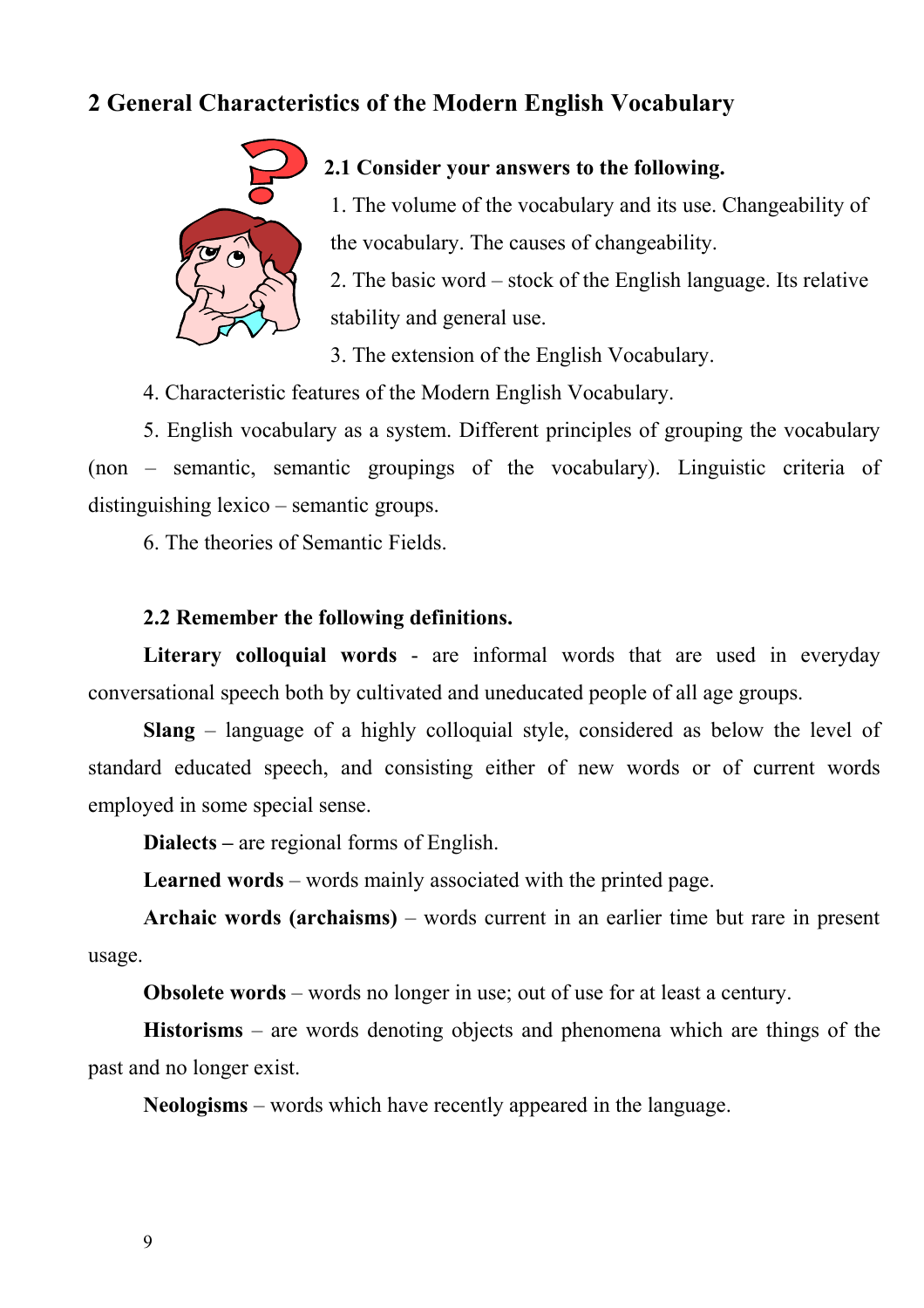**Term (Professional terminology)** – a word or a word-group which is specifically employed by a particular branch of science, technology, trade of the arts to convey a concept, peculiar to this particular activity.

**Basic stock** – a certain stable layer in the vocabulary, which changes very slowly and which is the basis for the further growth of the vocabulary.

**Lexico-grammatical group** – is a class of words which have a common lexicogrammatical meaning, a common paradigm, the same substituting elements and possibly a characteristic set of suffixes, rendering the lexico-grammatical meaning.

**Semantic fields** – closely connected parts of vocabulary, each characterized by a common concept.

**2.3 The italicized words and word-groups in the following extracts are informal. Write them out in two columns and explain in each case why you consider the word slang/colloquial. Look up any words you do not know in your dictionary.**

1. Тhe Flower Girl.... *Now you are talking!* I thought you'd *come off it* when you saw a chance of getting back *a bit of* what you *chucked* at me last night.<sup>1</sup> (Confidentially.) You'd *had a drop in,* hadn't you?

2. Liza. *What call* would a woman with that strength in her have to die of influenza? What become of her new straw hat that should have come to me? Somebody *pinched* it; and what I say is, them as pinched it *done her in.*

Mrs. Eynsfordhill. What does doing her in mean?

Higgins *(hastily).* Oh, that's the new small talk. To do a person in means to kill them.

3. Higgins. *I've picked up* a girl.

Mrs. Higgins. Does that mean that some girl has picked you up?

Higgins. *Not at all.* I don't mean a love affair. Mrs. Higgins. *What a pity!*

(From *Pygmalion* by B. Shaw)

4. Jack *(urgently)*: Mrs. Palmer, if I ask you a straight question, will you please give me a straight answer?

Muriel: All right. Fire away.

10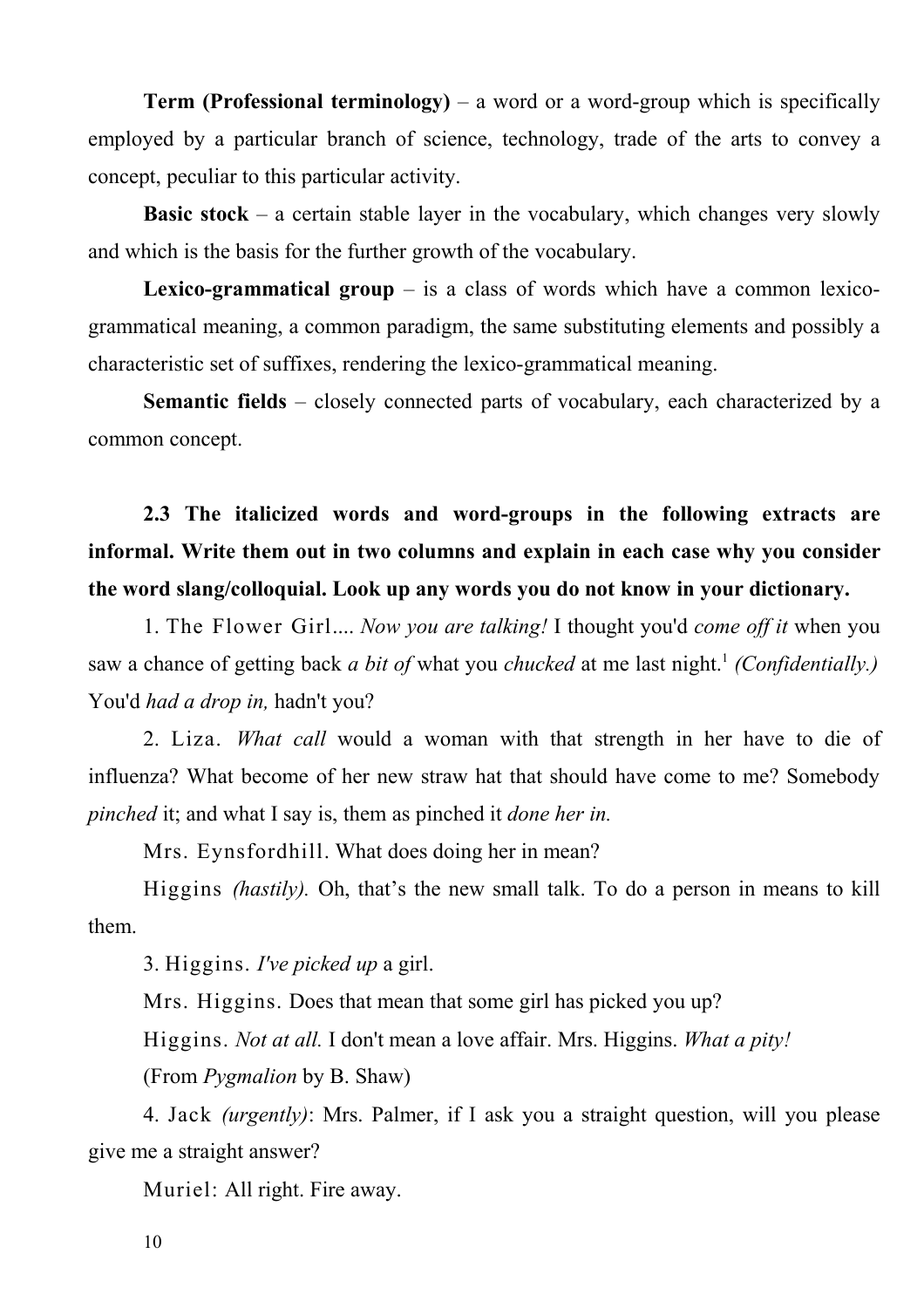Jack: Is your mother divorced?

Muriel: Divorced? *Mum?* Of course not.

Jack *(quietly):* Thank you. That was what I had already gathered.

Muriel: *Mind you,* she's often thought of divorcing *Dad,* but somehow never *got round to* doing it. Not that she's *got a good word to say for him, mind you.* She says he was the laziest, *pottiest,* most selfish *chap* she's ever *come across* in all her life. "He'll *come to a sticky end,"* she used to say to me, when I was a little girl. "You *mark my words,* Mu," she used to say, "if your Dad doesn't end his days in jail my name's not Flossie Gosport."

(From *Harlequinade* by T. Rattigan)

5. My wife has been *kiddin'* me about my friends ever since we was married. She says that ... they ain't nobody in the world got a *rummier bunch* of friends than me. I'll admit that the most of them ain't, well, what you might call *hot;* they're different somehow than when I first *hung around* with them. They seem to be lost without a brass rail to rest their *dogs* on. But of course they are old friends and I can't *give them the air.*

(From *Short Stories* by R. Lardner)

<sup>1</sup> Eliza means the money that Higgins gave her on their previous meeting.

### **2.4 Read the following jokes. Write out the informal words and word-groups and say whether they are colloquial, slang or dialect.**

1. A Yankee passenger in an English train was beguiling his fellow passengers with tall stories<sup>1</sup> and remarked: "We can start with a twenty-story apartment house this month, and have if finished by next."

This was too much for the burly Yorksbireman, who sat next to him. "Man, that's nowt", he said. "I've seen 'em in Yorkshire when I've been going to work just laying the foundation stone and when I've been coming home at neet they've been putting the folk out for back rent."

2. A driver and his family had gathered bluebells, primrose roots, budding twigs and so on from a country lane. Just before they piled into the car to move off Father approached a farmer who was standing nearby and asked: "Can we take this road to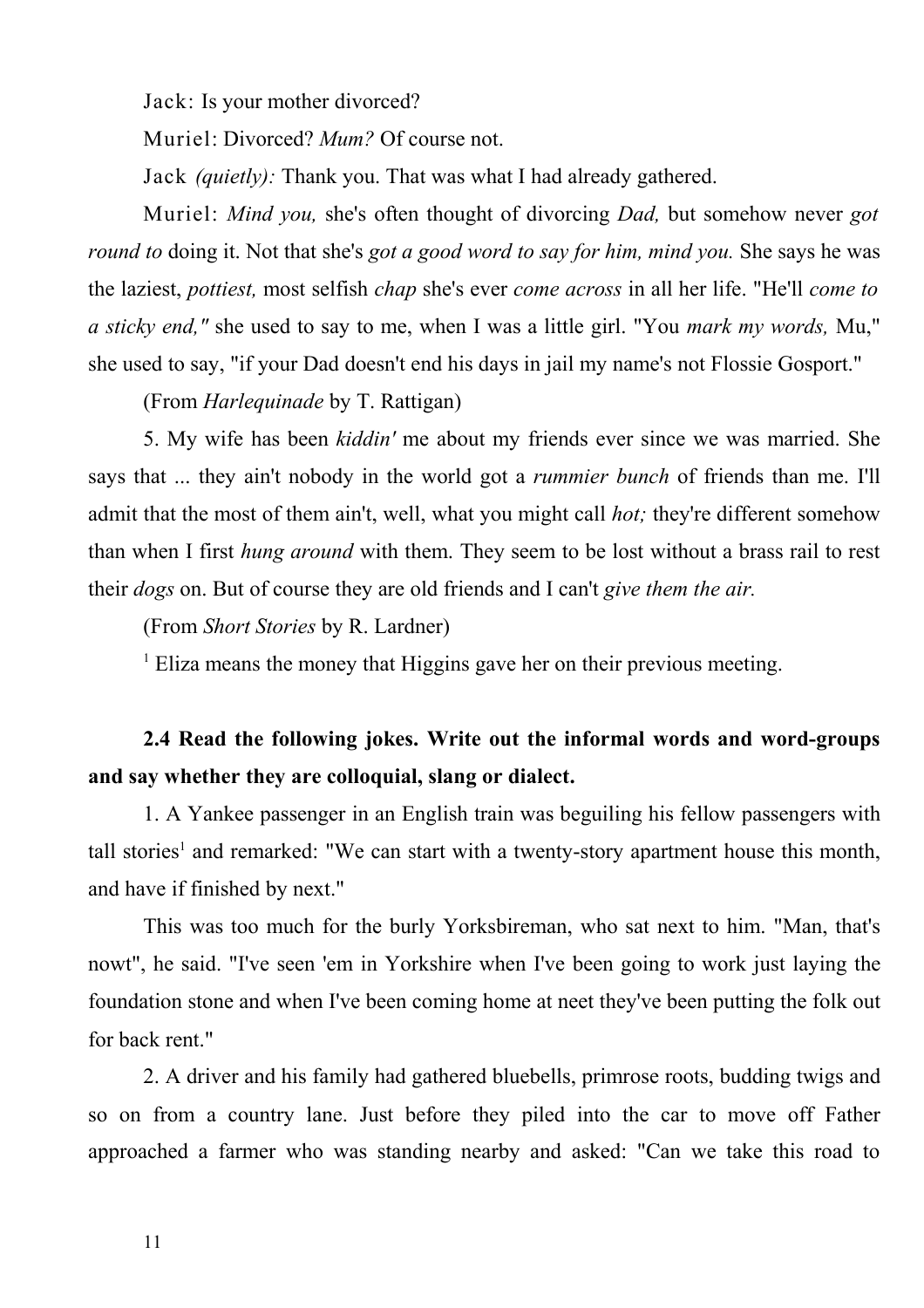Sheffield?" The farmer eyed the car and its contents sourly, then: "Aye, you mun as well, you've takken nigh everything else around here."

 $\frac{1}{1}$  tall stories — stories that are hard to believe.

**2.5 The italicized words and word-groups in the following extracts belong to formal style. Describe the stylistic peculiarities of each extract in general and say whether the italicized represents learned words, terms or archaisms. Look up unfamiliar words in the dictionary.**

1. "Sir,

*in re<sup>1</sup>* Miss Ernestina Freeman

We are *instructed* by Mr. Ernest Freeman, father of the *above mentioned* Miss Ernestina Freeman, to *request* you to *attend* at these *chambers* at 3 o'clock this coming Friday. Your failure to attend will be regarded as an acknowledgement of our client's right *to proceed."*

1 Usually in modern correspondence you will find the form *re* [ri:] without the *in.*

(From The French Lieutenant's Woman by J. Fowles)

2. "I have, with *esteemed* advice ..." Mr. Aubrey bowed briefly towards the sergeant, ..."... prepared *an admission of guilt. I* should *instruct* you that Mr. Freeman's decision not to proceed immediately is most strictly *contingent* upon your client's signing, on this occasion and in our presence, and witnessed *by all present, this* document."

(Ibid.)

3. "... I want you to keep an eye on that *air-speed indicator.* Remember that an airplane stays in the air because of its *forward speed.* If you let the speed drop too low, it stalls — and falls out of the air. Any time *the ASI shows a reading* near 120, you tell George instantly. Is that clear?" "Yes, Captain. I understand." "Back to you, George... I want you to unlock *the autopilot* — it's clearly marked on *the control column* — and take the airplane yourself. ... George, you watch the *artificial horizon* ... *Climb and descent indicator* should stay at zero."

(From *Runway Zero-Eight* by A. Hailey, J. Castle)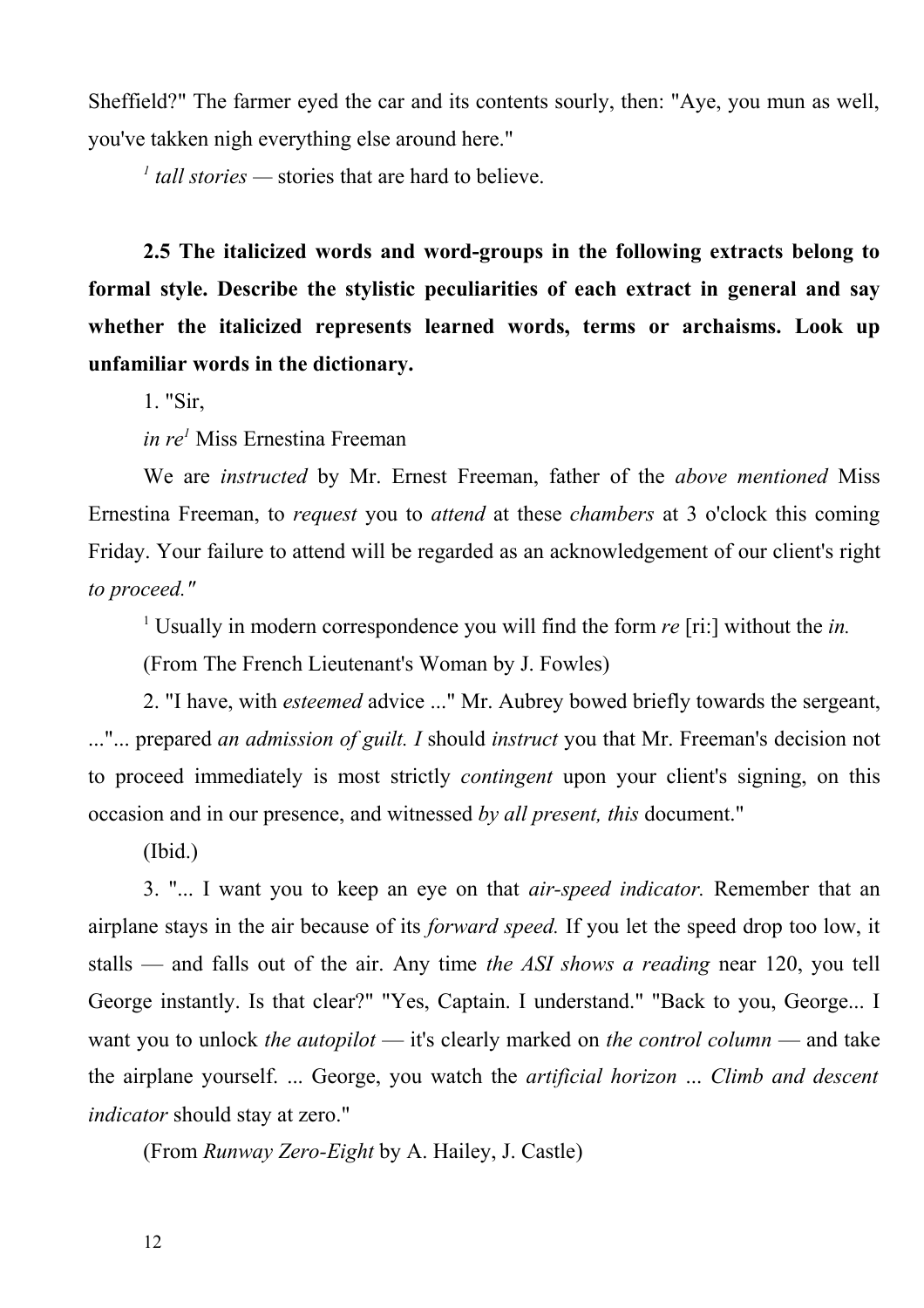4. Mr. Claud Gurney's production of *The Taming of the Shrew* shows a violent *ingenuity*. He has learnt much from Mr. Cochran; there is also a touch of Hammersmith in his *ebullient* days. *The speed, the light, the noise, the deployment* of expensively coloured figures ...amuse the senses and sometimes *divert* the mind from the unfunny brutality of the play, which *evokes* not one natural smile.

(From a theatrical review)

### **2. 6 From the words given below, pick out the archaic words and comment on their meaning. See appendix А.**

Do, dost, does, you, thee, ye, thou, horse, though, albeit, also, eke, spring, vernal, said, quoth, told, maiden, girl, haply, perhaps, ere, before.

#### **2.7 Substitute modern forms and words for the following.**

Hath, dost, thee, didst, wight, ye, whilom, sooth, yon, rhymeth, sate.

### **2.8 Give modern English equivalents of the following words. Translate them into Russian. See appendix А.**

Bade, spouse, dire, aught, quoth, kine, swain, courser, ire, charger, thy, thine, troth, hath, albeit.

### **2.9 Study the list of neologisms (Appendix B). Comment on their formation. State to what sphere of human activity they belong.**

#### **Literature**

**1** Антрушина, Г.Б. Лексикология английского языка: учеб. пособие для студентов / Г.Б. Антрушина, О.В. Афанасьева, Н.Н. Морозова. – М.: Дрофа, 1999. – 287 c.

**2** Арнольд, И. В. Лексикология современного английского языка / И.В. Арнольд. - М. : Высш. шк., 1986. – 302 c.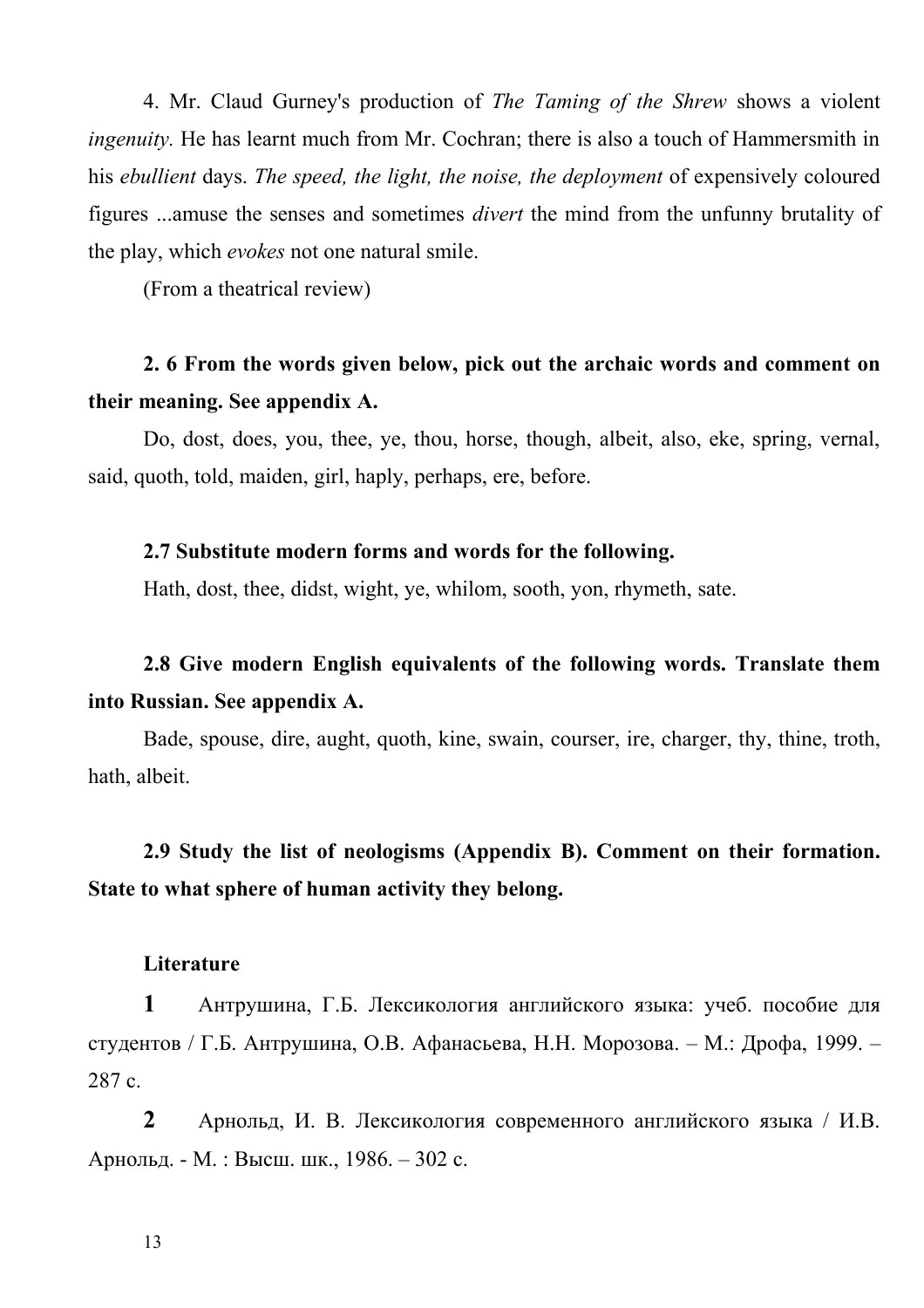**3** Ginsburg, R.S. A Course in Modern English Lexicology / R.S. Ginsburg, S.S. Khidekel, G.Y. Knyazeva, A.A. Sankin. - M. : VYSŠAJA ŠKOLA, 1979. – 269 c.

**4** Дубенец, Э.М. Современный английский язык. Лексикология: пособие для студентов гуманитарных вузов / Э.М. Дубенец. – М./СПб.: ГЛОССА/КАРО, 2004. – 192 c.

### **3 Etymological Characteristics of the Modern English Vocabulary**



### **3.1 Consider your answers to the following.**

- 1. The notion of etymology. The etymological background of the English vocabulary.
- 2.Words of native origin, words of Indo–European origin and words of Common Germanic origin. The main features of genuine English words.

3. Loan–words (borrowed words) in English. Sources and ways of borrowing into English.

- 4. Assimilation of loan–words. Types of assimilation. Degrees of assimilation.
- 5. Interrelation between native and borrowed elements in English.
- 6. Etymological doublets of different origin.
- 7. International words. Translation–loans.

### **3.2 Remember the following definitions.**

**Etymology** – is a science of the origin and history of words.

**Etymology of words** – origin of words.

**Native words** – are those that belong to the original English stock. They are words of Anglo-Saxon origin brought to the British Isles from the continent in the 5<sup>th</sup> century by the Germanic Tribes – the Angles, the Saxons and the Jutes.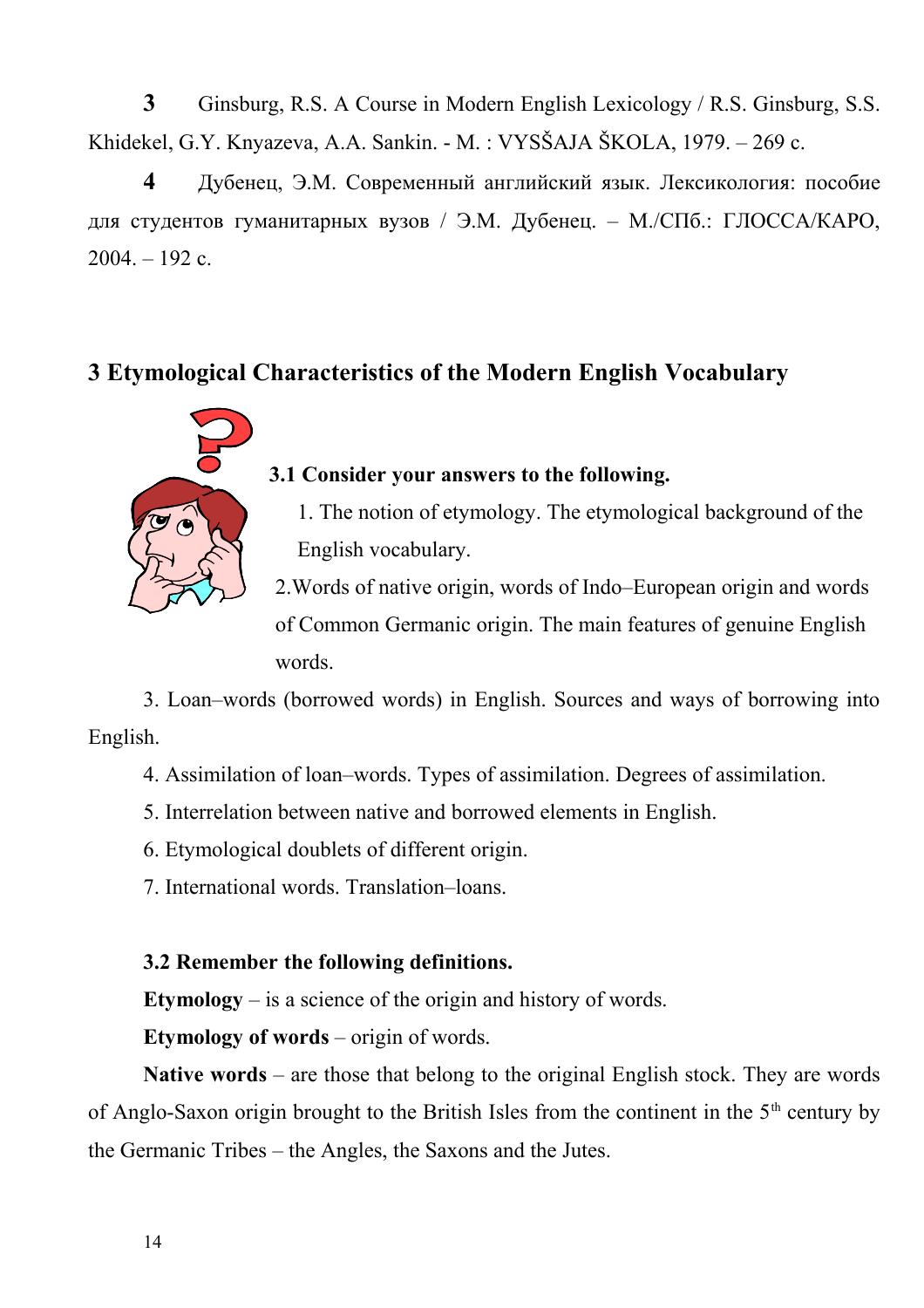**Borrowed words (loan words)** – words taken from other languages and modified in phonemic shape, spelling, paradigm or meaning according to the standards of the English language.

**Source of borrowing** – is the language from which this or that particular word was taken into English.

**Origin of the word** – is the language to which the word may be traced.

**Assimilation of borrowings** - is partial or total adaptation of loan-words to the peculiarities of phonetic, graphical, morphological standards of the receiving language and its semantic system.

**Completely assimilated words** – are words which undergo grammatical, phonetic and lexical assimilation.

**Partially assimilated words** – are words which undergo assimilation in some respects but remain unassimilated in others.

**Unassimilated words (barbarisms)** – are not assimilated in any respect.

**Etymological doublets** – are two or more words of the same language which were derived by different routes from the same basic word. They differ to a certain degree in form, meaning and current use.

**Translation***–***loans** – borrowings of special kind which are not taken into the vocabulary of another language more or less in the same phonemic shape in which they have been functioning in their own language, but undergo the process of translation. They are compound words in which each stem is translated separately.

**International words** – words, borrowed from one language into several others simultaneously or at short intervals one after another.

### **3.3 Subdivide all the following words of native origin into: a) Indo-European, b) Germanic, c) English proper.**

Daughter, woman, room, land, cow, moon, sea, red, spring, three, I, lady, always, goose, bear, fox, lord, tree, nose, birch, grey, old, glad, daisy, heart, hand, night, to eat, to see, to make.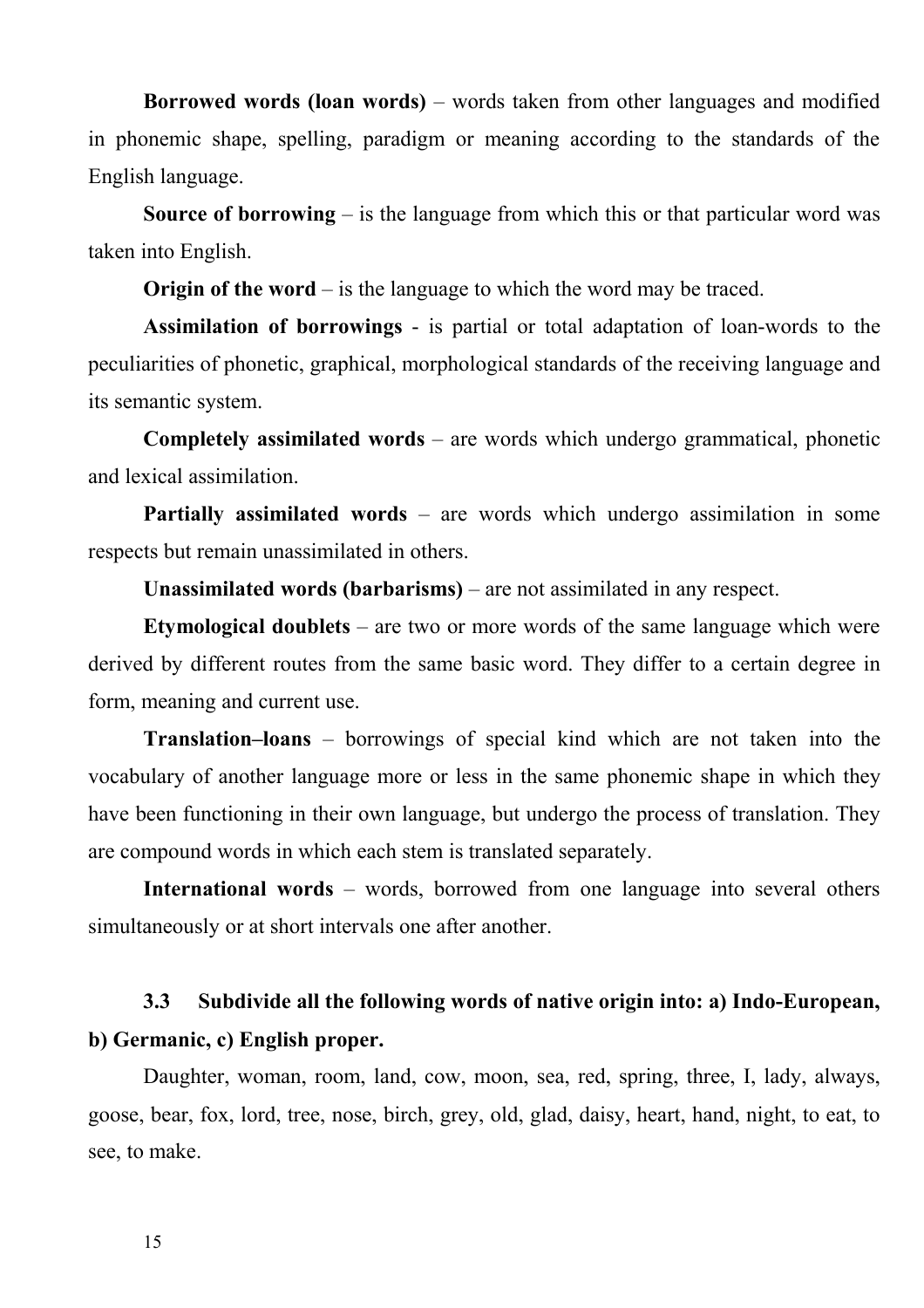### **3.4 Read the following jokes. Explain the etymology of the italicized words. If necessary consult a dictionary.**

1. He dropped around to the *girl's house* and as he ran up the steps he was confronted by her *little brother*.

"Hi, Billy." "Hi," said the brat. "Is your *sister* expecting me?"

"Yeah."

"How do you know that?"

"She's gone out."

2. A *man* was at a theatre. He was sitting behind *two women* whose continuous chatter became more than he could bear. Leaning forward, he tapped *one* of them on the *shoulder*.

"Pardon me, madam," he said, "but I can't *hear*."

"You are not supposed to - this is a private conversation," she hit back.

3. Sonny: *Father*, what *do* they *make* asphalt roads of?

Father: That makes a *thousand* questions you've asked today. Do give me a *little* peace. What do you *think* would happen if I had asked my father so *many* questions?

Sonny: You might have learnt how to answer some of mine.

# **3.5 Identify the period of the following Latin borrowings; point out the structural and semantic peculiarities of the words from each period.**

Wall, cheese, intelligent, candle, major, moderate, priest, school, street, cherry, music, phenomenon, nun, kitchen, plum, pear, pepper, datum, cup, status, wine, philosophy, method.

# **3.6 In the sentences given below find the examples of Scandinavian borrowings. How can the Scandinavian borrowings be identified?**

He went on to say that he was sorry to hear that I had been ill. 2. She was wearing a long blue skirt and a white blouse. 3. Two eyes — eyes like winter windows, glared at him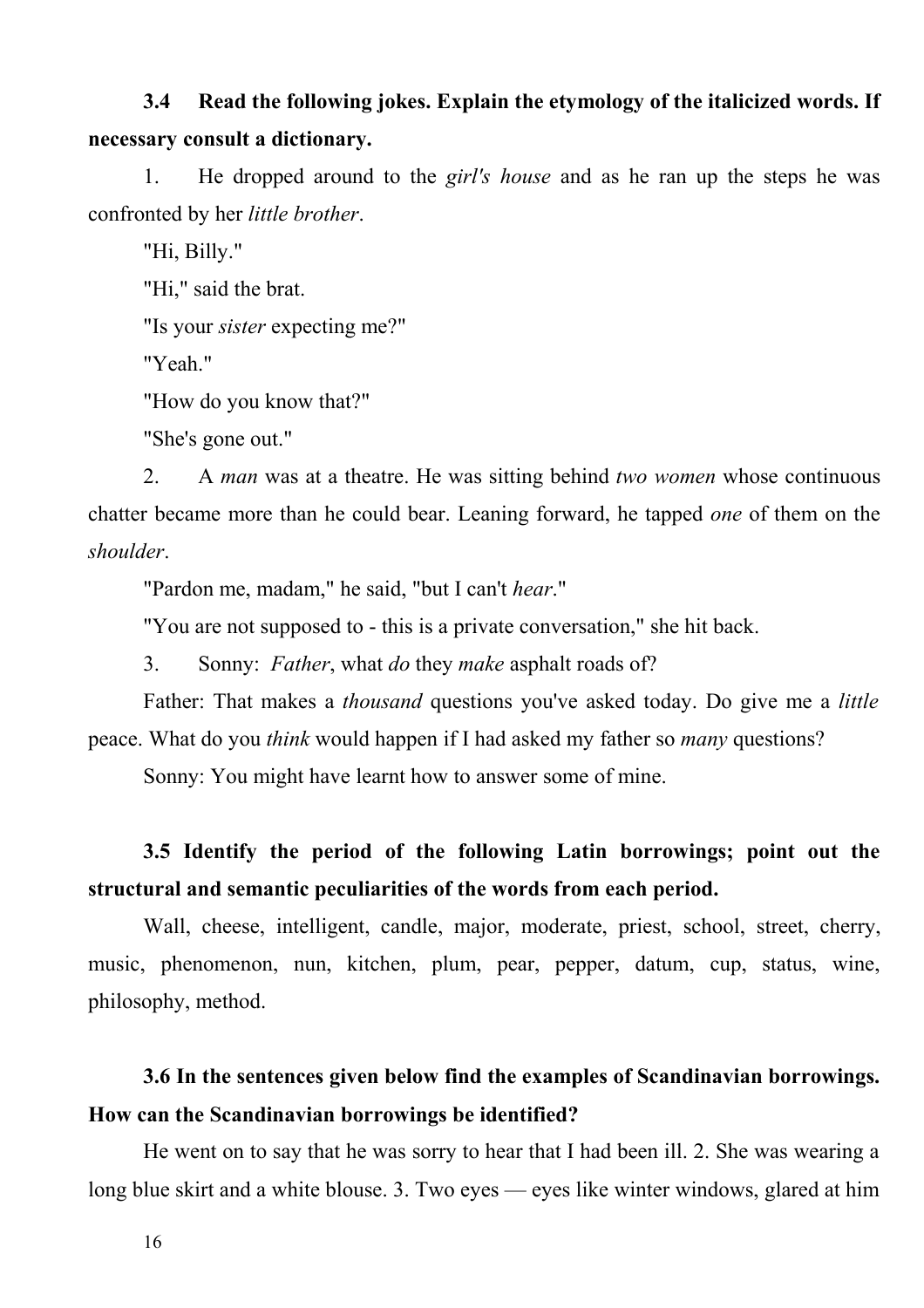with ruthless impersonality. 4. The sun was high, the sky unclouded, the air warm with a dry fresh breeze. 5. If Eastin were right, Wainwright reasoned, the presence of the husband could tie in with Wainwright's own theory of an outside accomplice. 6. It's not such a bad thing to be unsure sometimes. It takes us away from rigid thinking.

### **3.7 Read the following extract. Which of the italicized borrowings came from Latin and which from French?**

*Connoisseurs* of the song will be *familiar* with the name of Anna Quentin, distinguished blues singer and versatile *vocalist.* Miss Quentin's admirers, who have been regretting her *recent retirement* from the limelight, will hear with mixed feelings the report that she is bound to Hollywood. Miss Quentin, leaving for a short stay in Paris, *refused* either to *confirm* or to *deny* a *rumour* that she had signed a long-term *contract* for work in America.

#### **3.8 Explain the etymology of the following words.**

Sputnik, kindergarten, opera, piano, potato, tomato, droshky, czar, violin, coffee, cocoa, colonel, alarm, cargo, blitzkrieg, steppe, komsomol, banana, balalaika.

### **3.9 Classify the following borrowings according to the sphere of human activity they represent. What type of borrowings are these?**

Television, progress, football, grapefruit, drama, philosophy, rugby, sputnik, tragedy, coca-cola, biology, medicine, atom, primadonna, ballet, cricket, hockey, chocolate, communism, democracy.

#### **3.10 Group the following words according to their origin.**

Caftan, lilac, canoe, operetta, machine, vanilla, waltz, skipper, guerilla, verst, algebra, caravan, jungle, law, mule, chocolate, telephone, dollar, khaki, artel, wigwam, mazurka, pagoda, cannibal, kangaroo, taboo, chimpanzee, maize, gorilla, tabacco, verandah, beryl, chauffeur, beauty, umbrella, squaw, devil, school, nun, anchor.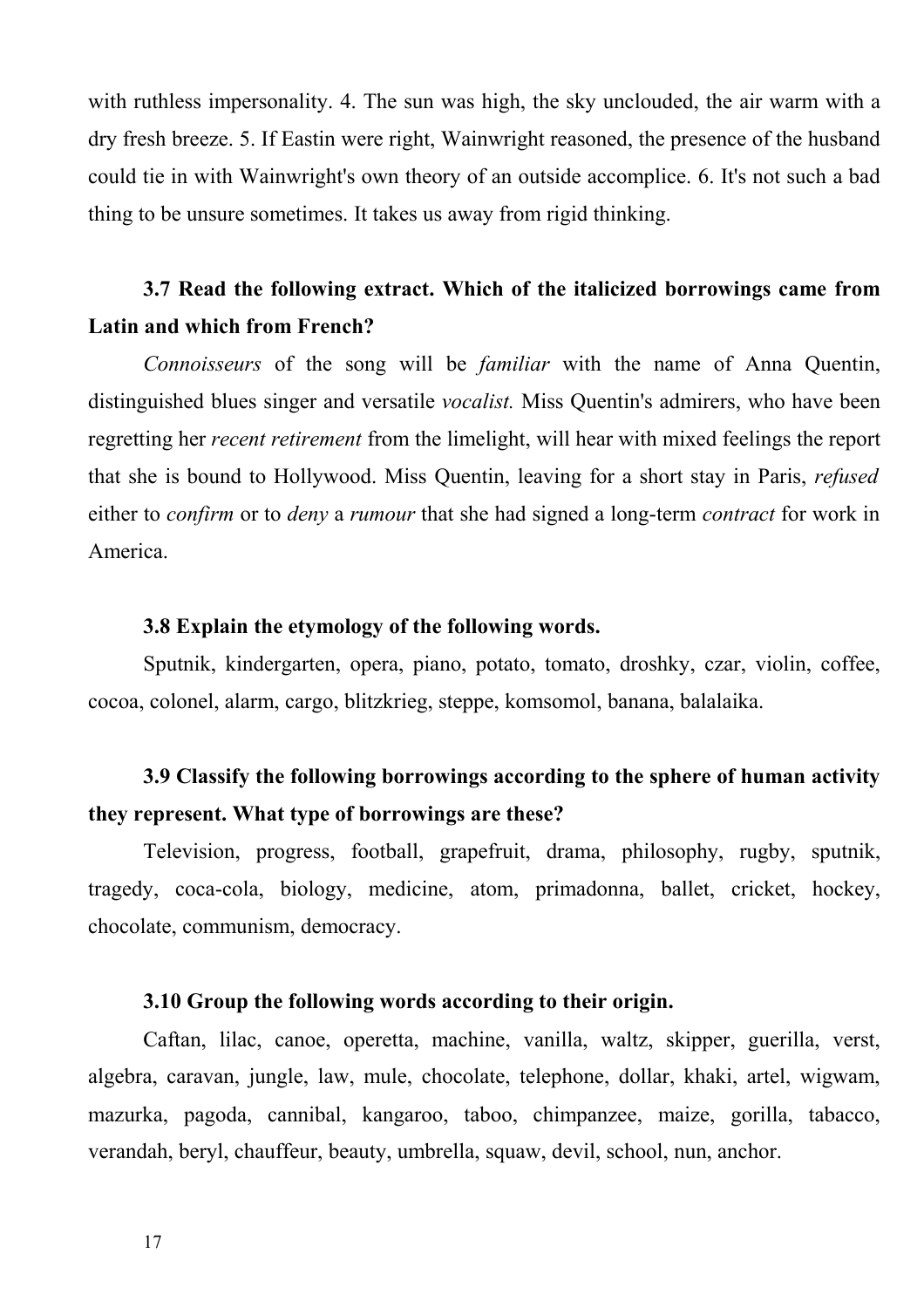**3.11 Write the words out in three columns: a) fully assimilated words; b) partially assimilated words; c) unassimilated words.**

Pen, hors d'oeuvre, ballet, beet, butter, skin, take, cup, police, distance, monk, garage, phenomenon, wine, large, justice, lesson, criterion, nice, coup d'etat, sequence, gay, port, river, loose, autumn, low, uncle, law, convenient, lunar, experiment, skirt, bishop, regime, eau-de-Cologne.

**3.12 a) State the origin of the following doublets (Appendix C). b) Comment on the different formation of the doublets and on the difference in meaning, if any.**

1. Abbreviate —abridge; cavalry – chivalry; captain — chieftain; cart — chart; fragile-frail.

2. Artist — artiste; corps — corpse; liquor — liqueur; rout — route; suit — suite; salon — saloon, travel — travail.

3. Shade — shadow; of –off; whit- wight; dike — ditch.

4. Balm – balsam; emerald – smaragdus; hospital - hostel, hotel; gaol — jail; major — mayor; pauper — poor; senior — sir; canal — channel; legal – loyal.

5. Skirt — shirt; screw — shrew; screech — shriek; nay –no.

6. Ward — guard; wage – gage.

#### **Literature**

1 Антрушина, Г.Б. Лексикология английского языка: учеб. пособие для студентов / Г.Б. Антрушина, О.В. Афанасьева, Н.Н. Морозова. – М.: Дрофа, 1999. – 287с.

**2** Арнольд, И. В. Лексикология современного английского языка / И.В. Арнольд. - М. : Высш. шк., 1986. – 302 с.

**3** Ginsburg, R.S. A Course in Modern English Lexicology / R.S. Ginsburg, S.S. Khidekel, G.Y. Knyazeva, A.A. Sankin. - M. : VYSŠAJA ŠKOLA, 1979. – 269 с.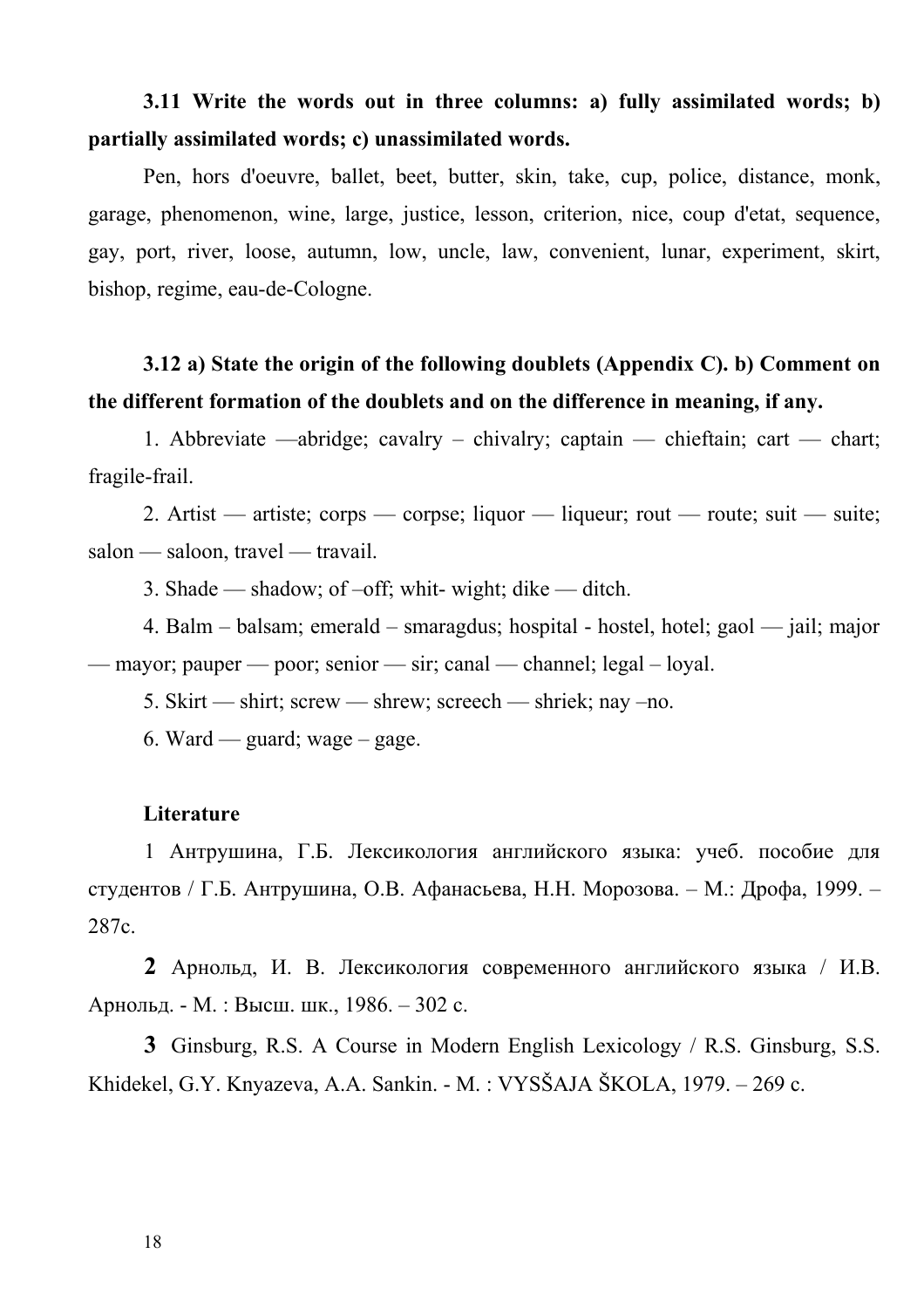**4** Дубенец, Э.М. Современный английский язык. Лексикология: Пособие для студентов гуманитарных вузов / Э.М. Дубенец. – М./СПб. : ГЛОССА/КАРО, 2004. – 192 с.

### **4 The Structure of English Words and Word–Building in English**



**4.1 Consider your answers to the following.**

1. Morphological structure of words in Modern English. Structural and semantic classification of morphemes. Free and bound morphemes. Words and morphemes. Roots and affixes. Derivational and functional affixes, semi – affixes.

2. Different types of words: root-words, derivatives, compounds proper and derived compounds.

3. Principles of morphological analysis of the structure of words.

4. Various ways of word–building in English:

1) Affixation. Classification of English affixes. Polysemy, synonymy and homonymy of English affixes. Productive affixes. Historical modification of affixes and changeability of their productivity.

2) Conversion or non–affixed word–building as one of the most productive ways of making new words in Modern English. Different conceptions of the problem of conversion. Types of conversion. The problem of "stone wall".

3) Composition in English and its specific features. The problem of distinguishing compounds from word combinations in English. Different types of compounds in Modern English:

- compounds formed by means of stem–junction (of non–derived stems, derived stems, abbreviated stems);

- derived compounds;

- compound words formed by means of stem–junction with a linking element;

19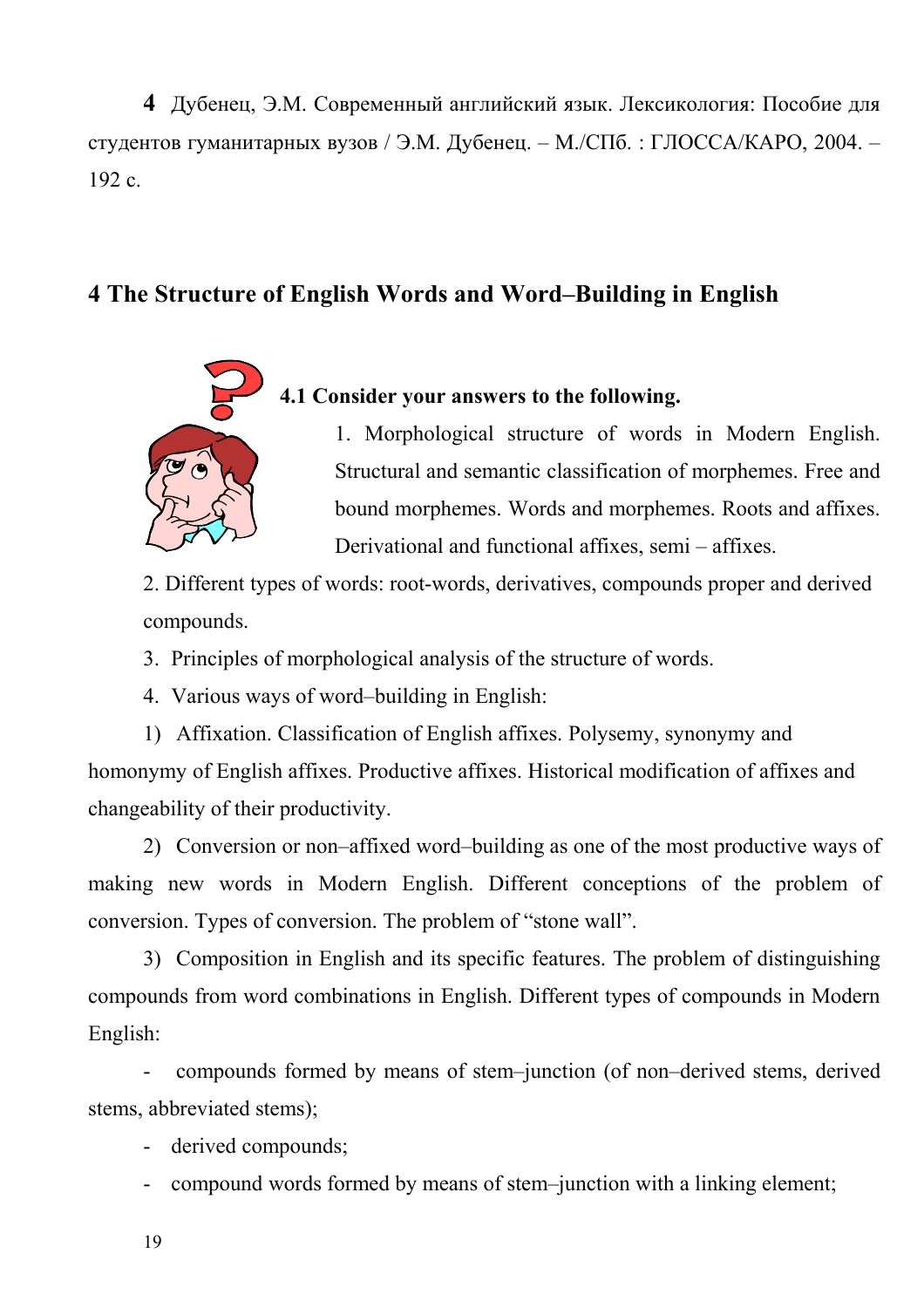- compound words formed by way of isolating syntagmas;

specific features of compounds belonging to different parts of speech. Historical changes in the structure of compound words.

1) Shortening of words and word combinations as a productive way of building words in Modern English. Various types of abbreviated words and their functional use.

2) Other ways of word-building: gradation, stress – shifting, blending, back formation and sound- imitation.

#### **4.2 Remember the following definitions.**

**Word-building (word formation)** – is the process of forming words by combining root and affixation morphemes according to certain patterns specific for the language.

**Free morphemes** – morphemes which can stand alone without changing the meaning; they coincide with the stem of a word form.

**Bound morphemes** – are morphemes which occur only as constituent parts of the word and can't be used independently.

**Semi-bound morphemes** – morphemes which can function both as affixes and free morphemes.

**Root morpheme** – a semantic nucleus of the word; it has an individual lexical meaning and it is the common elements of the words within a word family.

**Non-root morphemes** – are inflexion morphemes, carrying only grammatical meaning and affixation morphemes.

**Prefix** – is a derivational morpheme standing before the root and modifying the meaning.

**Suffix** – is a derivational morpheme following the stem and forming a new derivative in a different part of speech or a different word-class.

**Infix** – is an affix placed within a word.

**Functional affixes** – serve to convey grammatical meaning; they build different forms of one and the same word and they are responsible for a paradigm.

**Derivational affixes** – serve to supply the stem with components of lexical and lexico-grammatical meaning; they form different words.

20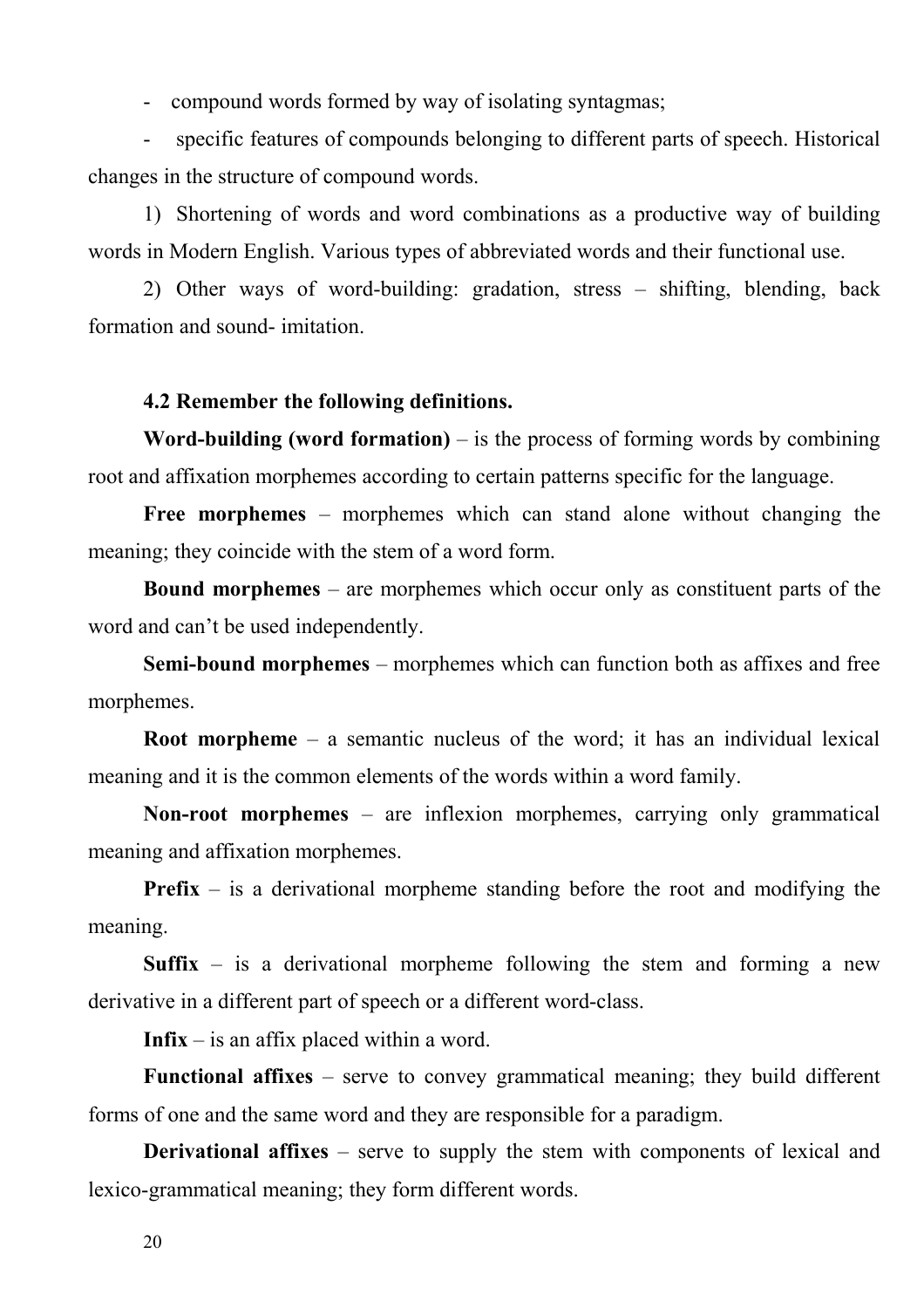**Root-words** – elements of the English vocabulary which constitute the nucleus of a word family; they are the basis for forming new words.

**Derived words** – are words which have word-building affixes.

**Compound words** – are words consisting of two or more stems which occur in the language as free forms.

**Derived compounds** - are compounds having derivative affixes.

**Word formation** - is the process of forming words by combining root and affixation morphemes according to certain patterns specific for the language.

**Word-derivation (affixation)** – is the formation of words by adding derivational affixes to different types of bases.

**Conversion** – is the process of forming a new word in a different part of speech and with a different distribution characteristic, but without adding any derivative element so that the basic form of the original and the basic form of the derived words are homonymous.

**Composition** – is a way of word-building when new words are formed by joining two or more stems to form one word.

**Shortening (contraction, clipping, curtailment)** – is clipping of words and phrases to create short words convenient for oral speech.

**Blends** – formations that combine two words and include the letters or sounds they have in common as a connecting element.

**Sound interchange** – is an opposition in which words or word forms are differentiated due to an alternation in the phonemic composition of the root.

**Sound imitation (onomatopoeia, echoism)** – is the naming of an action or thing by a more or less exact reproduction of a sound associated with it.

**Back-formation (reversion)**  $-$  is the derivation of new words by subtracting a real or supposed affix from existing words through misinterpretation of their structure.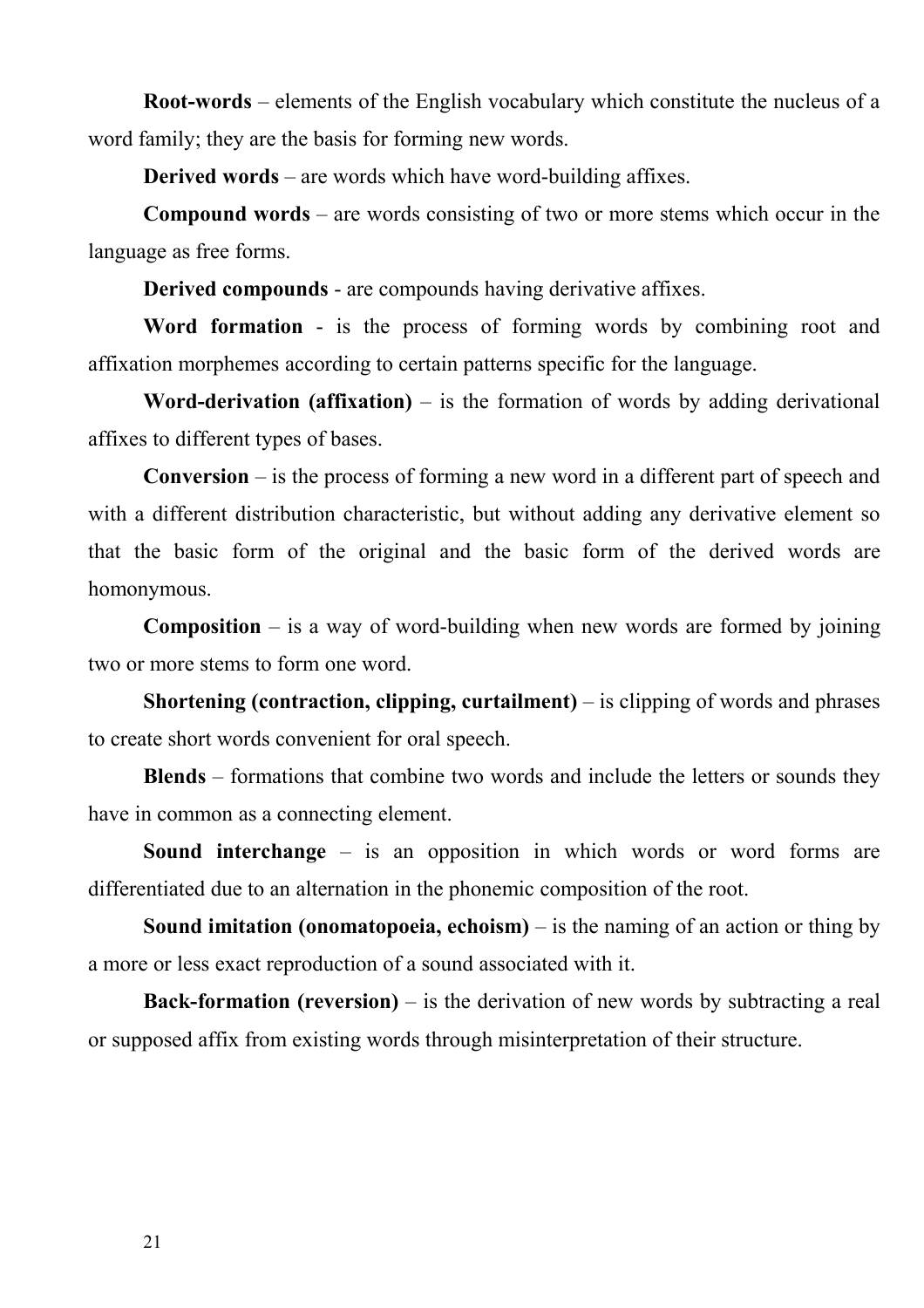### **4.3 Explain the etymology and productivity of the affixes given below (See appendix D). Say what parts of speech can be formed with their help:**

-ness, -ous, -ly, -y, -dom, -ish, -tion, -ed, -en, -ess, -or, -er, -hood, -less, -ate, -ing,  $-al$ ,  $-ful$ ,  $-un$ ,  $-re$ ,  $-im$   $(in)$ ,  $-dis$ ,  $-over$ ,  $-ab$ .

#### **4.4 Insert the following words with French affixes into the table.**

Arrogance, appointment, courage, enable, endear, intelligence, endurance, passage, hindrance, development, tigress, curious, joyous, enfold, serious, dangerous, marriage, village, enact, actress, adventuress, consequence, enslave, experiment, patience, lioness.

|              | The suffix - |  |
|--------------|--------------|--|
|              | ance         |  |
|              | The suffix - |  |
|              | ence         |  |
| <b>Nouns</b> | The suffix - |  |
|              | merit        |  |
|              | The suffix - |  |
|              | age          |  |
|              | The suffix - |  |
|              | ess          |  |
| Adjectives   | The suffix - |  |
|              | 0us          |  |
|              | The prefix   |  |
| Verbs        | $en-$        |  |

**4.5 Separate the following suffixes according to the part-of-speech classification into a) noun-forming suffixes, b) adjective-forming suffixes, c) verb-forming suffixes, d) adverb-forming suffixes, e) numeral-forming suffixes:**

-er, -able, -teen, -ward, -ize, -ty,- less, -dom, -ify, -en; -ous, -ism; -ify, -ly, -wise; -fold.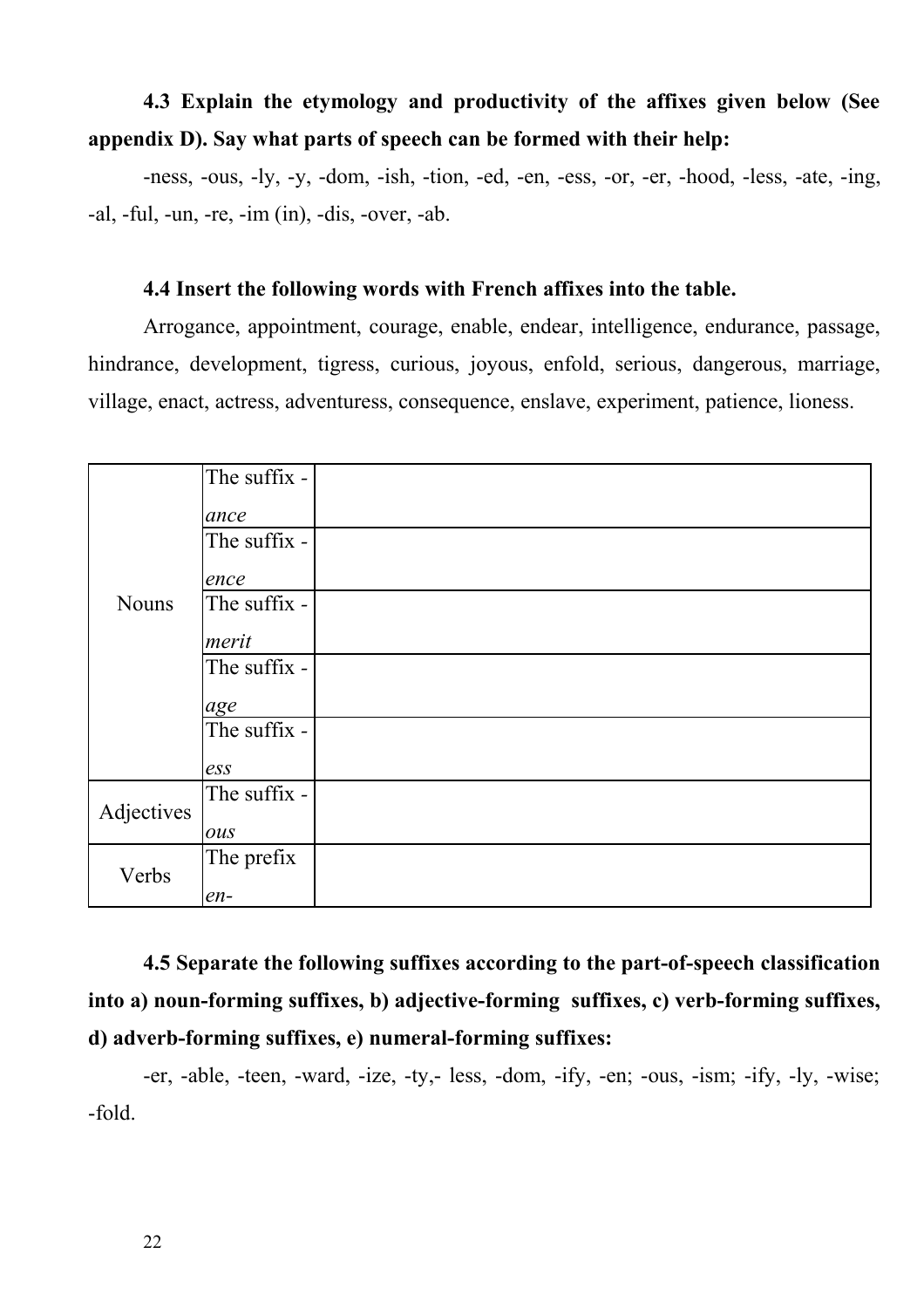**4.6 Separate the following suffixes according to the semantic classification into noun-forming suffixes that can denote: a) the agent of the action, b) nationality, c) collectivity, d) diminutiveness, e) quality, f) feminine gender, g) abstract notion, h) derogatory meaning.**

-ine, -dom, -ie, -ness, -ette, -ion, -let, -hood, -ess , -er, -ness, -ity, -ese, -y,-ship, -ling, -ard, -ati, -ling, -ock, -ster, -ist, -ence/ance, -ent, -ish, -ette.

**4.7 Subdivide the following suffixes according to the lexico-grammatical character of the stem they can be added to: a) suffixes added to verbal stems, b) suffixes added to noun stems, c) suffixes added to adjective stems.**

-er, -ish, -less ,-ly, -ish, -ing, -ness, -able, -ster, -fid, -ment , -ism, -ation, -nik, -en.

#### **4.8 Find cases of conversion in the following sentences.**

1. The clerk was eyeing him expectantly. 2. Under the cover of that protective din he was able to toy with a steaming dish which his waiter had brought. 3. An aggressive man battled his way to Stout's side. 4. Just a few yards from the front door of the bar there was an elderly woman comfortably seated on a chair, holding a hose linked to a tap and watering the pavement. 5. — What are you doing here? — I'm tidying your room. 6. My seat was in the middle of a row. I could not leave without inconveniencing a great many people, so I remained. 7. How on earth do you remember to milk the cows and give pigs their dinner? 8. In a few minutes Papa stalked off, correctly booted and well mufflered. 9. "Then it's practically impossible to steal any diamonds?" asked Mrs. Blair with as keen an air of disappointment as though she had been journeying there for the express purpose. 10. Ten minutes later I was speeding along in the direction of Cape Town. 11. Restaurants in all large cities have their ups and downs. 12. The upshot seemed to be that I was left to face life with the sum of Ј87 17s 4d. 13. "A man could be very happy in a house like this if he didn't have to poison his days with work," said Jimmy. 14. I often heard that fellows after some great shock or loss have a habit, after they've been on the floor for a while wondering what hit them, of picking themselves up and piecing themselves together.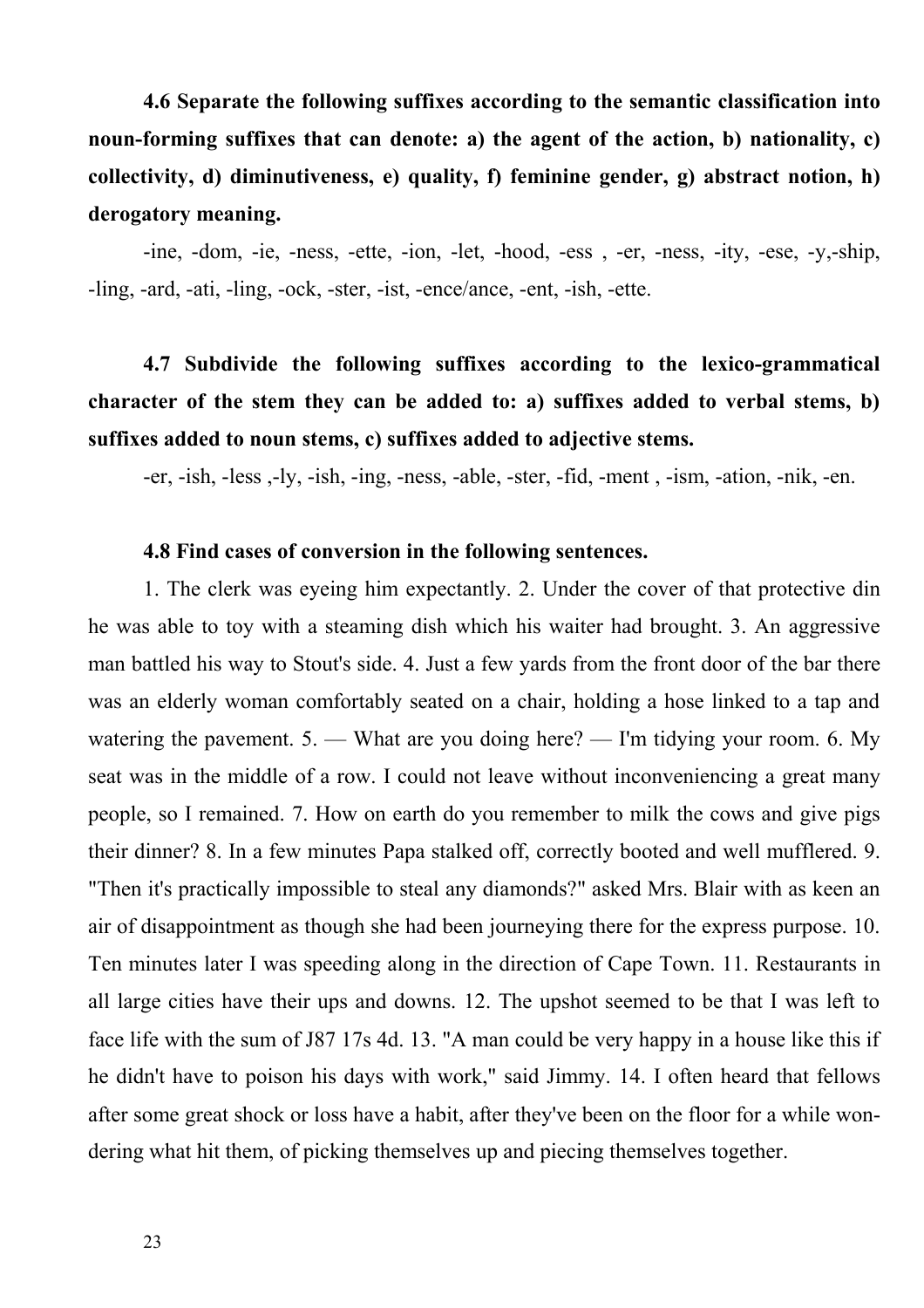|  |  |  | 4.9 Make up compounds by bringing together stems. |  |  |  |  |
|--|--|--|---------------------------------------------------|--|--|--|--|
|--|--|--|---------------------------------------------------|--|--|--|--|

| 2) door<br>b) phone<br>$3)$ car<br>c) stop<br>d) drain<br>4) ear<br>5) house<br>e) name<br>6) bell<br>f) drop<br>7) brain<br>g) pull<br>8) brand<br>h) party<br>9) floppy<br>i) store<br>$10$ ) side<br>j) hold<br>$11)$ book<br>k) disk<br>$12)$ free<br>l) walk | $1)$ bus | a) keeper |
|-------------------------------------------------------------------------------------------------------------------------------------------------------------------------------------------------------------------------------------------------------------------|----------|-----------|
|                                                                                                                                                                                                                                                                   |          |           |
|                                                                                                                                                                                                                                                                   |          |           |
|                                                                                                                                                                                                                                                                   |          |           |
|                                                                                                                                                                                                                                                                   |          |           |
|                                                                                                                                                                                                                                                                   |          |           |
|                                                                                                                                                                                                                                                                   |          |           |
|                                                                                                                                                                                                                                                                   |          |           |
|                                                                                                                                                                                                                                                                   |          |           |
|                                                                                                                                                                                                                                                                   |          |           |
|                                                                                                                                                                                                                                                                   |          |           |
|                                                                                                                                                                                                                                                                   |          |           |

**4.10 Identify the neutral compounds in the word combinations given below and write them out in 3 columns: A. Simple neutral compounds. B. Neutral derived compounds. C. Neutral contracted compounds.**

An air-conditioned hall; a glass-walled room; to fight against H-bomb; a loud revolver-shot; a high-pitched voice; a heavy topcoat; a car's windshield; a snow-white handkerchief; big A. A. guns; a radio-equipped car; thousands of gold-seekers; a big hunting-knife; a lightish-coloured man; to howl long and wolf-like; to go into frantic Uturns;<sup>1</sup> to fix M-Day<sup>2</sup>.

<sup>1</sup>U-turn ['ju:t3:n] — R. поворот «кругом».

 $^{2}M$ -day — the first day of mobilization.

**4.11 Arrange the compounds given below into two groups: A. Idiomatic. B. Non-idiomatic. Say whether the semantic change within idiomatic compounds is partial or total. Consult the dictionary if necessary.**

Light-hearted, *adj.;* butterfly, *п.;* homebody, *п.;* cabman, *п.;* medium-sized, *adj.;* blackberry, *п.;* bluebell, n.; good-for-nothing, *adj.;* wolf-dog, *п.;* highway, *п.;* dragon-fly, n.; looking-glass, *n.*; greengrocer, *n.*; bluestocking, *n.*; gooseberry, *n.*; necklace, *n.*; earthquake, *п.;* lazy-bones, *n.*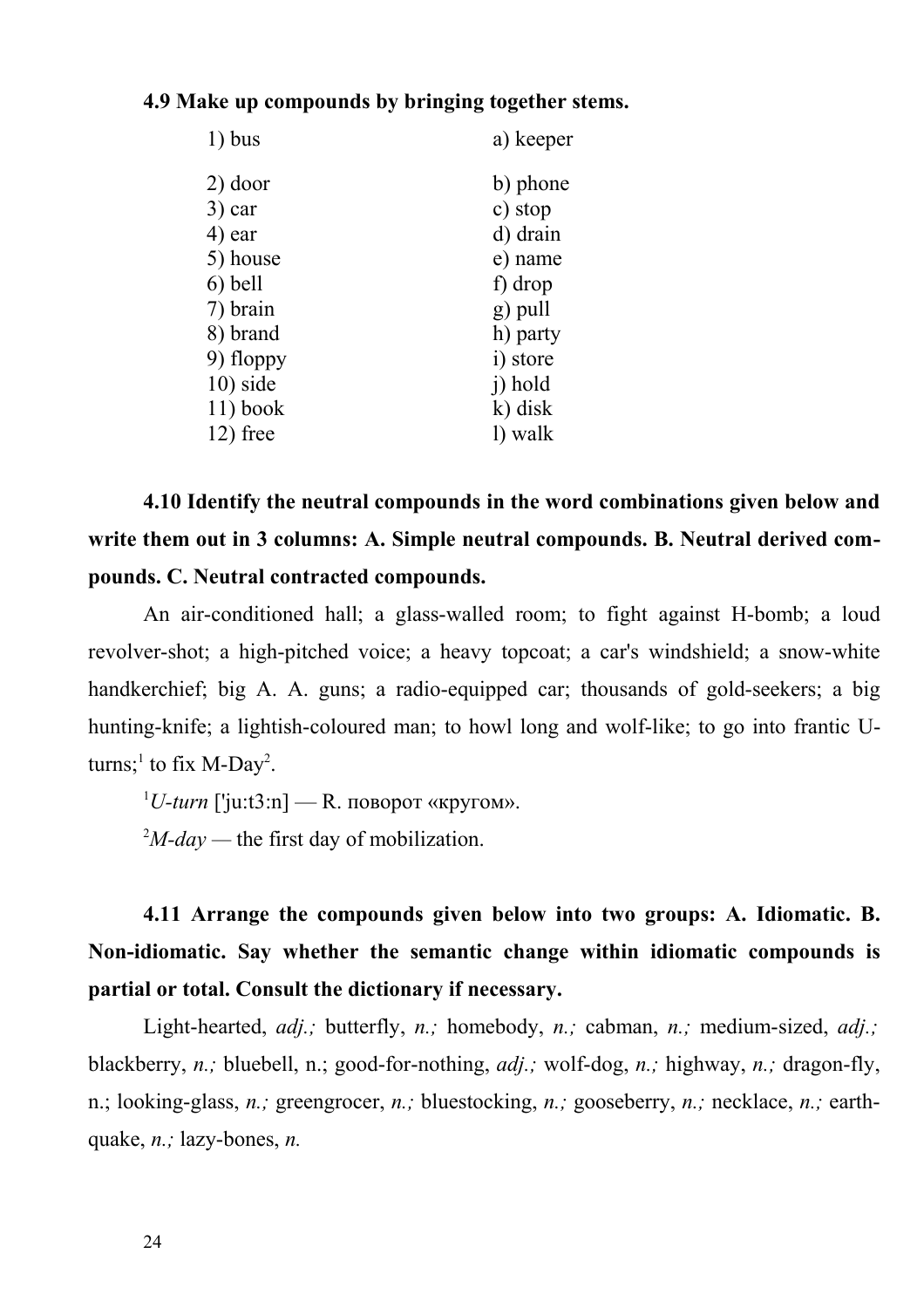### **4.12 Arrange the compounds into two groups: A. Idiomatic compounds. B. Non-idiomatic compounds.**

Matchmaker; match-breaker; something; closed-down; handsome; lady-killer; fullback; football; scarecrow; bookworm; nightgown; thirty-foot-tall; dinner jacket; twoseater; bread-and-butter; love-singing; blackbirds; handkerchief; double-talk; oil-clothcovered; wooden-handed.

### **4.13 Identify the compounds in the word-groups below. Say as much as you can about their structure and semantics.**

Emily, our late maid-of-all-work; a heavy snowfall; an automobile salesman; corncoloured chiffon; vehicle searchlights, little tidbit<sup>1</sup> in The Afro-American;<sup>2</sup> German A. A. fire;<sup>3</sup> a born troubleshooter; to disembark a stowaway,<sup>4</sup> an old schoolmate; a cagelike crate; a slightly stoop-shouldered man; a somewhat matter-of-fact manner; a fur-lined boot; to pick forget-me-nots and lilies-of-the-valley; a small T-shirt; a sportscar agency.

 $\frac{1}{1}$ *tidbit* — very important news.

<sup>2</sup>*The Afro-American* — the name of a newspaper.

<sup>3</sup> *A, A. fire* — anti-aircraft fire (R. *зенитный огонь).*

<sup>4</sup> stowaway — one who hides himself on a ship to make a journey without paying.

# **4.14 Say whether the following lexical units are word-groups or compounds. Motivate your answer.**

Railway platform, snowman, light dress, traffic light, railway station, landing field, film star, white man, hungry dog, medical man, landing plane, top hat, distant star, small house, green light, evening dress, top student, bluecoat, roughhouse, booby trap, black skirt, medical student, hot dog, blue dress, U-shaped trap, black shirt<sup>4</sup>.

<sup>1</sup>*bluecoat* — policeman.

2 *roughhouse* — play that has got out of hand and turned into brawling (R. *скандал, драка).*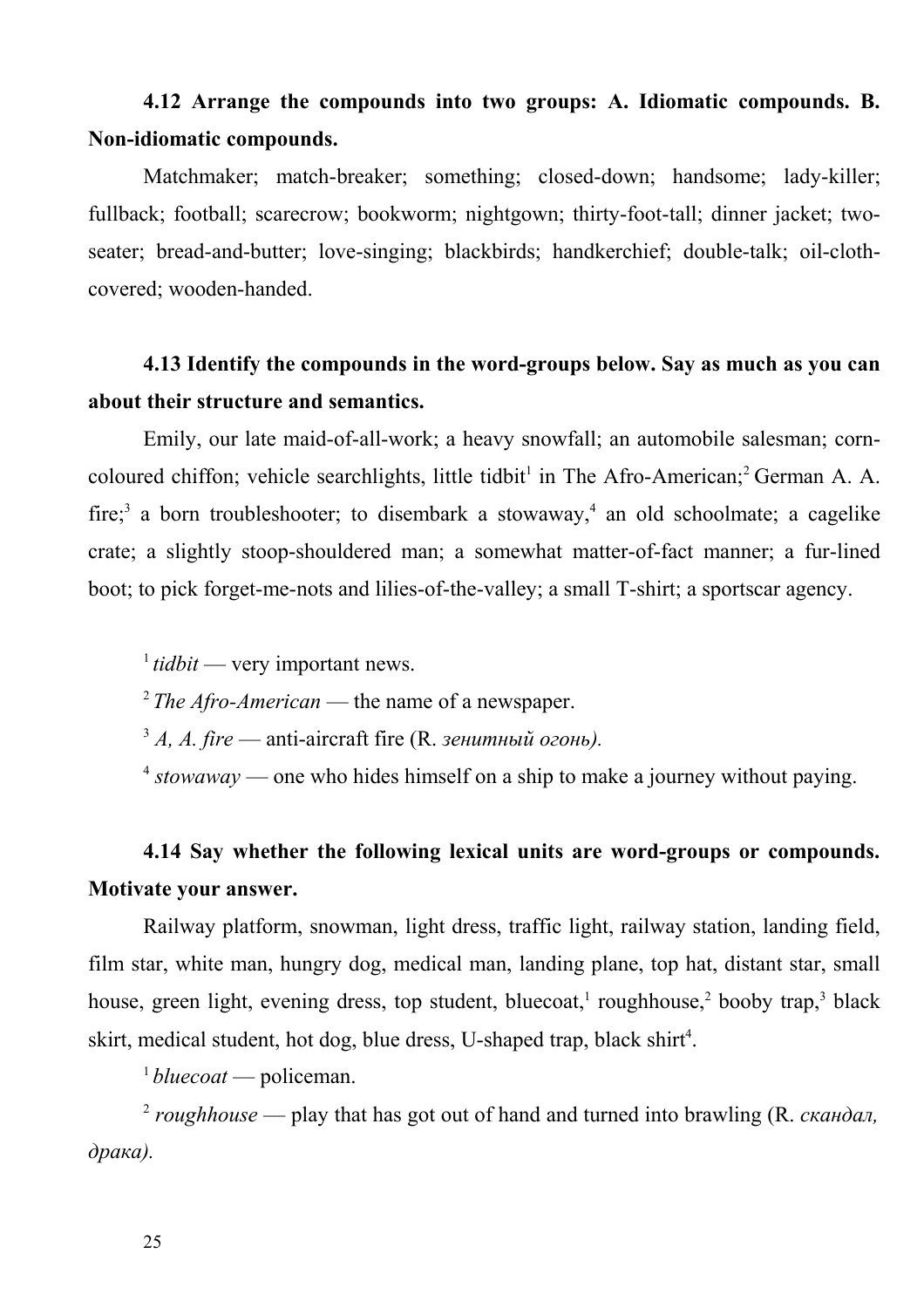<sup>3</sup> booby trap — a trap laid for the unawary as a practical joke, often humiliating (R. *ловушка).*

<sup>4</sup> black shirt — a fascist (black shirts were part of uniform of the Italian Fascist party).

 **4.15 Find shortenings in the jokes and extracts given below and specify the method of their formation.**

1. Вгоwn: But, Doc, I got bad eyes!

Doctor: Don't worry. We'll put you up front.<sup>1</sup>

You won't miss a thing.

"How was your guard duty yesterday, Tom?"

"О. К. I was remarkably vigilant."

"Were you?"

"Oh, yes. I was so vigilant that I heard at once the relief sergeant approaching my post though I was fast asleep."

3. "Excuse me, but I'm in a hurry! You've had that phone 20 minutes and not said a word!" "Sir, I'm talking to my wife."

4. Two training planes piloted by air cadets collided in mid-air. The pilots who had safely tailed out were interrogated about the accident:

"Why didn't you take any evasive action to avoid hitting the other plane?"

"I did," the first pilot explained, "I tried to zigzag. But he was zigzagging, too, and zagged when I thought he was going to zig."

5. Any pro<sup>2</sup> will tell you that the worst thing possible is to over-rehearse.

6. Hedy cut a giant birthday cake and kissed six  $\text{GIs}^3$  whose birthday it was.

7. A few minutes later the adjutant and the O  $D<sup>4</sup>$  and a disagreeable master sergeant were in a jeep tearing down the highway in pursuit of the coloured convoy.

<sup>1</sup> We'll put you up front.1— R. 1. Мы пошлем вас на передовую. 2. Мы посадим вас в первый ряд (игра слов).

*2 pro* — *(here)* professional actor *(st.)*

<sup>3</sup> GI — Government issue. WWII servicemen.

 $^{4}$  *O. D, —* officer of the day, officer on duty.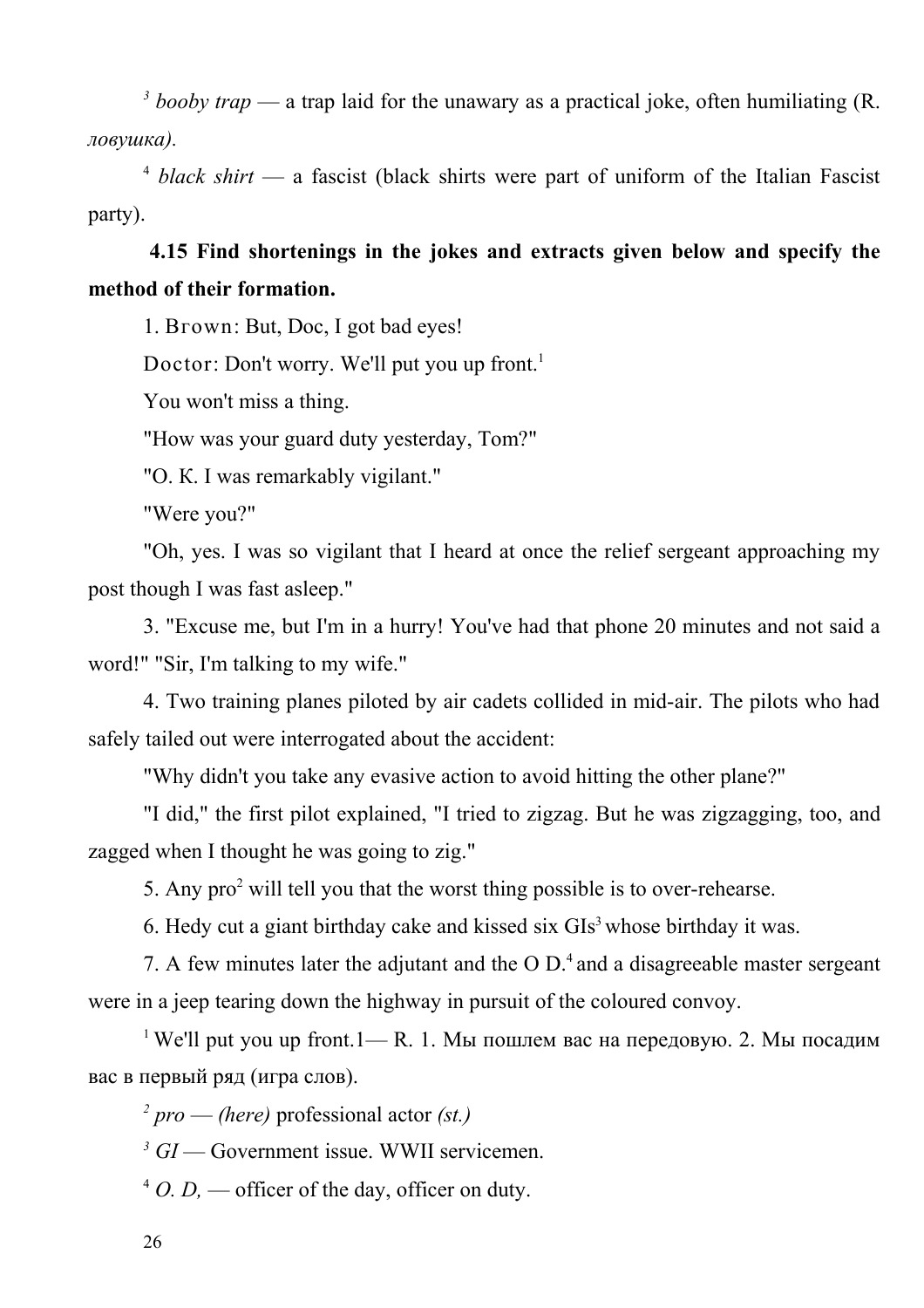### **4.16 What is the type of word-building by which the italicized words in the following extracts were made?**

1. If they'd anything to say to each other, they could *hob-nob\** over *beef-tea* in *& perfectly* casual and natural manner. 2. No sooner had he departed than we were surrounded by cats, six of them, all *miaowing piteously* at once. 3. A man who has permitted himself to be made a thorough fool of is not anxious to *broadcast* the fact. 4. "He must be a very handsome fellow," said Sir Eustace. "Some young *whipper-snapper<sup>2</sup>* in Durban".

5. In South Africa you at once begin to talk about a stoep — I do know what a stoep is — it's the thing round a house and you sit on it. In various other parts of the world you call it a veranda, a piazza, and a *ha-ha.<sup>3</sup>*6. All about him black metal pots were boiling and *bubbling on* huge stoves, and kettles were *hissing,* and pans were *sizzling,* and strange iron machines were *clanking* and *spluttering.* 7.1 took the *lib* of barging in. 8. I'd work for him, *slave* for him, steal for him, even *beg* or borrow for him. 9. I've been meaning to go to the good old *exhibish* for a long time. 10. Twenty years of *bulling* had trained him to wear a mask.

 $\frac{1}{1}$  to hob-nob — to be on familiar terms.

<sup>2</sup> *whipper-snapper* — young, esp. undersized boy who behaves with more selfimportance than is proper.

<sup>3</sup> ha-ha — fence, hedge or wall hidden in a ditch or trench so as not to interrupt a landscape.

# **4.17 Define the particular type of word-building process by which the following words were made and say as much as you can about them.**

A mike; to babysit; to buzz; a torchlight; homelike; theatrical; old-fashioned; to book; unreasonable; SALT;<sup>1</sup> Anglo-American; to murmur; a pub; to dillydally; okay; eatable; a make; a greenhorn;<sup>2</sup> posish; a dress coat;<sup>3</sup> to bang; merry-go-round; H-bag; B.B.C.; thinnish; to blood-transfuse; a go; to quack; M.P.; to thunder; earthquake; Dregion<sup>4</sup>; fatalism; a find.

<sup>1</sup> SALT — strategic armament limitation talks.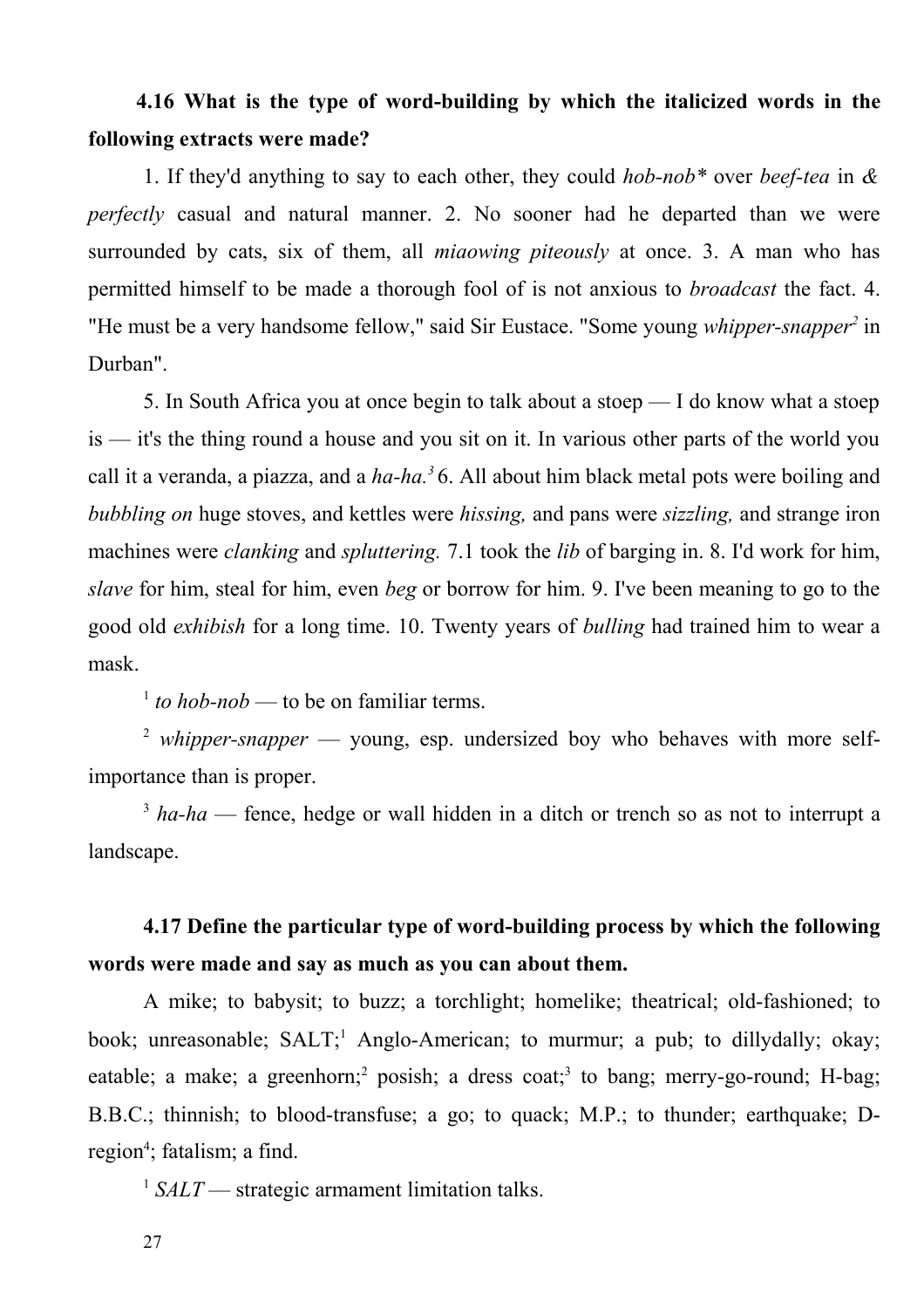<sup>2</sup> greenhorn — a raw, simple, inexperienced person, easily fooled.

<sup>3</sup> dress coat — a black, long-tailed coat worn by men for formal evening occasions.

<sup>4</sup> *D-region* — the lowest region of the ionosphere extending from 60 to 80 km.

### **4.18. Pick out the words with aphaeresis, syncope, or apocope, and comment on the formation of each word.**

Becky, Bella, Bess, brig, bus, cab, captain, cause, curtsy, cycle, demob, exam, fancy, Fred, guy, Kate, mend, Mrs., Mr., mob, Nick, peal, phiz, photo, photo-intelligence, para troops, prep, props, sprite, sport, taxi, teck, through, Tony, tram, USA, USSR, wig, zoo.

**4.19 Write out in full the following shortened words. Define the type of shortening.**

Teck, N.C.O., pub, ad, fancy, H-bomb, U-boat, U.S.S.R, A.T., B-girl, UNO, UNESCO, V-day, mike, ike, ad, sub, USA, tec, mob, lab, comfy.

### **4.20 Explain the formation of the following blends and translate them into Russian. See appendix E.**

Flush, glaze, good-bye, slash, smog, flurry, twirl, chortle, dumbfound, cablegram, elecrocute, galumph, swellegant, zebrule, dollarature, animule, fruice.

#### **Literature**

1 Антрушина, Г.Б. Лексикология английского языка: учеб. пособие для студентов / Г.Б. Антрушина, О.В. Афанасьева, Н.Н. Морозова. – М.: Дрофа, 1999. – 287с.

2 Арнольд, И. В. Лексикология современного английского языка / И.В. Арнольд. - М. : Высш. шк., 1986. – 302 с.

3 Ginsburg, R.S. A Course in Modern English Lexicology / R.S. Ginsburg, S.S. Khidekel, G.Y. Knyazeva, A.A. Sankin. - M. : VYSŠAJA ŠKOLA, 1979. – 269 с.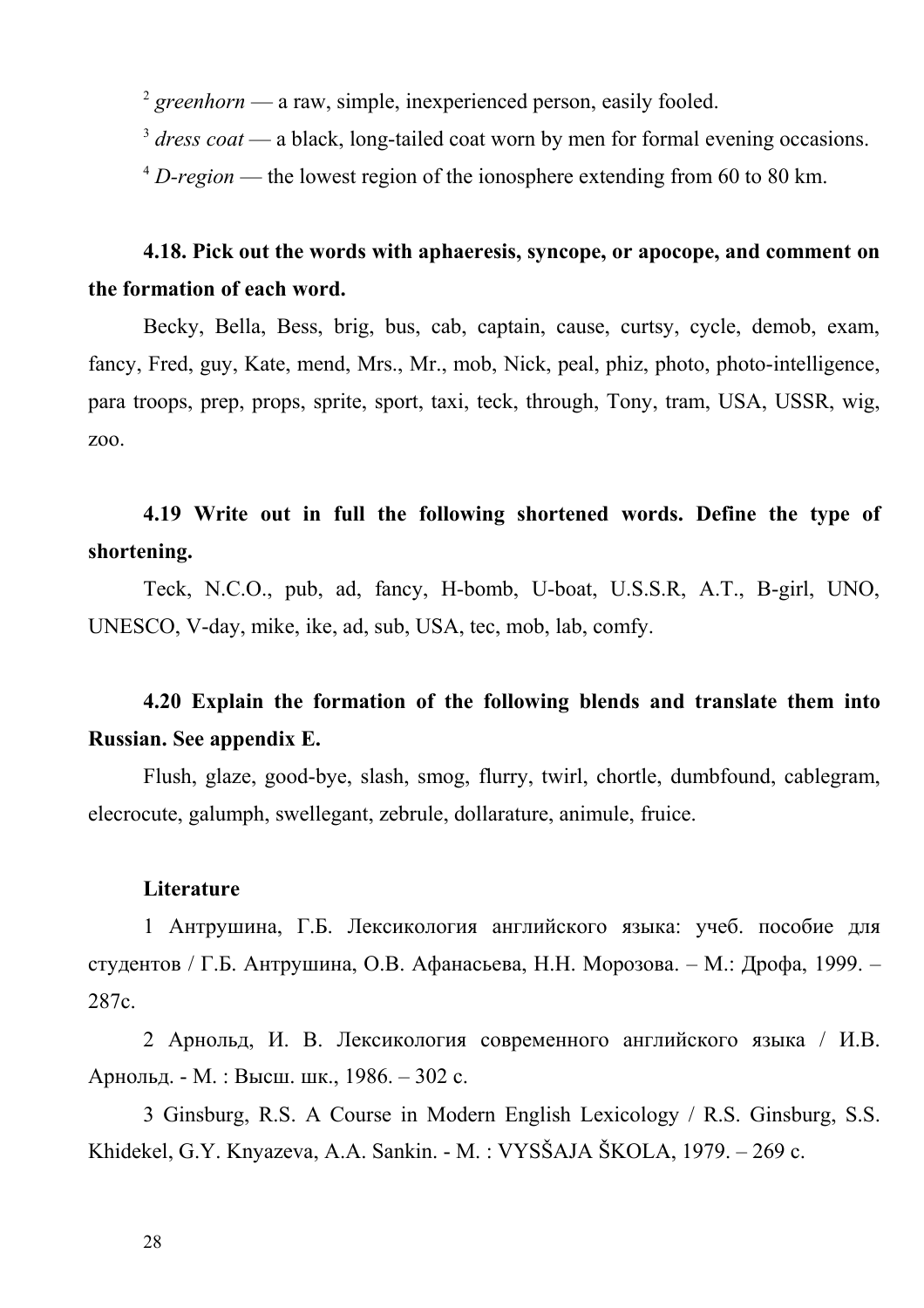4 Дубенец, Э.М. Современный английский язык. Лексикология: Пособие для студентов гуманитарных вузов / Э.М. Дубенец. – М./СПб.: ГЛОССА/КАРО, 2004. – 192 с..

### **5 Semantics**



### **5.1 Consider your answers to the following.**

- 1. The word and its meaning.
- a) The problem of meaning. Semasiology. Two trends in modern semasiology.
- b) The lexical and the grammatical meaning of the word.
- c) Types of lexical meaning and their classification.
- d) The meaning of a word and its usage.
- 2. Semantic structure of a word:
- a) polysemy in English and its cause.

b) the semantic structure of a polysemantic word and its correlation with the lexico – semantic system of the language.

3. Changes in the semantic structure*:*

а) the development and change of the semantic structure of a word as a source of a qualitative and quantitative growth of the vocabulary. Social, historic and linguistic factors that call forth the changes in the semantic structure of the word.

b) the main semantic processes of the development and change of meaning.

#### **5.2 Remember the following definitions.**

**Semantics** – is the area of lexicology specializing in the semantic studies of the word.

**Semasiology** – is the branch of lexicology which studies the semantic structure of words and changes in the semantic structure.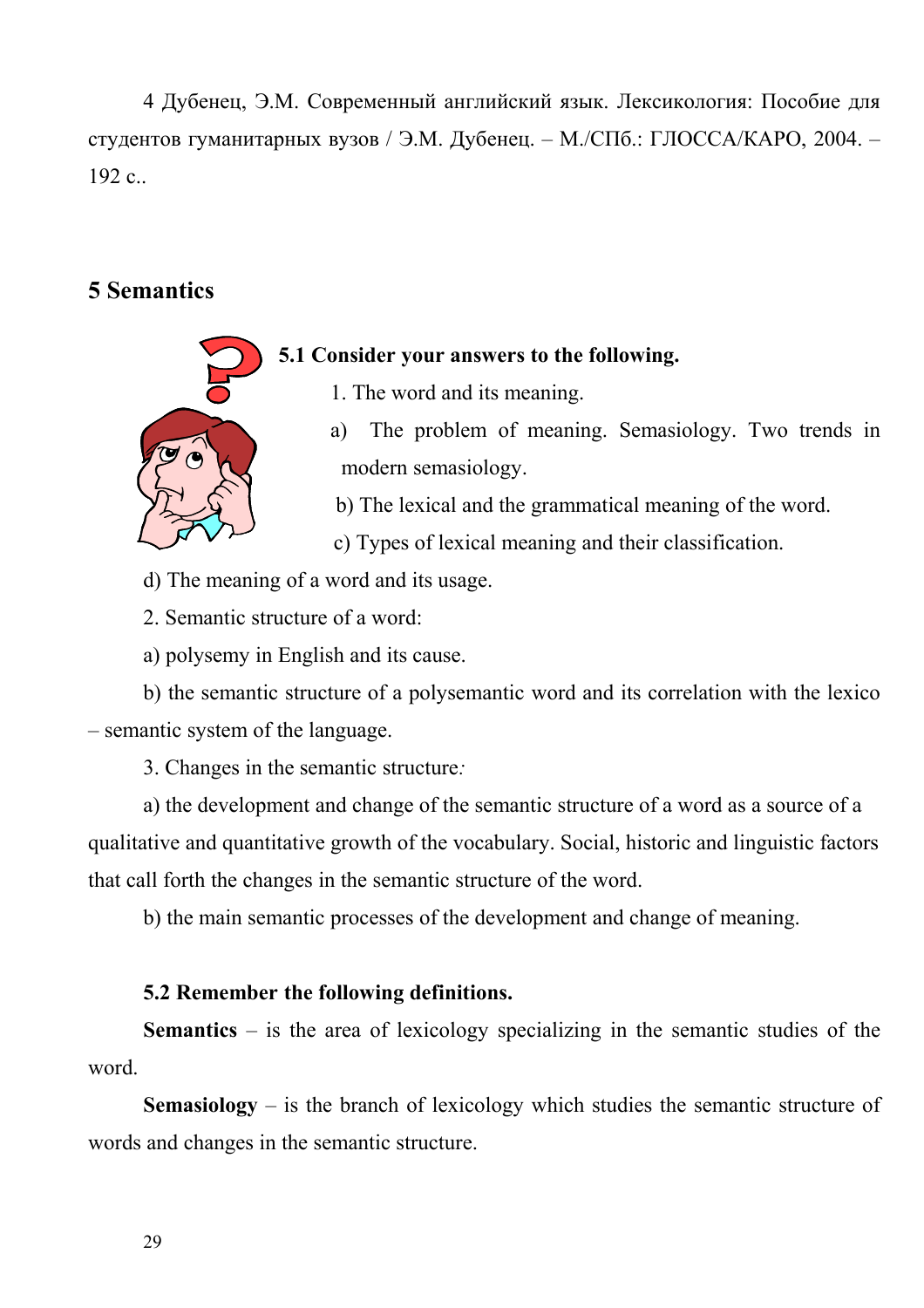**Relative (functional) trend** in semasiology – treats the language as a semiotic system. The meaning of a linguistic unit is studied through its relation to other linguistic unit.

**Denotational (referential) trend** - considers a word as a unit possessing its own meaning.

**Grammatical meaning** - is the meaning proper to sets of word-forms common to all words of a certain class.

**Lexical meaning** - is the meaning proper to the given linguistic unit in all its forms and distributions.

**Denotational meaning** – is the realisation of notion; the component of the lexical meaning, which makes communication possible.

**Connotational meaning** – is the emotive charge and the stylistic value of the word.

**Polysemy** – the ability of words to have more than one meaning.

**Monosemantic words** - words having only one meaning.

**Polysemantic words** - words having more than one meaning.

**Metonymy (contiguity of meanings)** - is the semantic process of associating two referents one of which makes part of the other or is closely connected with it.

**Metaphor (similarity of meanings)** – is a semantic process of associating two referents, one of which in some way resembles the other.

**Hyperbole** – is an exaggerated statement.

**Litotes (understatement)** – is expressing the affirmative by the negative of its contrary.

**Irony** – the expression of meaning by words of opposite sense (very often for the purpose of ridicule).

**Euphemisms** – substitutes used instead of words considered indecent, indelicate, rude or impolite.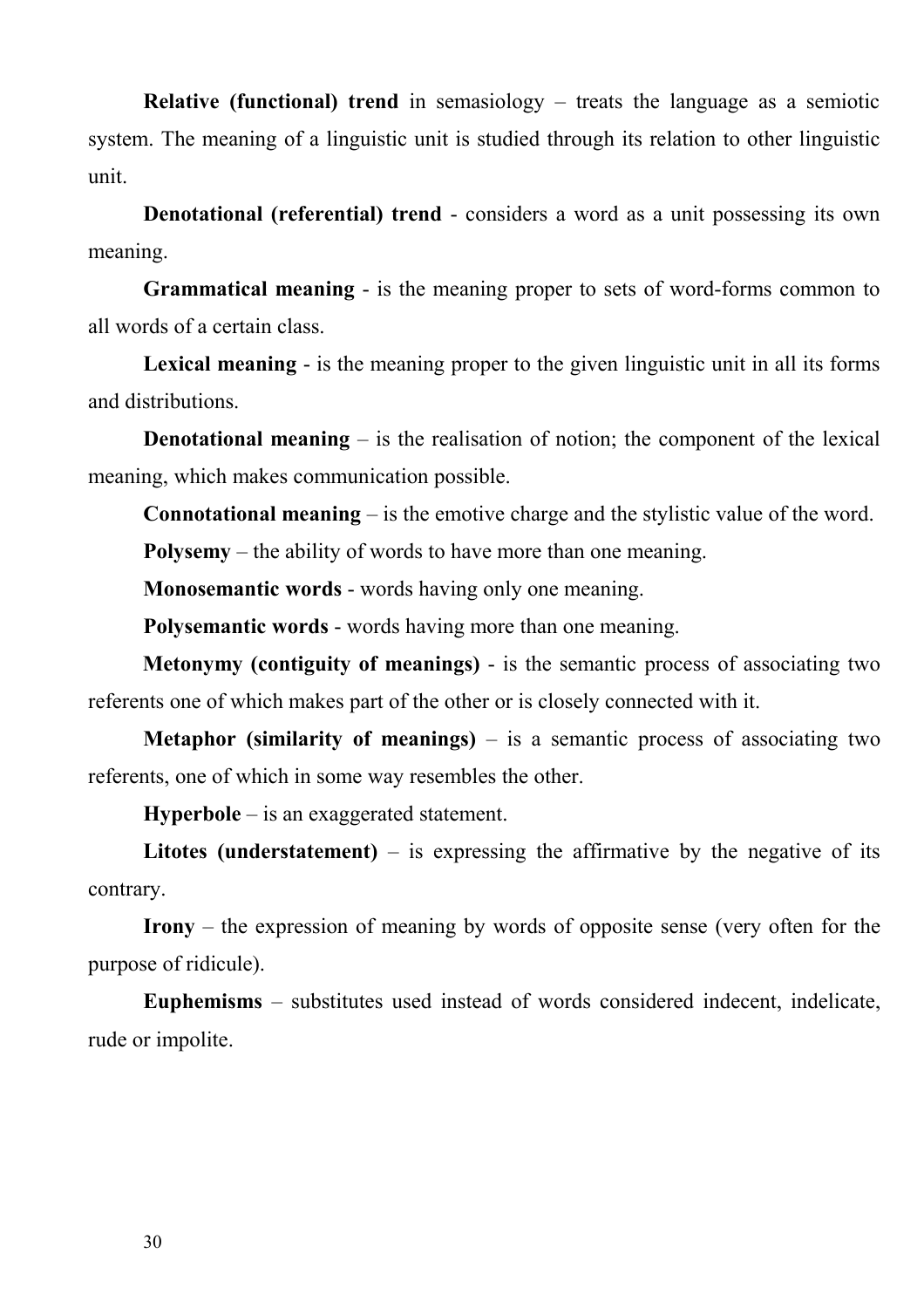### **5.3 Define the meanings of the words in the following sentences. Say how the meanings of the same word are associated one with another.**

1. I walked into Hyde Park, *fell* flat upon the grass and almost immediately *fell* asleep. 2. a) 'Hello', I said, and thrust my hand through the *bars,* whereon the dog became silent and licked me prodigiously. b) At the end of the long *bar,* leaning against the counter was a slim pale individual wearing a red bow-tie. 3. a) I began to search the flat, looking in drawers and boxes to see if I could find a *key.* b) I tumbled with a sort of splash upon the *keys* of a ghostly piano, c) Now the orchestra is playing yellow cocktail music and the opera of voices pitches a *key* higher, d) Someone with a positive manner, perhaps a detective, used the expression 'madman' as he bent over Welson's body that afternoon, and the authority of his voice set the *key* for the newspaper report next morning. 4. a) Her *mouth* opened crookedly half an inch, and she shot a few words at one like pebbles, b) Would you like me to come to the *mouth* of the river with you? 5. a) I sat down for a few minutes with my head in my *hands,* until I heard the phone taken up inside and the butler's voice calling a taxi. b) The minute *hand* of the electric clock jumped on to figure twelve, and, simultaneously, the steeple of St. Mary's whose vicar always kept his clock by the wireless began its feeble imitation of Big Ben. 6. a) My *head* felt as if it were on a string and someone were trying to pull it off. b) G. Quartermain, board chairman and chief executive of Supernational Corporation was a bull of a man who possessed more power than many *heads* of the state and exercised it like a king.

# **5.4 Copy out the following pairs of words grouping together the ones which represent the same meaning of each word. Explain the different meanings and the different usages, giving reasons for your answer. Use dictionaries if necessary.**

*smart*, adj.

smart clothes, a smart answer, a smart house, a smart garden, a smart repartee, a smart officer, a smart blow, a smart punishment

stubborn, adj.

a stubborn child, a stubborn look, a stubborn horse, stubborn resistance, a stubborn fighting, a stubborn cough, stubborn depression

31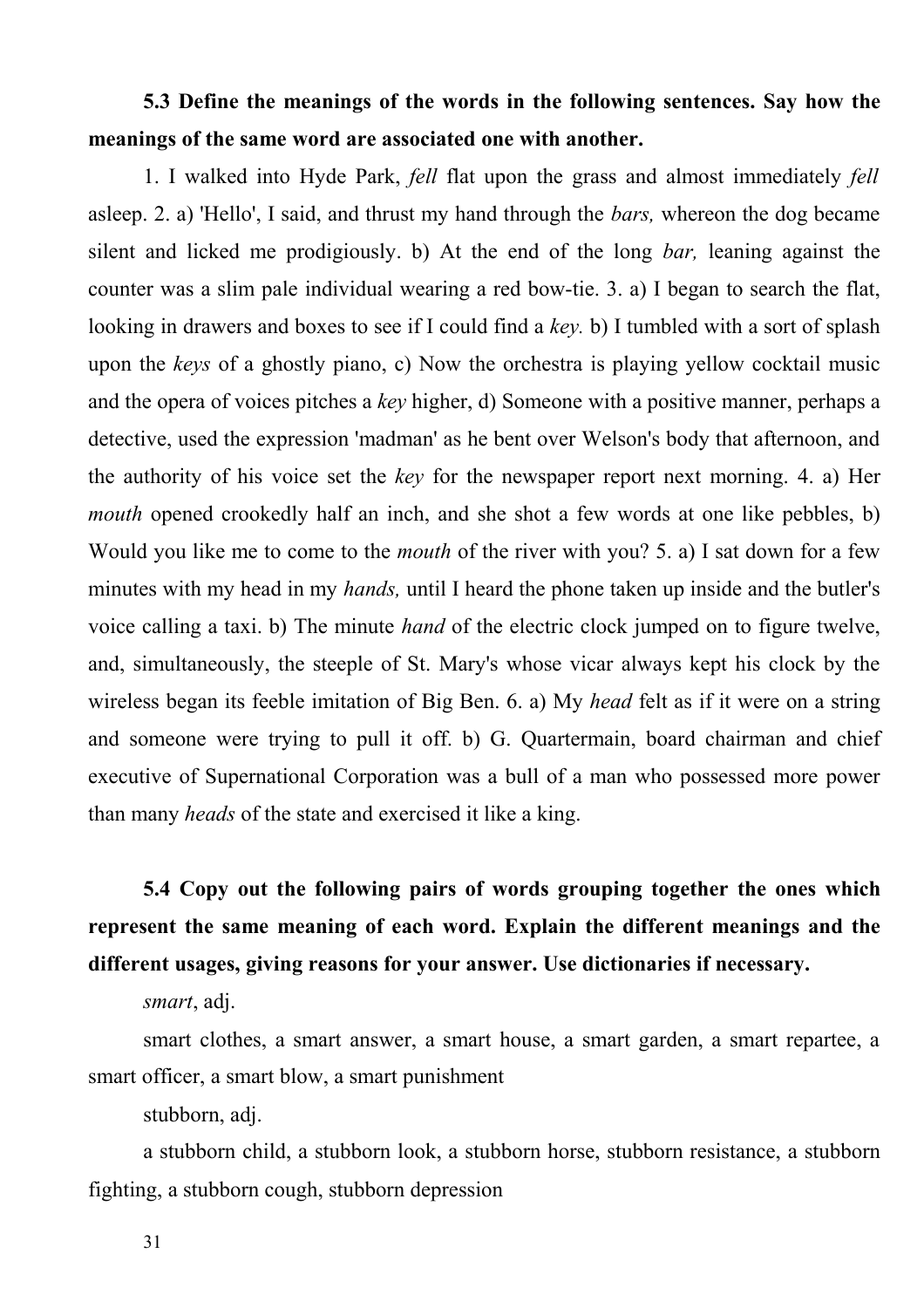sound, adj.

sound lungs, a sound scholar, a sound tennis-player, sound views, sound advice, sound criticism, a sound ship, a sound whipping

root, n.

edible roots, the root of the tooth, the root of the matter, the root of all evil, square root, cube root

perform, v.

to perform one's duty, to perform an operation, to perform a dance, to perform a play

kick, v.

to kick the ball, to kick the dog, to kick off one's slippers, to kick smb. downstairs

#### **5.5 Explain the basis for the following jokes. Use the dictionary when in doubt.**

1. Сa11er: I wonder if I can see your mother, little boy. Is she *engaged?*

Willie: *Engaged*! She's married.

2. Booking Clerk (at a small village station):

You'll have to *change* twice before you get to York.

Villager *(unused to travelling):* Goodness me! And I've only brought the clothes I'm wearing.

3. The weather forecaster hadn't been right in three months, and his resignation caused little surprise. His alibi, however, pleased the city council.

"I can't stand this town any longer," read his note. "The climate doesn't *agree* with me."

4. Professor: You *missed* my class yesterday, didn't you?

Unsubdued student: Not in the least, sir, not in the least.

5. "Papa, what kind of a robber is a page?" "A what?"

"It says here that two pages *held up* the bride's *train."*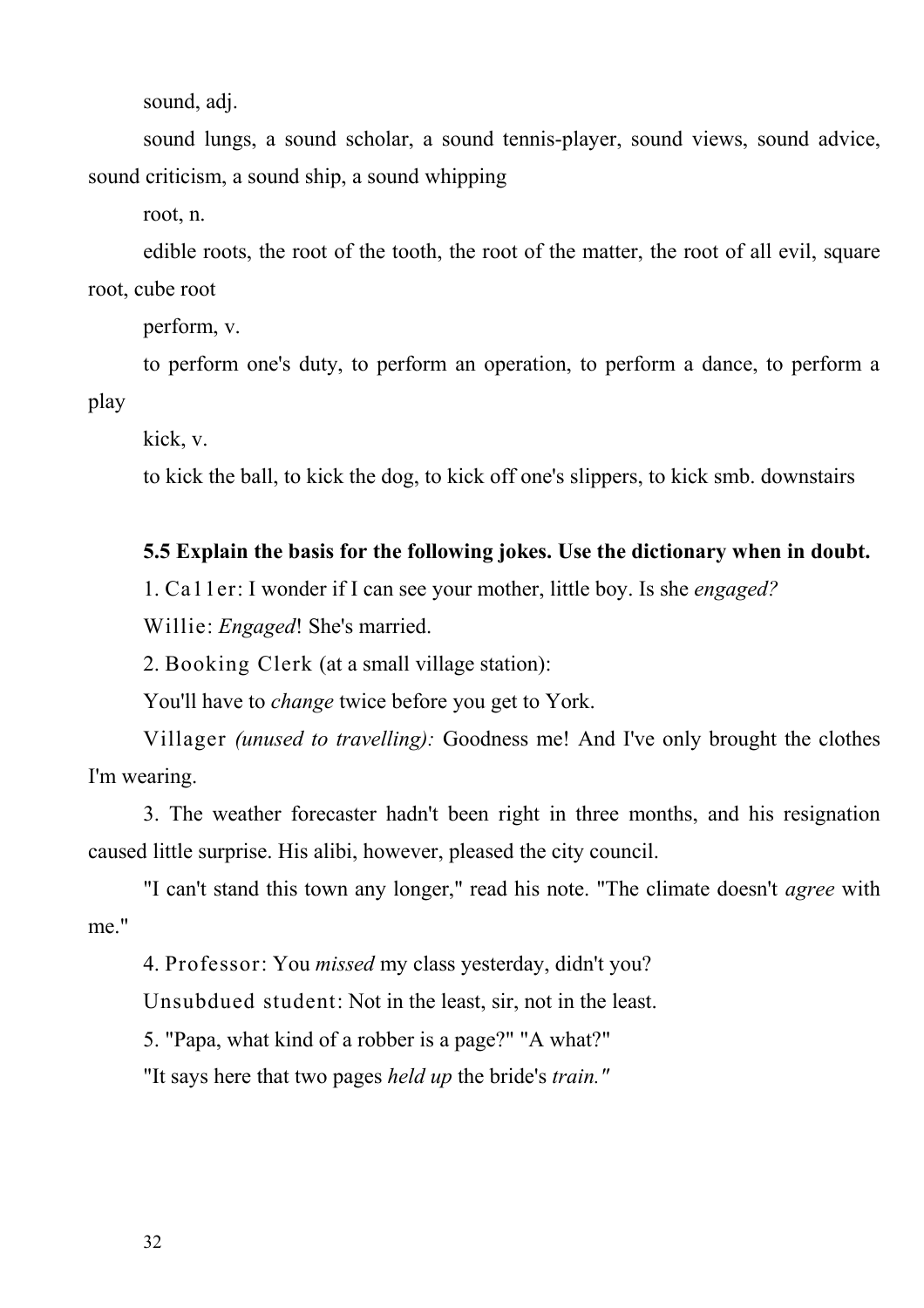**5.6 Try your hand at being a lexicographer. Write simple definitions to illustrate as many meanings as possible for the following polysemantic words. After you have done it, check your results using a dictionary.**

Face, heart, nose, smart, to lose.

### **5.7 Explain the logical associations in the following groups of meaning for the same words. Define the type of transference which has taken place.**

1. The wing of a bird — the wing of a building; the eye of a man — the eye of a needle; the hand of a child — the hand of a clock; the heart of a man — the heart of the matter; the bridge across-the-river — the bridge of the nose; the tongue of a person — the tongue of a bell; the tooth of a boy — the tooth of a comb; the coat of a girl — the coat of a dog.

2. Green grass — green years; black shoes — black despair; nickel *(metal)* — a nickel *(coin);* glass — a glass; copper *(metal)* — a copper *(coin);* Ford *(proper name)* — a Ford (car); Damascus *(town in Syria)* — damask; Kashmir *(town in North India)*  cashmere.

# **5.8 Analyse the process of development of new meanings in the italicized words in the examples given below.**

1.1 put the letter well into the *mouth* of the box and let it go and it fell turning over and over like an autumn leaf. 2. Those who had been the *head* of the line paused momentarily on entry and looked around curiously. 3. A cheerful-looking girl in blue *jeans* came up to the stairs whistling. 4. Seated behind a desk, he wore a light patterned suit, switch from his usual *tweeds.* 5. Oh, Steven, I read a *Dickens* the other day. It was awfully funny. 6. They sat on the rug before the fireplace, savouring its warmth, watching the rising *tongues* of flame. 7. He inspired universal confidence and had an *iron* nerve. 8. A very small boy in a green *jersey* with light red hair cut square across his forehead was peering at Steven between the electric fire and the side of the fireplace. 9. While the others were settling down, Lucy saw Pearson take another bite from his *sandwich.* 10. As I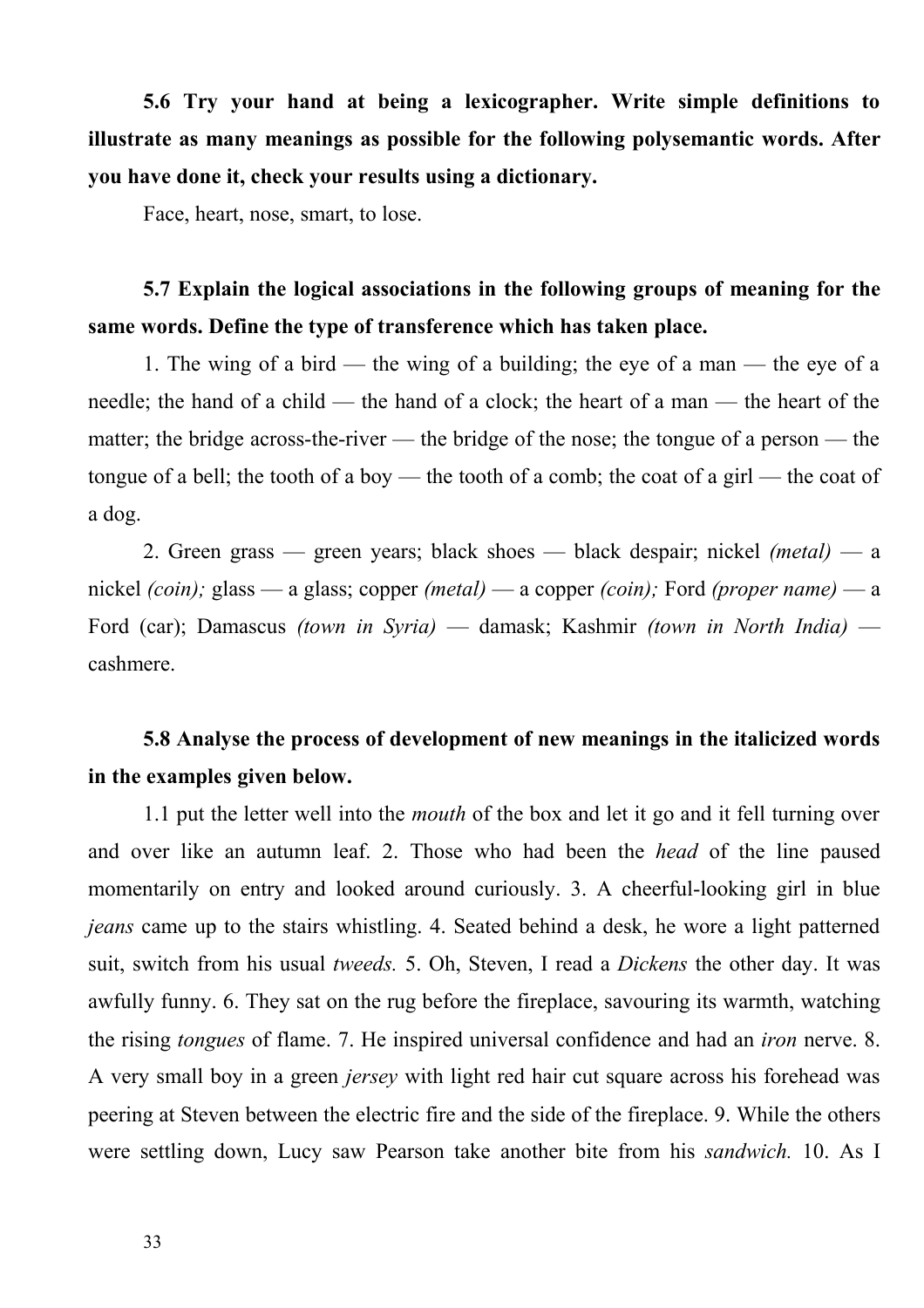walked nonchalantly past Hugo's house on the other side they were already carrying out *the Renoirs.*

### **5.9 Explain the basis for the following jokes. Trace the logical associations between the different meanings of the same word.**

1. Father was explaining to his little son the fundamentals of astronomy.

"That's a comet."

"A what?"

"A comet. You know what a comet is?"

"No."

"Don't you know what they call a star with a tail?"

"Sure — Mickey Mouse."

2. "Pa, what branches did you take when you went to school?"

"I never went to high school, son, but when I attended the little log school-house they used mostly hickory and beech and willow."

3. What has eyes yet never sees? (Potato)

4. He *(in telephone booth):* I want a box for two.

Voice *(at the other end):* Sorry, but we don't have boxes for two.

He: But aren't you the box office of the theatre?

Voice: No, we are the undertakers.

### **5.10 Have the italicized words evaluative connotations in their meanings? Motivate your answer and comment on the history of the words.**

The directors now assembling were admirals and field *marshals* of commerce. 2. For a businessman to be invited to serve on a top-flight bank board is roughly equivalent to being *knighted* by the British *Queen.* 3.1 had a nice newsy *gossip* with Mrs. Needham before you turned up last night. 4. The little half-starved guy looked more a victim than a *villain.* 5. Meanwhile I nodded my head vigorously and directed a happy smile in the direction of the two *ladies.* 6.1 shook hands with Tom; it seemed *silly* not to, for I felt suddenly as though I were talking to a child.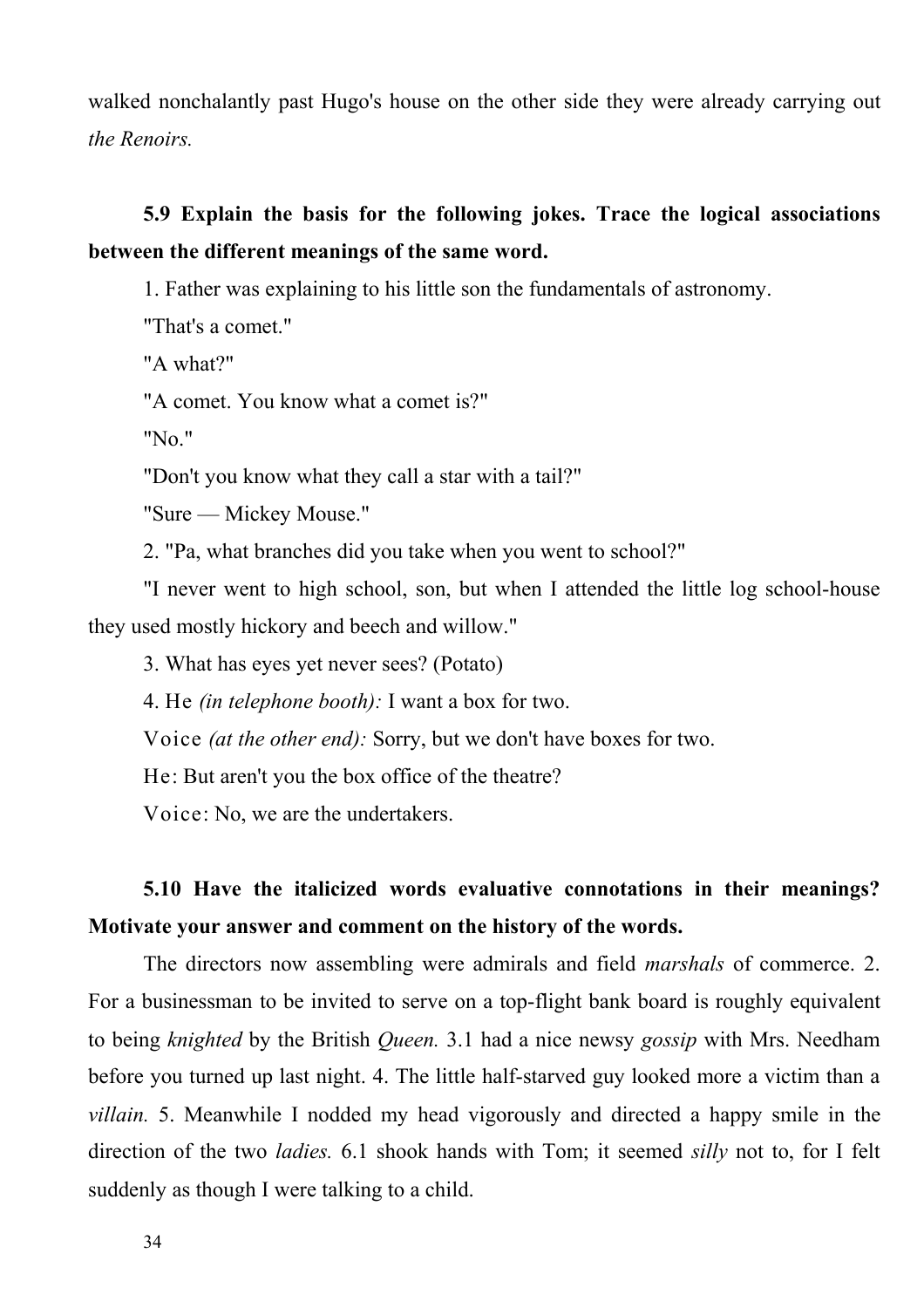**5.11 a) Give examples with the same words as are given in bold type in the following sentences, using them in other meanings. b) State whether the words in your examples are polysemantic or homonymous with the words given in bold type.**

1. A **ball** might have done for me in the course of the war, and may still, and how will Emmy be bettered by being left a beggar's widow? (Thack.). 2. As the time passed he started to set the type for the little revolutionary **sheet** they published weekly (J. L.). 3. The slender, flexible **right** hand was badly cut and grazed. The Gadfly held it up (Voyn.). 4. Considerable **scandal**, indeed, arose against Sir Geoffrey Peveril, as having proceeded with indecent severity and haste upon this occasion; and rumour took care to make the usual additions to the reality (W. Sc.). 5. One evening Mr. Venus passed a scrap of **paper** into Mr. Boffin's hand, and laid his finger on his lips (Dick.). 6. To be sure it is pleasant at any **time**; for Thornfield is a fine old **Hall**, rather neglected of late years perhaps (Ch. В.). 7. I was honoured by a cordiality of reception that made me feel I really possessed the power to amuse him; and that these evening **conferences** were sought as much for his pleasure as for my benefit (id.). 8. What of that? More unequal **matches** are made every day (id.). 9. Listen, then, Jane Eyre, to your **sentence**: to-morrow, place the glass before you, and draw in chalk your own picture, faithfully, without softening one defect (id.). 10. Taggart sat down too, lit his own **pipe**, took a **sheet** of paper and scrawled the words: "Georgie Grebe Article" across the top (Galsw.). 11. ... I think I have a right to know why you ask me that (Voyn.). 12. "No crowding," said Mr. Rochester; "take the drawings from my hand as I finish with them; but don't push your **faces** up to mine" (Ch. В.). 13. It appeared as if there were a sort of **match** or trial of skill you must understand, between the kettle and the cricket (Dick.).

# **5.12 a) Comment on the different meanings of the word "one" as used in the following sentences; b) Translate the sentences into Russian.**

1. He lit his pipe; and almost at once began to revolve the daily problem of how to get a job, and why he had lost the one he had (Galsw.) 2. The Gadfly shuddered: "Ah!" he said softly, "that hurts, doesn't it, little one?" (Voyn.). 3. But it is not easy for one to climb up out of the working class—especially if he is handicapped by the possession of ideals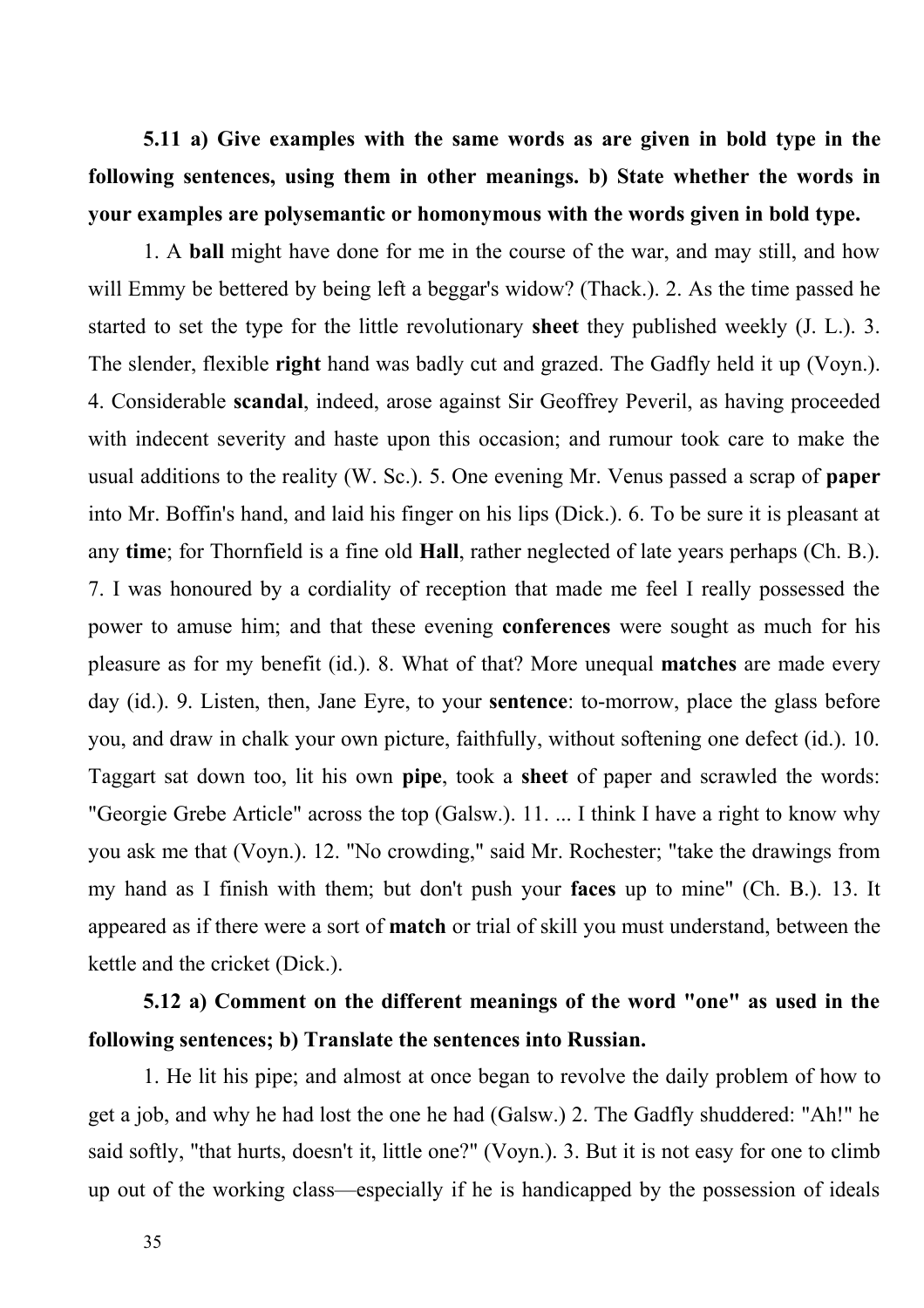and illusions (J. L.). 4. For it is in the nature of a Forsyte to be ignorant that he is a Forsyte, but young Jolyon was well aware of being one (Galsw.). 5. One cold, rainy day at the end of April George Osborne came into the Coffee House, looking very agitated and pale (Thack.). 6. He did not utter one word of reproach (Dick.). 7. One mighty groan of terror started up from the massed people (Tw.). 8- One can't eat one's cake and have it. 9. To bite off one's nose in order to spite one's face. 10. "One minute!" said Soames suddenly, and crossing the room, he opened a door opposite (Galsw.).

### **Literature**

*1* Антрушина, Г.Б. Лексикология английского языка: учеб. пособие для студентов / Г.Б. Антрушина, О.В. Афанасьева, Н.Н. Морозова. – М.: Дрофа, 1999. – 287 с.

2 Арнольд, И. В. Лексикология современного английского языка / И.В. Арнольд. - М. : Высш. шк., 1986. – 302 с..

*3* Ginsburg, R.S. A Course in Modern English Lexicology / R.S. Ginsburg, S.S. Khidekel, G.Y. Knyazeva, A.A. Sankin. - M. : VYSŠAJA ŠKOLA, 1979. – 269 с.

**4** Дубенец, Э.М. Современный английский язык. Лексикология: Пособие для студентов гуманитарных вузов / Э.М. Дубенец. – М./СПб.: ГЛОССА/КАРО,  $2004. - 192$  c.

# **6 Homonyms in English**



**6.1 Consider your answers to the following.**

- 1. A definition of homonyms.
- 2. The main types of homonyms:
- a) full homonyms or homonyms proper;
- b) homophones;

c) homographs.

3. Different ways of classifying homonyms: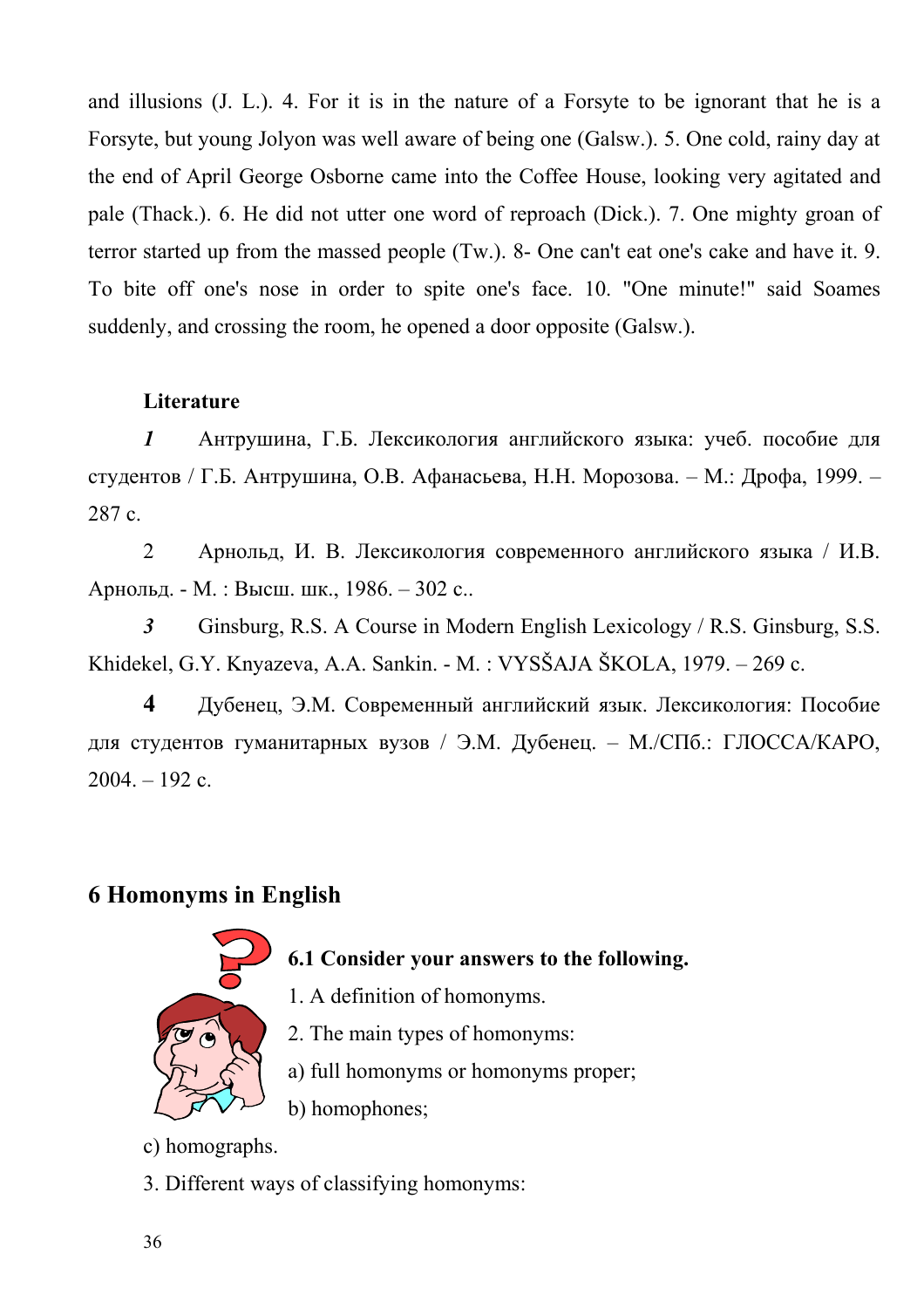a) classification of homonyms, suggested by prof. A.I. Smirnitsky;

b) lexical homonymy, lexico – grammatical homonymy; grammatical homonymy;

c) full and partial homonymy;

d) other classifications of homonyms.

4. Sources of homonyms:

a) the breaking of semantic links between certain meanings of a polysemantic word as a source of homonyms in English;

b) other sources of homonyms.

#### **6.2 Remember the following definitions.**

**Homonyms** – words which are identical in sound form and spelling or at least in one of these aspects, but different in meaning.

**Homonyms proper** – words identical both in spelling and in sound-form, but different in meaning.

**Homographs** – words identical in spelling, but different both in their sound-form and meaning.

**Homophones** – words identical in sound-form, but different both in spelling and in meaning.

**Paronyms** – words similar, but not identical in form and different in meaning.

### **6.3. Find the homonyms in the following extracts. Classify them into homonyms proper, homographs and homophones.**

"Mine is a long and a sad tale!" said the Mouse, turning to Alice, and sighing. "It is a long tail, certainly," said Alice, looking down with wonder at the Mouse's tail; "but why do you call it sad?" 2. a) My seat was in the middle of a row. b) "I say, you haven't had a row with Corky, have you?" 3. a) Our Institute football team got a challenge to a match from the University team and we accepted it. b) Somebody struck a match so that we could see each other. 4. a) It was nearly December but the California sun made a summer morning of the season. b) On the way home Crane no longer drove like a nervous old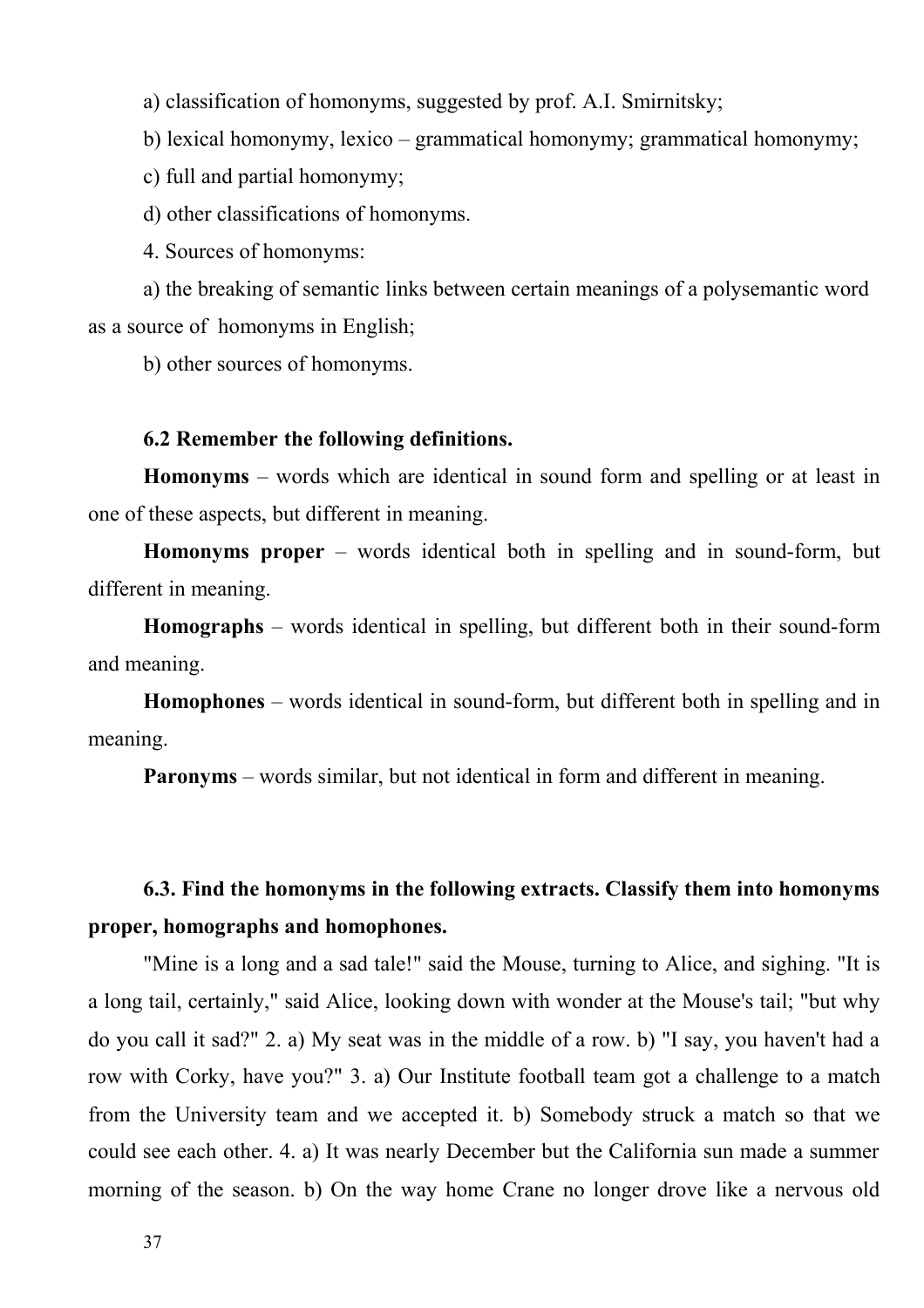maid. 5. a) She loved to dance and had every right to expect the boy she was seeing almost every night in the week to take her dancing at least once on the weekend. b) "That's right," she said. 6. a) Do you always forget to wind up your watch? b) Crane had an old Ford without a top and it rattled so much and the wind made so much noise. 7. a) In Brittany there was once a knight called Eliduc. b) She looked up through the window at the night. 8. a) He had a funny round face, b) — How does your house face? — It faces the South. 9. a) So he didn't shake his hand because he didn't shake cowards' hands, see, and somebody else was elected captain. b) Mel's plane had been shot down into the sea. 10. a) He was a lean, wiry Yankee who knew which side his experimental bread was buttered on. b) He had a wife of excellent and influential family, as finely bred as she was faithful to him. 11. a) He was growing progressively deafer in the left ear. b) I saw that I was looking down into another cove similar to the one I had left. 12. a) Iron and lead are base metals. b) Where does the road lead? 13. Kikanius invited him and a couple of the other boys to join him for a drink, and while Hugo didn't drink, he went along for the company.

### **6.4 A. Find the homonyms proper for the following words; give their Russian equivalents.**

1. *band*— a company of musicians. *2. seal*— a warm-blooded, fish-eating seaanimal, found chiefly in cold regions. 3. *ear* — the grain-bearing spike of a cereal plant, as in corn. 4. *cut* — the result of cutting. 5. *to bore* — to make a long round hole, esp. with a pointed tool that is turned round, 6. *corn* — a hard, horny thickening of the skin, esp. on the foot. 7. *fall* — the act of falling, dropping or coming down. 8. *to hail* — to greet, salute, shout an expression of welcome. 9. ray — any of several cartilaginous fishes, as the stingray, skate, etc. 10. *draw* — something that attracts attention.

### **B. Find the homophones to the following words, translate them into Russian or explain their meanings in English.**

Heir, dye, cent, tale, sea, week, peace, sun, meat, steel, knight, sum, coarse, write, sight, hare.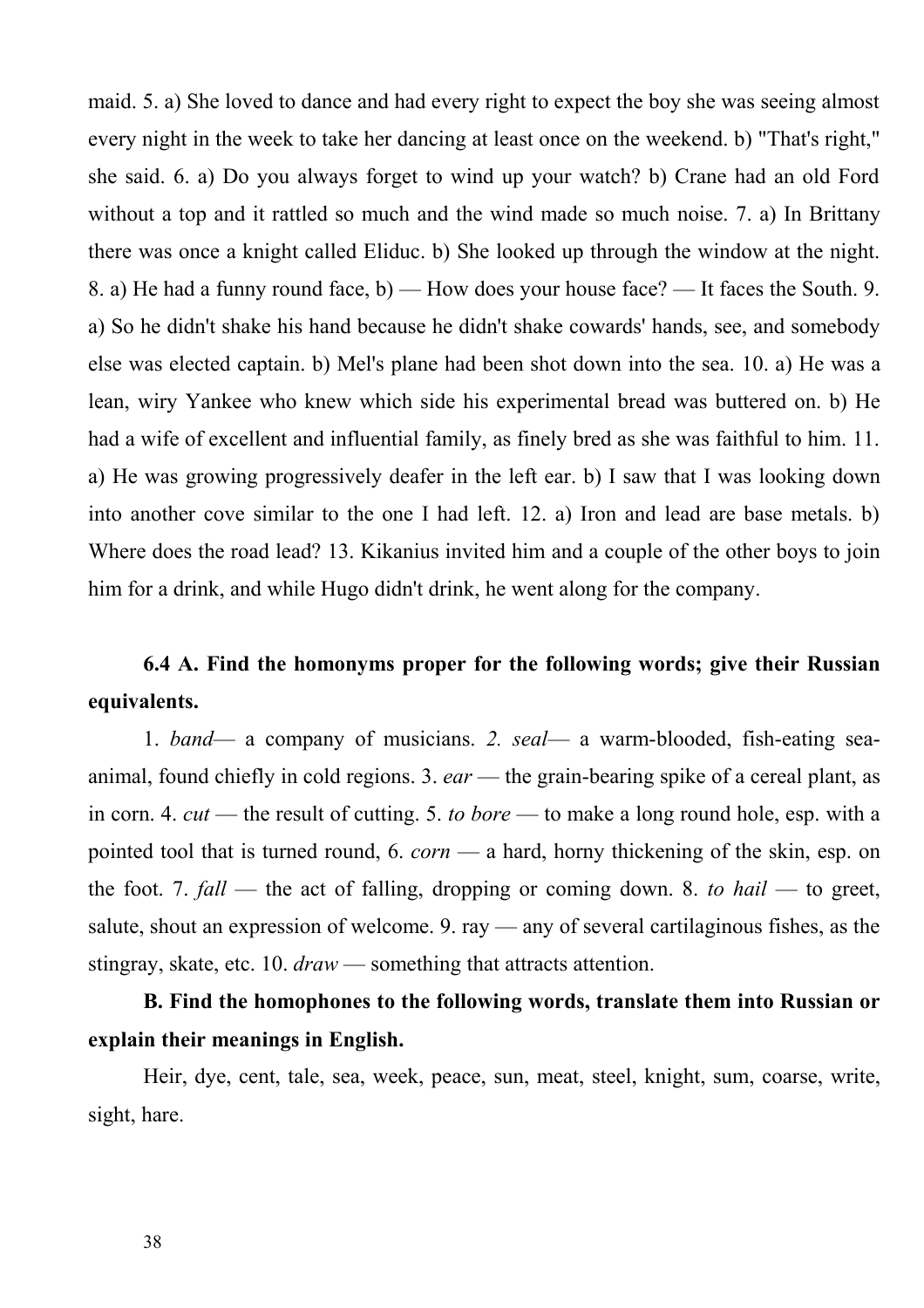#### **C. Find the homographs to the following words and transcribe both.**

1. *To bow* — to bend the head or body. 2. *wind* — air in motion. 3. *to tear*— to pull apart by force. 4. *to desert* — to go away from a person or place. 5. *row* — a number of persons or things in a line.

#### **6.5 Match homophones:**

| 1) heir     | a) son    |
|-------------|-----------|
| $2)$ dye    | b) right  |
| 3) cent     | c) meet   |
| 4) week     | d) die    |
| 5) peace    | e) course |
| 6) sun      | f) here   |
| 7) meat     | g) weak   |
| 8) steel    | h) cite   |
| 9) coarse   | i) sent   |
| 10) write   | j) hair   |
| $11)$ sight | k) piece  |
| 12) hare    | l) still  |
| $13)$ tale  | m) maid   |
| 14) made    | n) night  |
| 15) knight  | o) tail   |
| $16)$ see   | p) bred   |
| 17) bread   | q) sea    |

### **6.7 A. Classify the following italicized homonyms. Use Professor A.I. Smirnitsky's classification system.**

1. a) He should give the *ball* in your honour as the bride. b) The boy was playing with a *ball.* 2. a) He wished he could explain about his *left* ear. b) He *left* the sentence unfinished. 3. a) I wish you could stop *lying.* b) The yellow mouse was still dead, *lying* as it had fallen in the crystal clear liquid. 4. a) This time, he turned on the *light.* b) He wore \$ 300 suits with *light* ties and he was a man you would instinctively trust anywhere. 5. a) When he's at the door of her room, he sends the *page* ahead. b) Open your books at *page* 20. 6. a) Crockett's voice *rose* for the first time, b) I'll send you roses, one *rose* for each year of your life. 7. a) He was *bound* to keep the peace for six months, b) You should *bound* your desires by reason. 8. a) The pain was almost more than he could *bear,* b) Catch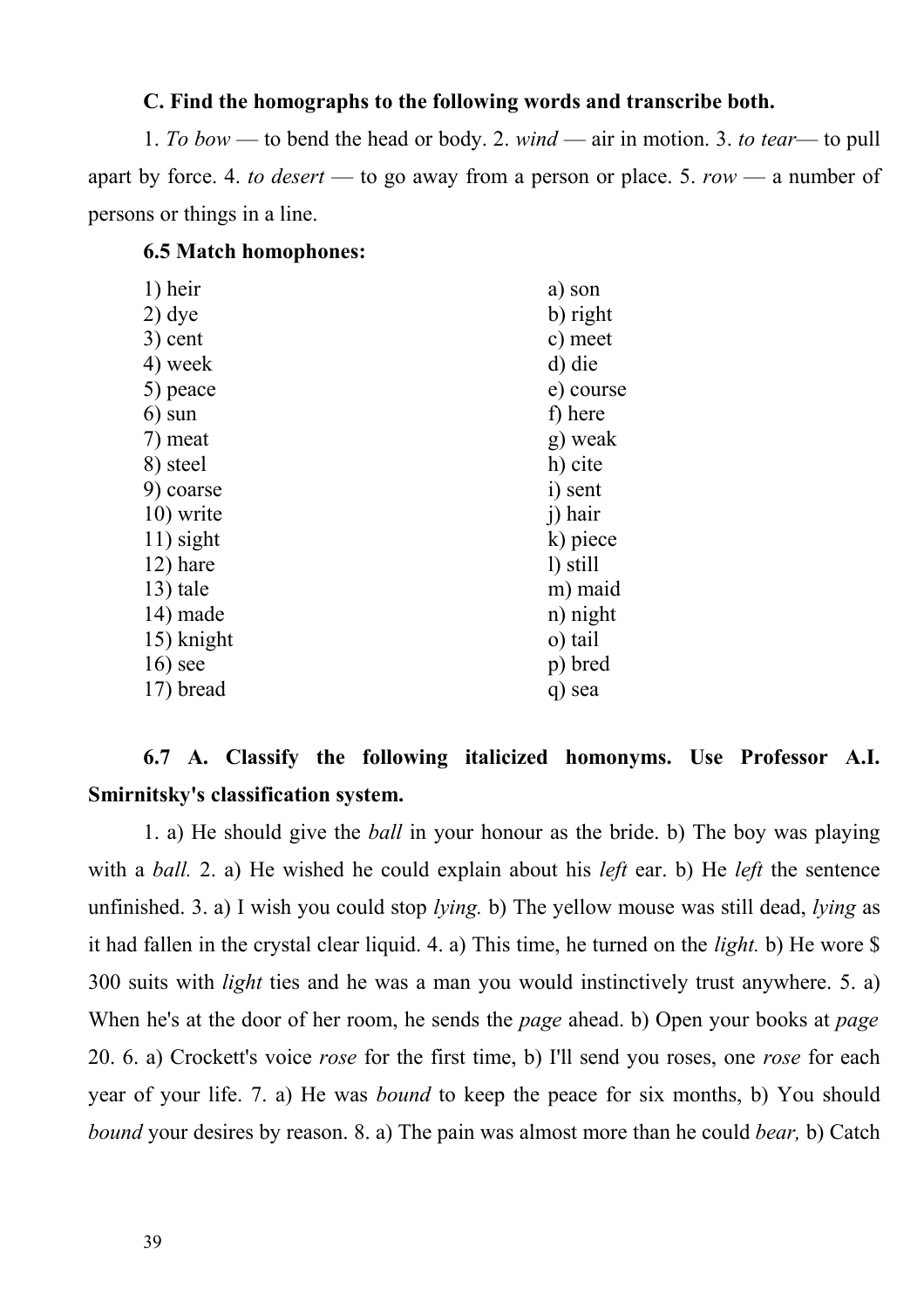the *bear* before you sell his skin. 9. a) To *can* means to put up in airtight tins or jars for preservation, b) A man *can* die but once.

### **B. Explain the homonyms which form the basis for the following jokes. Classify the types as in part A.**

1. An observing man claims to have discovered the colour of the wind. He says he went out and found it blew.

2. Сhi1d: Mummy, what makes the Tower of Pisa lean?

Fat mother: I have no idea, dear, or I'd take some myself.

3. Advertisement: "Lion tamer wants tamer lion."

4. Father: Didn't I tell you not to pick any flowers without leave?

Child: Yes, daddy, but all these roses had leaves.

5. Diner: Waiter, the soup is spoiled.

Waiter: Who told you that?

Diner: A little swallow

6. The difference between a cat and a comma is that a cat has its claws at the end of its paws, and a comma has its pause at the end of a clause.

7. A canner exceedingly canny

One morning remarked to his grannie:

"A canner can can anything that he can,

But a canner can't can a can, can'e?"

**6.8 Provide homonyms for the italicized words in the following jokes and extracts and classify them according to Professor A. I. Smirnitsky's classification system.**

1. Теасher: *Here* is a map. Who *can* show us America?

Nick goes to the map and finds America on it.

Teacher: Now, tell me, boys, who *found* America?

Boys: Nick.

2. F a t h e r: I promised to *buy* you a car if you *passed* your examination, and you have failed. What were you doing *last* term?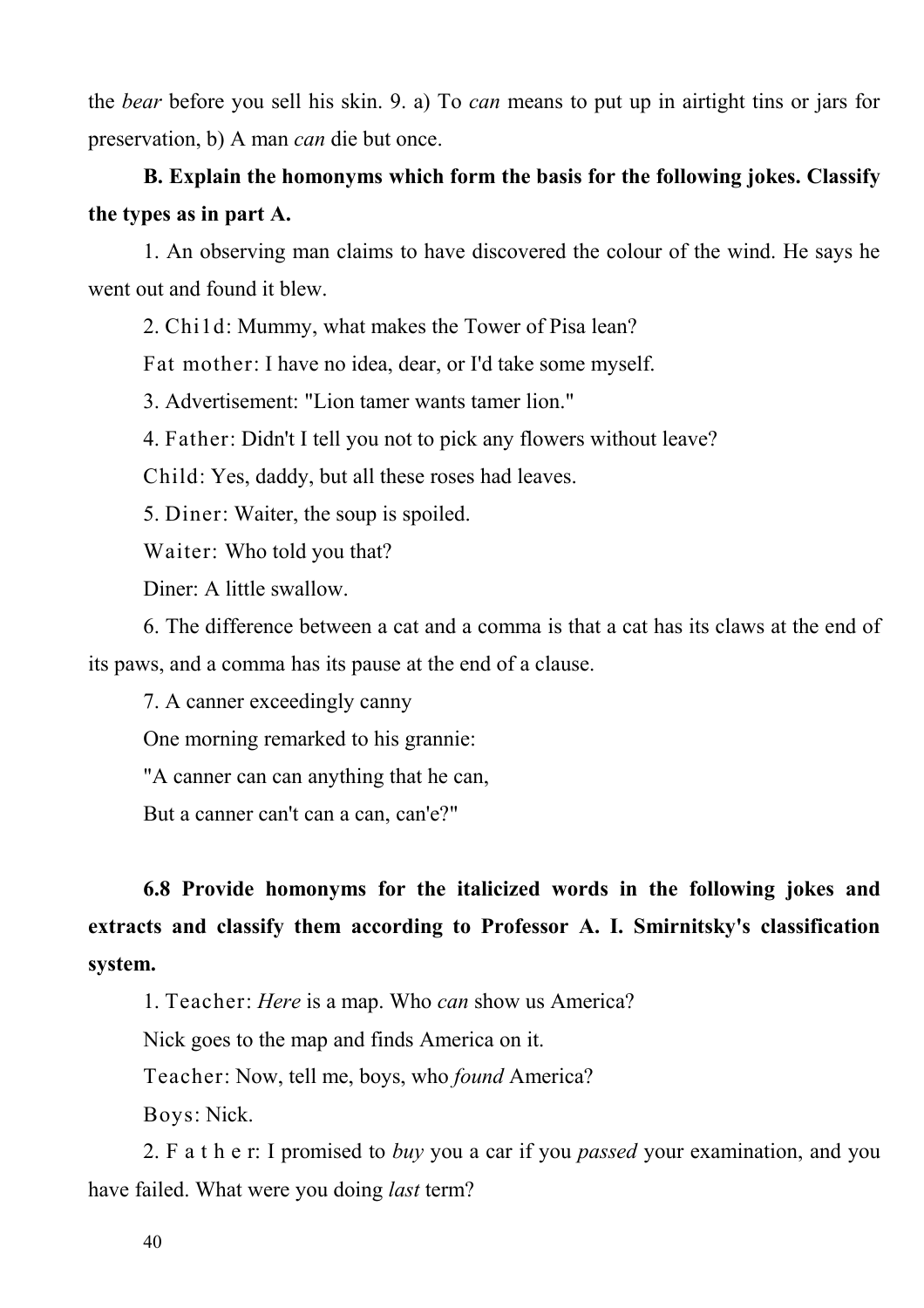Son: I was learning to drive a car.

3. "What time do you get up in summer?"

"As soon as the first *ray* of the *sun* comes into my window."

"Isn't that rather early?" "No, my room *faces* west."

4. "Here, waiter, it seems to me that this fish is not so fresh as the fish you served us last Sunday."

"Pardon, sir, it is the very same fish."

5. Old Gentleman: Is it a *board* school you go to, my dear?

Child: No, sir. I believe it be a brick one!

6. Stanton: I think telling the truth is about as healthy as skidding round a corner at sixty.

Freda: And life's got a lot of dangerous corners — hasn't it, Charles?

Stanton: It can have — if you don't choose your *route* well. To lie or not to lie what do you think, Ol-wen? (From *Dangerous Corner* by J. B. Priestley)

#### **6.9. Explain how the following italicized words became homonyms.**

1. a) Eliduc's overlord was the king of Brittany, who was very fond of the *knight,* b) "I haven't slept a wink all *night,* my eyes just wouldn't shut." 2. a) The tiger did not *spring,* and so I am still alive, b) It was in a saloon in Savannah, on a hot night in *spring.* 3. a) She left her *fan* at home, b) John is a football *fan.* 4. a) "My lady, ... send him a belt or a ribbon — or a ring. So *see* if it pleases him." b) Eliduc rode to the *sea.* 5. a) The Thames in London is now only beautiful from certain viewpoints — from Waterloo Bridge at dawn and at night from Cardinal's Wharf on the South *Bank.* b) Perhaps the most wide-spread pleasure is the spectacle of the City itself, its people, the *bank* messengers in their pink frock coats and top hats. 6. a) The young page gave her good advice: no *need* to give up hope so soon, b) The verb *to knead* means to mix and make into a mass, with the hands or by machinery, especially, mix flour and water into dough for making bread. 7. *a.) Ads* in America are ubiquitous. They fill the newspapers and cover the walls, they are on menu cards and in your daily post, b) "Is that enough?" asked Fortune. "Just a few more, *add* a few more," said the man. 8. a) The teacher told her pupils to write a composition about the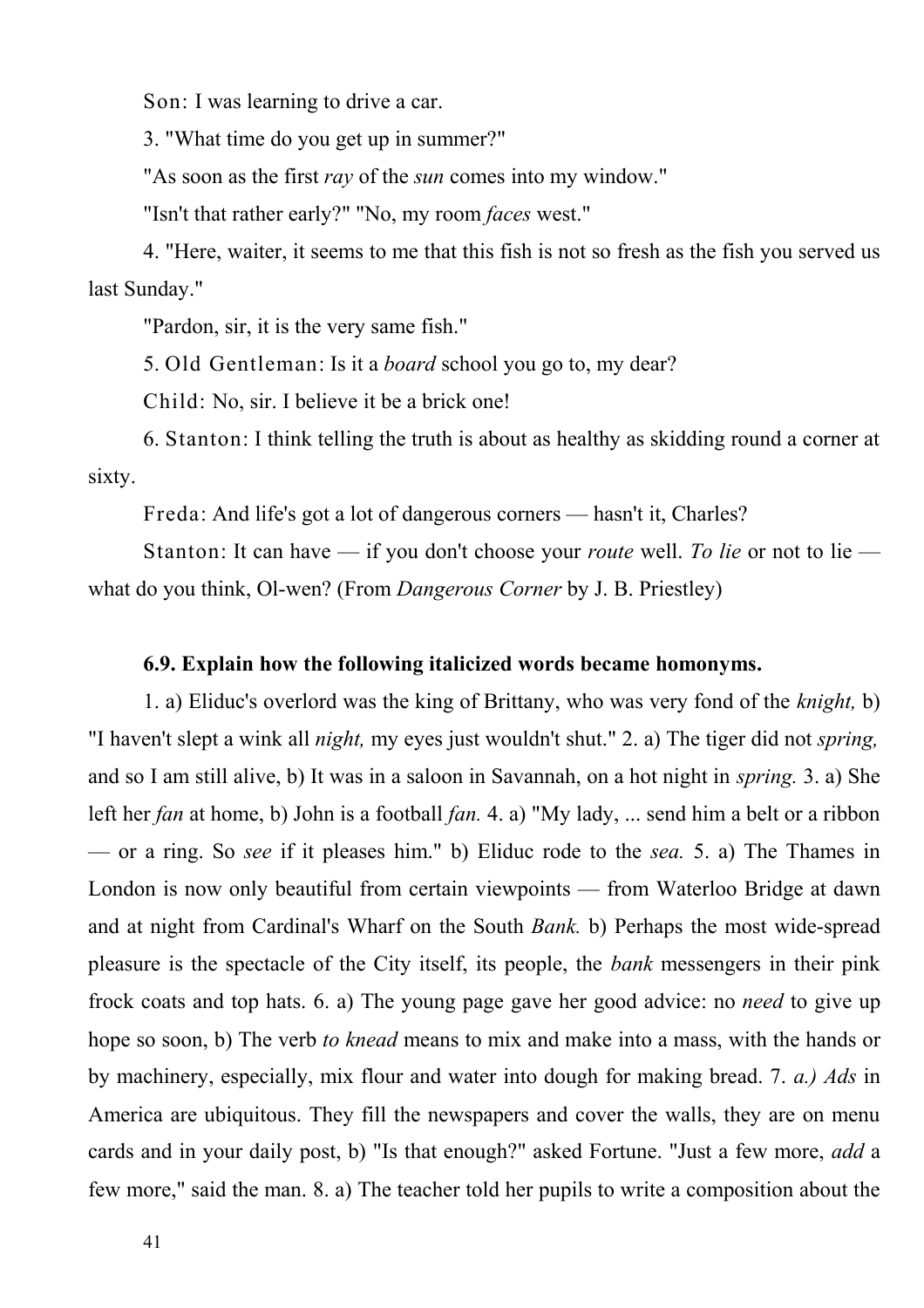last football *match,* b) Give me a *match,* please. 9. a) I can *answer* that question, b) He had no *answer.* 10. a) Does he really *love* me? b) Never trust a great

# **6.10 Do the following italicized words represent homonyms or polysemantic words? Explain reasons for your answers.**

1. 26 *letters* of the ABC; to receive *letters* regularly. 2. no *mean* scholar; to *mean* something. 3. to propose a *toast;* an underdone *toast.* 4. a *hand* of the clock; to hold a pen in one's *hand.* 5. to be six *foot* long; at the *foot* of the mountain. 6. the *capital* of a country; to have a big capital (money). 7. to *date* back to year 1870; to have a *date* with somebody. 8. *to be engaged* to Mr. N; *to be engaged* in conversation. 9. to make a *fire;* to sit at the fire (place). 10. to peel the *bark* off the branch; to *bark* loudly at the stranger. 11. A *waiter* is a person who, instead of *waiting* on you at once, makes you *wait* for him, so that you become a *waiter* too.

#### **Literature**

1 Антрушина, Г.Б. Лексикология английского языка: учеб. пособие для студентов / Г.Б. Антрушина, О.В. Афанасьева, Н.Н. Морозова. – М.: Дрофа, 1999. – 287с.

2 Арнольд, И. В. Лексикология современного английского языка / И.В. Арнольд. - М. : Высш. шк., 1986. – 302 с.

3 Ginsburg, R.S. A Course in Modern English Lexicology / R.S. Ginsburg, S.S. Khidekel, G.Y. Knyazeva, A.A. Sankin. - M. : VYSŠAJA ŠKOLA, 1979. – 269 с.

4 Дубенец, Э.М. Современный английский язык. Лексикология: Пособие для студентов гуманитарных вузов / Э.М. Дубенец. – М./СПб.: ГЛОССА/КАРО, 2004. – 192 с.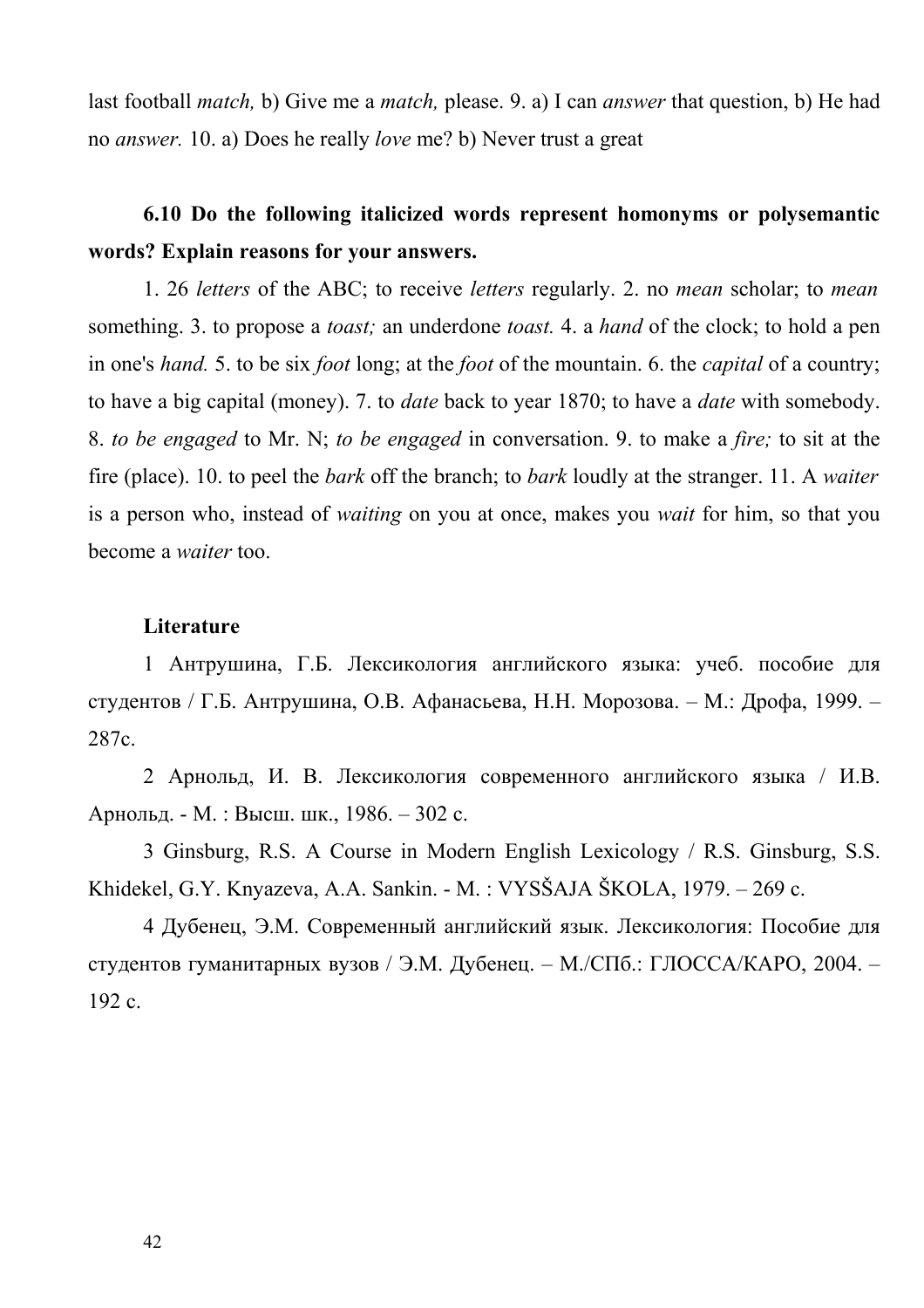### **7 Synonyms and Antonyms in Modern English**



#### **7.1 Consider your answers to the following.**

1. A definition of synonyms. Criteria of synonymy.

2. The sources of synonyms in English.

3. The problem of classification of synonyms:

a) the main groups of synonyms in English: ideographic, stylistic and absolute.

b) the arbitrary character of this division.

4. The idea of the synonymic dominant in a group of synonyms.

5. Different methods of distinction between the synonyms (componential analysis, analysis through lexical collocability and grammatical valency).

6. Euphemisms as a specific type of synonyms.

7. A definition of antonyms. Types of words correlated as antonyms.

8. Classification of antonyms.

9. Interrelations between synonyms and antonyms. Analogy in their use and development.

#### **7.2 Remember the following definitions.**

**Synonyms** – two or more words of the same language, belonging to the same part of speech and possessing one or more identical or nearly identical denotational meanings, interchangeable, at least in some contexts without any considerable alteration in denotational meaning, but differing in morphemic composition, phonemic shape, shades of meaning, connotations, style, valency and idiomatic use.

**Ideographic synonyms** –words which differ in denotational component; they are also called semantic synonyms as they denote different shades of meaning.

**Stylistic synonyms** – are words which have the same denotational component but differ in stylistic colouring and in connotational component.

**Total (absolute) synonyms** - are words of exactly the same meaning; they can replace each other in any given context.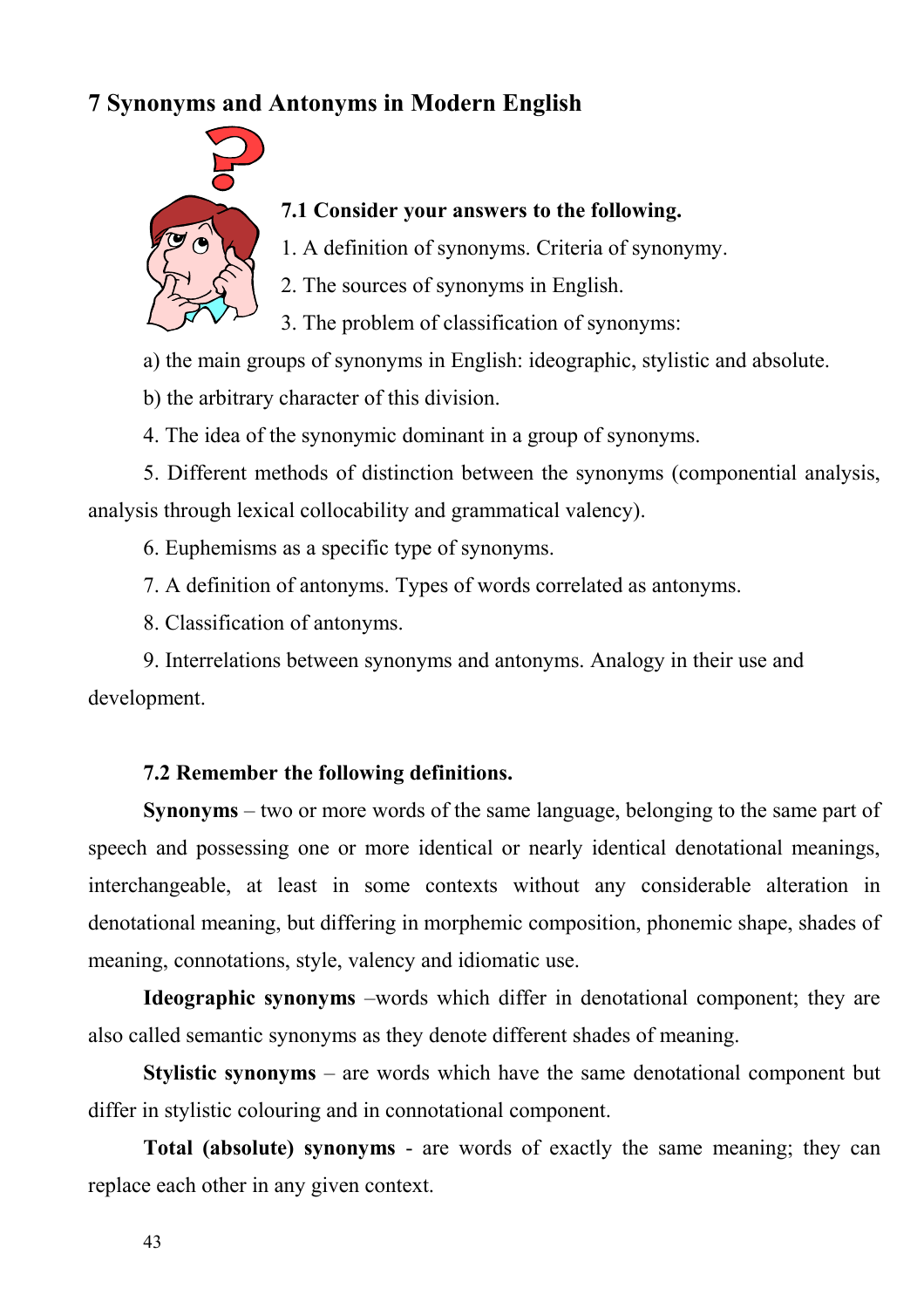**Synonymic dominant** – a word in a group of synonyms with the most general meaning. It belongs to the neutral style and can substitute any word in the synonymic group.

**Euphemisms** – words used to replace some unpleasant or offensive words.

**Antonyms** – two or more words of the same language, belonging to the same part of speech, identical in style, nearly identical in distribution, associated and used together so that their denotational meanings render contrary or contradictory notions or meanings.

### **7.3 The sentences given below contain synonyms. Write them out in groups and explain the difference where the words are familiar.**

1. a) While Kitty chatted gaily with her neighbours she watched Walter. b) Ashenden knew that R. had not sent for him to talk about weather and crops. c) As he spoke he rose from the bed. d) He is said to be honest. e) He'll tell you all about himself. f) If you wish to converse with me define your terms. 2. a) She felt on a sudden a cold chill pass through her limbs and she shivered. b) Her lips trembled so that she could hardly frame the words. c) I was shaking like a leaf when I came here. d) He shuddered with disgust. 3.a) He gave his wrist-watch a glance. b) Tommy gave her a look out of the corner of his eye. c) But her abstract gaze scarcely noticed the blue sea and the crowded shipping in the harbour. d) Let me have just one peep at the letter. 4. a) Bessie gets up and walks towards the window. b) He did nothing from morning till night but wander at random. c) I saw a man strolling along. d) The men sauntered over to the next room. 5. a) I began to meditate upon writer's life. b) You had better reflect a little. c) The more he thought of it the less he liked the idea. d) I'm sure that a little walk will keep you from breeding. 6. a) The next witness was Dr. Burnett, a thin middle-aged man. b) The woman was tall with reddish curly hair and held a scarlet kimono round her slender figure. c) The girl was slim and dark. d) Studying him, Mrs. Page saw a spare young man with high cheekbones and blue eyes. 7. a) There was a fat woman, who gasped when she talked. b) She came in like a ship at full sail, an imposing creature, tall and stout. c) She was twenty-seven perhaps, plump, and in a coarse fashion pretty. d) He was a person of perhaps forty, red-faced, cheerful, thick. 8. a) Strange, unstable woman. It was rather embarrassing that she would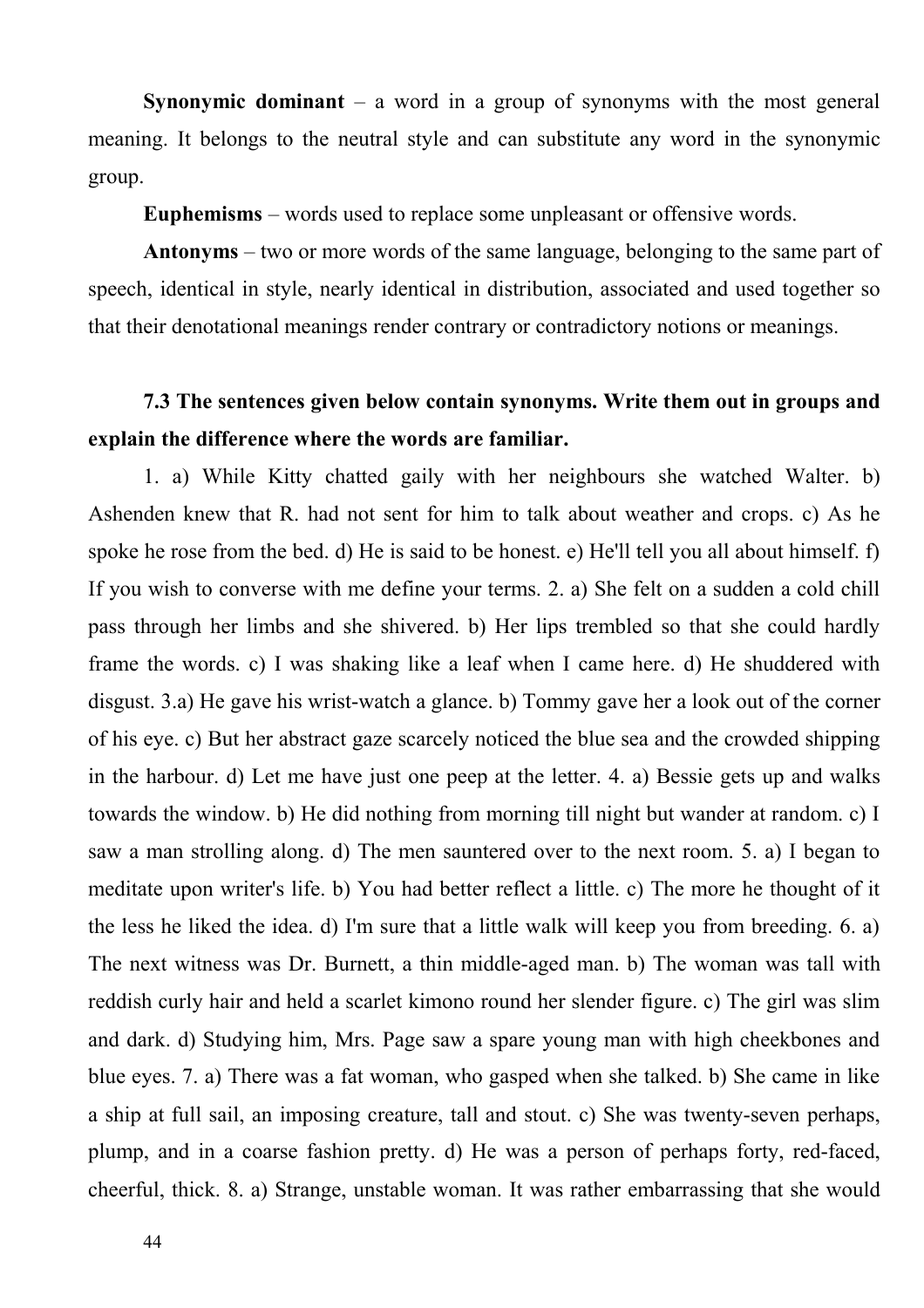cry in a public gallery. b) It was a life that perhaps formed queer characters. c) I thought it odd that they should allow her to dance quite quietly in Berlin. d) It is a veritable picture of an old country inn with low, quaint rooms and latticed windows.

# **7.4 Give as many synonyms for the italicized words in the following jokes as you can. If you do not know any of them consult the dictionaries.**

1. "I hear there's a new *baby* over at your house, William," said the teacher. "I don't think he's new," *replied* William. "The way he cries shows he's had lots of experience."

2. A little boy who had been used to receiving his old brother's old toys and clothes remarked: "Ma, will I have to marry his widow when he *dies?*"

3. Sma11 boy (to *governess):* Miss Smith, please excuse my speaking to you with my mouth full, but my *little* sister has just fallen into the pond.

4. A *celebrated* lawyer once said that the three most troublesome clients he ever had were a young lady who *wanted* to be married, a married woman who wanted a divorce, and an *old maid* who didn't know what she wanted.

5. Воss: You are twenty minutes late again. Don't you know what time we *start* to work at this office?

New Employee: No, sir, they are always at it when I *get* here.

6. He (as they drove along a *lonely* road): You look *lovelier* to me every minute. Do you know what that's a sign of? She: Sure. You are about to run out of gas.

7. Husband *(shouting* upstairs to his wife): For last time, Mary, are you coming? Wife: Haven't I been *telling* you for the last hour that I'll be down in a minute.

> **8.** "Oh, Mummie, I hurt my toe!" *cried small* Janey, who was playing in the garden. "Which toe, dear?" I *inquired,* as I *examined* her foot. "My youngest one," *sobbed* Janey.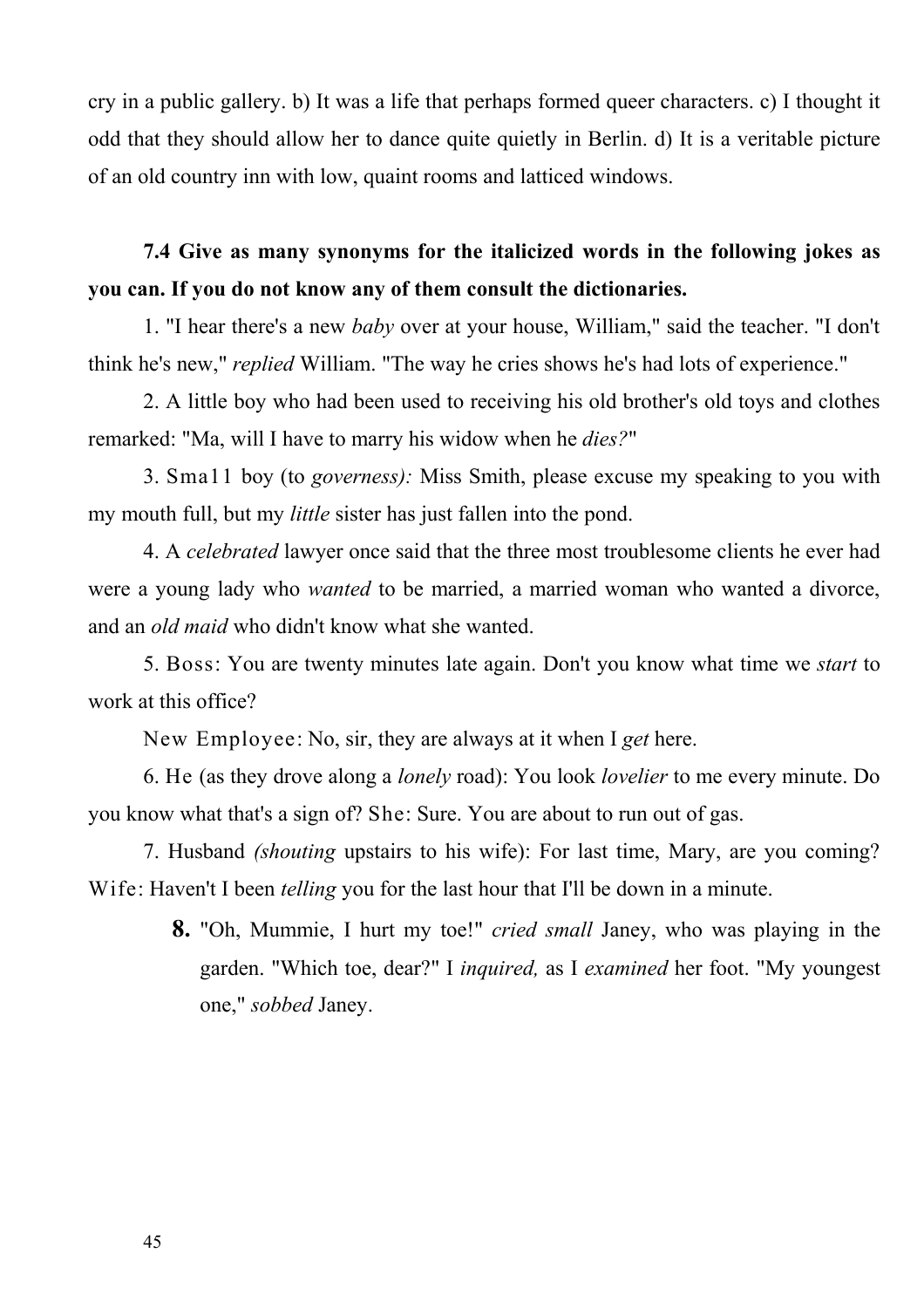|            |           | B          |              |
|------------|-----------|------------|--------------|
| unlikely   | checks    | matted     | lovely       |
| dissimilar | air       | solitary   | pair         |
| absurd     | fortitude | courage    | fear         |
| corner     | general   | ability    | squares      |
| pail       | grandeur  | bucket     | preposterous |
| capacity   | lonely    | improbable | manner       |
| clumsy     | trust     | awkward    | magnificence |
| couple     | amiable   | unlike     | angle        |
| dread      | tangled   | belief     | universal    |

### **7.5 In columns "B" find synonyms to the words in columns "A":**

**7.6 Single out the denotative and connotative components of meanings of the synonyms in the examples given below.**

1. a) At the little lady's command they all three *smiled*. b) George, on hearing the story *grinned*. 2. a) Forsyte — the best palate in London. The palate that in a sense had made his fortune — the fortunes of the *celebrated* tea men, Forsyte and Treffry... b) June, of course, had not seen this, but, though not yet nineteen, she was *notorious*. 3. a) Noticing that they were no longer *alone*, he turned and again began examining the luster. b) June had gone. James had said he would be *lonely*. 4. a) The child was *shivering* with cold. b) The man *shuddered* with disgust. 5. a) I am *surprised* at you. b) He was *astonished* at the woman's determination. 6. a) It's impolite to *stare* at people like that. b) The little boys stood *glaring* at each other ready to start a fight. c) The lovers stood *gazing* into each other's eyes. 7. a) They *produce* great amounts of wine but this is not all they produce in that part. b) The story was *fabricated* from beginning to end. 8. a) On hearing from Bosinney that his limit of twelve thousand pounds would be exceeded by something like four hundred, he had grown white with *anger.* b) "It's a damned shame," Andrew burst out, forgetting himself in a sudden rush of *indignation.* 9. a) He was an *aged* man, but not yet *old.* b) He was an *elderly* man at the time of his marriage. 10. The distance between the Earth and the Sun may be said to be *immense;* the distance between the poles is *vast.*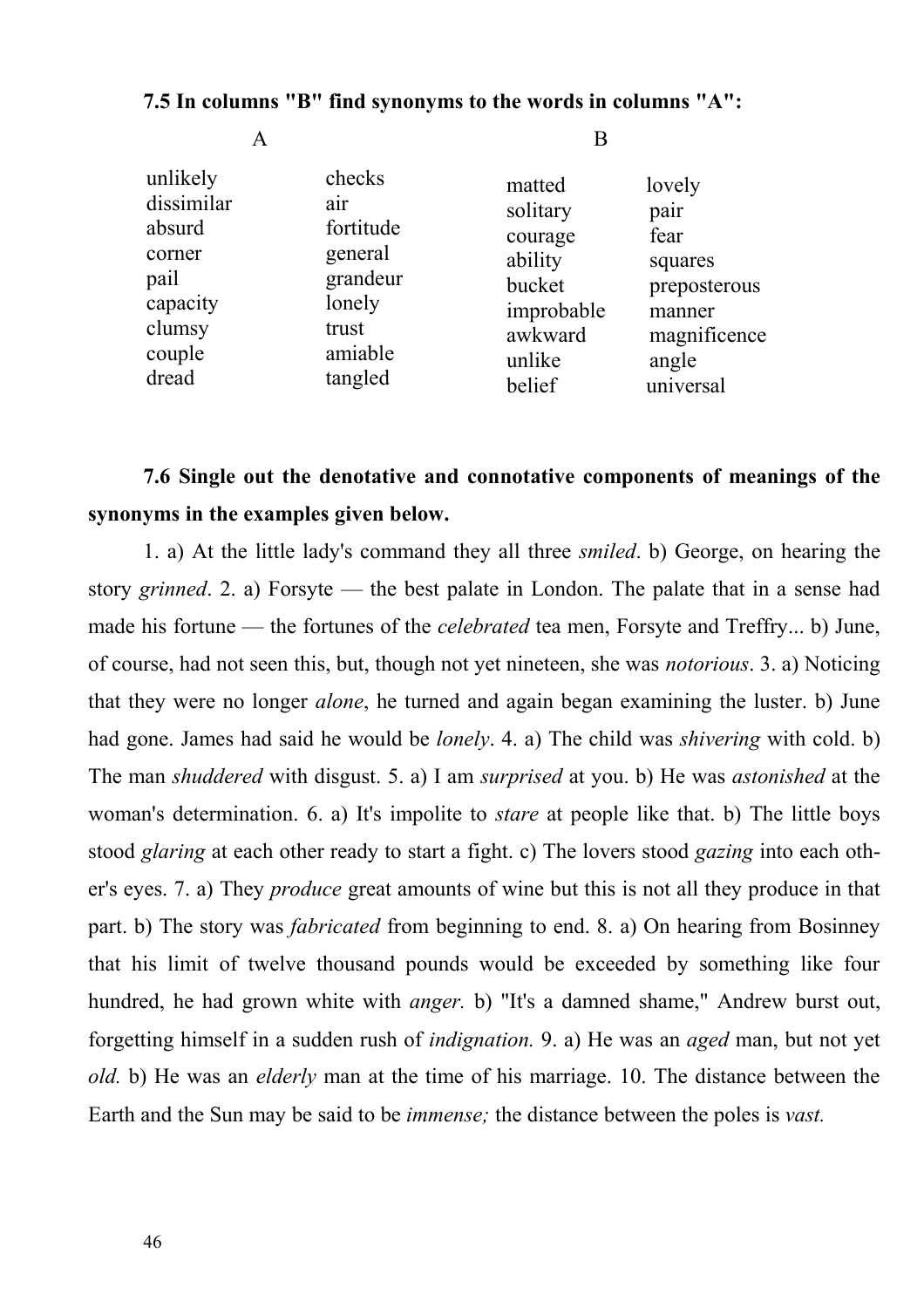### **7.7 Prove that the rows of words given below are synonyms. Use the semantic criterion to justify your opinion.**

To shout — to yell — to roar. 2. angry — furious — enraged. 3. alone — solitary lonely. 4, to shudder— to shiver— to tremble. 5. fear—terror— horror. 6, to  $\text{cr}y - \text{to}$ weep — to sob. 7. to walk — to trot — to stroll. 8. to stare — to gaze — to glare. 9. to desire — to wish — to want. 10. to like — to admire — to worship.

### **7.8 Arrange the following ideographic synonyms according to their degree of intensity: 1), 2), 3).**

- 1) ask, implore, beg,
- 2) longing, desire, wish,
- 3) wither, decay, fade,
- 4) handsome, pretty, beautiful,
- 5) irritate, annoy,
- 6) pierce, penetrate,
- 7) alarmed, frightened, terrified,
- 8) abominable, detestable, execrable,
- 9) happiness, pleasure, delight,
- 10) affliction, despair, sadness,
- 11) astonishment, consternation, surprise,
- 12) excuse, pardon, forgive,
- 13) accident, disaster, misfortune,
- 14) malicious, naughty, nasty, wicked,
- 15) genius, capability, talent.

### **7.9 Classify the following synonyms in two columns according to: a) degree (intensity) of the referent; b) brief or lengthy duration of the referent.**

1. Gratify, please, exalt, content, satisfy, delight. 2. Cry, weep, sob. 3. Glance, gaze, glare, stare. 4. Tremble, shiver, shudder, shake. 5. Worship, love, like, adore, admire. 6. Talk, say, tell, speak. 7. Roar, shout, cry, bellow, yell. 8. Astound, surprise, amaze,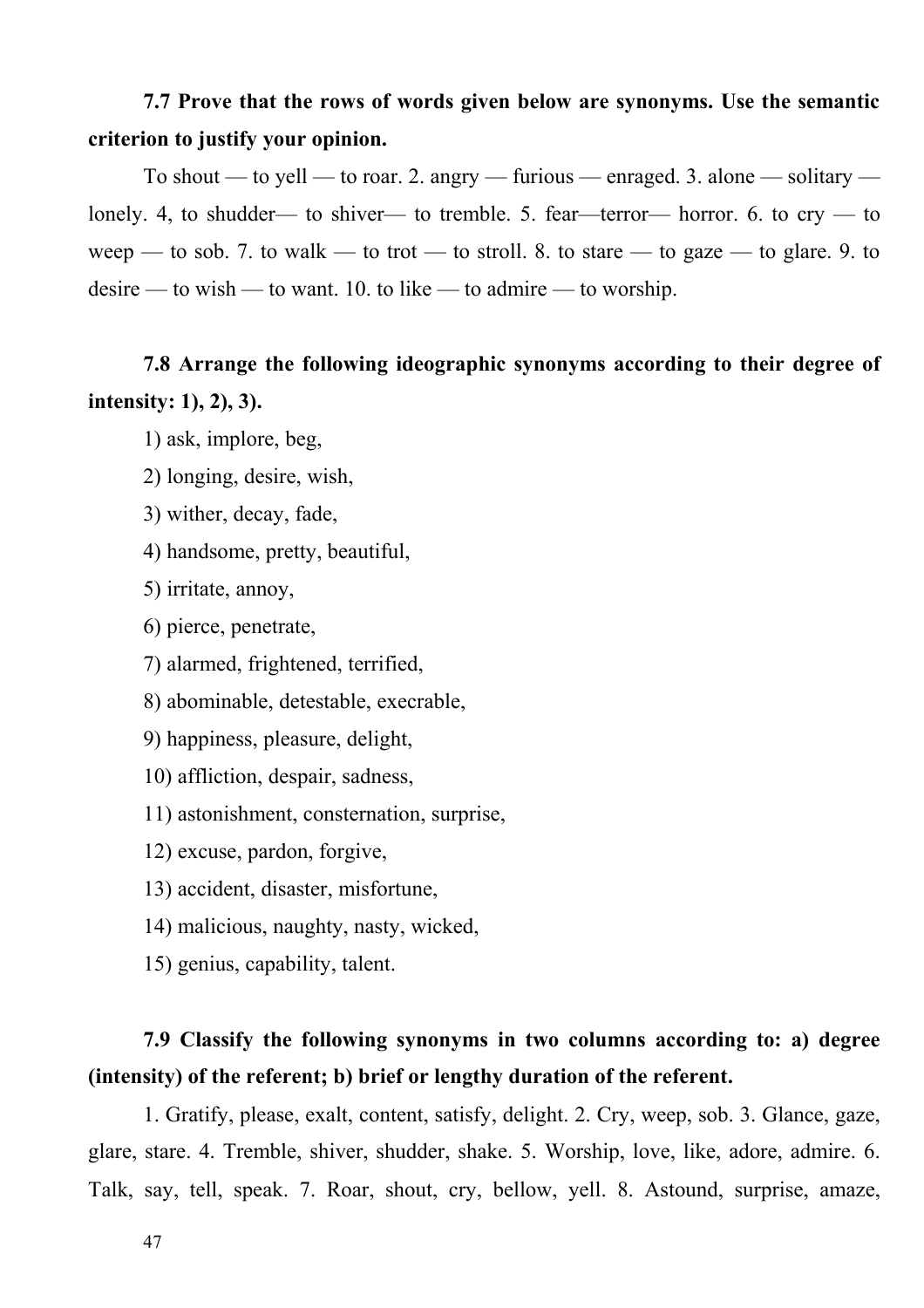astonish. 9. Cold, cool, chilly. 10. Want, long, yearn, desire, wish. 11. Vast, immense, large.

# **7.10 Write out synonymic groups and classify them into: A. synonyms differentiated by evaluative connotations; B. synonyms differentiated by connotation of manner.**

1. Besides, Jack is a *notorious* domesticity for John! 2. His eyes *sparkled* with amusement. 3. "Joey-Joey...!" I said *staggering* unevenly towards the peacock. 4. Betty would have liked to *peep* in but could not. 5. Presently I saw a man *strolling* along. 6. Her eyes *glittered* with hatred. 7. Those artisans produce pottery with great skill. 8. He was a *well-known* scientist. 9. It's getting late, so I must *trot* away. 10. The boy was *peering* into a dark room. 11. He *swaggered* along the corridor, evidently in high spirits. 12. The will was *fabricated.* 13. There was a picture of a *celebrated* painter on the wall.

### **7. 11 Find the dominant synonym in the following groups of synonyms. Explain your choice.**

**A.** 1. to glimmer — to glisten — to blaze — to shine — to sparkle — to flash— to gleam. 2. to glare — to gaze — to peep — to look — to stare — to glance. 3. to astound — to surprise — to amaze — to puzzle — to astonish. 4. strange — quaint — odd queer. 5. to saunter — to stroll — to wander — to walk — to roam. 6. scent — perfume smell — odour — aroma. 7. to brood— to reflect— to meditate— to think. 8. to fabricate — to manufacture — to produce — to create— to make. 9. furious — enraged— angry. 10. to sob — to weep — to cry.

**B.** 1. exact — precise — accurate. 2. savage — uncivilized — barbarous. 3. hide conceal — disguise. 4. agree — approve — consent. 6. cry — weep — scream — shriek. 7. lazy — indolent — idle —vain. 8. clever — able — intelligent — keen — sharp. 9. ignorant — illiterate — uneducated — misinformed. 10. agile — nimble — alert — quick — brisk — active.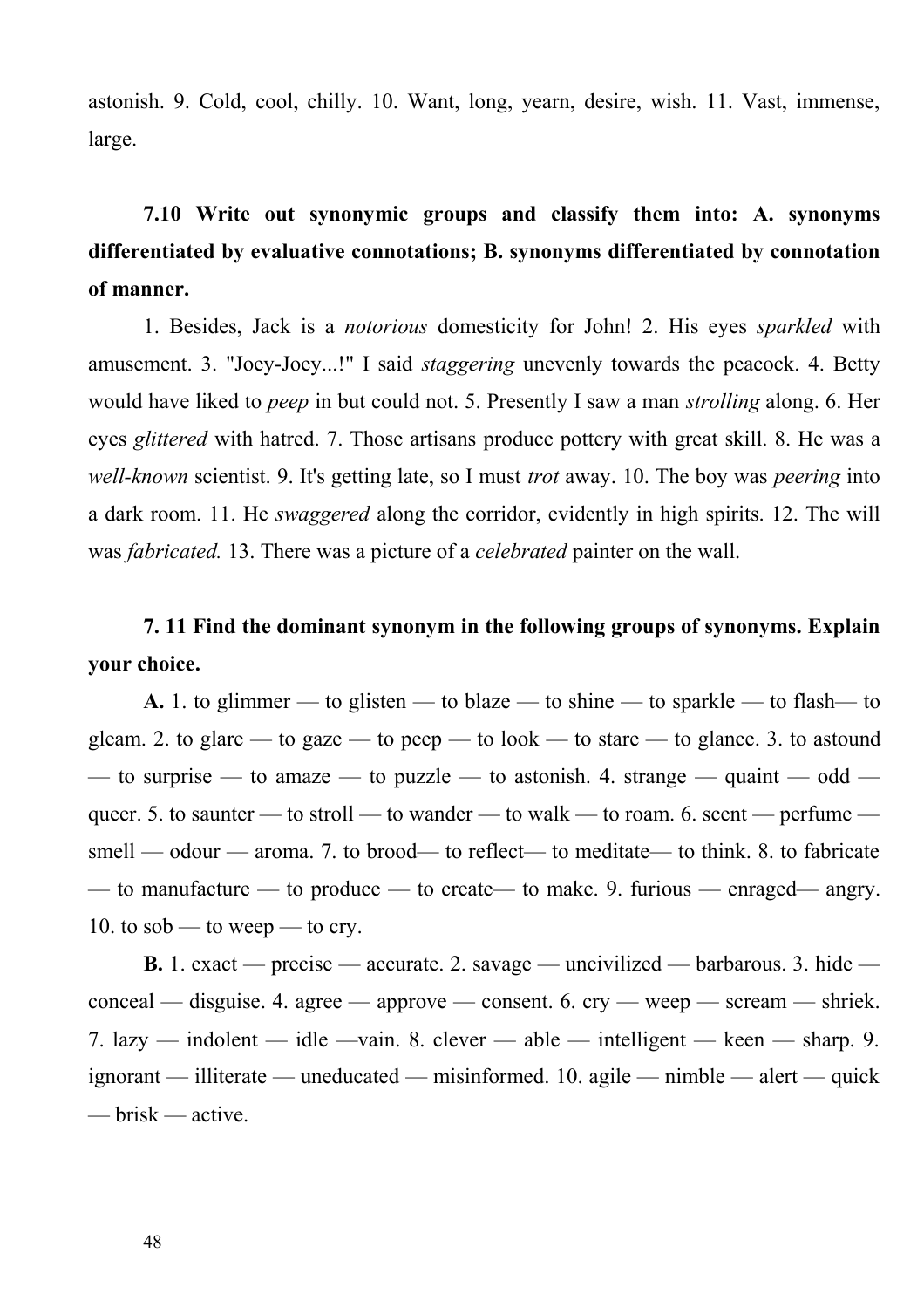### **7.12 State whether the word given in bold type is a) a synonymic dominant or b) the general term.**

1. victory, triumph, conquest. 2. complain, grumble, mutter. 3. sound, clatter, patter, creak, bang, clang, cluck. 4. fragrance, scent, perfume, odour, smell. 5. olive, pink, brown, colour, apple-green, pea-green, rose, flesh-coloured. 6. scarlet, crimson, cherry, purple, red. 7. footwear, shoes, rubbers, galoshes, felt-boots, overshoes, slippers. 8. dog, foxterrier, hound, borzoi, collie. 9. mathematics, arithmetic, algebra, geometry, trigonometry. 10. courage, bravery, gallantry, valour, fortitude.

#### **7.13 Point out a) euphemistic, b) archaic, c) poetical and d) dialectal synonyms.**

| girl - lass         | foolish - unwise          |
|---------------------|---------------------------|
| pretty - bonny      | also - eke                |
| Shut up! -Hush!     | lake - mere               |
| learned - erudite   | fighting-man - warrior    |
| stomach - belly     | trousers - unmentionables |
| possible - feasible | toothpowder - dentifrice  |
| good-bye - farewell | gay - blithe              |
| evening - eventide  | yes - aye                 |
| musician - minstrel | Country - clime           |

#### **7.14. Find the euphemistic substitutes for the following words:**

Drunk, prison, liar, devil, stupid.

#### **7.15 Classify euphemisms according to the following groups:**

a) superstitious taboos: devil — deuce, dickens, etc;

b) social and moral taboos: spit — expectorate, pantaloons—nether garments;

c) the need to soften painful news: to die — to pass away, to be no more;

d) using a learned word which sounds less familiar, hence less offensive: overeating — indigestion.

1. to eat — to partake of food, to partake of refreshment, to refresh oneself.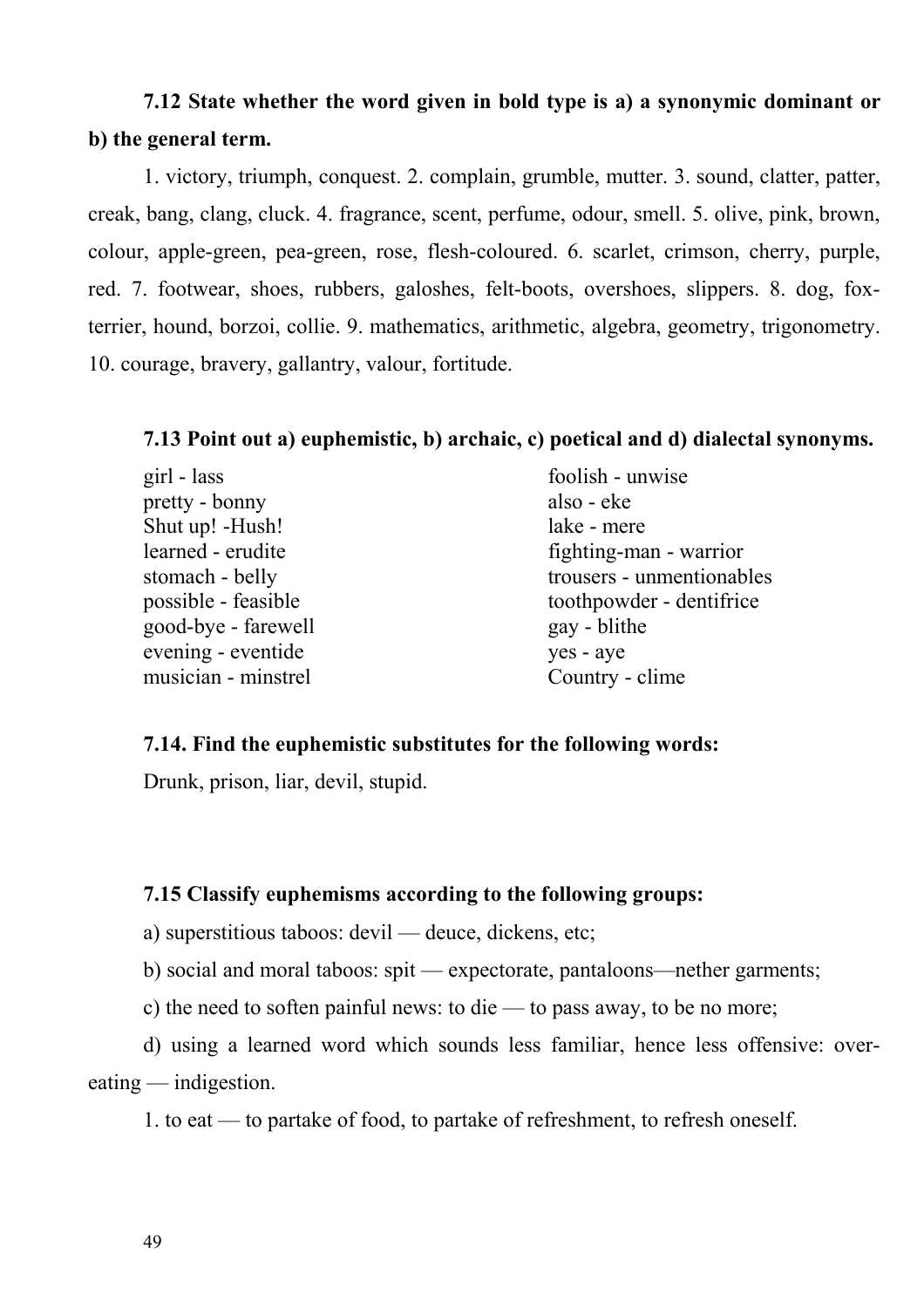2. to die—to breathe one's last, to depart this life, to pay one's debt to nature, to go to one's last home, to go the way of all flesh, to kick the bucket, to hop the twig, to join the majority.

3. mad — deranged, insane.

4. cemetery — memorial park, necropolis.

5. sweat — perspiration.

6. foolish — unwise.

7. God — Dear me! Oh, my! Good gracious! Golly! Gosh!

8. trousers — inexpressibles, inexplicables, indescribables, unmentionables, unwhisperables, one's mustn't-mention-'ems, one's sit-upons, sine qua nons, drawers, pants.

9. pawn-shop — loan-office.

10. pregnant — in the family way, in an interesting (delicate) condition.

11. toilet — water-closet, retiring room, public comfort station.

**7.16 Give antonyms to the following words. Arrange them in three columns: a) derivational antonyms (model: careful — careless), b) absolute antonyms (model: slow — fast), c) mixed antonyms (model: correct — incorrect, wrong).**

Alert, discord, amity, alive, active, post-meridian, ugly, artless, appearance, assist, arrange, courage, attentive, descend, safety, consistent, aware, benefactor, timidity, convenient, competent, continue, conductor, preceding, correct, sufficient, frequent, distinct, faulty, expensive, afterthought, hostile, faithful, wet, enemy, employed, legal, lower, kind, misanthropy, final, improper, temporary, order, polite, uniformity, slow, sane, exhale, rational, post-war, distrust, progressive, ignoble, normal, underestimate, painful, revolutionary, thesis.

#### **7.17 Give derivational antonyms to the following:**

just, justice, use *(v),* use (n), fortunate, fortune, grateful, gratitude, like *(v),* like *(adv.)*, life, lively, movable, moved, related, relative.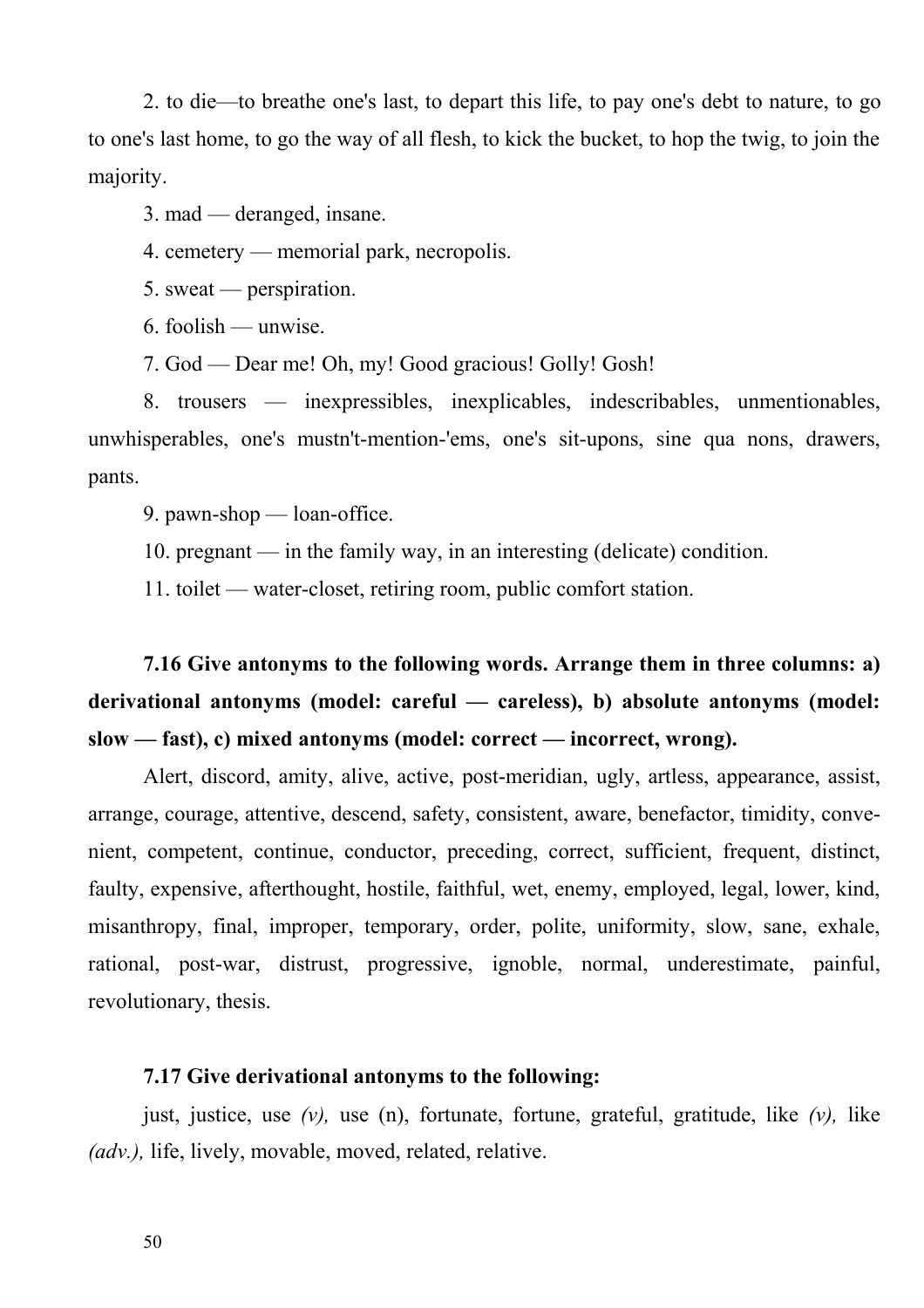### **7.18 Change the following sentences so that they express the contrary meaning by using antonyms.**

1. All the seats were occupied. 2. He always wore striped shirts with attached collars. 3. The room was lighted by the strong rays of the sun. 4. He added three hundred to the sum. 5. I came in while you were asleep. 6. A lamp is a necessary thing in this room. 7. The door was closed and locked.

#### **Literature**

1 Антрушина, Г.Б. Лексикология английского языка: учеб. пособие для студентов / Г.Б. Антрушина, О.В. Афанасьева, Н.Н. Морозова. – М.: Дрофа, 1999. – 287с.

2 Арнольд, И. В. Лексикология современного английского языка / И.В. Арнольд. - М. : Высш. шк., 1986. – 302 с.

3 Ginsburg, R.S. A Course in Modern English Lexicology / R.S. Ginsburg, S.S. Khidekel, G.Y. Knyazeva, A.A. Sankin. - M. : VYSŠAJA ŠKOLA, 1979. – 269 с.

4 Дубенец, Э.М. Современный английский язык. Лексикология: Пособие для студентов гуманитарных вузов / Э.М. Дубенец. – М./СПб.: ГЛОССА/КАРО, 2004. – 192 с.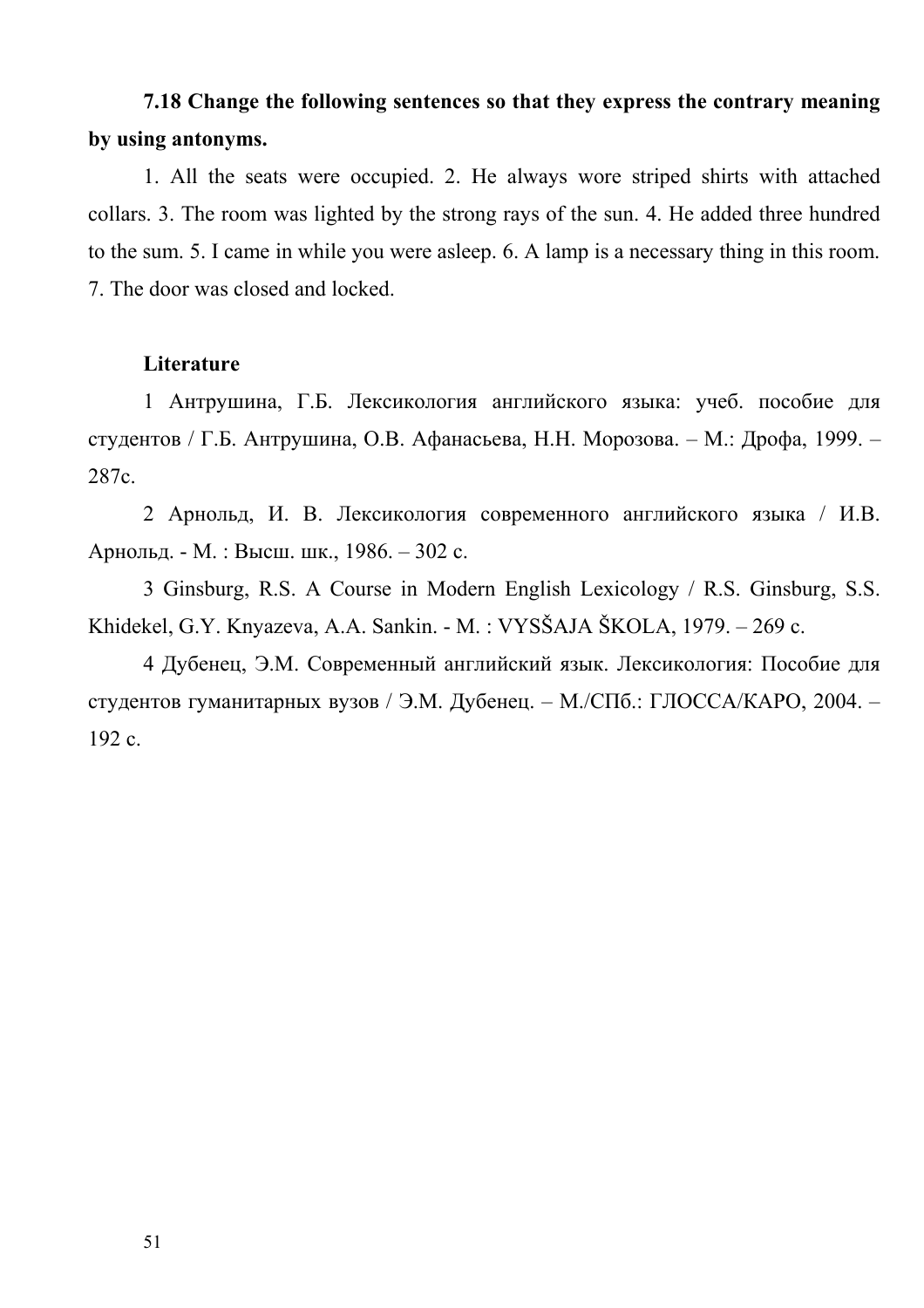### **8 Phraseology as a Branch of General Lexicology**



**8.1 Consider your answers to the following.**

- 1. The term "phraseological unit".
- 2. Phraseological units and free word-groups.
- 3. Classifications of phraseological units:
- a) semantic classification of phraseological units by V.V.

Vinogradov;

- b) structural classification of phraseological units by A.I. Smirnitsky;
- c) functional (syntactical) classification of phraseological units by I.V. Arnold;
- d) prof. A.V. Koonin's classification of phraseological units;
- e) etymological classification of English phrases.

#### **8.2 Remember the following definitions.**

**Phraseology** – is a branch of lexicology, specializing in word-groups which are characterized by stability of structure and transferred meaning.

**Phraseological units** – stable word-groups characterized by a completely or partially transferred meaning. They cannot be freely made up in speech but are reproduced as ready-made units.

**Phraseological fusions** - are completely non-motivated word-groups.

**Phraseological unities** - are partially non-motivated word-groups as their meaning can usually be perceived through the metaphoric meaning of the whole phraseological unit.

**Phraseological collocations** - are motivated word-groups, but they are made up of words possessing specific lexical valency which accounts for a certain degree of stability in such word-groups.

**Proverb** – is a collection of words that states a general truth.

**Saying** – is any common, colloquial expression or remark often made.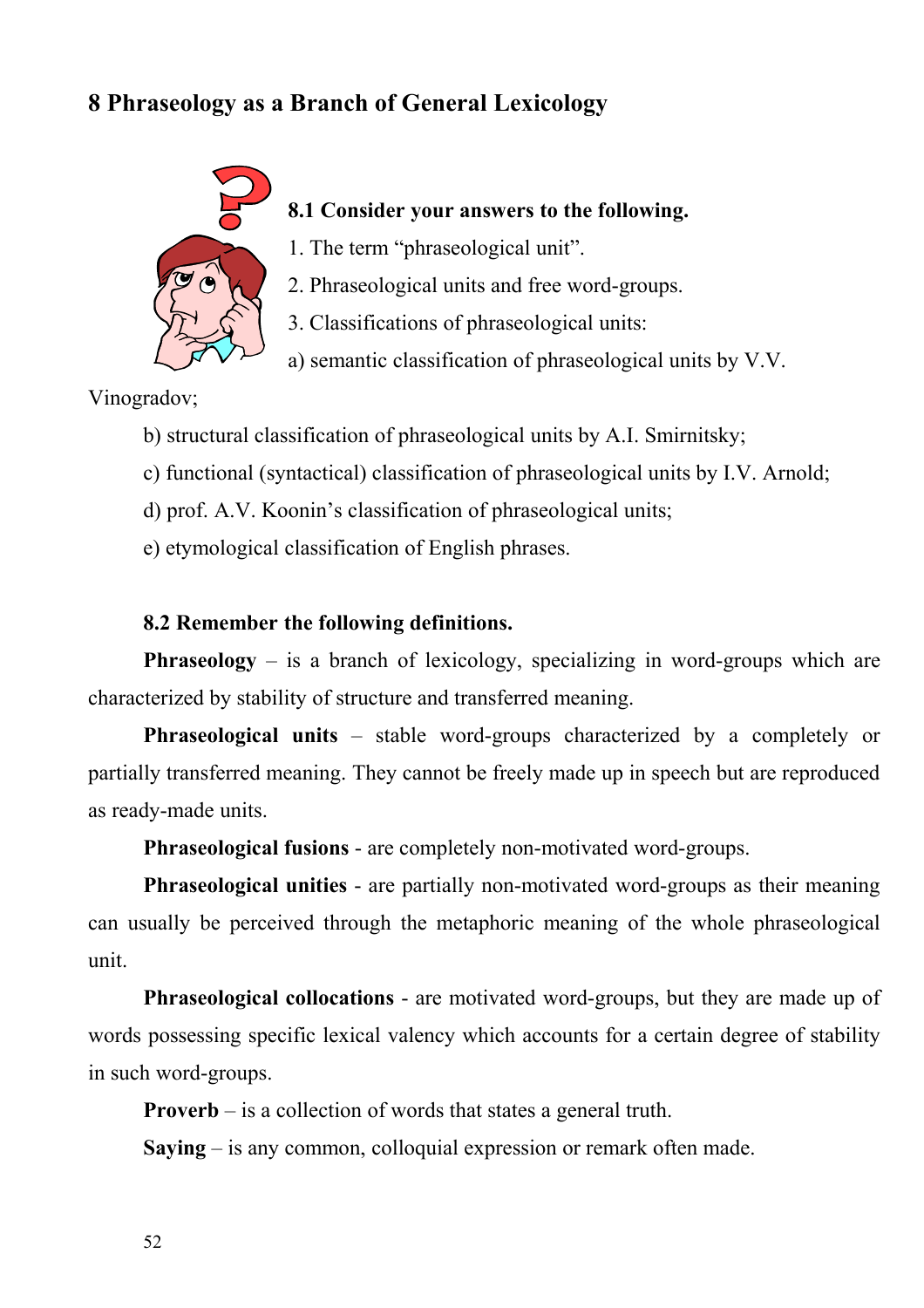#### **8.3 Combine proverbs. See appendix F.**

| 1. There is no smoke         | a) as he is painted         |
|------------------------------|-----------------------------|
| 2. The proof of the pudding  | b) a good ending            |
| 3. Cut your coat             | c) before you sell his skin |
| 4. It is no use              | d) without fire             |
| 5. The devil is not so black | e) crying over spilt milk   |
| 6. No news                   | f) is in the eating         |
| 7. East or West,             | g) then speak               |
| 8.A good beginning makes     | h) according to your cloth  |
| 9. Catch the bear            | i) is good news             |
| 10. First think,             | <i>j</i> ) home is best     |
|                              |                             |

# **8.4 Complete the following similes. Translate the phraseological units into**

#### **Russian. If necessary, use your dictionary.**

| A | as black as $-$      | $-$ as a lion    |
|---|----------------------|------------------|
|   | as green as $-$      | $-$ as a lamb    |
|   | as cold as $-$       | $--$ as a mouse  |
|   | as white $as--$      | $-$ as a cat     |
|   | as old as $-$        | $-$ as a kitten  |
|   | as changeable as $-$ | $-$ -as an owl   |
|   | as safe as $-$       | $-$ as an eel    |
|   | as brown as $-$      | $-$ as a wolf    |
|   | as clean as $-$      | $-$ as a cricket |
|   | as dull as $-$       | $-$ as a bee     |

### **8.5 Give the English equivalents for the following Russian proverbs. If necessary, consult appendix F.**

1. Heт худа без добра. 2.B гостях хорошо, а дома лучше. 3. С глаз долой, из сердца вон. 4. Дуракам закон не писан. 5. Он пороху не выдумает. 6. Слезами горю не поможешь. 7. Поспешишь – людей насмешишь. 8. Взялся за гуж, не говори, что не дюж.

### **8.6 Give the proverbs from which the following phraseological units have developed.**

Birds of a feather; to catch at a straw; to put all one's eggs in one basket; to cast pearls before swine; the first blow; a bird in the bush; to cry over spilt milk; the last straw.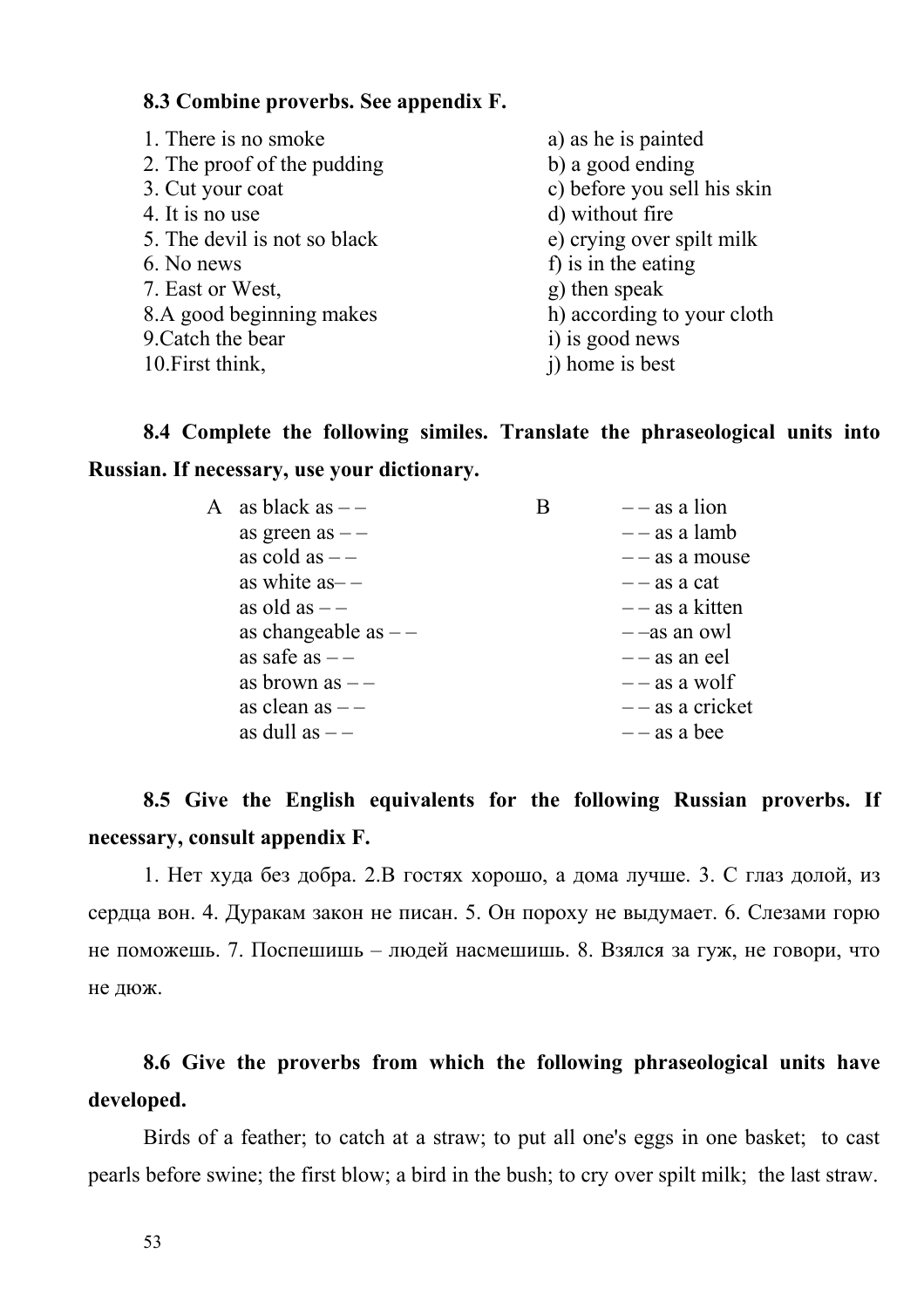### **8.7. Match the following sentences, using the phraseological units given in the list below. Translate them into Russian.**

1. If I pay my rent, I won't have any money to buy food. I'm between -----.

- 2. It's no use grumbling about your problems we're all -----.
- 3. He's sold his house and his business to go to Australia, so he's really-----.
- 4. She prefers not to rely on anyone else, she likes to -----.
- 5. They didn't know whether to get married or not, but they finally-----.
- 6. You can't expect everything to go right all the time, you must learn to-----.
- a) to take the rough with the smooth;
- b) between the devil and the deep sea;
- c) to take the plunge;
- d) in the same boat;
- e) to paddle one's own canoe;
- f) to burn one's boats

### **8.8 Complete the following sentences, using the words from the list below. Translate the phraseological units into Russian.**

I. She was so embarrassed that she went as red as a -----. 2. I can carry the suitcase easily, it's as light as a -----.3. The room is as warm as -----. 4. My sister does so many things that she's always as busy as a -----. 5. He is as proud as a ----- of his new car. 6. It's as cold as ----- in that office. 7. Once he's made up his mind, he'll never change it, he's as stubborn as a -----. 8. She was so frightened that her face went white as a -----. 9. The postman always calls at 8 o'clock, he's as regular as -----. 10. However much he eats, he's always as thin as a -----.

a) ice; b) beetroot; c) mule; d) feather; e) sheet; f) toast; g) clockwork; h) bee; i) rail; j) peacock.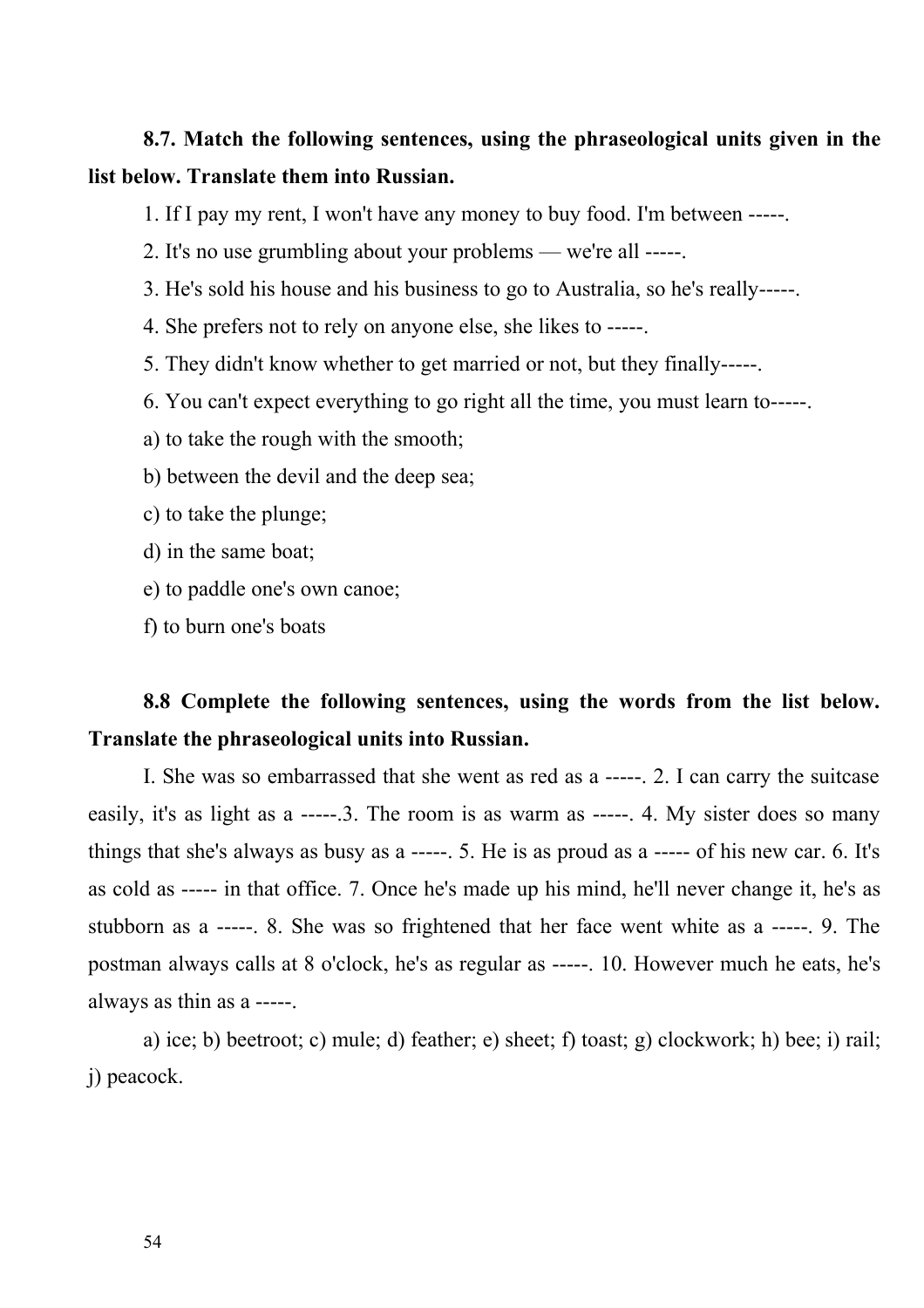### **8.9 Explain the etymological background of the following phraseological units. Translate them into Russian.**

Hercules' labour; to cut the Gordian knot; the sword of Damocles; thirty pieces of silver; Solomon's judgement; the massacre of the innocents; to shed crocodile tears; to cross the Rubicon; Judas' kiss.

#### **8.10 Give Russian equivalents of the following English proverbs and sayings.**

1. Proverbs are children of experience. 2. When a man's coal, is threadbare, it is easy to pick a hole in it. 3. Books are ships which pass through the vast seas of time. 4. Advice like water takes the form of the vessel it is poured into. 5. Knowledge is a treasure: but practice is the key to it. 6. People may be petty, but work never is. 7. Men make, houses, but women make homes. 8. Two heads are better than one. 9. A man will never change his mind if he has no mind to change. 10. A fool's tongue is long enough to cut his own throat. 11. An empty bag cannot stand upright. 12. Necessity is a hard nurse, but she raises strong children. 13. Little things please little minds. 14. Fortune favours the brave. 15. Better die standing than live kneeling. 16. By the street of "By-and-by" one arrives at the house of "Never." 17. Dear is honey that is licked from the thorn. 18. From the same flower the bee extracts honey and the wasp gall. 19. A candle lights others and consumes itself. 20. A dwarf on a giant's shoulders sees further of the two. 21. Use soft words and hard arguments.

#### **8.11 Give Russian equivalents of the following English proverbs and sayings.**

1. What we acquire without sweat we give away without regret. 2. Money spent on brain is never spent in vain. 3. No pains no gains. 4. A stitch in time saves nine. 5. As you sow, you shall mow. 6. A man of words and not of deeds is like a garden full of weeds. 7. Common fame is seldom to blame. 8. A fault confessed is half redressed. 9. Little strokes fall great oaks. 10. What can't be cured must be endured. 11. Calf love — half love; old love — cold love. 12. A cheerful wife is the joy of life. 13. Love rules without a sword, and binds without a cord. 14. A faithful friend loves to the end. 15. Old birds only laugh when you try to catch them with chaff. 16. Folly is wise in her own eyes. 17. When need is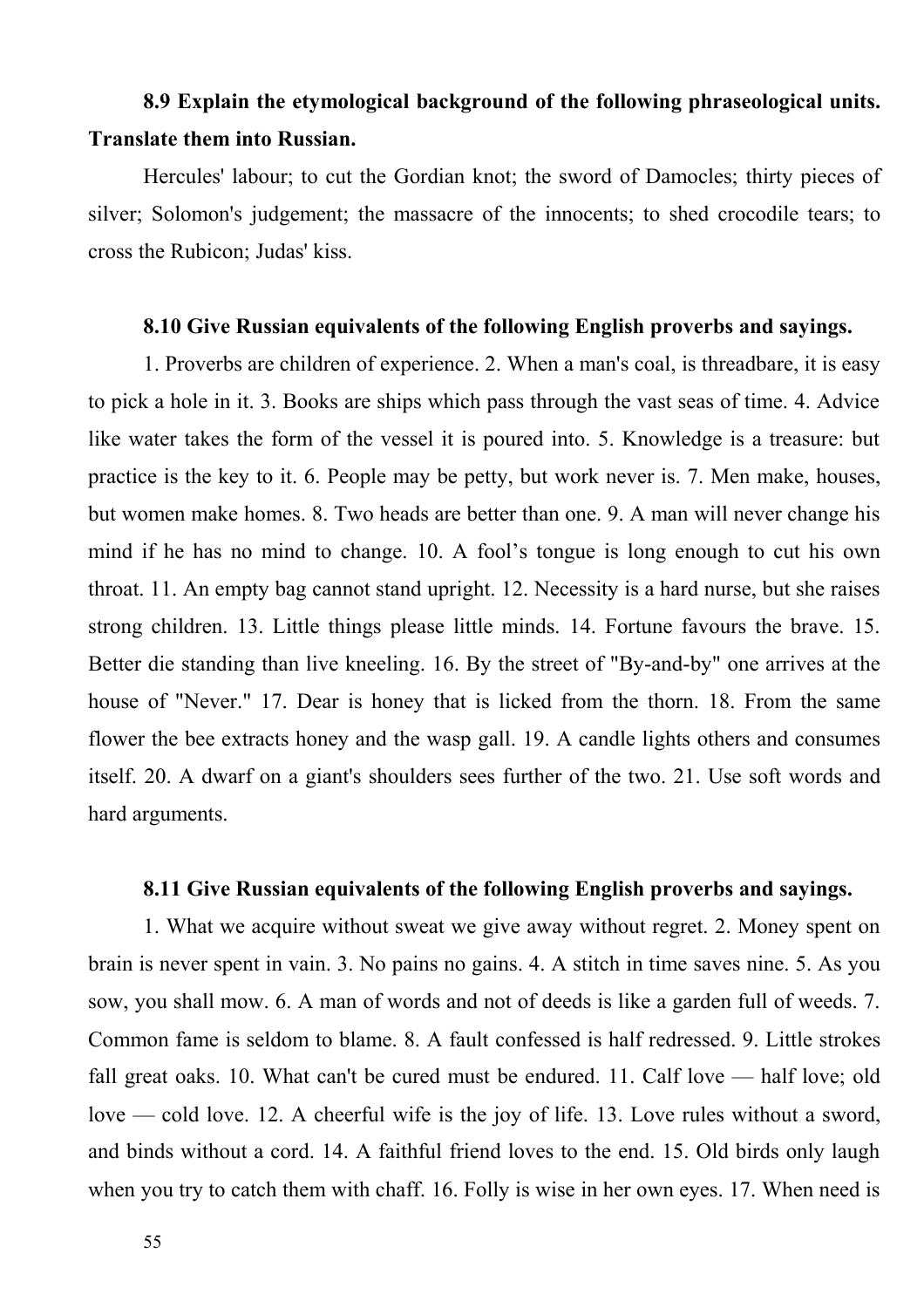highest, help is nighest. 18. Truth may be blamed, but never shamed. 19. Who are ready to believe are easy to deceive. 20. Good advice is beyond price. 21. As the baker, so the buns; as the father, so the sons.

#### **Literature**

1 Антрушина, Г.Б. Лексикология английского языка: учеб. пособие для студентов / Г.Б. Антрушина, О.В. Афанасьева, Н.Н. Морозова. – М.: Дрофа, 1999. – 287с.

2 Арнольд, И. В. Лексикология современного английского языка / И.В. Арнольд. - М. : Высш. шк., 1986. – 302 с.

3 Ginsburg, R.S. A Course in Modern English Lexicology / R.S. Ginsburg, S.S. Khidekel, G.Y.Knyazeva, A.A. Sankin. - M. : VYSŠAJA ŠKOLA, 1979. – 269 с.

4 Дубенец, Э.М. Современный английский язык. Лексикология: Пособие для студентов гуманитарных вузов / Э.М. Дубенец. – М./СПб.: ГЛОССА/КАРО, 2004. – 192 с.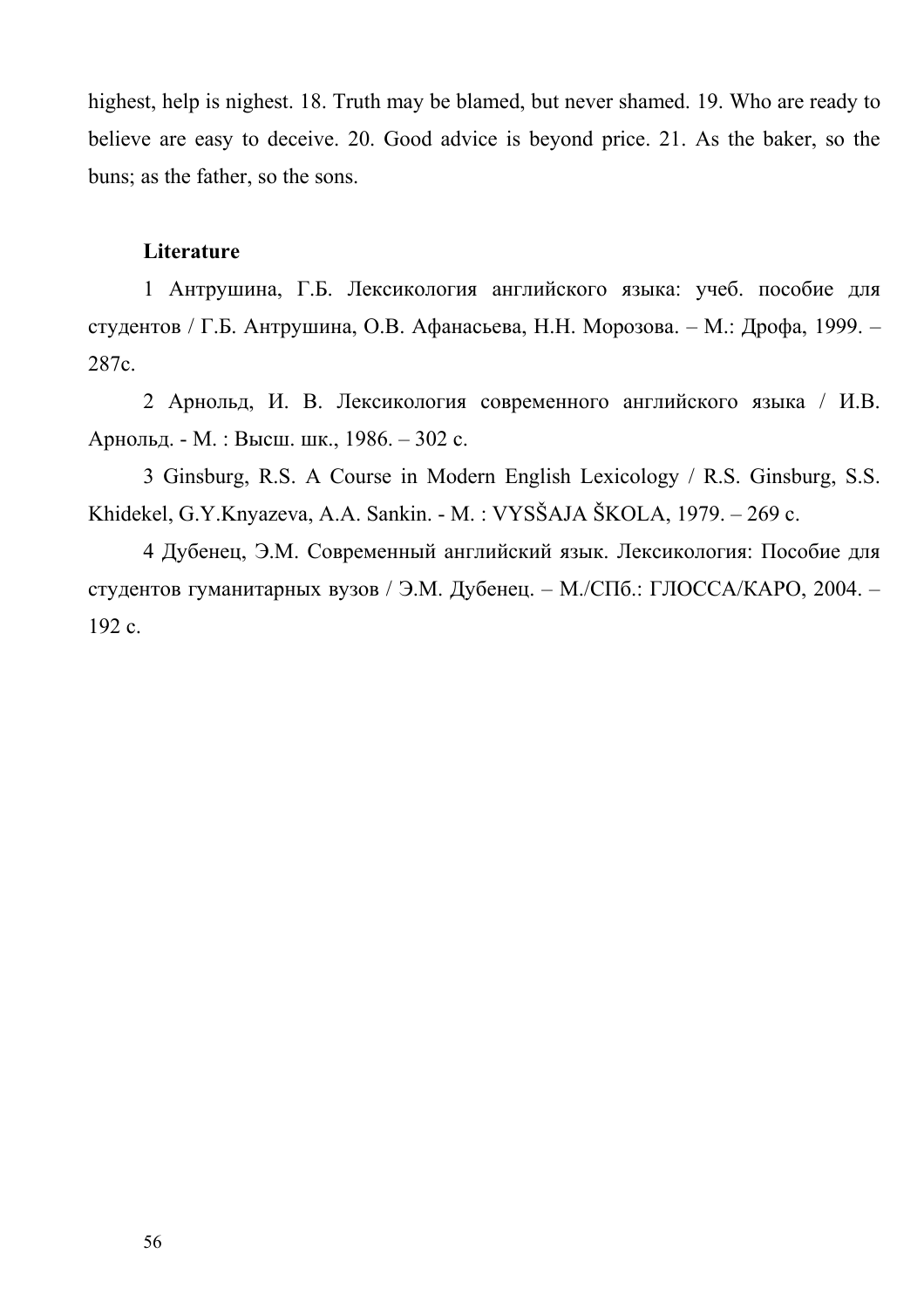# **9 Lexical Valency and Collocability in Modern English**



#### **9.1 Consider your answers to the following.**

1.  $\sqrt{\alpha}$  Grammatical or syntactical and lexical valency and collocobility. 2.  $\left(\begin{matrix} \bullet \\ \bullet \end{matrix}\right)$  Norms of lexical valency and collocability. 3.  $\left(\frac{1}{2}\right)$  Word-groups in English.

4. Stable word-combinations of non-phraseological character and their

classification.

#### **9.2 Remember the following definitions.**

**Grammatical or syntactical valency** –is the possibility of syntactical connection of a word with other words.

**Syntactical collocability** – is the realization of the grammatical valency in speech.

Lexical valency – is the possibility of lexico-semantic connections of a word with other words.

**Lexical collocability** – is the realization in speech of the potential connections of a word with other words.

**Distribution** – is the sum total of all different positions of a word as regards all other words; words have different lexical meanings in different distributional patterns.

**Distributional pattern** - is a minimal context to form a word-group.

# **9.1. State which of the italicized word-combinations are phraseological units. Name the factors which ensure stability of phraseological units in each case.**

- 1. Where do you think you *lost your purse*?
- 2. When losing the game one shouldn't lose one's temper.
- 3. Have a look at the reverse side of the coat.
- 4. *The reverse side of the medal* is that we'll have to do it ourselves.
- 5. *Keep the butter* in the refrigerator.
- 6. *Keep an eye* on the child.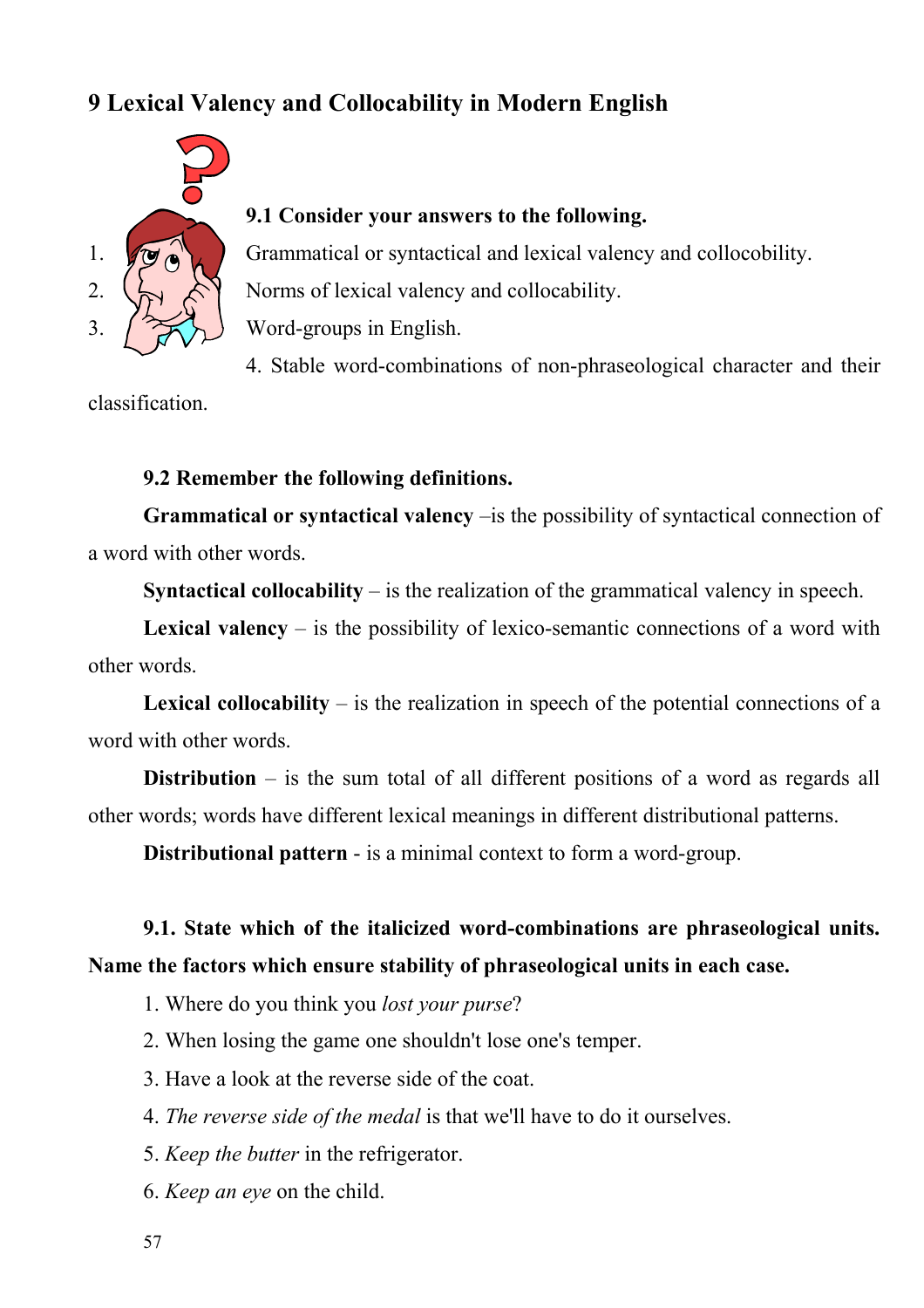- 7. He threw some cold water on his face to wake up.
- 8. I didn't expect that he would *throw cold water upon our project*.
- 9. The tourists *left the beaten track* and saw a lot of interesting places.
- 10. The author *leaves the beaten track* and offers a new treatment of the subject.
- 11. I don't want to have a *busman's holiday*.
- 12. She looks as if butter wouldn't melt in her mouth.

# **9.2 Give Russian equivalents of the following word-combinations of nonphraseological character and phraseological units. Explain the difference in their meaning.**

Blue book; black ball; blue bottle; hot head; hot house; dancing master; flying man; blue stocking; shooting party; skiing instructor.

### **9.3 Guess the meaning of the following phraseological units. State the degree of motivation. If necessary, use your dictionary.**

To risk a sprat to catch a whale; a grain of wheat in a bushel of shaft; to measure another's corn by one's own bushel; to set the tortoise to catch the hare; to sift out ashes from the cinders; to swap horses while crossing the stream.

#### **9.4 Analyse the following word-groups semantically and structurally.**

To fish in troubled waters; to cause pain; to take effect; to have one's tongue in one's cheek; to talk nineteen to the dozen; to guild the pill; a white lie; the Mediterranean Sea; to take revenge; to yield results; a strong box; a blank wall; to turn over a new leaf; to strike while the iron is hot; a naked room; to get a dose of one's own medicine; to go to the wall; to pay through the nose; to talk through one's hat; to have a bee in one's bonnet; a bay horse; neat whisky; a blank cartridge; Dutch courage; to have snakes in one's boots.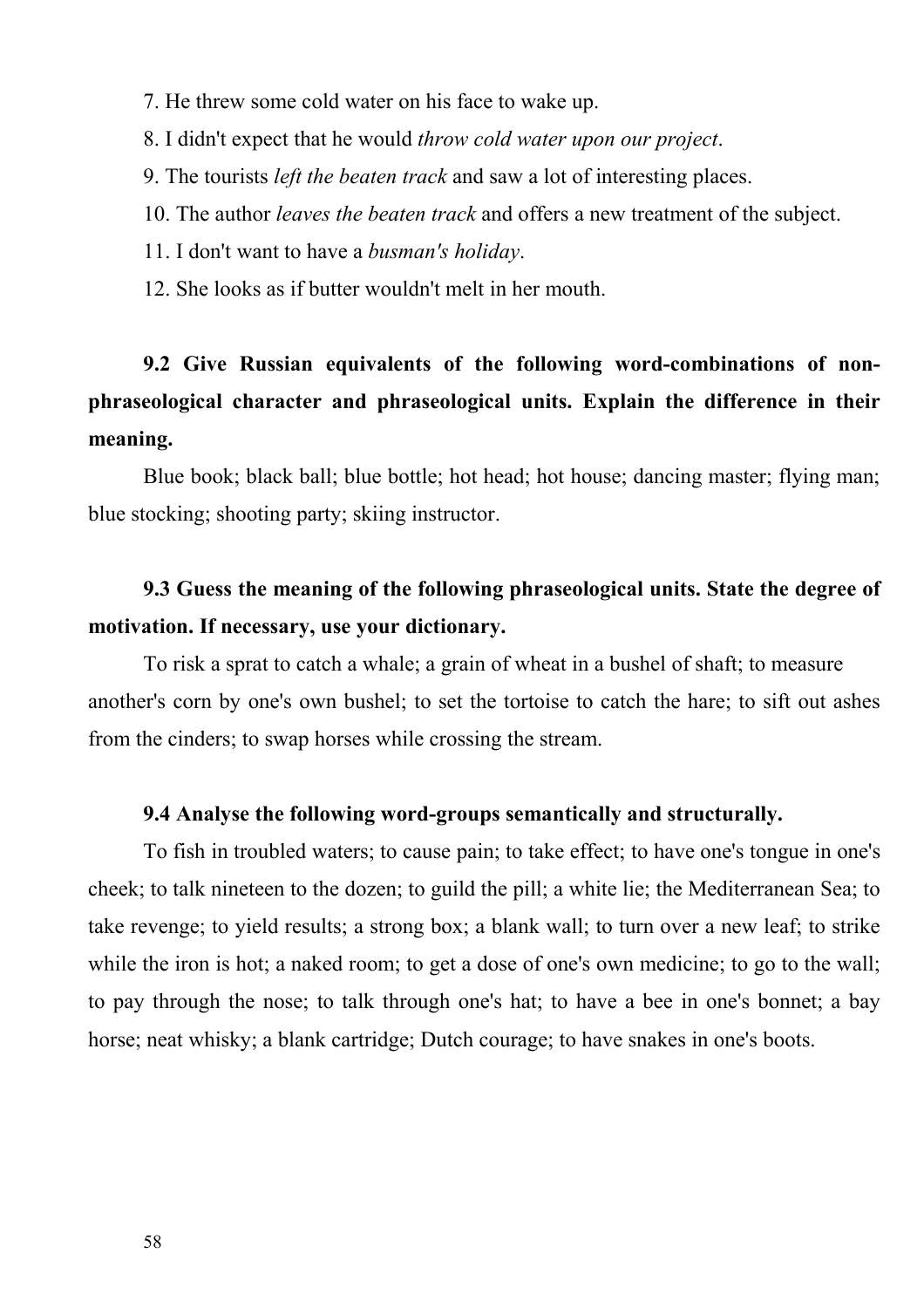### **9.5 State which of the italicized word-combinations are phraseological units. Translate them using a dictionary.**

1. Не *looked round* but saw nothing suspicious. 2. I'll *show you round*, I know the city. 3. Who can *bear out* your words? 4. He heard the noise and *rushed out*. 5. *Step aside*. 6. It is late. I think I'll *turn in*. 7. He is not to *be taken in so easily*. 8. What brought *about the crisis*? 9. Don't worry; the sick man will *pull through*. 10. She *let down the bucket into the well*. 11. He won't *let you down*. 12. *Is* Mr. Todd *in*?' 'No, he *is out*.' 13. You *are all in*. Have a rest. 14. He *is* all *out* to get the prize.

### **9.6 Choose from the list of phraseological units those similar to the Russian ones.**

To rub smb. the wrong way; to lose one's head; to stick one's nose into other people's affairs; to cry over spilt milk; to see eye to eye with smb.; to stick at nothing; to lick one's wounds; a tempest in a tea cup; calm before the storm; to be born with a silver spoon in one's mouth; as like as two peas; between two fires; to turn over a new leaf; to eat one's words; to follow the line of least resistance; to nip smth. in the bud; to save one's bacon; to give smb. a false scent; to throw smb. off the scent; to get the right scent; to be on the right scent; to see how the wind blows; to wash one's hands of smth.; in the jaws of death; to play a double game; out of the frying pan into the fire; in the seventh heaven; a red rag to a bull.

### **9.10 Translate the following sentences using a dictionary. Explain their double meaning.**

1. Who was the first to draw the sword? 2. All went down the drain. 3. It's a pin prick. 4. He was at sea. 5. Keep your chin up. 6. Don't wash dirty linen in public. 7. Let sleeping dogs lie. 8. Mr. Deeds goes to town. 9. The prime minister went to the country. 10. Do you want to hang the jury? 11. What do you know? 12. Don't stroke him the wrong way. 13. It went down the drain. 14. We were sailing before the wind. 15. She has got a bee in her bonnet. 16. What have you got up your sleeve? 17. He was skating on thin ice.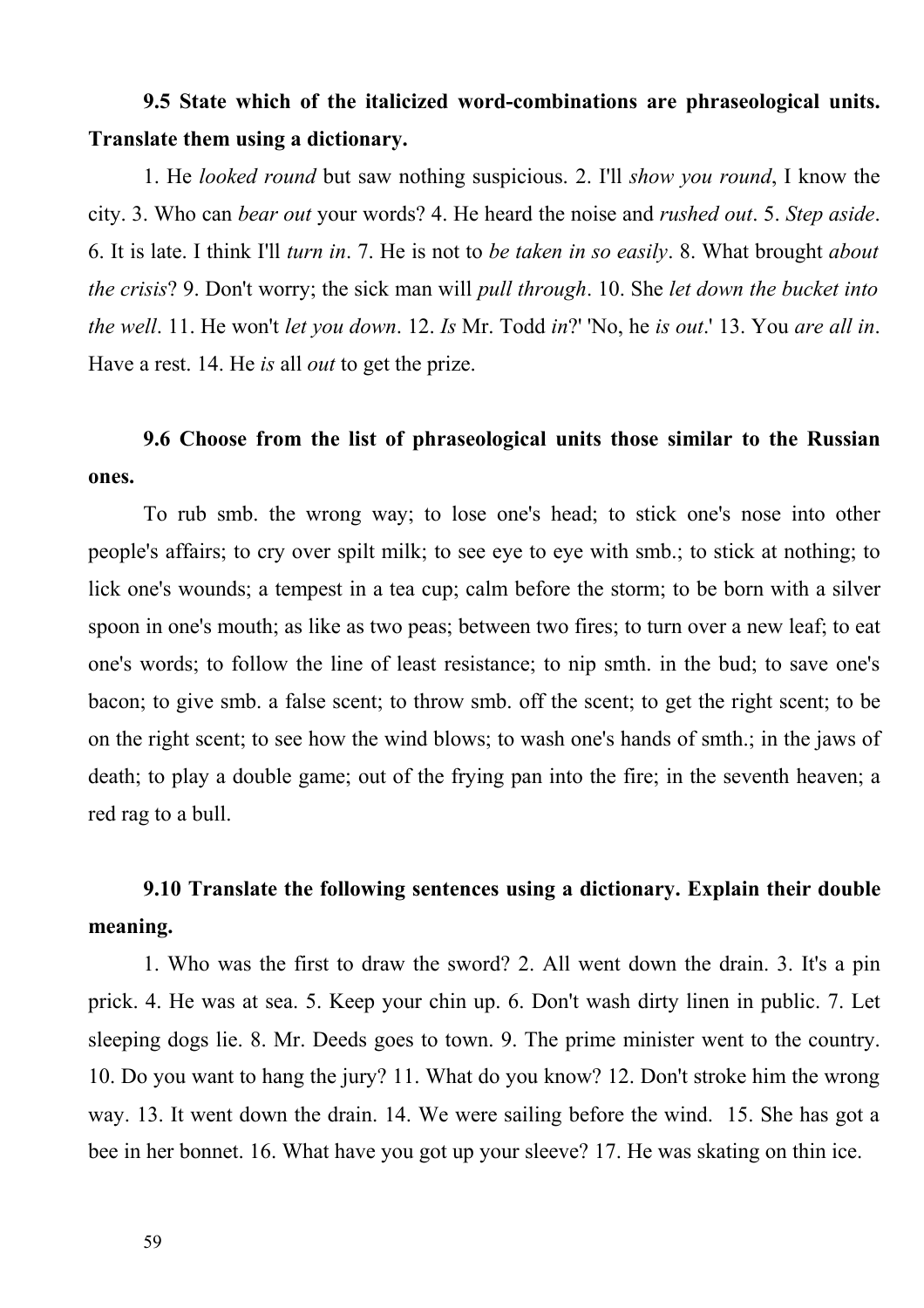### **9.11 Find and explain mistakes in the translation of some phraseological units. Give the correct translation.**

1. The shoe is on the other foot now. Теперь туфель на другой ноге.

2. Hе knows on which side his bread is buttered. Он знает, с какой стороны его хлеб намазан маслом.

3. Let's call a spade a spade. Давайте называть лопату лопатой.

4. Не always runs with the hare and hunts with the hounds. Он всегда и с зайцем и с собаками.

5. I don't want to be anyone's cat's paw, least of all yours. Я не хочу не для кого служить кошачьей лапой, и меньше всего для вас.

6. Well, Mr. Carter, Rome wasn't built in one day. Да, мистер Картер, не сразу Москва строилась.

7. Не sleeps like a log. Он спит, как бревно.

8. I've got pins and needles in my leg. У меня в ноге булавки и иголки.

9. It is like carrying coals to Newcastle. Это все равно, что ехать в Тулу со своим самоваром.

10. She is crying for the moon. Она хочет невозможного.

11. He got off with a whole skin. Он не пострадал.

12. Mr. Smith is a free lance now. Mистеp Смит теперь вольный казак.

#### **Literature**

1 Антрушина, Г.Б. Лексикология английского языка: учеб. пособие для студентов / Г.Б. Антрушина, О.В. Афанасьева, Н.Н. Морозова. – М.: Дрофа, 1999. – 287с.

2 Арнольд, И. В. Лексикология современного английского языка / И.В. Арнольд. - М. : Высш. шк., 1986. – 302 с.

3 Ginsburg, R.S. A Course in Modern English Lexicology / R.S. Ginsburg, S.S. Khidekel, G.Y.Knyazeva, A.A. Sankin. - M. : VYSŠAJA ŠKOLA, 1979. – 269 с.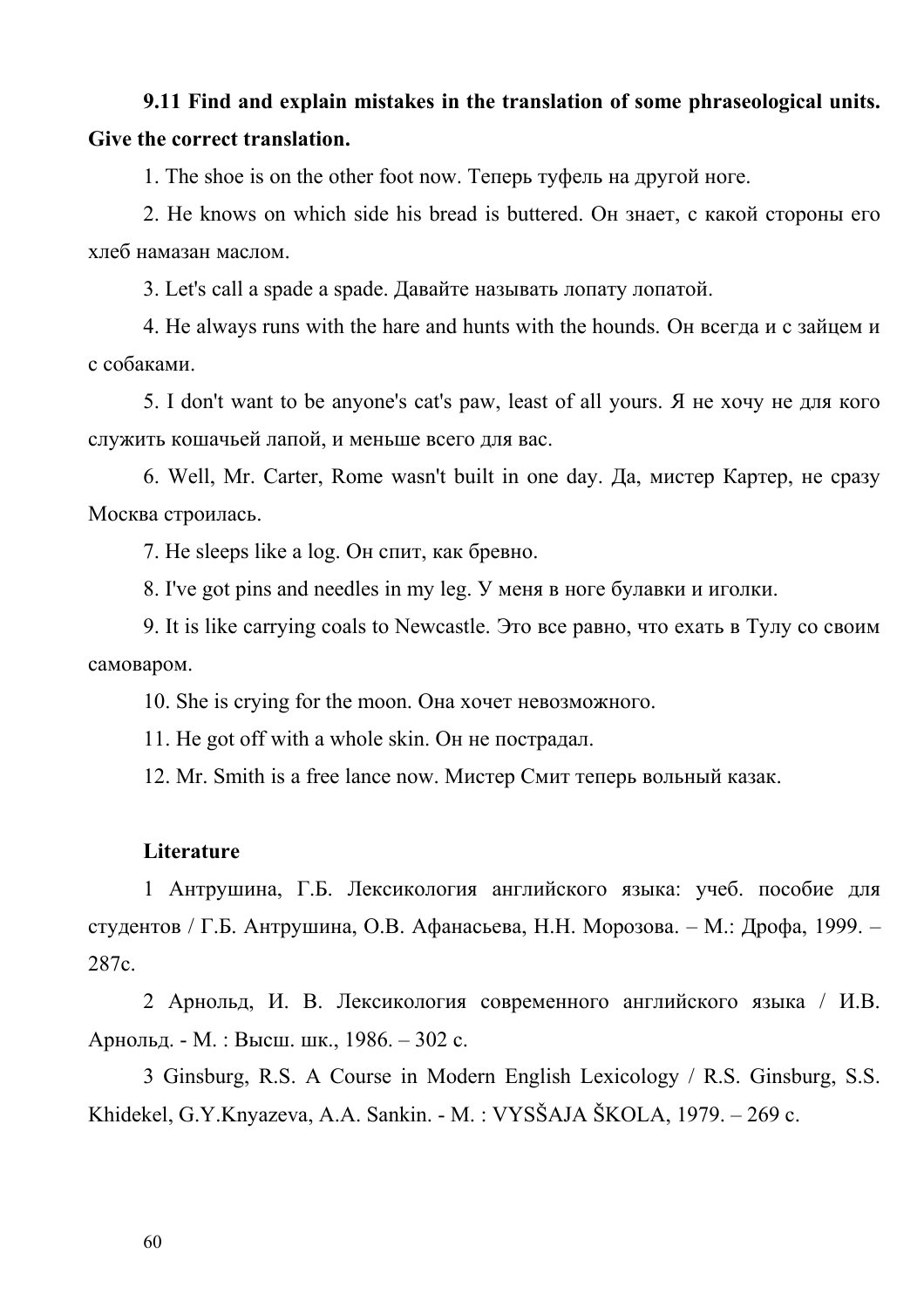### **10 The Peculiarities of the English Language in the USA and Other English Speaking Countries**



#### **10.1 Consider your answers to the following.**

1. The cause of spreading the English language abroad.

2. Language - dialect – variant.

3. Peculiarities of the English vocabulary in the USA: quantitative and qualitative differentiations of the English vocabulary in the USA:

1) Peculiarities in pronunciation and grammar;

2) Certain differentiations in the meaning and usage of a number of words in England and in the USA;

3) Differentiations in the vocabulary of the American English due to borrowings in the American variant;

4) Differentiations in spelling;

5) Slang in American colloquial speech;

6) Some specific features of idioms in the USA, American variants of some English phraseological units.

4. The peculiarities of the English vocabulary in Canada, Australia and other English speaking countries.

### **10.2 Find British words to these Americanisms. If necessary, consult appendix G.**

Apartment ; store; baggage; street car; full; truck; elevator; candy; corn; subway; drug store.

#### **10.3 Write the following words according to the British norms of spelling.**

Judgment, practice, instill, color, flavor, check, program, woolen, humor, theater.

#### **10.4 Give the synonyms for the following American shortenings.**

Gym, mo, circs, auto, perm, cert, n. g., b. f., g. m., dorm.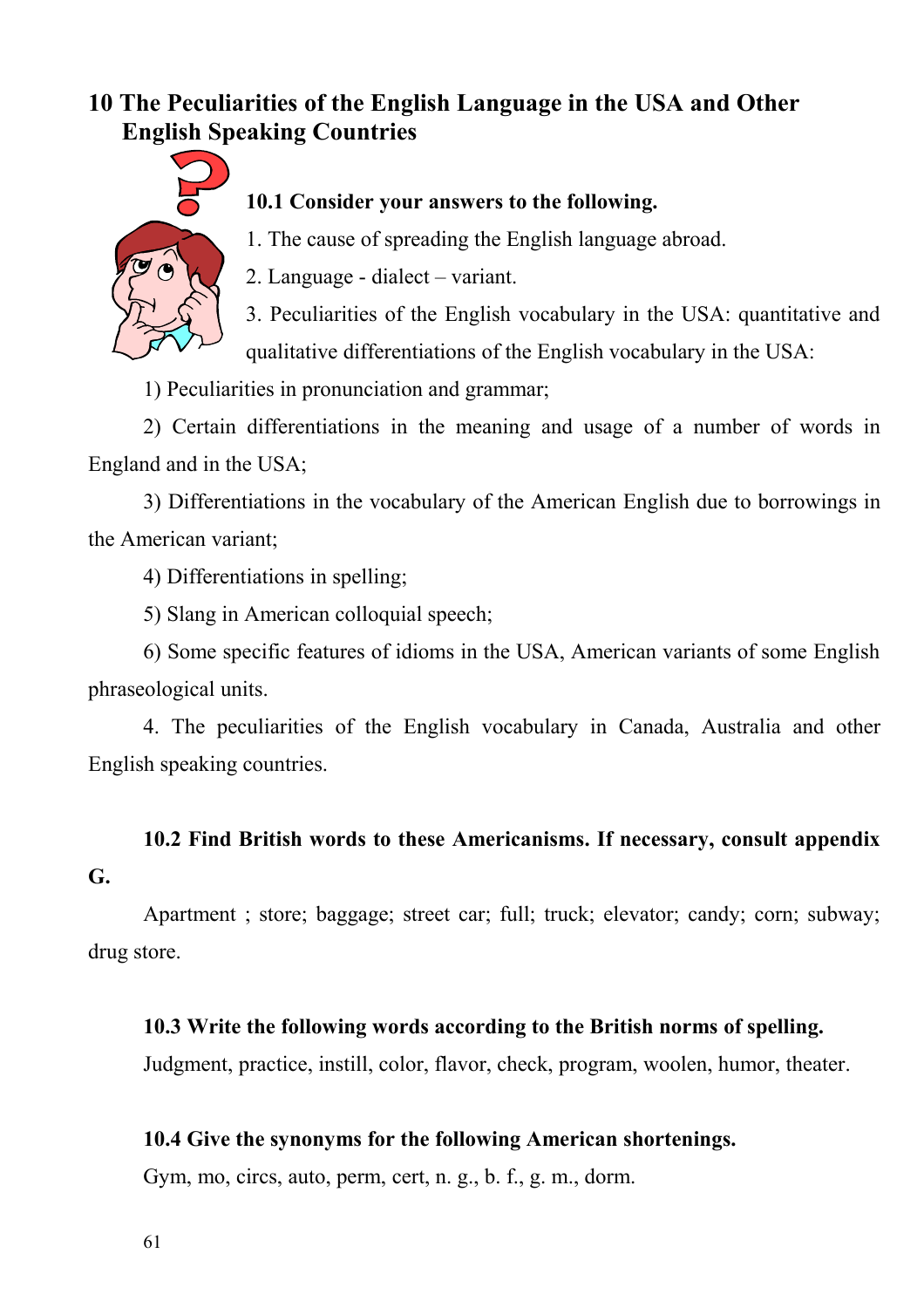#### **10.5 Write the following words according to the American norms of spelling.**

Honour, labour, centre, metre, defence, offence, catalogue, abridgement, gram, enfold, marvelous.

**10.6 Translate the following words giving both the British and American variant**.

| Russian             | <b>British</b> | American |
|---------------------|----------------|----------|
| 1. Каникулы         |                | 1.       |
| $ 2.$ Бензин        | 2.             | 2.       |
| $3.$ Осень          | 3.             | 3.       |
| 4. Консервная банка | 4.             | 4.       |
| 5. Радио            | 5.             | 5.       |
| 6. Трамвай.         | 6.             | 6.       |

#### **Literature**

1 Антрушина, Г.Б. Лексикология английского языка: учеб. пособие для студентов / Г.Б. Антрушина, О.В. Афанасьева, Н.Н. Морозова. – М.: Дрофа, 1999. – 287с.

2 Арнольд, И. В. Лексикология современного английского языка / И.В. Арнольд. - М. : Высш. шк., 1986. – 302 с.

3 Ginsburg, R.S. A Course in Modern English Lexicology / R.S. Ginsburg, S.S. Khidekel, G.Y.Knyazeva, A.A. Sankin. - M. : VYSŠAJA ŠKOLA, 1979. – 269 с.

4 Дубенец, Э.М. Современный английский язык. Лексикология: Пособие для студентов гуманитарных вузов / Э.М. Дубенец. – М./СПб.: ГЛОССА/КАРО, 2004. – 192 с.

5 Томахин, Г.Д. Америка через американизмы / Г.Д. Томахин. - М.: Высшая школа, 1971. – 175 с.

6 Швейцер, А.Д. Литературный английский язык в США и Англии / А.Д. Швейцер. - М.: Высшая школа, 1971. – 129 с.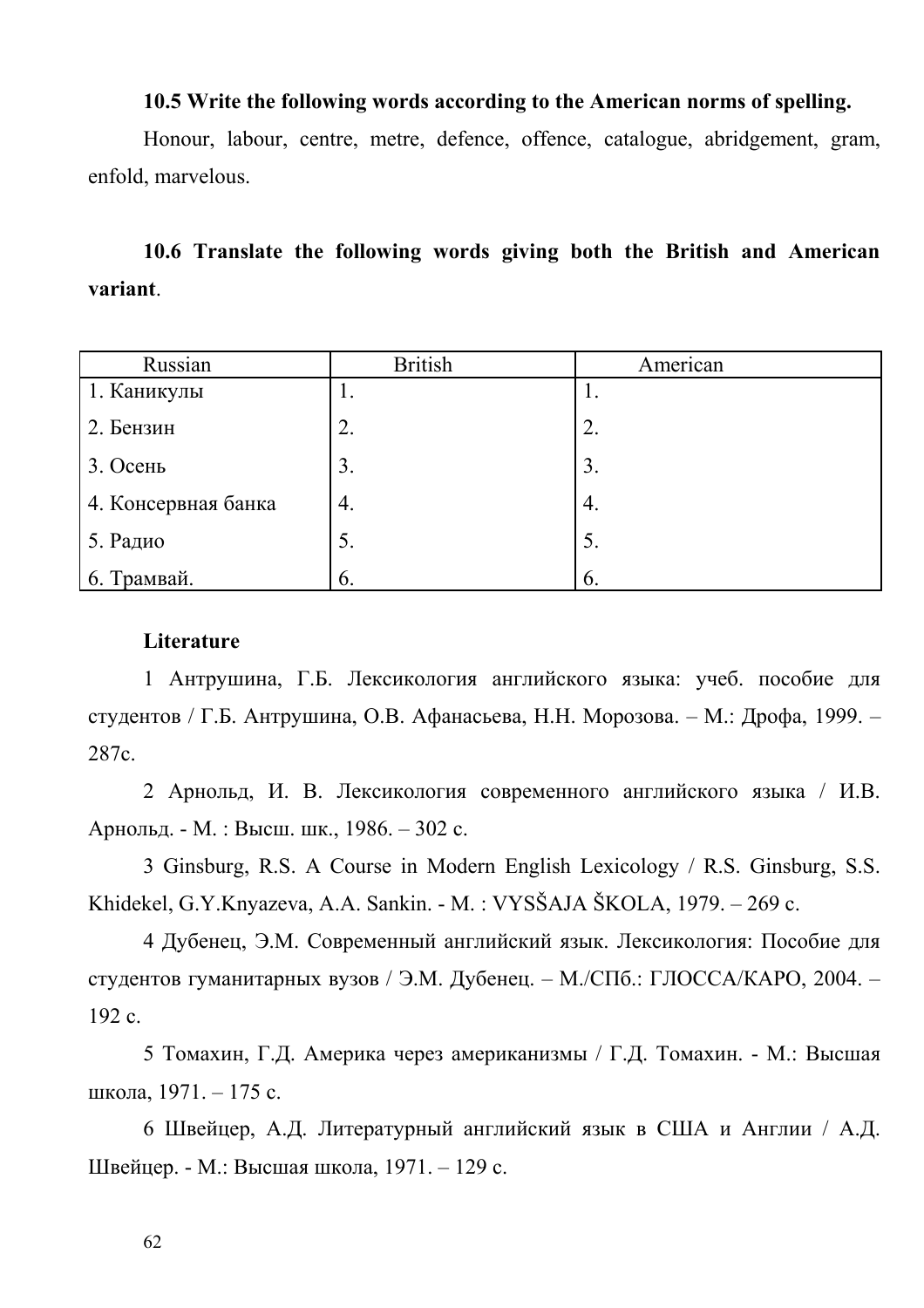### **11 Lexicography**



#### **11.1 Consider your answers to the following.**

1. Aims and tasks of compiling dictionaries.

- 2. Historical development of British and American lexicogra- phy.
- 3. Encyclopedia and linguistic dictionaries.

4. The selection and arrangement of the material in a linguistic dictionary. A word article.

5. Types of dictionaries: general and special dictionaries (explanatory, etymological, phraseological, synonymical, ideographic, teaching, dialectal, dictionaries of slang, etc.)

6. The most important unilingual English dictionaries. Bilingual dictionaries.

#### **11.2 Remember the following definitions.**

**Lexicography** – is the theory and practice of compiling dictionaries.

**Linguistic dictionaries** – are word-books, their subject matter is lexical units and their linguistic properties such as pronunciation, meaning, usage.

**Encyclopedic dictionaries (encyclopedias)** - are thing-books, which give information about the extra-linguistic world; they deal with concepts (objects and phenomena) and their relations to other objects and phenomena.

**Explanatory (unilingual) dictionaries** – are dictionaries in which the words are defined in the same language.

**Translation (bilingual) dictionaries** – are dictionaries in which the words are explained in another language.

### **11.3 Read the following extract. Be ready to speak on the history and main problems of lexicography.**

1. The theory and practice of compiling dictionaries is called lexicography. Lexicography is closely connected with lexicology, as they both deal with the same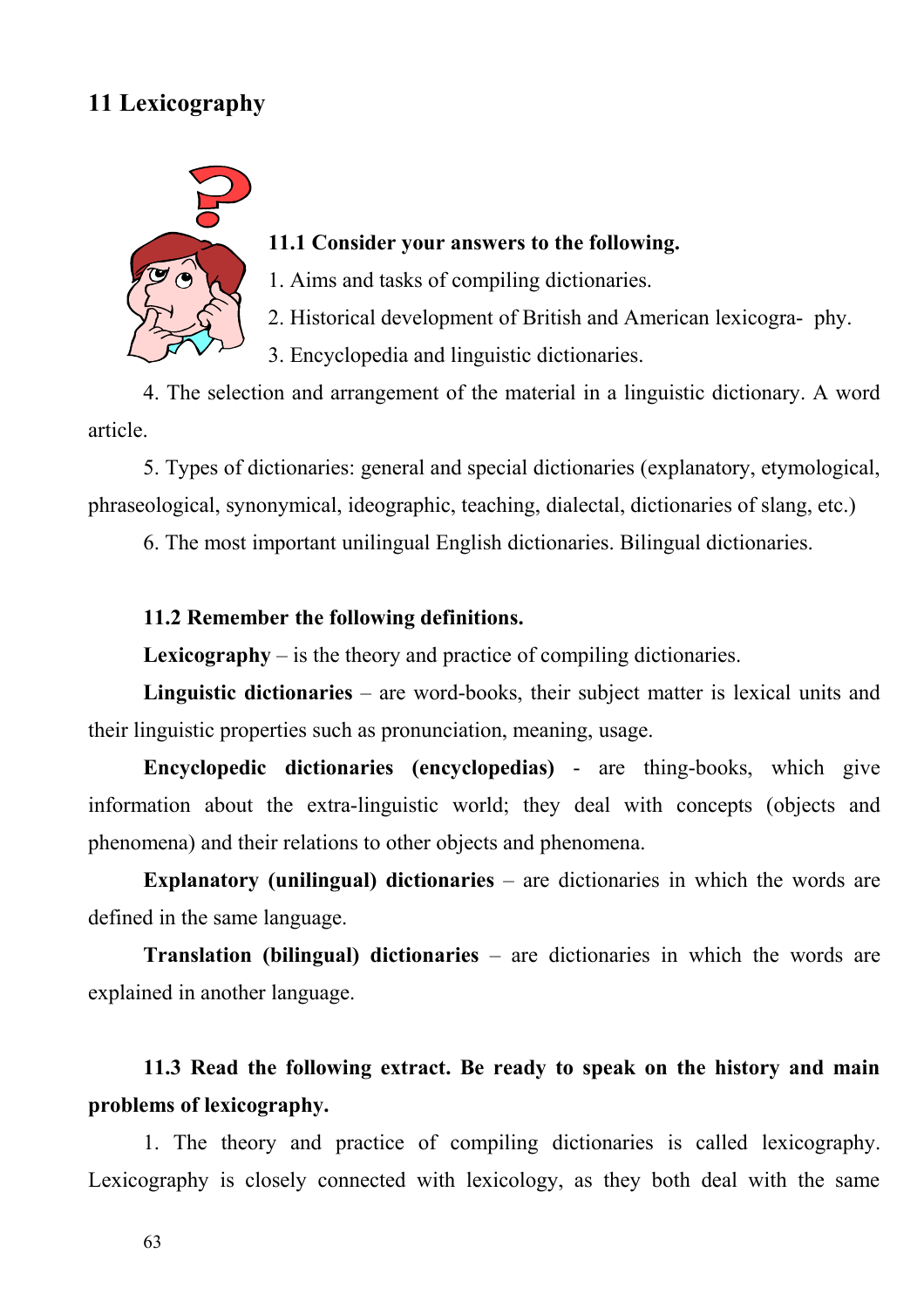problems – the form, meaning, usage and origin of vocabulary units. On the one hand, the material collected in dictionaries is widely used by linguists in their research. On the other hand, the principles of compiling dictionaries are based on linguistic fundamentals, and the selection and arrangement of the material reflects the current knowledge and findings of linguists in various fields of language study.

The main problems of lexicography are as follows:

1) In the first place it is the selection of words for inclusion. What words should be reflected in the dictionary? Should obsolete and archaic words, technical terms, dialectisms… be included into a dictionary? It depends on the type of dictionary, the aim the compiler pursues. So, diachronic and synchronic dictionaries differ in their approach to the problem. The spoken and written language also differs in its presentation in dictionaries.

2) In the second place, different dictionaries arrange their entries differently. Most dictionaries arrange their entries in a single alphabetical listing. In others the words are arranged in nests based on different principles (synonymic sets in synonymic dictionaries, constant elements of phrases in phraseological dictionaries). An alphabetical index is usually supplied for more convenient handling of such dictionaries.

3) Then comes the problem of the word-meaning and arranging them in the way that must be useful and helpful for those using the dictionary. The number of meaning of a polysemantic word and their choice depends on the aim of the compiler and type of dictionary. Diachronic dictionaries give more meanings than synchronic dictionaries of current language.

4) Meanings of words are also defined in different ways: 1) by general explanation; 2) paraphrases; 3) with the help of synonyms; 4) by means of cross-references.

5) In a translating dictionary it is sometimes difficult to choose an adequate equivalent or give a precise translation of this or that word; give not only profound information about the meanings of a word and about its usage, but also reflect emotional, stylistic colouring of the word and its usage.

2. The need of a dictionary was felt very early in the history of the cultural growth of many civilized peoples.

64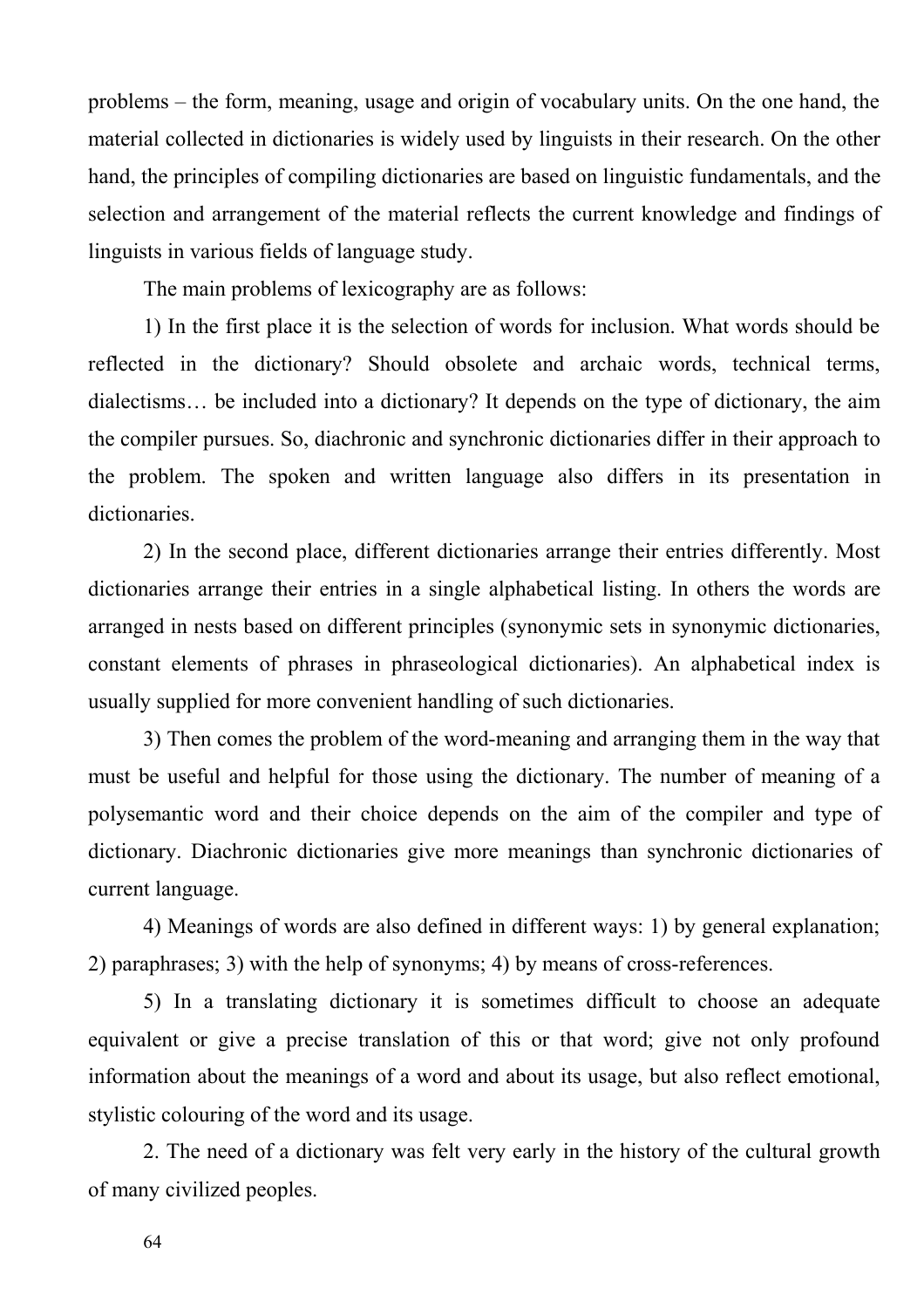The history of dictionary-making for the English language comes as far back as the old English period where we can find glosses of religious books with interlinear translation from Latin.

Regular bilingual English-Latin dictionaries existed in the 15<sup>th</sup> century. Later on English-French and English-German dictionaries appeared because there were trade relations between these countries.

The first unilingual English dictionary explaining difficult words, occurring in books, by English equivalents appeared in 1604. The author of this dictionary was Robert Cawdry, a schoolmaster.

In 1721 an English writer and scientist Nathan Baily published the first etymological dictionary. This dictionary explained the origin of English words and gave their pronunciation.

In 1775 an English scientist and writer of some books Samuel Johnson published a famous explanatory dictionary of the English language. This dictionary made an epoch in the history of English lexicography. Every word in this dictionary was illustrated with examples taken from English literature. The dictionary was a great success. It was republished many times both in Britain and in America and it influenced the development of British and American lexicography. Johnson's influence on the English language, on its style was of great importance. His dictionary made it possible to preserve English spelling conservative as we have it now.

The aim of the explanatory dictionaries was to normalize the vocabulary, to point out the words that should be used and the words that should not be used.

In 1858 one of members of the English Philological society doctor Trench raised the question of compiling such a dictionary which would include all the words existing in the English language irrespective of their style.

The first volume of the dictionary was published in 1884, the last in 1918, i.e. in 70 years after the society adopted the decision to compile the dictionary. This dictionary is called "A New English Dictionary" (NED). Neither Dr. Trench, nor the editor-in-chief James Murray saw the conclusion of the work. About one thousand people took part in collecting the material for the dictionary, which had 12 volumes. In 1933 the dictionary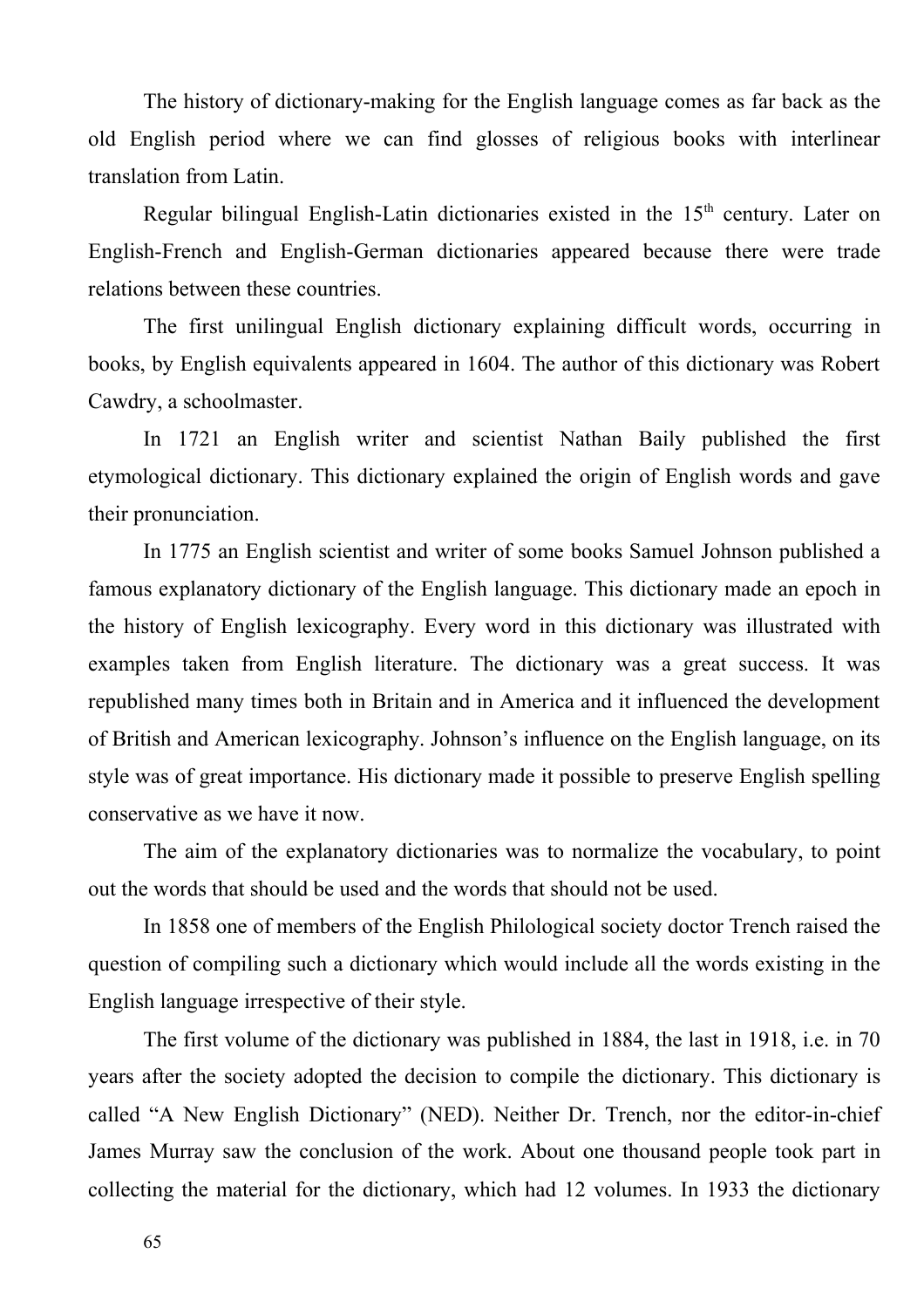was republished under the title "The Oxford English Dictionary". The new edition consisted of 13 volumes. There are also short editions of this dictionary: "The Shorter Oxford Dictionary" (in which there are less examples (1956) – 2538 pages (now), "The Concise Oxford Dictionary" was first published in 1911. It includes only modern words and no examples.

The Oxford English Dictionary is the source of scientific material for linguists working on British lexicology.

A little bit later than the English lexicography the American lexicography began to develop. It is a strange coincidence but the name of the first American dictionary writer was also Samuel Johnson. The dictionary was not large and was specially made for schools. It was published in 1798.

But the most famous American dictionaries were those compiled by Noah Webster, who was an active statesman and public man (wrote many books on political, ethical, linguistic problems).

His first dictionary was published in 1806. Webster tried to reform the English spelling, to simplify it, though this reform was adopted only partly. In 1898 Webster published a two-volume dictionary containing 70 000 word-articles. The most valuable feature of the dictionary is the precision in defining different meanings of words. The dictionary was republished many times. In its edition (1958) there are about 600 000 word-articles. There are reference books in it: the geography reference book has 13 000 geographical names, the biography reference book has 36000 names. In the introductory part of the dictionary there are some data about English pronounciation, transcription, word-building, spelling and so on.

Other types of dictionaries appeared in England too. A pronouncing dictionary was first published in 1780 by Thomas Sheridan. Then John Walker, an actor, published his critical pronouncing dictionary in 1791. His pronounciation was adopted later in other pronouncing dictionaries.

The history of English lexicography is very rich. In 1873 W.W. Skeat founded the English Dialect Society. A large group of scientific workers (more than a thousand people) went on expeditions to the remotest parts of Great Britain and collected a lot of examples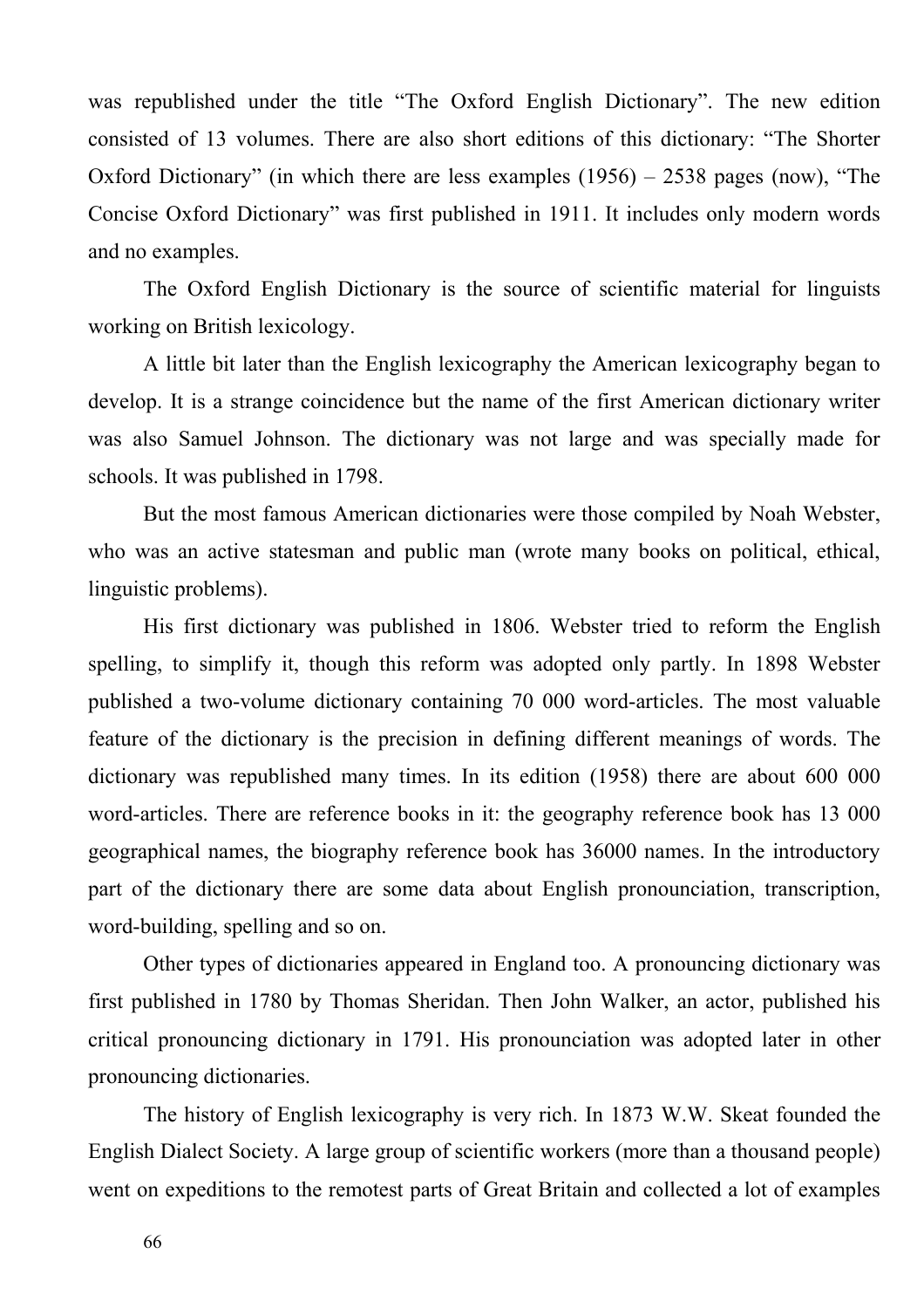from different dialects spoken in Wales, England, Ireland and Scotland. A six-volume dialect dictionary was compiled and published by Joseph Wright in 1905. And Walter Skeat published a famous etymological dictionary in 1910. There are more than 80 dictionaries of English synonyms. One of the most famous is "The Dictionary of English Synonyms and Synonymous Expressions" first published in 1938 by Soule.

3. There are many different types of English dictionaries. First of all they are divided into two groups - encyclopedic and linguistic. They differ in the choice of items included and in the sort of information given about them. Linguistic dictionaries are wordbooks, their subject matter is lexical units and their linguistic properties such as pronunciation, meaning, usage. The encyclopedic dictionaries, (encyclopedias) are thingbooks, which give information about the extra-linguistic world, they deal with concepts (objects and phenomena) and their relations to other objects and phenomena.

Though some of the items included in encyclopedic and linguistic dictionaries coincide, information presented in them is different. Ex.: influenza. In a linguistic dictionary the word article presents pronunciation, grammar characteristics, synonyms... In an encyclopedia the entry includes the causes, symptoms, characteristics of this disease and various treatments and remedies for it.

The most famous encyclopedias in English are "The Encyclopedia Britannica" (in 24 volumes) and "The encyclopedia of Americana" (in 30 volumes). There are also numerous reference books, confined to definite fields of knowledge.

4. Lexicology is closely connected with linguistic dictionaries which are a source of scientific material for linguists. The selection of the material in a linguistic dictionary depends on its type and the aims the compilers pursue, on the size of the dictionary, the prospective use and some other considerations. Explanatory and translation dictionaries usually include words and phraseological units, some of them also affixes. Pronouncing, etymological dictionaries deal only with words. The order of arrangement of the entries (word-articles) to be included is different in different types of dictionaries. Usually the entries are given in a single alphabetical listing, but it some dictionaries the lexical units are arranged in nests based on this or that principle (a synonymic dominant in a synonymic dictionary; a constant element of phrases in phraseological dictionaries, the root of a word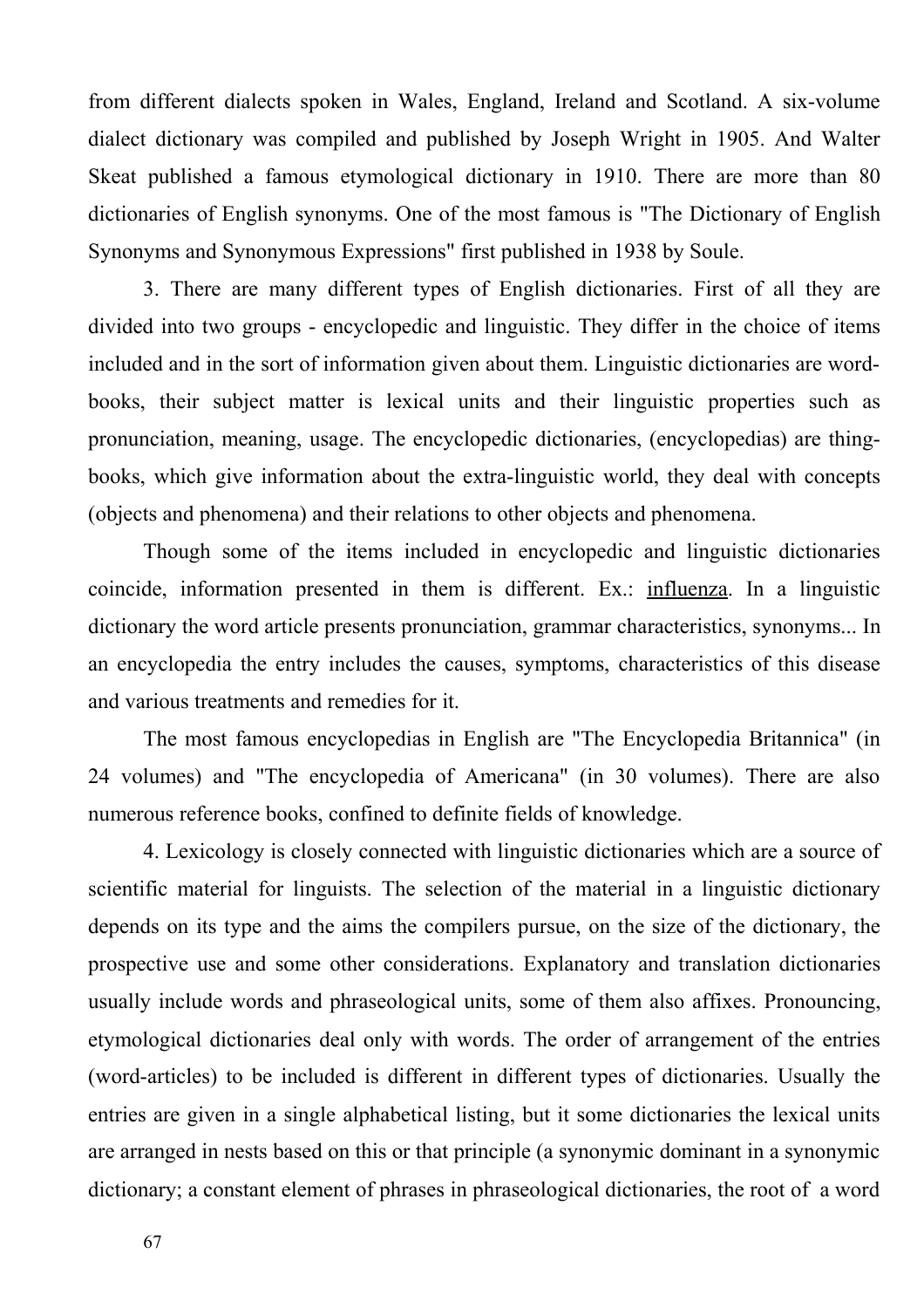in a word-family, etc.) A word-article in different types of dictionaries includes different kind of information about the linguistic characteristics of the word. The etymological dictionary gives the origin of a word, the source of borrowing and main stages of the development of some form and meaning, points out some roots characteristic of Indo-European languages, etc. The pronouncing dictionary gives information on pronunciation (all its possible variants) and no any interpretation of the meaning.

The word-article of "The Oxford English Dictionary" begins with stating to what part of the speech the word belongs, then pronunciation is given in all its variants. If a word is a term or belongs to some dialect, or it is archaic, special marks are made. Then the history of the word is given: the development of its sound form and its etymology. Then the meanings of the word are given - first primary ones, then secondary ones. Every meaning is illustrated by a lot of examples given in etymological order. The last example is the late one. In general there are about 2 million examples in the dictionary. The dictionary also gives word combinations characteristic of the word. Antonyms and synonyms are also given in the word article.

5. Dictionaries in which the words are defined in the same language are called explanatory or unilingual, but dictionaries in which the words are explained in another language are called translation dictionaries or bilingual. Then there are multilingual or polyglot dictionaries in which words (usually synonyms, terms) are compared in many languages.

There is one more subdivision of dictionaries into general and special. To general dictionaries belong different explanatory dictionaries (both unilingual and bilingual), then etymological, frequency, pronouncing, rhyming and thesaurus type of dictionaries (ideographical). The aim of special dictionaries is to cover a certain part of the vocabulary. Those are dictionaries of scientific terms (medical, technical, biological, botanical, etc.), dictionaries of abbreviations, antonyms, synonyms, toponyms, borrowings, neologisms, proverbs and sayings, phraseological dictionaries and so on. Dictionaries of American English, dialect and slang dictionaries also refer to the type of special dictionaries. They may be unilingual or bilingual as well.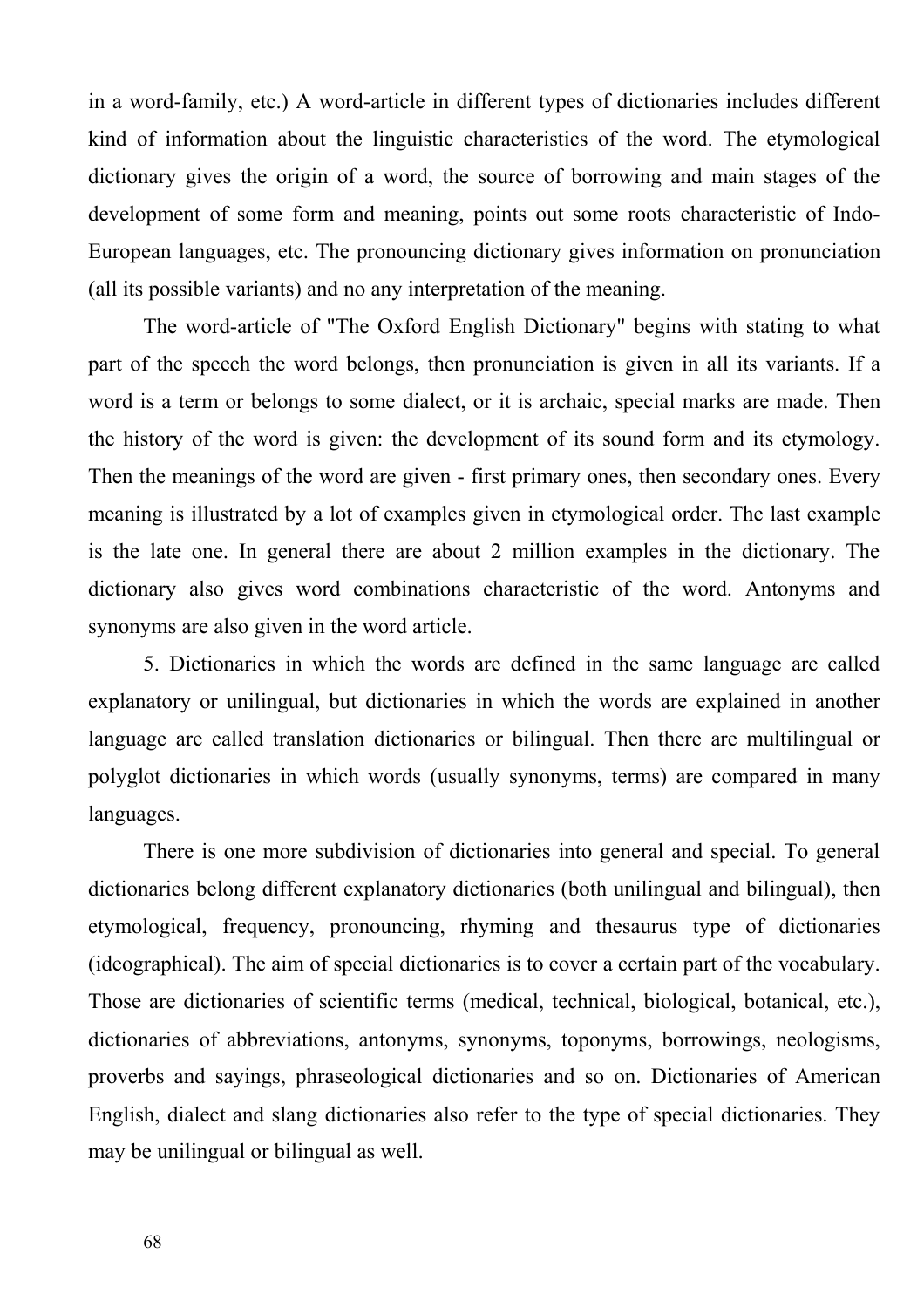6. English lexicography is probably the richest in the world. A great variety and number of dictionaries are published as the demand for them is great. Correct pronunciation and spelling are of great social importance, as they are necessary for efficient communication. A bilingual dictionary is useful to those who study a foreign language, to specialists reading a foreign literature, to translators, travelers, linguists and so on.

The most important unilingual dictionaries of the English language are "The Oxford English Dictionary", A.S. Hornby, E.V. Gatenly, H. Wakefield "She Advanced Learner's Dictionary of Current English" (1948). There is also a newly published "Oxford Advanced Learner's Dictionary of Current English" by A. S. Hornby with A.F. Cowie, 1982 - special edition for the USSR. Then we must mention also such important dictionaries as E.L. Thorndike and I. Lorge "The Teacher's Word-book of 30 000 words"; "Roget's Thesaurus of English Words and Phrases" (first published in 1882, latest abridged edition is issued in1962). In our country we have some reliable bilingual dictionaries such as English-Russian dictionaries by V.K. Muller, by V.D. Arakin, O.S. Achmanova, A.I. Smirnitsky. The most representative is the New English-Russian Dictionary edited by prof. I.R. Galperin. There is a very good bilingual dictionary of phraseology as well. It was compiled by prof. A.V. Koonin. In 1979 an English-Russian dictionary of synonyms was published by Y.D. Apresyan, A.U. Rosenman and some other authors. Any teacher of English or interpreter should be able to use different types of dictionaries in his work.

#### **Literature**

1 Арнольд, И. В. Лексикология современного английского языка / И.В. Арнольд. - М. : Высш. шк., 1986. – 302 с.

2 Ginsburg, R.S. A Course in Modern English Lexicology / R.S. Ginsburg, S.S. Khidekel, G.Y.Knyazeva, A.A. Sankin. - M. : VYSŠAJA ŠKOLA, 1979. – 269 с.

3 Дубенец, Э.М. Современный английский язык. Лексикология: Пособие для студентов гуманитарных вузов / Э.М. Дубенец. – М./СПб.: ГЛОССА/КАРО, 2004. – 192 с.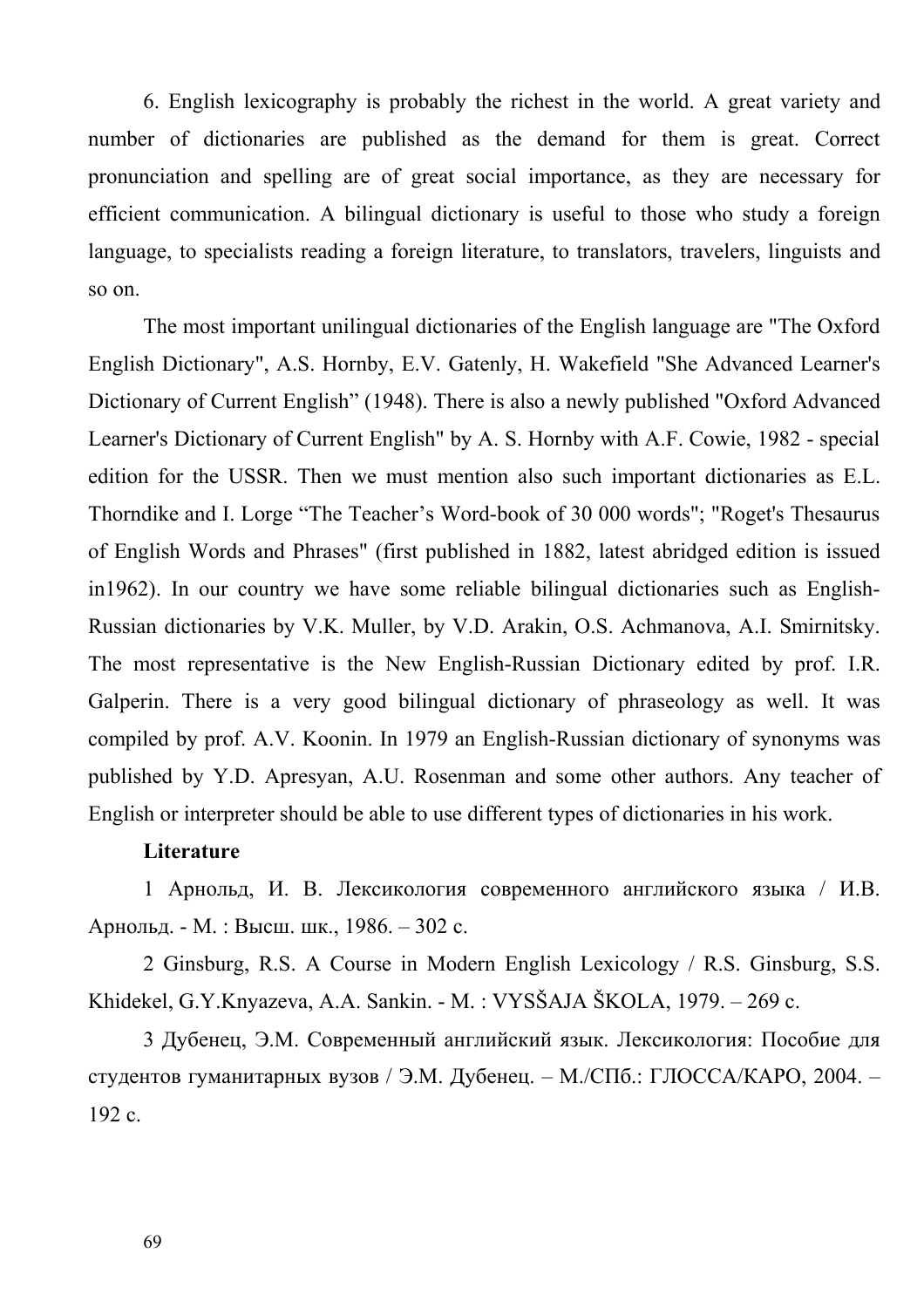#### **Appendix А (essential)**

### **Archaisms**

Таблица A. 1

| Obsolete Word | Modern English Equivalent | Translation          |
|---------------|---------------------------|----------------------|
| 1             | $\overline{2}$            | 3                    |
| albeit        | although                  | хотя                 |
| anon          | at once                   | сразу, сразу же      |
| athwart       | across                    | через, по            |
| aught         | anything                  | что-либо             |
| bade          | bid                       | просил               |
| bear'st       | bear                      | несешь               |
| begat         | begot                     | рождать, производить |
| billow        | wave                      | волна                |
| brine         | sea, ocean                | море, океан          |
| charger       | horse                     | лошадь               |
| clad          | clothed                   | одетый               |
| clomb         | climbed                   | карабкался, влезал   |
| courser       | horse                     | лошадь               |
| crew          | crowed                    | кричал, кукарекал    |
| didst         | did                       | делал                |
| diest         | die                       | умираешь             |
| dire          | dreadful                  | ужасный, страшный    |
| dost          | do                        | делаешь              |
| doth          | does                      | делает               |
| drave         | drove                     | ехал                 |
| eke           | also                      | также                |
| ere           | before                    | перед, до, раньше    |

# Продолжение таблицы А.1

| even     | evening | вечер                |
|----------|---------|----------------------|
| hallowed | holy    | святой               |
| haply    | perhaps | может быть, возможно |
| hath     | has     | имеет                |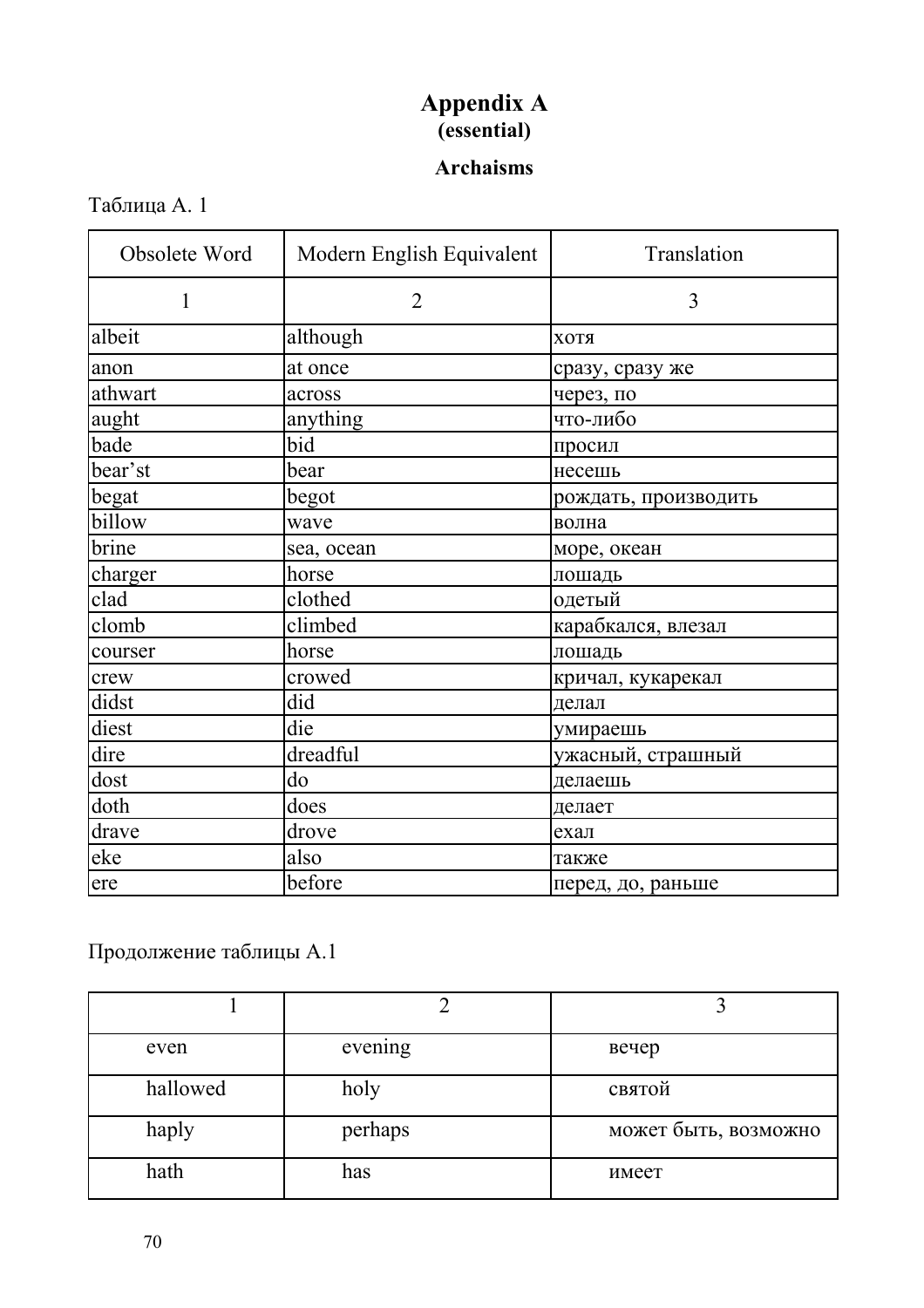| height    | called         | назывался, был назван |
|-----------|----------------|-----------------------|
| hither    | here           | здесь, сюда           |
| kine      | cows           | коровы                |
| main      | sea, ocean     | море, океан           |
| methinks  | it seems to me | мне кажется           |
| morn      | morning        | утро                  |
| natheless | nevertheless   | тем не менее          |
| oft       | often          | часто                 |
| perishest | perish         | погибнешь             |
| quoth     | said           | сказал                |
| rhymeth   | rhymes         | Рифмует (ся)          |
| sate      | sat            | сидел                 |
| shalt     | shall          | будет                 |
| sooth     | truth          | правда                |
| spouse    | wife           | жена, супруга         |
| steed     | horse          | лошадь                |
| swain     | peasant        | крестьянин            |
| thee      | you            | тебя                  |
| thine     | your           | твой                  |
| thou      | you            | TЫ                    |

Продолжение таблицы А.1

| throve  | thrived  | процветал |
|---------|----------|-----------|
| thy     | your     | твой      |
| thyself | yourself | ты сам    |
| troth   | truth    | правда    |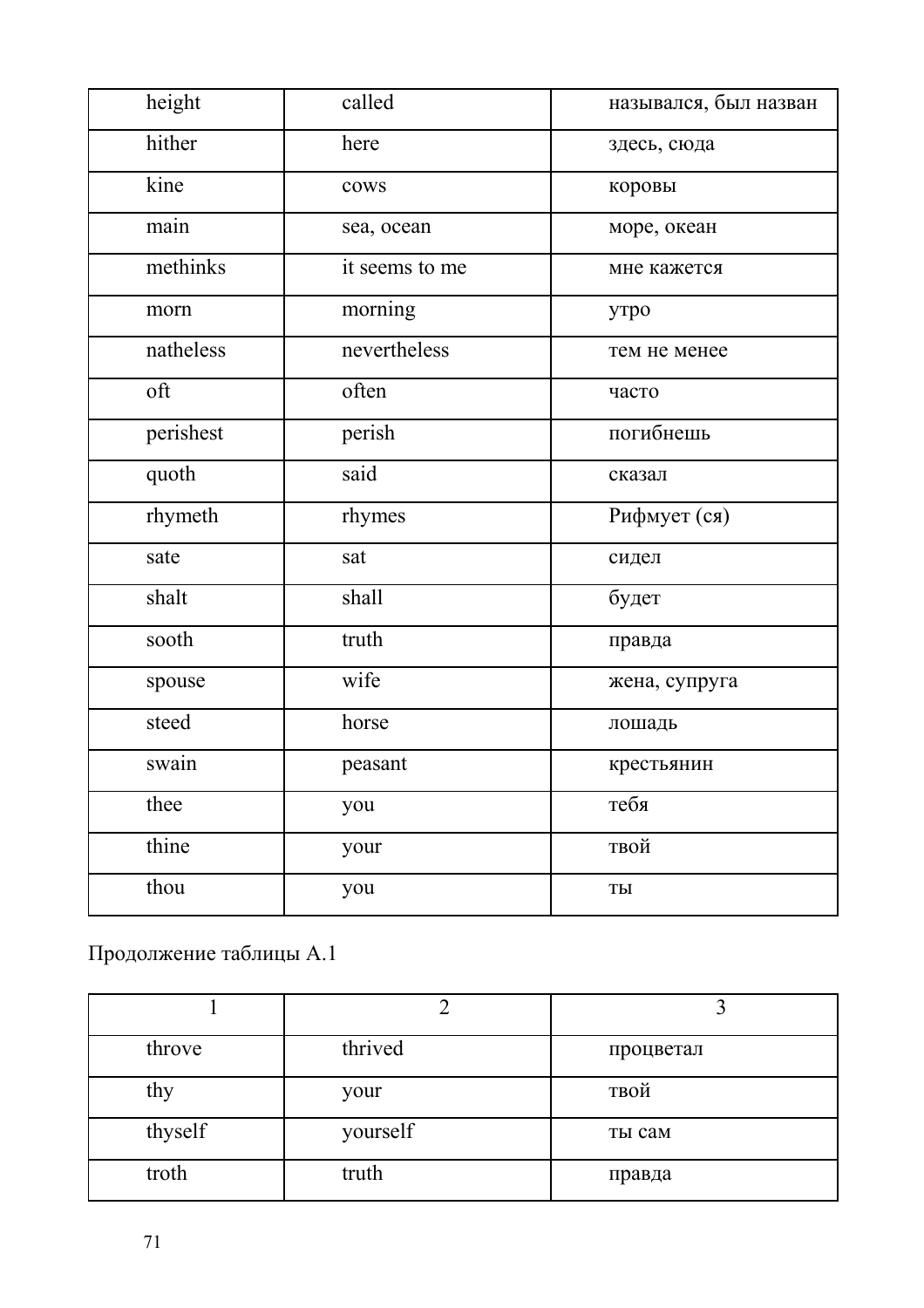| vend    | sell             | продавать                          |
|---------|------------------|------------------------------------|
| vernal  | spring           | весенний                           |
| wert    | were             | (ты) был                           |
| whilom  | formerly         | прежде                             |
| whit    | thing            | вещь                               |
| wight   | man              | человек                            |
| wrought | worked           | работал                            |
| yore    | in ancient times | былые<br>(древние)<br>$\, {\bf B}$ |
|         |                  | времена                            |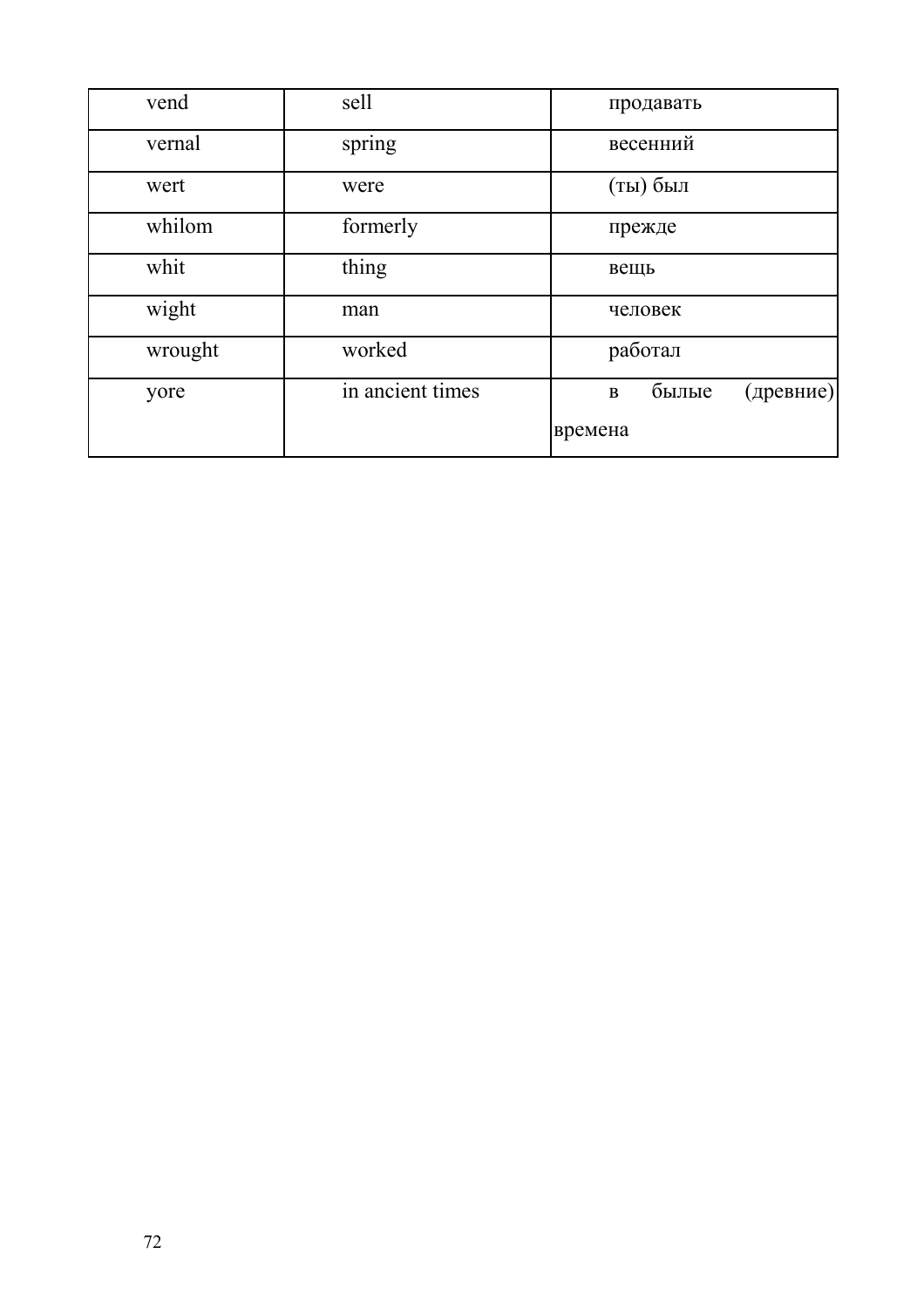#### **Appendix B (referential)**

## **Neologisms**

Таблица В. 1

| Neologism           | Meaning                                                   |
|---------------------|-----------------------------------------------------------|
|                     | 2                                                         |
| <b>ANIME</b>        | n. See JAPANIMATION                                       |
|                     |                                                           |
| ARTSY, adj.         | Pretending to be artistic. Overly artistic. [Compound of  |
|                     | arts $+$ 'y' (adjectival ending, "have the characteristic |
|                     | $of")$ ].                                                 |
| A.S.S. GRADUATE, n. | A long-winded person (who's attended the "American        |
|                     | Sidebartending School").                                  |
|                     |                                                           |
| AUDIOPHILE, n.      | One who loves and collects audio equipment and media      |
|                     | [compound from L. audio 'hear' and G. phile 'loving'].    |
|                     | Context and source: "Being an audiophile, I own an 8      |
|                     | track player, phonograph, cassette player, CD player,     |
|                     | DAT recorder, and a Minidisc player". (Conversation)      |
| AUTO "DENTIST", n.  | One who repairs dents, hail damage, and other types of    |
|                     | minor damage on automobiles ["dentist" to mean "one       |
|                     | who repairs dents"]. Context and source: "Auto 'dentist'  |
|                     | specializing in dents, dings, and hail damage; high       |
|                     | quality, affordable rates, advertisement painted on the   |
|                     | auto dentist's car (used by persons associated with car)  |
|                     | body repair - none phrase).                               |
| BACK STORY, n.      | The events of a character's life prior to the start of a  |
|                     | fictional story. Also used metaphorically to mean         |
|                     | "background"[compound of "back" and "story"].             |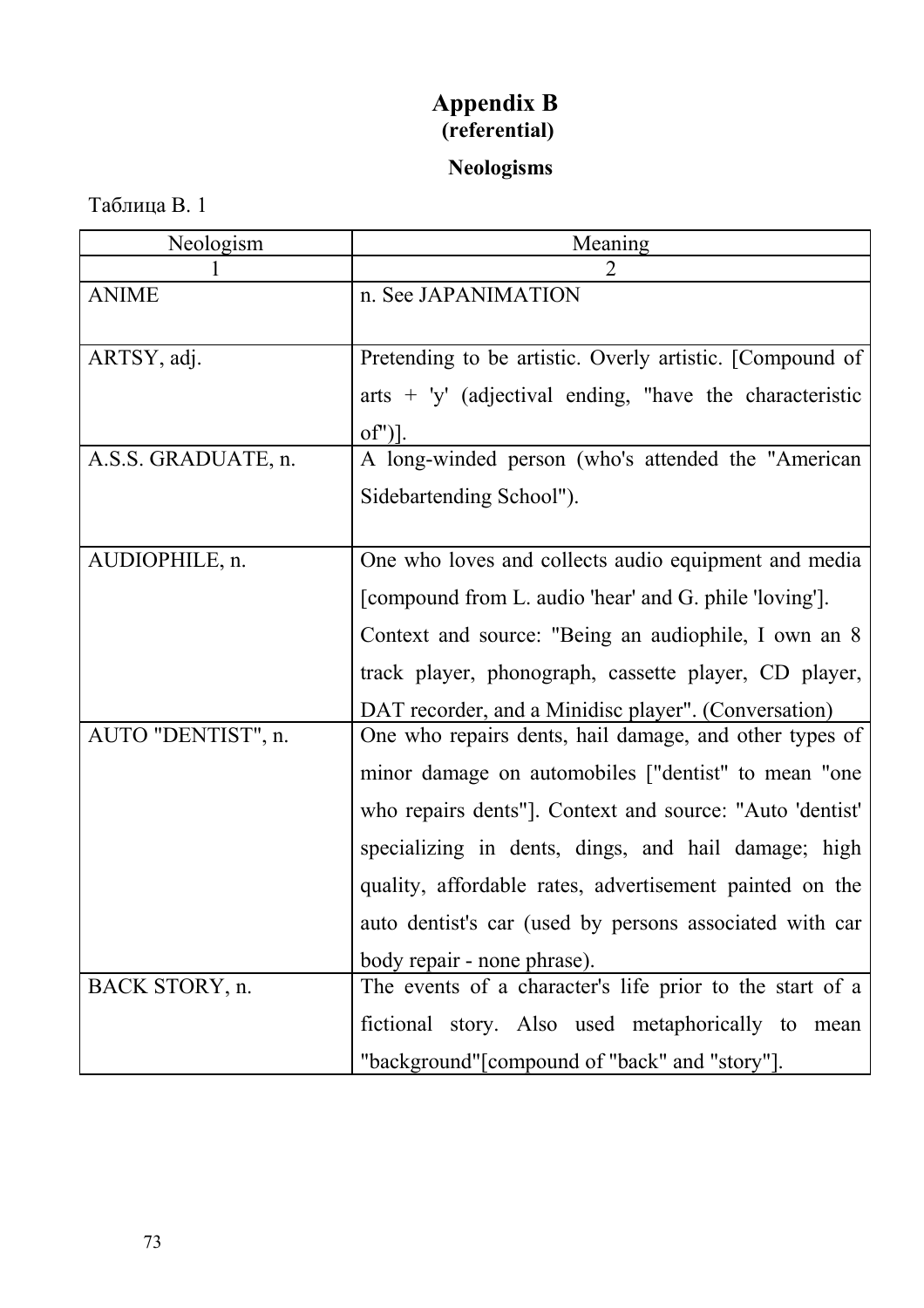|                | $\overline{2}$                                                                                       |
|----------------|------------------------------------------------------------------------------------------------------|
| BAGGRAVATION,  | A feeling of annoyance and anger one endures at the                                                  |
| n.             | airport when his bags have not arrived at the                                                        |
|                | baggage carousel but everyone else's bags have                                                       |
|                | [blend formed from words bag and aggravation].                                                       |
|                | Context and source: "Nancy couldn't help but feel                                                    |
|                | baggravation as she watched other passengers get                                                     |
| BENEDICT, n.   | their luggage and leave the airport". (Internet)<br>[Alter, of Benedict] a newly married man who has |
|                | long been a bachelor [based on the Shakespearean                                                     |
|                | character from <i>Much Ado About Nothing</i> ]. Source:                                              |
|                | Word a Day                                                                                           |
| BFE, adj.      | Very far away: Beyond Fuji or Egypt. also B.F.E.,                                                    |
|                | b.f.e. [Acronym. Egypt was chosen somewhat                                                           |
|                | arbitrarily as a country on the opposite side of the                                                 |
|                | world. Variant: Bamboo Egypt]. Context and source:                                                   |
|                | "My car is parked BFE!" (Conversation)                                                               |
| BIG-EYED, adj. | One who eats when she/he is not hungry; greedy                                                       |
|                | [compound of big+eye+d 'adjective<br>forming.                                                        |
|                | Context and Source: If I see food, I want to eat it.                                                 |
|                | I'm so big-eyed. (Conversation)                                                                      |
| BLADING, v.    | The act of rollerblading, or skating while wearing a                                                 |
|                | modified version of roller-skates called rollerblades                                                |
|                | which have only one continuous line (a blade) of                                                     |
|                | wheels on the underside of each boot [clip of verb                                                   |
|                | rollerblading]. Context and source: "I'm going                                                       |
|                | blading around the inner loop if you want to come".                                                  |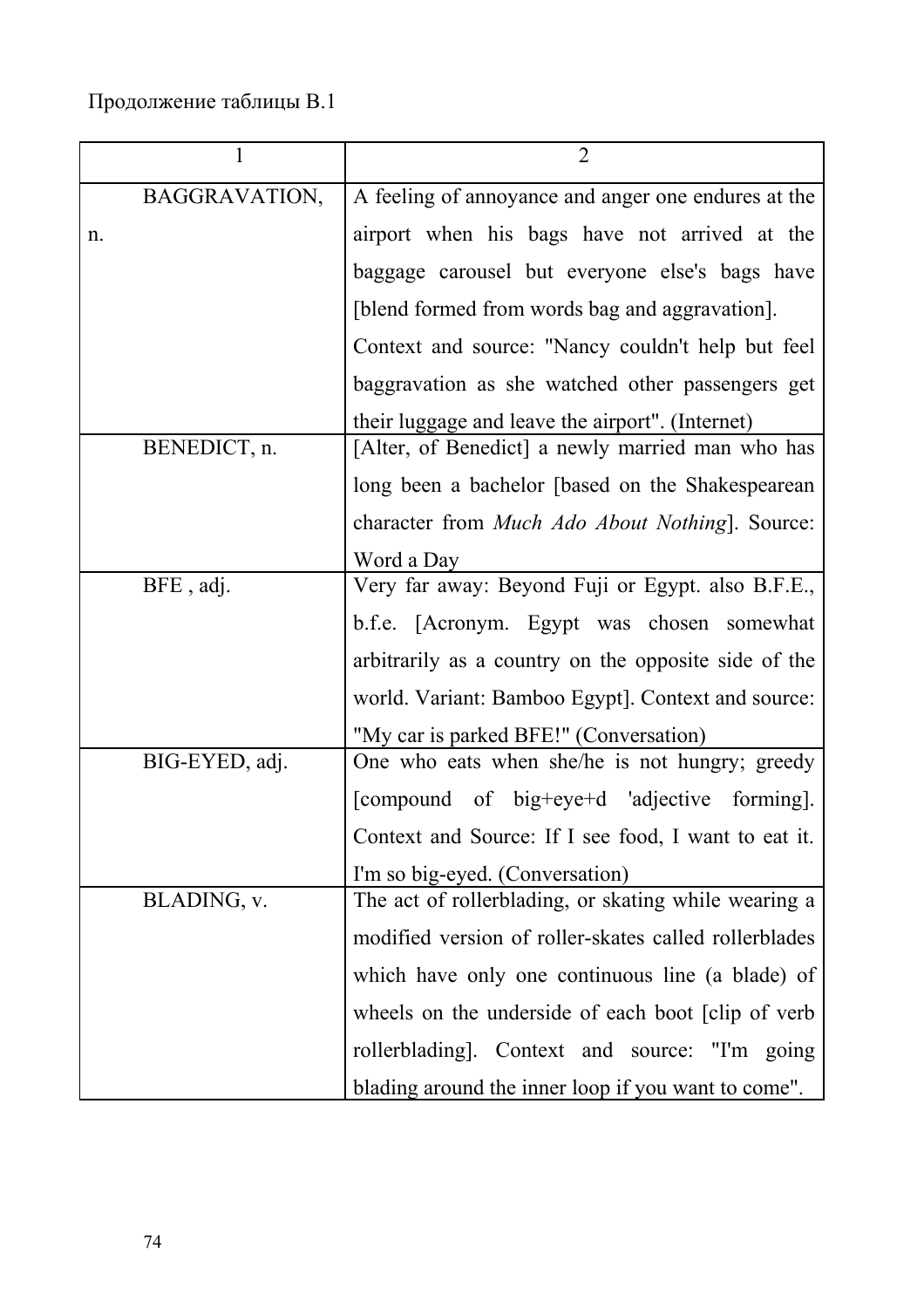|                  | $\overline{2}$                                             |
|------------------|------------------------------------------------------------|
| BRONCO BAG, n.   | Tarp material used to protect well-coifed TV types         |
|                  | from sun or rain.                                          |
| BTW, conj.       | Shorthand method of expressing by the way, commonly        |
|                  | used in office memorandums and email communications.       |
|                  | Context and source: "BTW, there's a diversity training     |
|                  | meeting at $1:00$ in the conference<br>class<br>room".     |
|                  | (Memorandum at work)                                       |
| CADILLACING, v.  | Slang. Relaxing. syn. chilling. Context and source: "He    |
|                  | didn't work at all. He was just cadillacing".              |
| CAMPOS, n.       | The campus police who patrol Rice University; refers to    |
|                  | one policeman, a group of them, and/or the collective      |
|                  | entity of policemen [clipping/blend of 'campus' and        |
|                  | 'police']. Context and source: "You could get a ticket     |
|                  | from the campos if you park your car here".                |
| CARJACKING, n.   | An incident by which a usually armed individual            |
|                  | coerces the driver of an automobile to give up his vehicle |
|                  | or drive it and the assailant to some specified location   |
|                  | [blend of car and hijacking]. Context and source: "A       |
|                  | carjacking at the corner of Cherry Lane and the Interstate |
|                  | 30 access road has left local residents shocked".          |
| COMETISED - adj. | Used to describe Netscape when it freezes or jams [based]  |
|                  | on the observation of a "shooting star" or a comet         |
|                  | (cannot really tell) that appears on the Netscape button,  |
|                  | in the upper right corner of a Netscape browser. Context   |
|                  | and source: "Oh geez, Netscape is cometised." (Internet    |
|                  | Newsgroup)                                                 |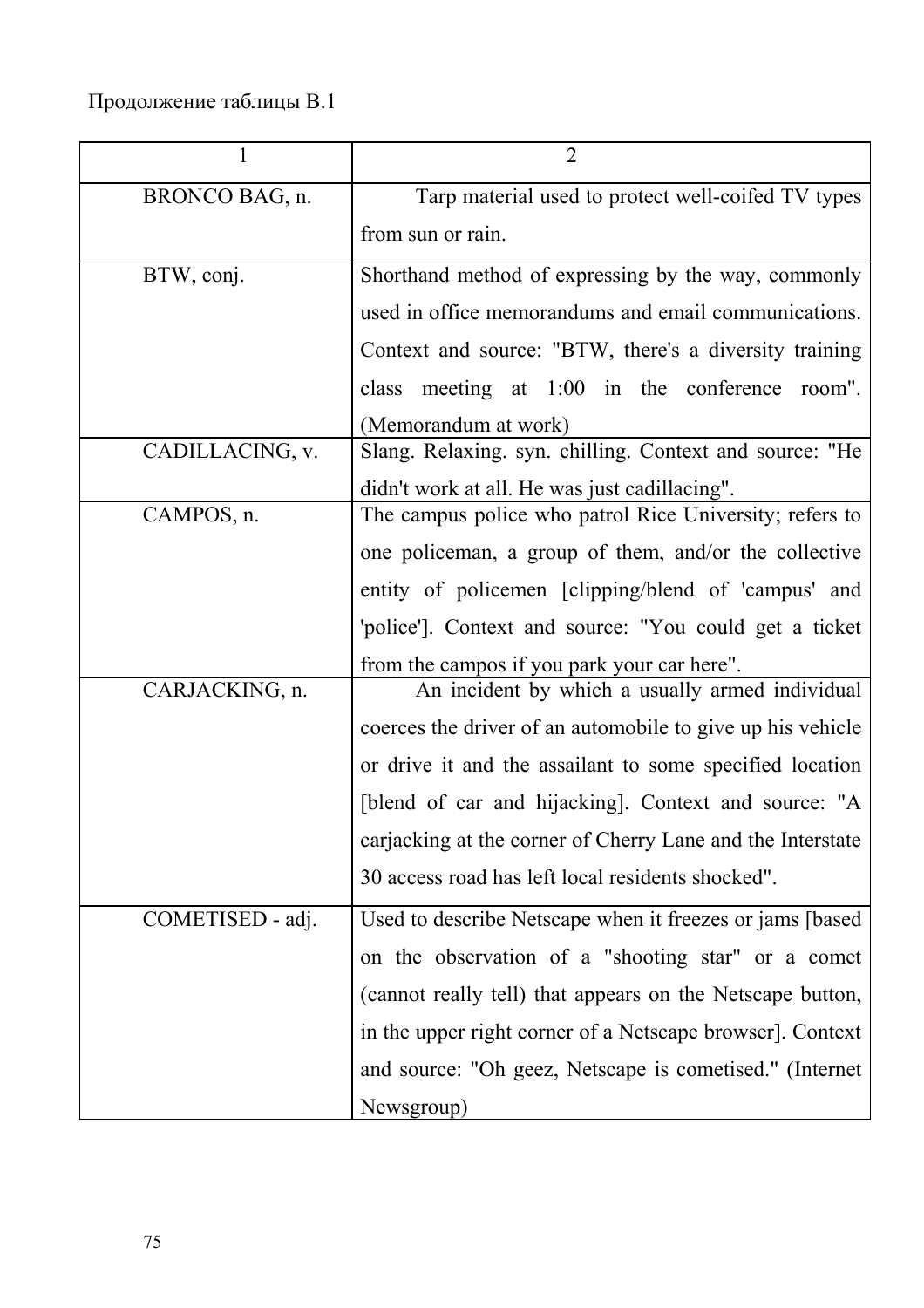|                   | $\overline{2}$                                              |
|-------------------|-------------------------------------------------------------|
| CORDS, n.         | A garment or article of clothing made of corduroy fabric    |
|                   | [clipping of corduroy]. Context and source: "Hey, I like    |
|                   | your cords!" (Conversation)                                 |
| CROSS-TRAINER, n. | A type of athletic shoe designed for cross-training, an all |
|                   | encompassing fitness routine [compound formed from          |
|                   | roots cross and train+-er].                                 |
| DATE RAPE, n.     | An incidence of forced sexual intercourse by one of two     |
|                   | individuals after an initial social encounter, usually a    |
|                   | date [compound formed with roots date and rape].            |
|                   | Context and source: "You Can Protect Yourself Against       |
|                   | Date Rape"                                                  |
| $DETOX$ , n.      | A clinic or treatment facility at which substance abusers   |
|                   | attempt to rid themselves of dependency on a particular     |
|                   | drug. Part of this process entails the actual physical      |
|                   | removal of toxins present in the body due to the abuse of   |
|                   | a substance [clip of detoxification]. Context and source:   |
|                   | "Mrs. Herrod checked herself into detox"                    |
| <b>DISORIENT</b>  | A state of confusion [novel formation]. Context and         |
| EXPRESS, n.       | Source: "I felt like I was on the Disorient Express for     |
|                   | good this time".                                            |
| EARWITNESS, n.    | An individual who hears an incident occur, especially       |
|                   | one who later gives a report on what he heard [blend of     |
|                   | ear and eyewitness]. Context and source: "I didn't see      |
|                   | what happened, I just heard it. I guess I was an            |
|                   | earwitness". (Conversation)                                 |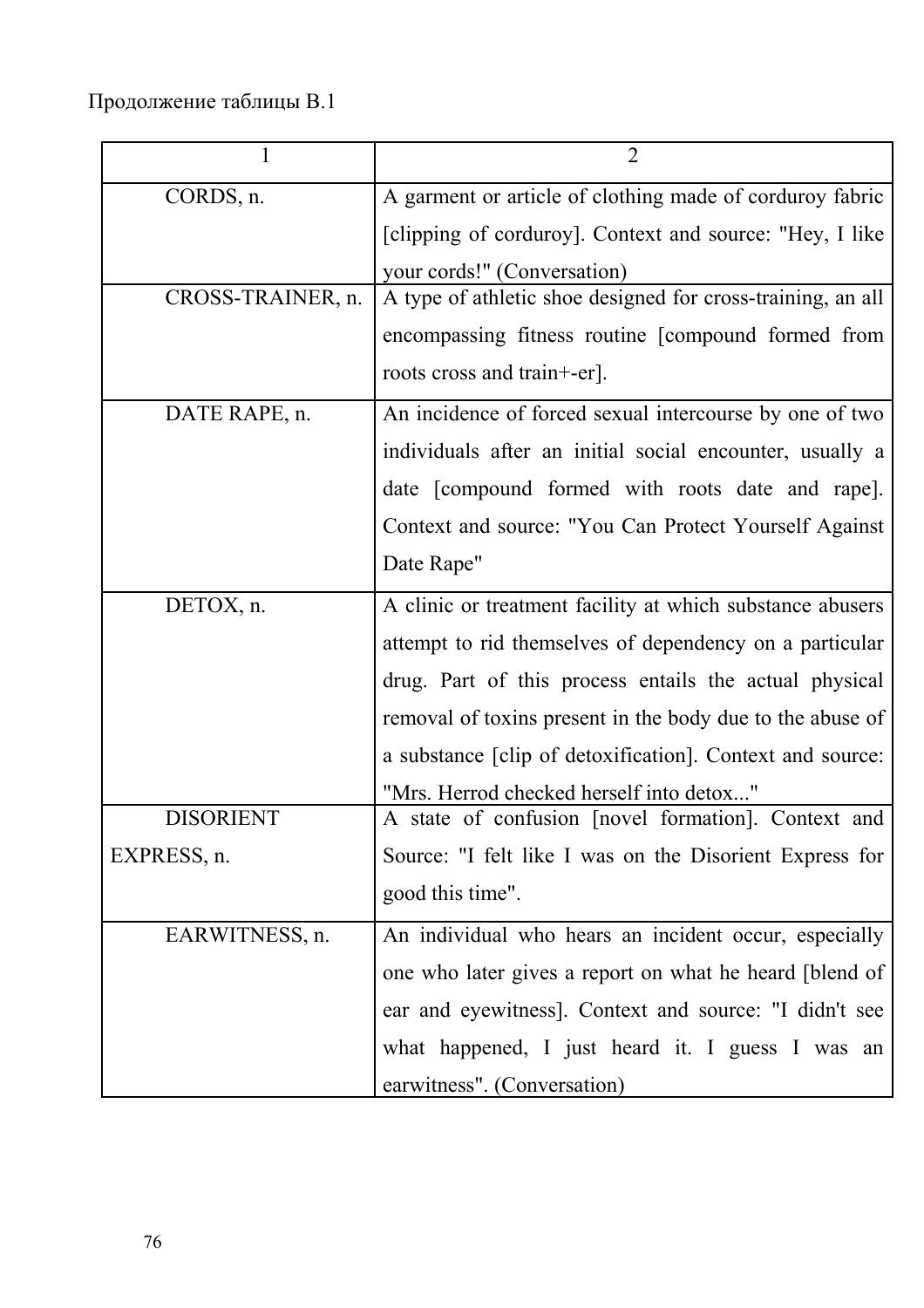|                   | $\overline{2}$                                            |
|-------------------|-----------------------------------------------------------|
| EATERS COMA, n.   | A condition characterized by sluggishness, sleepiness,    |
|                   | and often a lack of motivation to do anything but         |
|                   | rest/relax or sleep. Context and source: "I have a lot of |
|                   | homework to do, but I just ate a big dinner and now I've  |
|                   | got eaters coma". (Conversation)                          |
| EATERS DEATH, n.  | The acute form of eaters coma; characterized by           |
|                   | difficulty in standing up and walking, onset occurs after |
|                   | an extremely large meal. Context and source: "I've got    |
|                   | eaters death and I don't think I can get up from this     |
|                   | chair".(Conversation)                                     |
| E-MAIL, n.        | An application of personal computers through which        |
|                   | messages are automatically (electrically) sent through    |
|                   | networks of computers to Electronic mailboxes [clipped    |
|                   | compound formed from electronic and mail]. Context        |
|                   | and source: "I need to check my e-mail" (Conversation)    |
| EMOTICON, n.      | A symbol, usually found in e-mail messages, made up of    |
|                   | punctuation marks that resemble a human expression        |
|                   | [Blend of emotion and icon]. Context and source: " I      |
|                   | received a strange symbol at the end of an e-mail and     |
|                   | was informed that it is called and emoticon".             |
| FANTABULOUS, adj. | Beyond fabulous [blend of fantastic and fabulous].        |
|                   | Context and source: "It's fantabulous!"; adj. excellent,  |
|                   | superlative, both fabulous and fantastic. [blend of       |
|                   | fantastic and fabulous]. "This fantabulous four-poster    |
|                   | bed can be yours" (Television advert)                     |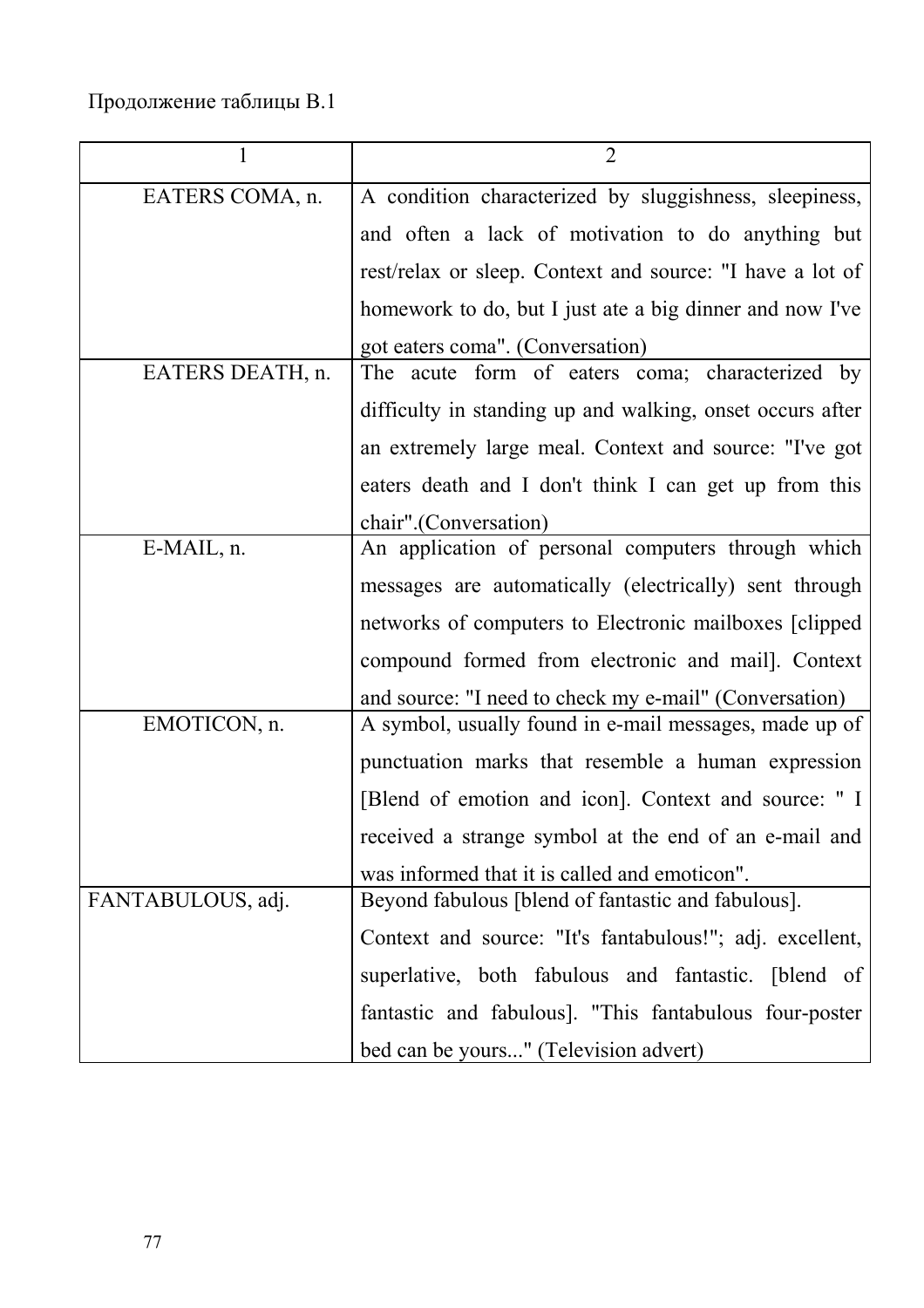|                 | $\overline{2}$                                                            |
|-----------------|---------------------------------------------------------------------------|
| F.I.N.E, adj.   | $(F^*$ cked<br>Insecure,<br>Neurotic,<br>Acronym<br>up,<br>and            |
|                 | Emotional). Usually derogatory; indicated by tone of                      |
|                 | voice.                                                                    |
|                 | Context: "We all know he's F.I.N.E, just like those freaks                |
|                 | he hangs out with".                                                       |
| FLAGGIN', v.    | Slang. Flashing or giving gang signs [derived from flag -                 |
|                 | to flash. Context and source: Don't go flaggin' in the                    |
|                 | wrong 'hood or you gonna end up dead.                                     |
| FLAME, v.       | A personal attack within a post on Usenet [metaphorical]                  |
|                 | extension of flame]. Context and source: "Please don't                    |
|                 | flame me if you disagree with this". (Usenet article)                     |
| FLOW, v.        | Slang. Rapping [from the observation that rapping                         |
|                 | usually contains long strings of text without many                        |
|                 | pauses].                                                                  |
|                 | Context and source: "Flow on the mike". (Conversation)                    |
| FRO-YO, n.      | A frosty, creamy dessert; frozen yogurt [clipping of                      |
|                 | frozen yogurt]. Context and source: "Chocolate fro-yo is                  |
|                 | my favorite dessert!" (Conversation)                                      |
| FUNKINETICS, n. | A very energetic form of step aerobics that mixes                         |
|                 | exercise and soul music [blend of funk and kinetics                       |
|                 | (motion)]. Context and source: If you like soul music and                 |
|                 | aerobics, you'll like funkinetics.                                        |
| FUNNY, n.       | A joke; a humorous comment or remark, sometimes                           |
|                 | unintentionally humorous [zero-derivation of adj. funny].                 |
|                 | Context<br>"Did<br>and<br>$\mathbf{I}$<br>make<br>funny?"<br>source:<br>a |
|                 | (Conversation)                                                            |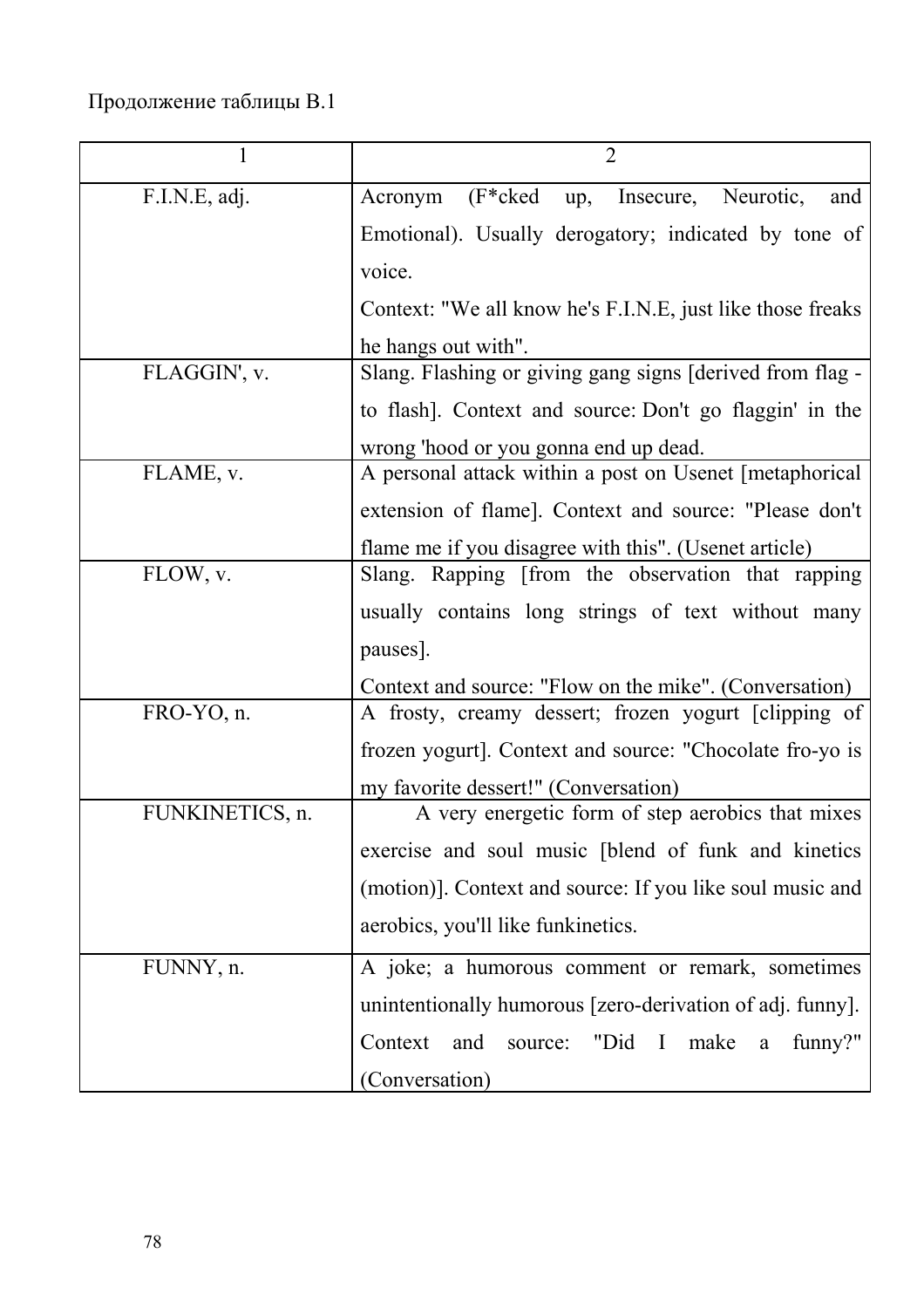|                   | $\overline{2}$                                           |
|-------------------|----------------------------------------------------------|
| <b>FURTHER-</b>   | Beyond far-fetched [Compound further and fetched].       |
| FETCHED, adj.     | Context and Source: "That's even worse. That's further-  |
|                   | fetched". (Lecture)                                      |
|                   |                                                          |
| GARDEN BURGER,    | A hamburger made with a non-meat, vegetarian patty       |
| n.                | instead of beef, served by Rice University Food Service. |
|                   | Also garden burger. Context and source: "The garden      |
|                   | burger is a healthy alternative to a hamburger."         |
|                   | (Conversation)                                           |
|                   |                                                          |
| <b>GET FUNGED</b> | Epithet for when someone bungles an important            |
|                   | task (in honor of criminalist Dennis Fung).              |
|                   |                                                          |
| GINORMOUS- adj.   | Extremely large [blend of gigantic and enormous].        |
|                   | Context and source: "Oh my! It is not gigantic. It is    |
|                   | ginormous!" (Conversation)                               |
| GLOBOBOSS, n.     | A cosmopolitan executive that has the ability to         |
|                   | perform well across the globe. Context and Source:       |
|                   | "Wanted a globoboss who's at home anywhere and sings     |
|                   | the same tune- profits- everywhere".                     |
| HOT-SEATING, v.   | To use the same boat but switch out rowers for           |
|                   | consecutive races, as in races that occur immediately    |
|                   | after another [Rowers' jargon]. Context and source:      |
|                   | "We're hot-seating the next race". (Conversation)        |
| <b>IMHO</b>       | In My Humble Opinion [Acronym used on the Internet]      |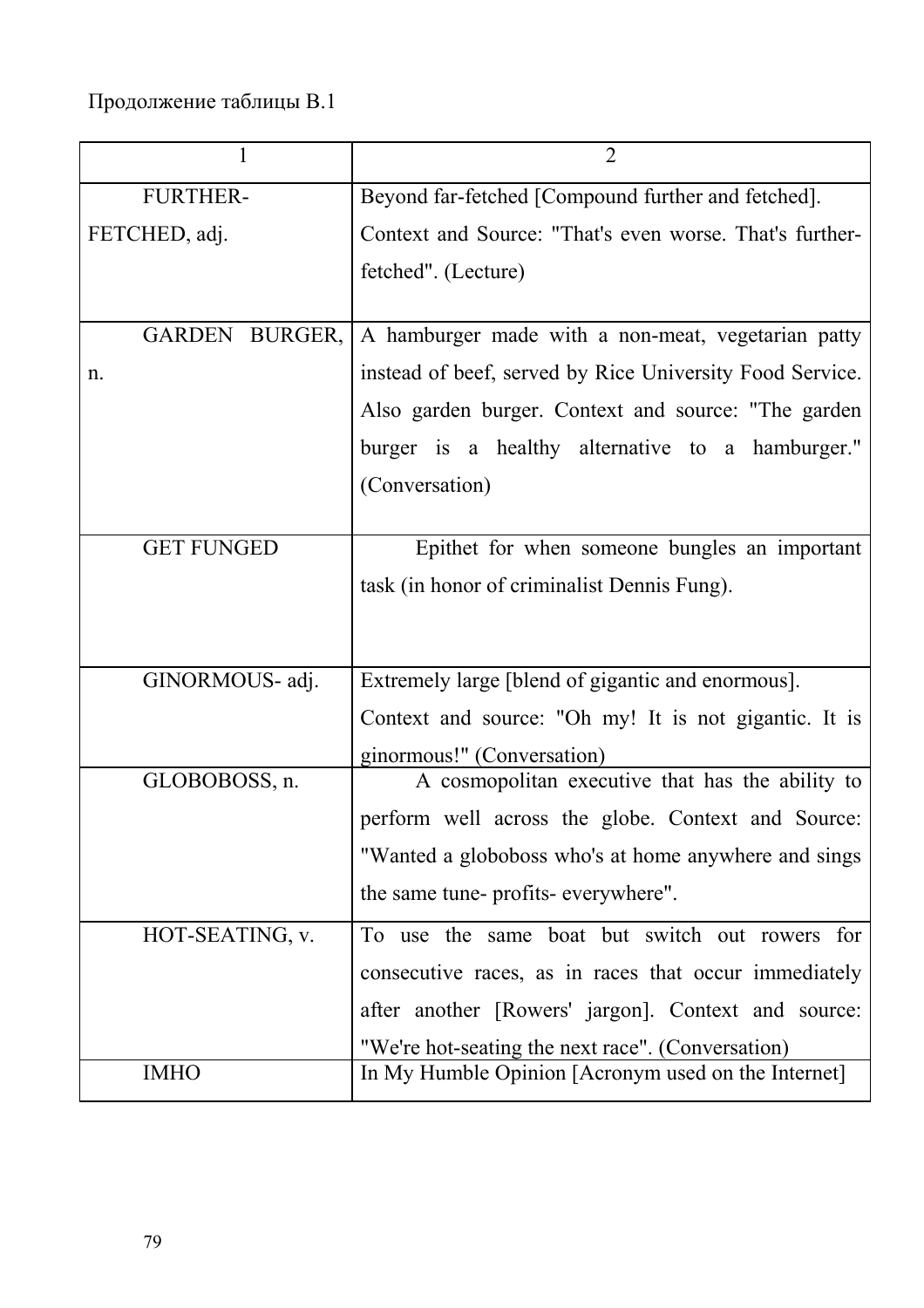|                   | $\overline{2}$                                             |
|-------------------|------------------------------------------------------------|
| INTERQUEL, n.     | A television production that dramatizes a story lying      |
|                   | temporally between the story in the original production    |
|                   | and that of its sequel. [Analogical formation from model]  |
|                   | word sequel, first extension prequel via precutting to     |
|                   | form new morpheme quell; then prefixed with inter-         |
|                   | "between"]. Context and source: "Having written and        |
|                   | filmed a "Lonesome Dove" sequel and prequel, come          |
|                   | about 1997 Mr. McMurtry plans to finish an interquel"      |
|                   | Comanche Moon," about his heroes' prime adulthood".        |
| ITO'D, v.         | To get hit on the head, especially with a TV crew's        |
|                   | boom microphone.                                           |
| JAPANIMATION, n.  | A type of cartoon or animation originating in Japan        |
|                   | carrying robotic and futuristic themes. Also refers to the |
|                   | style of animation. The characters have a distinctive type |
|                   | of appearance, usually incorporating a lock of hair        |
|                   | hanging in front of an eye, and nudity. Also known as      |
|                   | anime [blend of Japan and animation].                      |
| JONES, n.         | Slang. An intense desire. Context and source: "Geez, you   |
|                   | really got the jones for her." (Conversation)              |
| JORDANESQUE, adj. | Reminiscent of Michael Jordan [coined by NBC Sports]       |
|                   | commentator Mary Albert. The -esque ending means           |
|                   | like', as found on words like Romanesque<br>and            |
|                   | statues que Context and source: "He made a jordanes que    |
|                   | move under the basket". (Conversation)                     |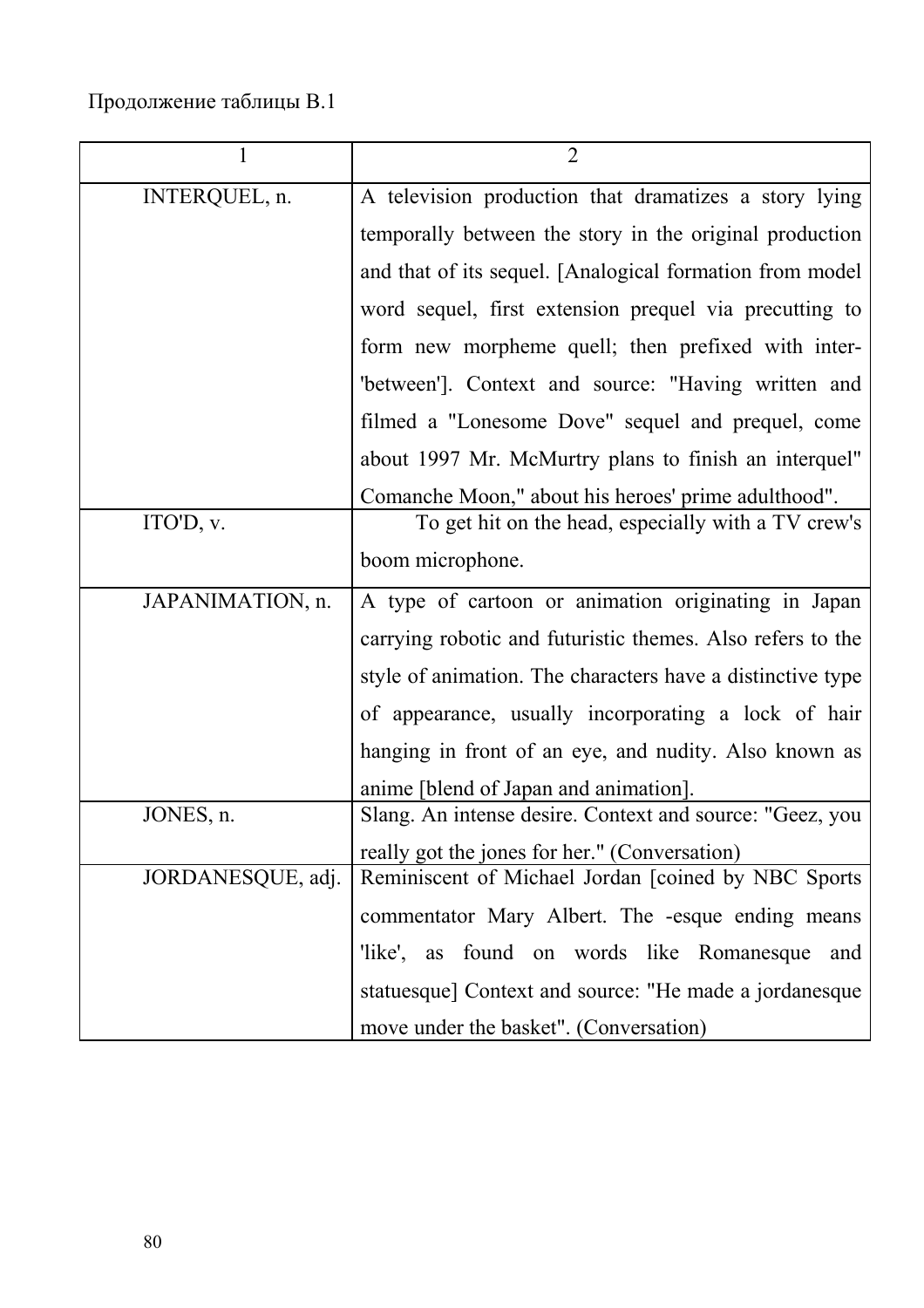|                 | $\overline{2}$                                              |
|-----------------|-------------------------------------------------------------|
| K-MART EXPRESS, | Vulgar. Nicely but, a cheap tart [derived from the          |
| n.              | notion that K-Mart sells cheap goods, and express           |
|                 | meaning quick]. Context and source: "All his girlfriends    |
|                 | is K-Mart Express."                                         |
| KRUNK, adj.     | Slang. Awesome. syn. tight, cool. [? blend of funk and      |
|                 | African<br>American<br>$(k)$ ool;<br>Vernacular<br>English] |
|                 | Context and source: That was a krunk song.                  |
| LATE PLATE, n.  | Dinner/meal eaten after the regular (family-style) dinner   |
|                 | is served (Rice University). Context and source: "Late      |
|                 | plate doesn't start until 6:15". (Conversation)             |
| LOC, n.         | Slang. gangster, as in a member of street gang [derived]    |
|                 | from the Spanish word loco meaning "crazy"]. Context        |
|                 | and source: "Don't mess with Steve, he's a loc".            |
|                 | (Conversation explaining gang terminology)                  |
| $LOCS$ , n.     | Slang, dark sunglasses. Context and source: "iDonde estő    |
|                 | mis locs? [Where are my sun glasses?]" (Conversation        |
|                 | explaining gang terminology)                                |
| LOSINGEST, adj. | In last place, worst off, lagging behind the rest.          |
|                 | ["losing"+ superlative]. Context and source: "CBS is        |
|                 | being asked to pay producers more for its series because,   |
|                 | as the losingest network, CBS cancels more of them".        |
| MACINTRASH, n.  | A Macintosh computer. Derogatory reference. [blend of       |
|                 | Macintosh and trash ]. Context and source: "I hate doing    |
|                 | work on these d*** Macintrashes!"                           |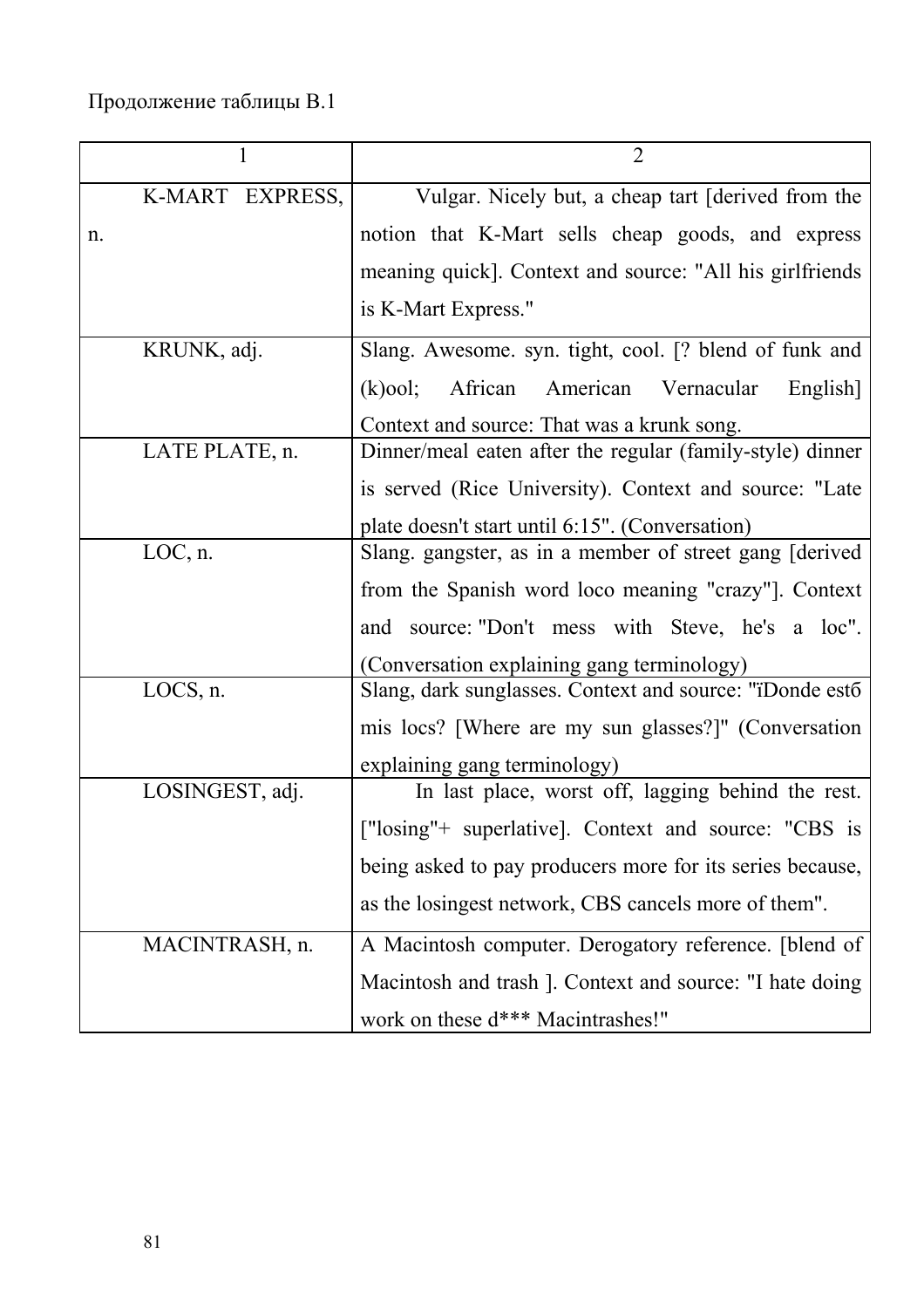|                     | $\overline{2}$                                           |
|---------------------|----------------------------------------------------------|
| MALLRATS, n.        | Collective term used for pre-teens and teenagers for     |
|                     | whom it is commonplace to spend large amount of time     |
|                     | socializing and wandering through urban shopping malls   |
|                     | [compound formed from roots mall and rat]. Context and   |
|                     | source: "I really don't want my sister running around    |
|                     | with that gang of mallrats".                             |
| MCJOB, n.           | A job in a service related field with low pay, low       |
|                     | little<br>opportunity for advancement<br>prestige<br>and |
|                     | [analogous word formed from prefix Mc- and job].         |
|                     | Context and source: "a message that I suppose irked      |
|                     | Dag, who was bored and cranky after eight hours of       |
|                     | working his McJob".                                      |
| MEDIA LEAKS CENTER, | The row of Porta Potties (portable public toilets)       |
| n.                  | outside the courthouse.                                  |
| MEANDERTHAL, n.     | An annoying individual moving slowly and aimlessly in    |
|                     | front of another individual who is in a bit of a hurry   |
|                     | [blend formed from meander and Neanderthal]. Context     |
|                     | and source: "As much as he tried, Ben could do nothing   |
|                     | to get around the meanderthal on the narrow sidewalk".   |
| MOTO, n.            | Energy for action toward a goal; motivation [clipping of |
|                     | "motivation"]. Context and source: "I need some motto    |
|                     | to go workout at the gym today".(Conversation)           |
| NETIZEN, n.         | A person who spends an excessive amount of time on the   |
|                     | Internet [blend of Internet and citizen]. Context and    |
|                     | Source " investors and Netizens alike were               |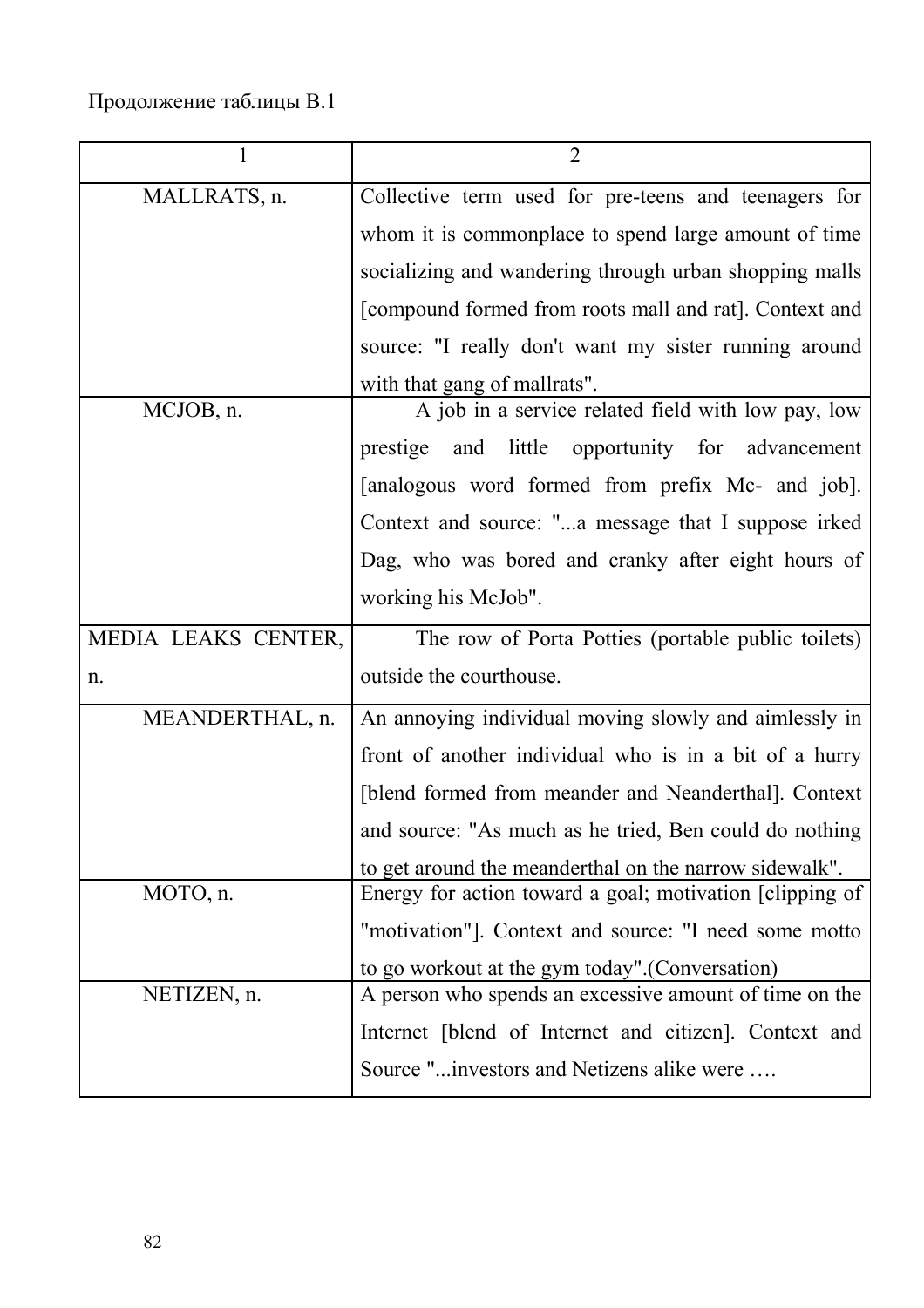|                     | $\overline{2}$                                          |
|---------------------|---------------------------------------------------------|
| ARKING,<br>NOAH'S   | The state of wearing pants in which the length is       |
| v. pres. part.      | hilariously short (in other words, it is more than a    |
|                     | couple of inches above the ankle.) [Metonymic           |
|                     | coinage. Noah's Ark refers to the great biblical flood, |
|                     | when the world was covered by "high water".             |
|                     | Arking." has replaced the<br>"Noah's<br>earlier         |
|                     | term flooding. A related term for the too-short pants   |
|                     | themselves was high water pants. Context and            |
|                     | source: His pants are too short. He is "Noah's          |
|                     | Arking".                                                |
| PILTROL (registered | A fabric/material which is resistant to pilling         |
| tradename) n.       | [clipped compound of "pilling" and "control"].          |
|                     | Context and source: "These coats are made with          |
|                     | PiltrolR which resists pilling on cuffs<br>and          |
|                     | waistband." (Land's End catalog)                        |
| PLUGGERS, n.        | Individuals leading a very nondescript and              |
|                     | mediocre life who nonetheless always put forth their    |
|                     | best effort and make do with the lot life has given out |
|                     | [noun formed form verb plug]. Content and source:       |
|                     | "Pluggers prefer baseball caps over fancy toupees       |
|                     | and hair treatments".                                   |
| POPAGANDA, n.       | Music that is popular with the general public, and      |
|                     | has purpose or is trying to promote particular ideas.   |
|                     | [Blend of pop (clipping of popular) and propaganda].    |
|                     | Content and source: Title of a K.D. Lang album.         |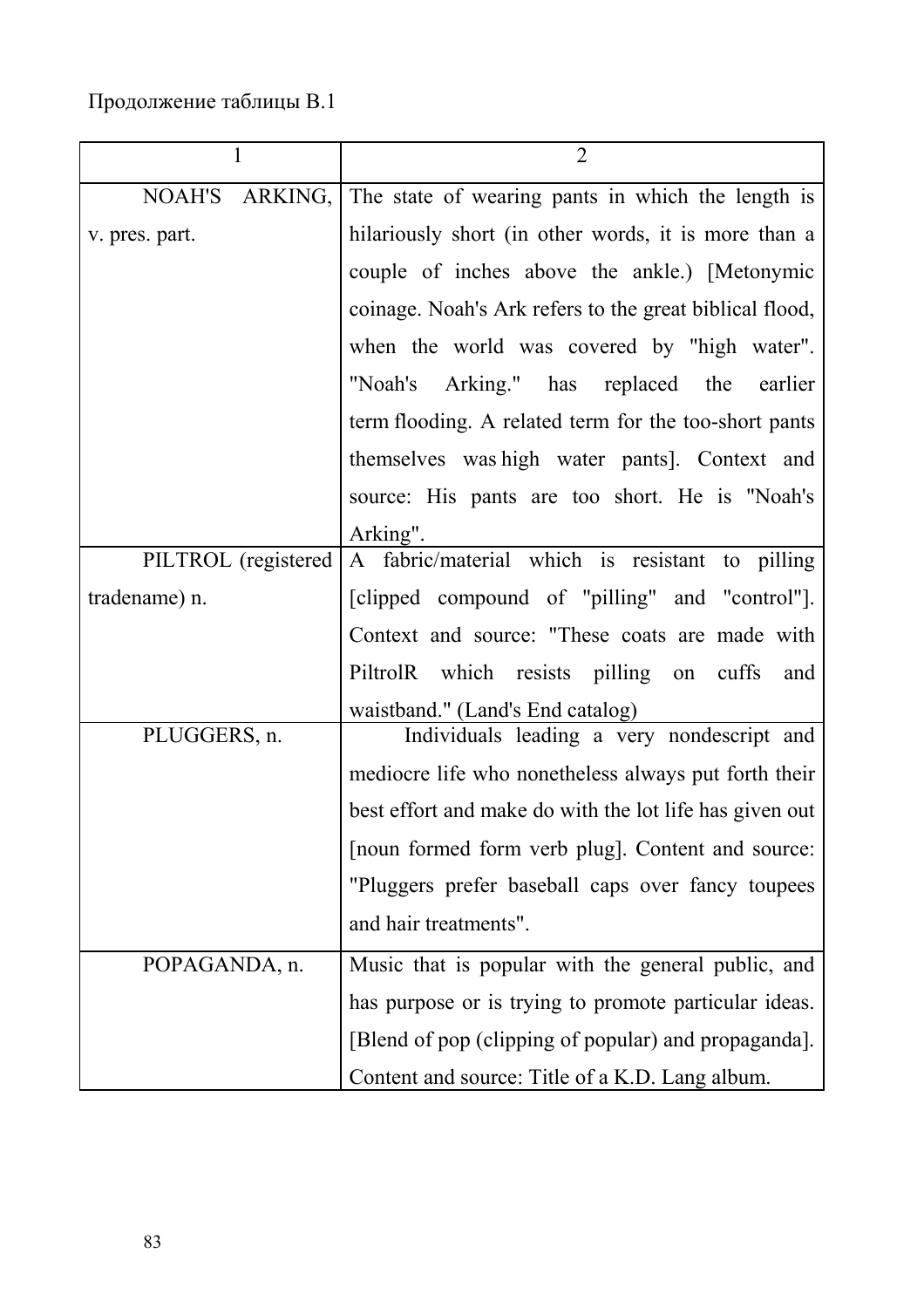|                     | $\overline{2}$                                          |
|---------------------|---------------------------------------------------------|
| ARKING,<br>NOAH'S   | The state of wearing pants in which the length is       |
| v. pres. part.      | hilariously short (in other words, it is more than a    |
|                     | couple of inches above the ankle.) [Metonymic           |
|                     | coinage. Noah's Ark refers to the great biblical flood, |
|                     | when the world was covered by "high water".             |
|                     | Arking." has replaced the<br>"Noah's<br>earlier         |
|                     | term flooding. A related term for the too-short pants   |
|                     | themselves was high water pants. Context and            |
|                     | source: His pants are too short. He is "Noah's          |
|                     | Arking".                                                |
| PILTROL (registered | A fabric/material which is resistant to pilling         |
| tradename) n.       | [clipped compound of "pilling" and "control"].          |
|                     | Context and source: "These coats are made with          |
|                     | PiltrolR which resists pilling on cuffs<br>and          |
|                     | waistband." (Land's End catalog)                        |
| PLUGGERS, n.        | Individuals leading a very nondescript and              |
|                     | mediocre life who nonetheless always put forth their    |
|                     | best effort and make do with the lot life has given out |
|                     | [noun formed form verb plug]. Content and source:       |
|                     | "Pluggers prefer baseball caps over fancy toupees       |
|                     | and hair treatments".                                   |
| POPAGANDA, n.       | Music that is popular with the general public, and      |
|                     | has purpose or is trying to promote particular ideas.   |
|                     | [Blend of pop (clipping of popular) and propaganda].    |
|                     | Content and source: Title of a K.D. Lang album.         |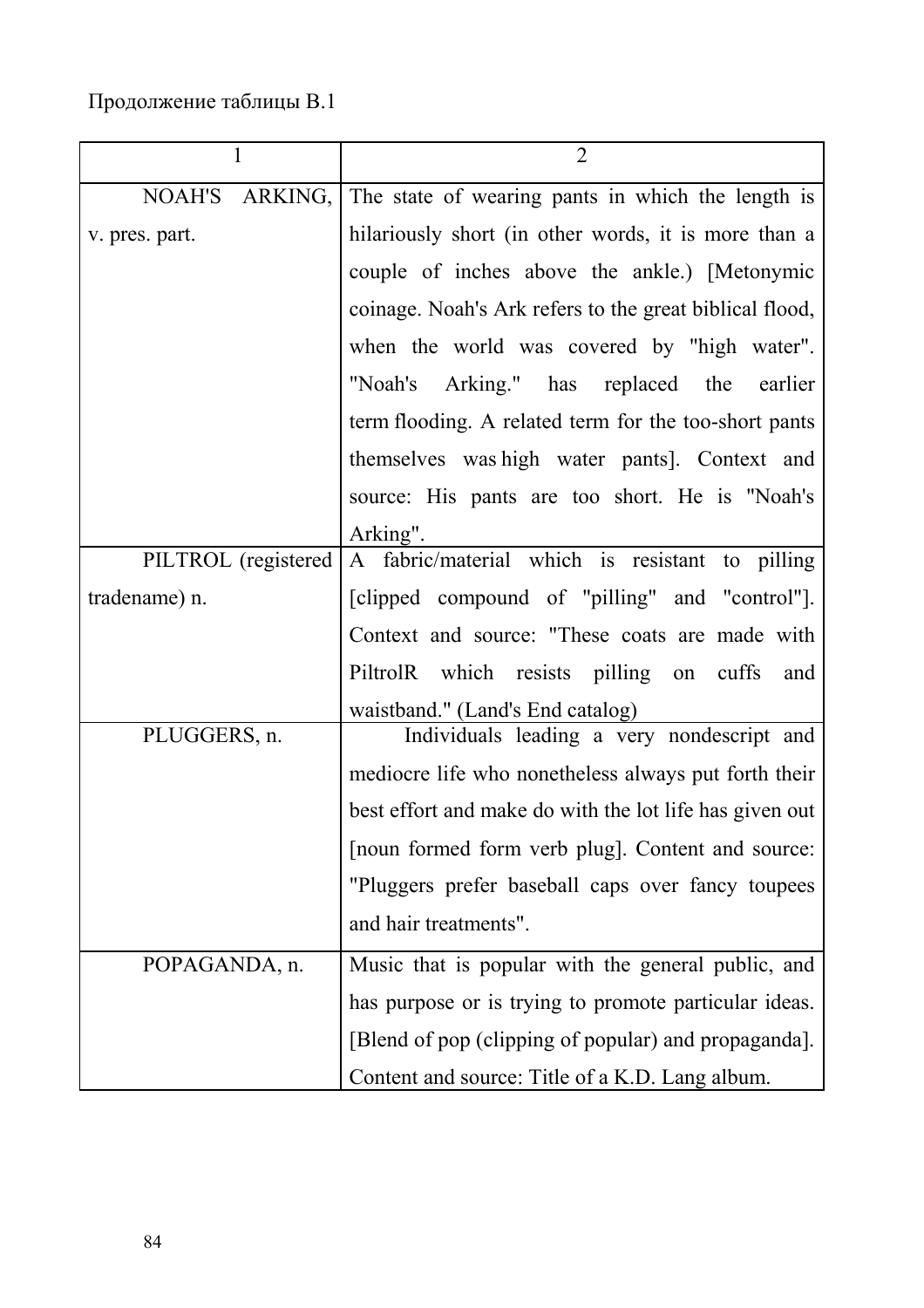|                       | $\overline{2}$                                              |  |  |  |  |
|-----------------------|-------------------------------------------------------------|--|--|--|--|
| <b>RUBBER-CHICKEN</b> | The round of fund-raising dinners attended by               |  |  |  |  |
| CIRCUIT, n.           | politicians. Refers to the standard unappetizing, rubbery   |  |  |  |  |
|                       | chicken served at such dinners [compound].                  |  |  |  |  |
| SARCASTROPHE, n.      | An embarrassing and catastrophic event occurring when       |  |  |  |  |
|                       | an individual attempts and fails to use humorous sarcasm    |  |  |  |  |
|                       | [blend of sarcasm and catastrophe]. Context and source:     |  |  |  |  |
|                       | "Todd's failed attempt at humorous sarcasm resulted in a    |  |  |  |  |
|                       | sarcastrophe at dinner." (Internet)                         |  |  |  |  |
| <b>SCHECK HAPPENS</b> | General epithet used when things go awry. [blend:           |  |  |  |  |
|                       | Scheck, eponym in honor of criminal defense lawyer          |  |  |  |  |
|                       | Barry Scheck, + 'sh-t happens', bumper sticker clichй].     |  |  |  |  |
| SCHIZO, n.            | Found in Newsweek. A cup of coffee made with equal          |  |  |  |  |
|                       | parts of caffeinated and de-caffeinated coffee [clip of     |  |  |  |  |
|                       | schizophrenia]. Context and source: Menu list, Sundance     |  |  |  |  |
|                       | Coffee.                                                     |  |  |  |  |
| SEA LAWYER, n.        | One who attempts to shirk responsibility or blame           |  |  |  |  |
|                       | through trivial technicalities. [This word is used chiefly  |  |  |  |  |
|                       | in the Navy and at the Naval Academy to describe a          |  |  |  |  |
|                       | midshipman or officer who uses technicalities and other     |  |  |  |  |
|                       | trivial excuses to escape responsibility or punishment.     |  |  |  |  |
|                       | Based on the popular stereotype of lawyers always           |  |  |  |  |
|                       | arguing technicalities and trivial details coupled with the |  |  |  |  |
|                       | fact that the Navy is closely associated with water and     |  |  |  |  |
|                       | the sea]. Context and source: "Most sea lawyers are not     |  |  |  |  |
|                       | well respected by their classmates".                        |  |  |  |  |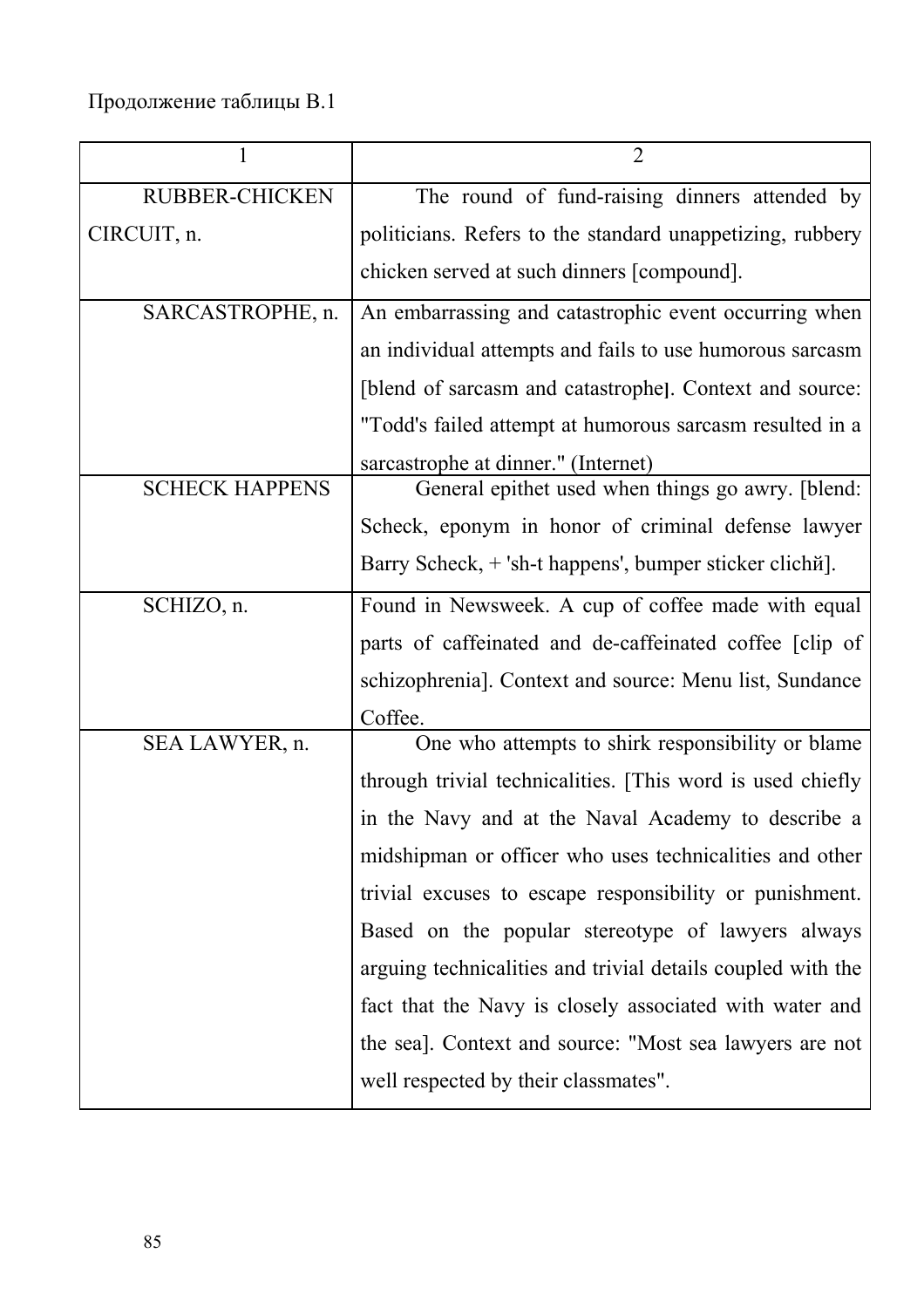|                       | $\overline{2}$                                            |
|-----------------------|-----------------------------------------------------------|
| SECADEM, n.           | A Rice student whose double majoring in both Group I      |
|                       | or II and III. [Blend of Rice terms S/E (Group III major) |
|                       | and academy (Group I or II)]. Context and source: "Are    |
|                       | you an S/E or an academy?" "Actually, both. I am a        |
|                       | secadem". (Conversation)                                  |
| SEXAHOLISM, n.        | A condition describing someone who is addicted to sex     |
|                       | and alcohol [blend of sex and alcoholism]. Source: An     |
|                       | episode of the "Simpsons."                                |
|                       |                                                           |
| SHOPGRIFTING, v.      | To 'rent' something for free by purchasing it and then    |
|                       | returning it within 30 days for a full refund. [Compound  |
|                       | of shop + grift "to swindle"]                             |
|                       | shopgrifting is<br>Context<br>and source: His<br>totally  |
|                       | shameless". (Conversation)                                |
|                       |                                                           |
| SLACKADEM, n.         | A term used by science/engineering majors at Rice         |
|                       | University for a person majoring in humanities or social  |
|                       | sciences due to a perceived lack of work or effort put    |
|                       | forth by the latter [blend formed from words academy      |
|                       | and slacker ]. Context and source: "If you'll excuse me,  |
|                       | I've got to study for a test. Not everyone can be a       |
|                       | slackadem and watch TV all day". (Conversation)           |
| SLOW-SPEED CHASER, n. | A celebratory drink after court is adjourned.             |
|                       |                                                           |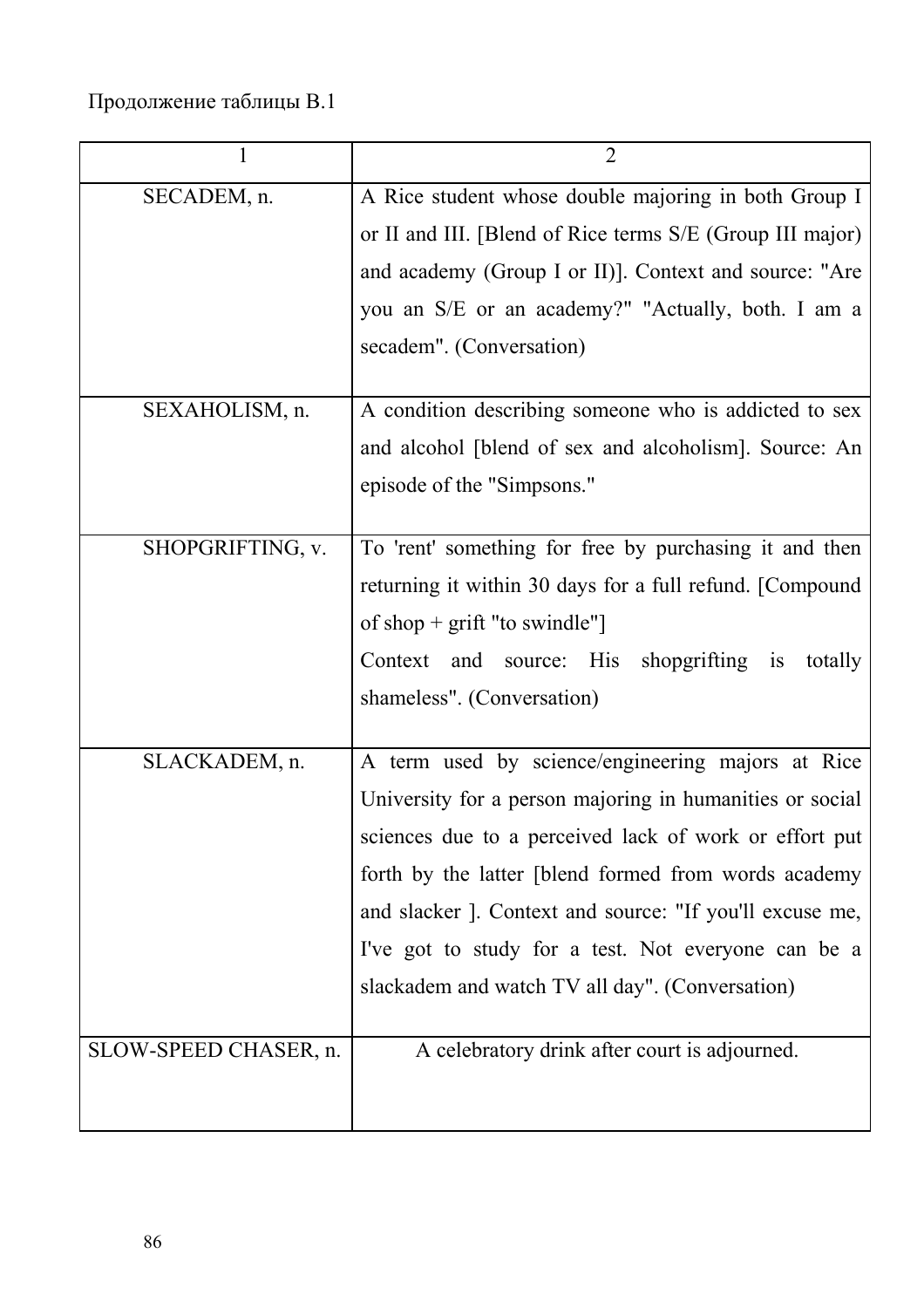|                   | $\overline{2}$                                                 |  |  |  |  |  |  |
|-------------------|----------------------------------------------------------------|--|--|--|--|--|--|
| SNAIL MAIL, n.    | The standard system of mail delivery in which                  |  |  |  |  |  |  |
|                   | letters, documents, and packages are physically                |  |  |  |  |  |  |
|                   | transported from one location to another, in contrast to       |  |  |  |  |  |  |
|                   | electronic mail [rhyming compound formed from roots            |  |  |  |  |  |  |
|                   | snail and mail]. Context and source: "More and more            |  |  |  |  |  |  |
|                   | companies and individuals are looking to e-mail as an          |  |  |  |  |  |  |
|                   | alternative<br>to the<br>traditional<br>sending<br>of<br>means |  |  |  |  |  |  |
|                   | information and documents, snail mail".                        |  |  |  |  |  |  |
| SPACE-POSSESSION  | Overly concerned with: one's possessions, the placement        |  |  |  |  |  |  |
| DICTATORIAL, adj. | of these, and the placement of others' possessions in the      |  |  |  |  |  |  |
|                   | vicinity of one's possessions. Context and source: "My         |  |  |  |  |  |  |
|                   | roommate is so space-possession dictatorial!"                  |  |  |  |  |  |  |
| SPAM, n.          | Multiple posts of the same message to the same or              |  |  |  |  |  |  |
|                   | different Usenet newsgroups or to an e-mail account. The       |  |  |  |  |  |  |
|                   | message is usually adverts or marketing promotions and         |  |  |  |  |  |  |
|                   | contains no useful or worthwhile information; v. - the act     |  |  |  |  |  |  |
|                   | of sending multiple copies of a useless message to a           |  |  |  |  |  |  |
|                   | newsgroup or an e-mail account. [Extension of the word         |  |  |  |  |  |  |
|                   | Spam, the processed meat                                       |  |  |  |  |  |  |
| SPEEL, n.         | An informal speech, usually brief and sometimes                |  |  |  |  |  |  |
|                   | impromptu. Also spiel. Context and source: "Now I'll           |  |  |  |  |  |  |
|                   | give my little speel about drinking". (Conversation)           |  |  |  |  |  |  |
| SPIDER, n.        | Person or computer program that searches the web for           |  |  |  |  |  |  |
|                   | new links and link them to search engines [metaphor, a         |  |  |  |  |  |  |
|                   | spider spins webs].                                            |  |  |  |  |  |  |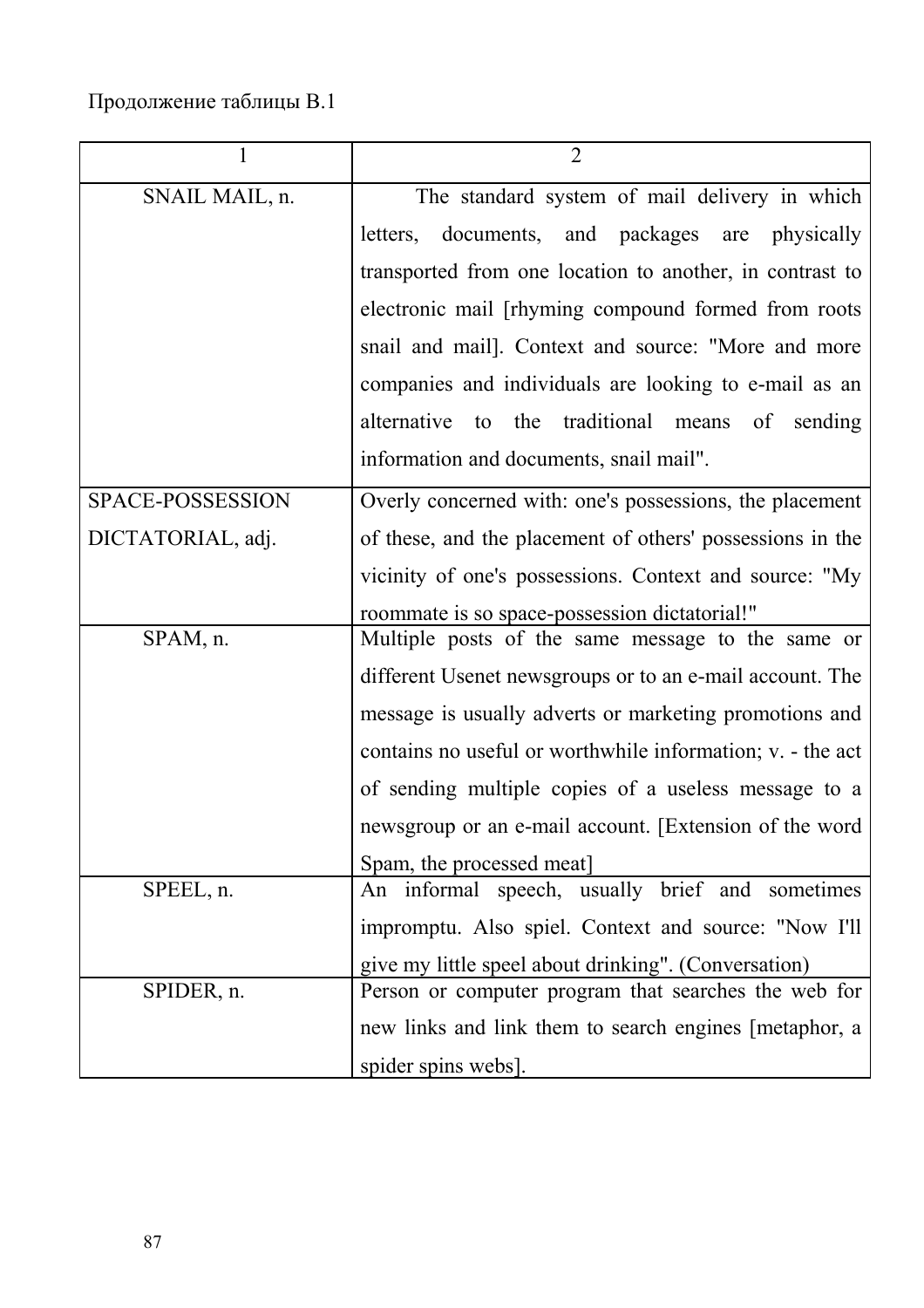|                    | $\overline{2}$                                               |
|--------------------|--------------------------------------------------------------|
| SPORK, n.          | A utensil with bowl and tines, a combination of spoon        |
|                    | and fork [blend of spoon and fork]. Context and source:      |
|                    | "I hate these stupid plastic sporks".                        |
| STALKERAZZI,<br>n. | Tabloid journalist who pursues celebrities night             |
| (pl. stalkerazzis) | and day, dogging their every move [blend of stalker and      |
|                    | paparazzi, tabloid journalists, after eponymous character    |
|                    | in Fellini movie. Italian plural – i reanalyzed to singular. |
|                    | Context and source: "Broomfield hooks up with a pair of      |
|                    | "stalkerazzis" who work for the tabloids"                    |
| SWANGIN', v.       | Swerving a car back and forth by rapidly turning the         |
|                    | steering wheel (left and right  repeatedly.). Context and    |
|                    | source: "I lost a wheel while swangin". (Conversation        |
|                    | explaining gang terminology)                                 |
| SWOOSH, n.         | The logo of the Nike Corporation, resembling a rounded       |
|                    | off check-mark. Context and source: "The Nike logo is        |
|                    | called the swoosh, it appears 32 times in the annual         |
|                    | report" (Conversation)                                       |
| SWOOSHTIKA, n.     | Derogatory reference to the distinctive logo of the Nike     |
|                    | Corporation. Alludes to the powerful hegemony of Nike        |
|                    | in the world of sportswear and marketing, the blind logo-    |
|                    | worship of unthinking masses of people, and Nike's           |
|                    | treatment of its third world workers like slave labor;       |
|                    | implicit comparison with Nazi party and the its swastika     |
|                    | [blend of swoosh $+$ -tika, from 'swastika']. Context and    |
|                    | source: "People are already beginning to talk about the      |
|                    | 'swooshtika'".                                               |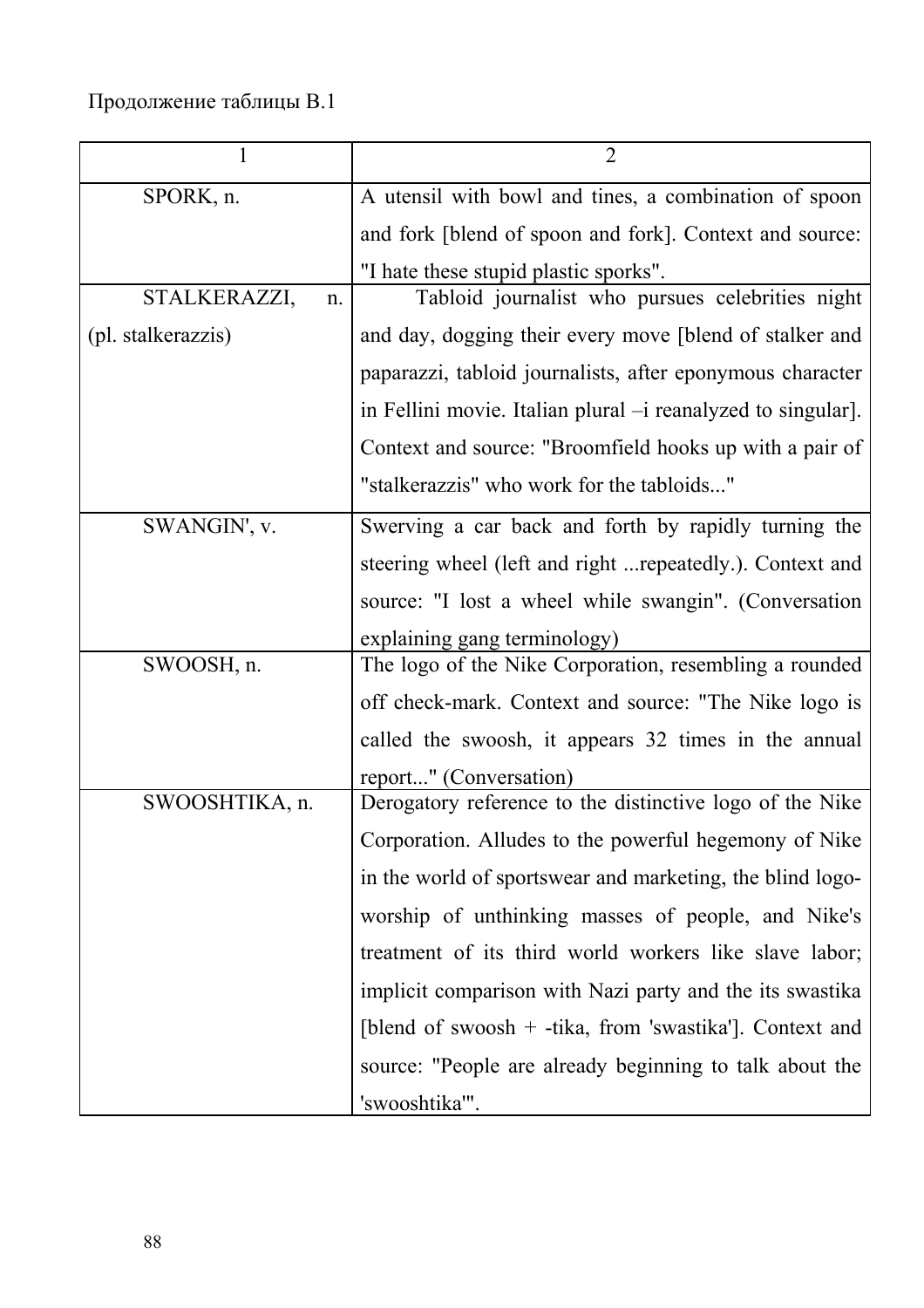|                | $\overline{2}$                                             |  |  |  |  |  |  |
|----------------|------------------------------------------------------------|--|--|--|--|--|--|
| TAGGIN', v.    | Spray painting a gang's name on walls (leaving a           |  |  |  |  |  |  |
|                | trademark; graffiti) [from tag- meaning to mark or a       |  |  |  |  |  |  |
|                | label]. Context and source: "We were taggin' all night."   |  |  |  |  |  |  |
| TELESCAM, n.   | Illegal<br>money-making schemes conducted<br>by            |  |  |  |  |  |  |
|                | phony telemarketers [compound tele- (clipping<br>of        |  |  |  |  |  |  |
|                | telephone) and scam]. Context and source: "For Downs,      |  |  |  |  |  |  |
|                | the secret finally came out when she gave her 19 children  |  |  |  |  |  |  |
|                | and grandchildren shoe boxes stuffed with nearly           |  |  |  |  |  |  |
|                | identical collections of telescam trash".                  |  |  |  |  |  |  |
| TELEVANGELIST, | An evangelist who conducts regular religious               |  |  |  |  |  |  |
| n.             | on television [blend of television]<br>services<br>and     |  |  |  |  |  |  |
|                | evangelist. Context and source: "Ole Anthony and his       |  |  |  |  |  |  |
|                | merry band take on the televangelists".                    |  |  |  |  |  |  |
| TERRAFORM, v.  | To change a planet's surface and atmosphere so             |  |  |  |  |  |  |
|                | that life as it exists on Earth is possible [compound from |  |  |  |  |  |  |
|                | L. terra 'land' and form]. Context and source: "And that's |  |  |  |  |  |  |
|                | the question that will shift us to the next level of our   |  |  |  |  |  |  |
|                | fascination with the place, the idea that we could live    |  |  |  |  |  |  |
|                | there, that Mars could be terraformed".                    |  |  |  |  |  |  |
| TOUCH, n.      | An abbreviation of touchdown, the scoring of six points    |  |  |  |  |  |  |
|                | in American football by penetrating an opponent's end      |  |  |  |  |  |  |
|                | zone while in possession of the football [clip formed      |  |  |  |  |  |  |
|                | from touchdown]. Context and source: "Farve drops the      |  |  |  |  |  |  |
|                |                                                            |  |  |  |  |  |  |
|                | screen pass off to Edgar Bennet and he takes it in for the |  |  |  |  |  |  |
|                | touch".                                                    |  |  |  |  |  |  |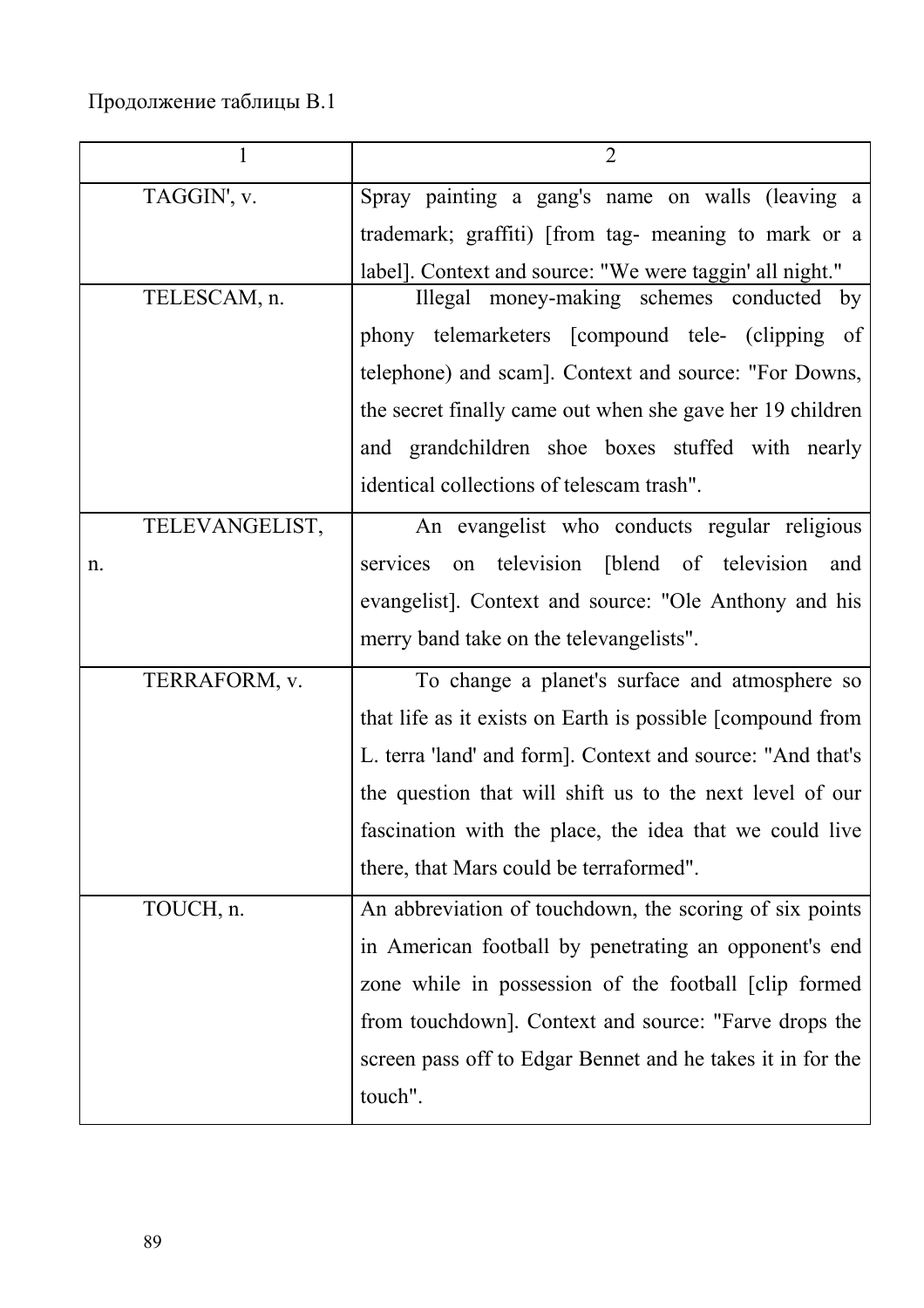|                  | $\overline{2}$                                              |
|------------------|-------------------------------------------------------------|
| TROLL, n.        | A person who sends messages to a Usenet newsgroup to        |
|                  | incite emotions and cause controversy [metaphorical]        |
|                  | extension of troll, a supernatural creature (dwarf) that    |
|                  | lives in a cave].                                           |
| TYSON, adv.      | Characterized by an insane rage, particularly in the        |
|                  | context of a sporting event [reference to boxer Mike        |
|                  | Tyson]. Context and source: "He wins absolutely Tyson       |
|                  | in the Monday Night Football opener against the Green       |
|                  | Bay Packers".                                               |
| VATOR, n.        | Something which lifts, an ascending platform;<br>an         |
|                  | elevator [clipping of elevator]. Context and source:        |
|                  | "Push '3' on the vator to get to the third floor".          |
|                  | (Conversation)                                              |
|                  |                                                             |
| VERTICALLY-      | Short, not tall [compound formed from vertical $+$ -ly      |
| CHALLENGED, adj. | (adv.) and challenge $+$ ed]. Context and source: "Don't    |
|                  | call him short, he's vertically challenged". (Conversation) |
|                  |                                                             |
| VIDEOPHILE, n.   | One who loves and collects video equipment and media        |
|                  | [compound from L. video 'see' and G. phile 'loving'].       |
|                  | Context and source: "The picture quality will be vastly     |
|                  | improved, pleasing videophiles". (US News and World         |
|                  | Report, 1 December 1997]. "I guess owning a Beta, RCA       |
|                  | Selectavision, SVHS, Laserdisc, and DVD makes me a          |
|                  | videophile". (Conversation)                                 |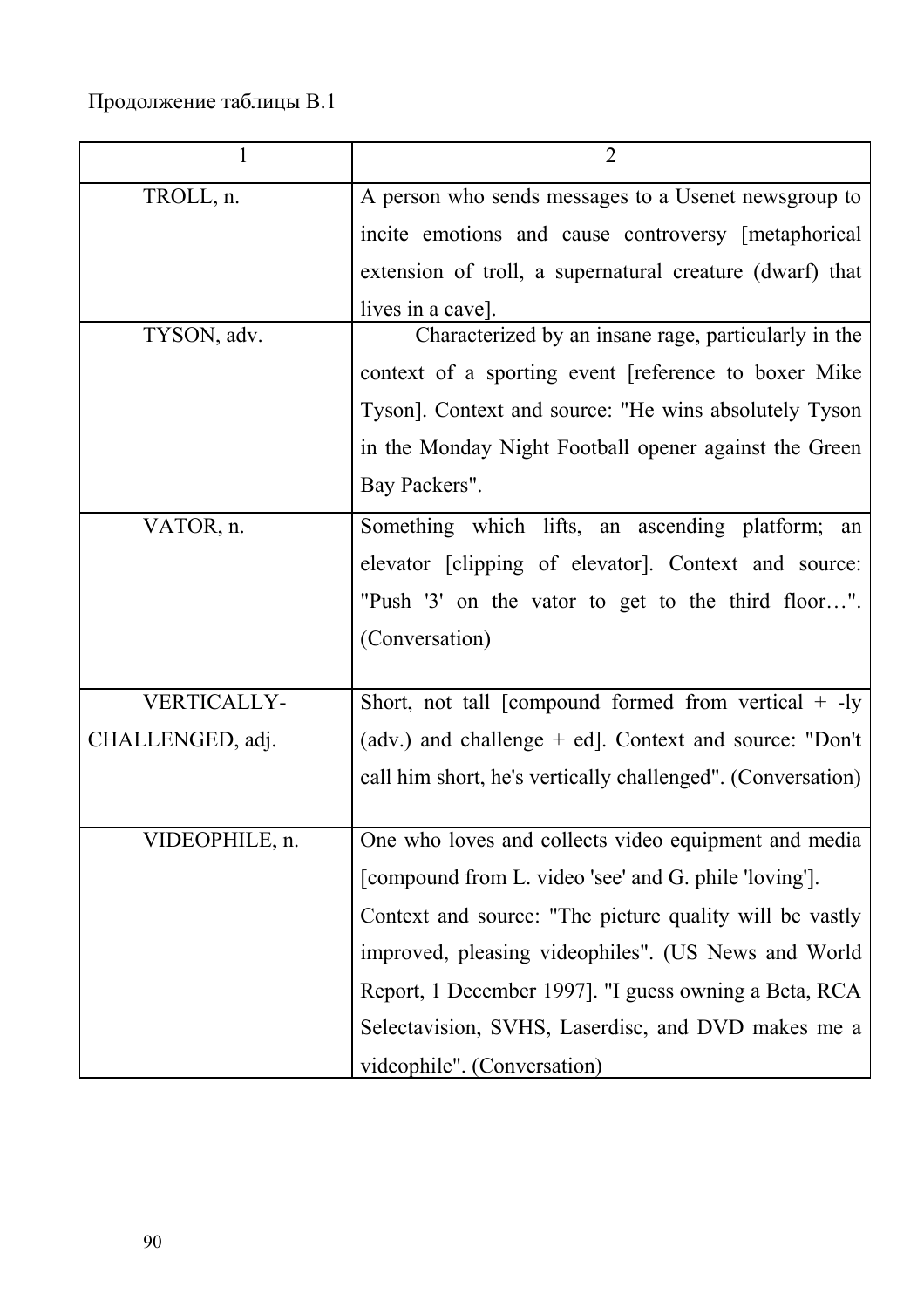|               | $\overline{2}$                                            |
|---------------|-----------------------------------------------------------|
| WAC, adj.     | Very unpleasant, undesirable; inappropriate, incorrect or |
|               | not the way something should be or expected to be,        |
|               | contrary to the social norm; bad or negative in a general |
|               | sense. Also wack [clipping of wacky]. Context and         |
|               | source: "That test was wac!" "Her outfit was totally      |
|               | wac!" (Conversation)                                      |
| WALLIN', v.   | Slang. To sit or stand against a wall at a party          |
|               | [derived from, of course, wall]. Context and source: I    |
|               | didn't dance. Just wallin'.                               |
| WHATEVER, v.  | To dismiss or ignore. Desire to dismiss [zero derivation] |
|               | of whatever].                                             |
|               | Context and source: "That guy really whatevers me".       |
|               | (Conversation)                                            |
| WORDROBE, n.  | A person's vocabulary [blend of word and wardrobe].       |
|               | Context and source: "He has an extensive wordrobe" (a     |
|               | web page on the Internet).                                |
| WORRYWORT, n. | A person who tends to worry habitually and often          |
|               | needlessly [compound of worry and wort]. Context and      |
|               | source: "The people in charge of making sure an HMO       |
|               | stays solvent seemed like worrywarts".                    |
| Y2K, n.       | The year 2000. The problem in which some computer         |
|               | hardware and software are unable to process dates after   |
|               | 31 December 1999 [acronym from Y (year) + $2 + K$ (Gr.    |
|               | 'kilos' thousand)].                                       |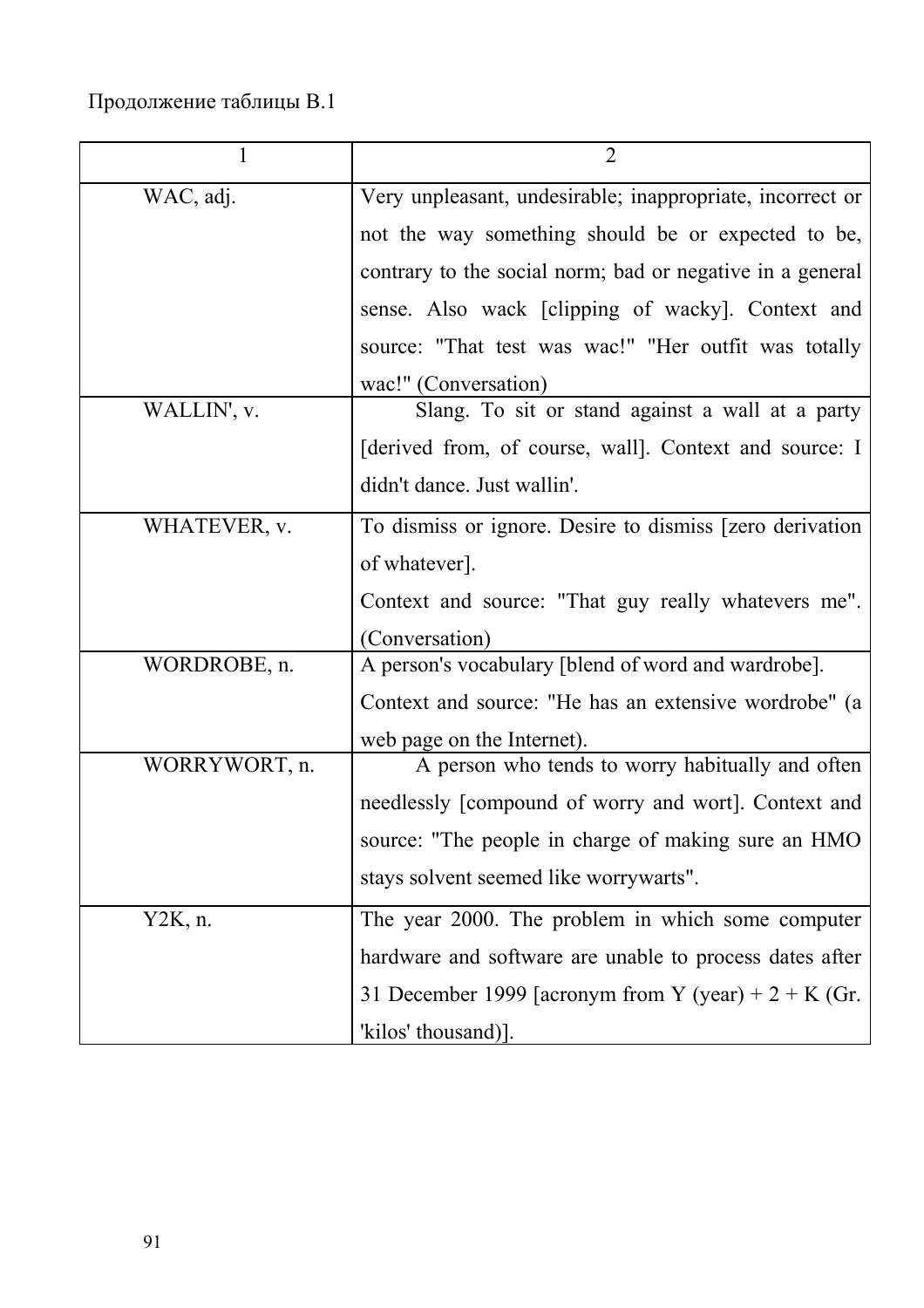#### **Appendix C (essential)**

## **Etymological Doublets**

Таблица С. 1

| Word          | Etymology      | Translation | Doublet        | Etymology   | Translation         |  |
|---------------|----------------|-------------|----------------|-------------|---------------------|--|
| 1             | $\overline{2}$ | 3           | $\overline{4}$ | 5           | 6                   |  |
| abbreviate    | L              | сокращать   | abridge        | $P_{.}$     | сокращать           |  |
|               |                | (слова)     |                |             | (рассказ)           |  |
| Artist        | L.             | артист,     | artiste        | F.          | балерина,<br>певец, |  |
|               |                | художник    |                |             | артистка            |  |
| <b>Balsam</b> | Gk., L.        | Бальзам     | Balm           | F.          | бальзам,            |  |
|               |                |             |                |             | болеутоляющее       |  |
|               |                |             |                |             | средство            |  |
| Canal         | L.             | Канал       | channel        | F,          |                     |  |
|               |                |             |                |             | канал, пролив       |  |
| Captain       | L.             | Капитан     | chieftain      | F.          | вождь племени       |  |
| Cart          | L.             | телега,     | chart          | F.          | (Mopck.)<br>карта   |  |
|               |                | повозка     |                |             | схема, таблица      |  |
| Cavalry       | L.             | Кавалерия   | chivalry       | F.          | Рыцарство           |  |
| Corps         | L.             | Корпус      | corpse         | F.          | Труп                |  |
| Dike          | $E$ .          | плотина,    | ditch          | $E$ .       | канава, ров         |  |
|               |                | канава, ров |                |             |                     |  |
| Emerald       | F.             | Изумруд     | smaragdus      | Gk., L.     | Изумруд             |  |
| Fragile       | L.             | хрупкий,    | Frail          | $F_{\cdot}$ | хрупкий,            |  |
|               |                | ломкий      |                |             | болезненный         |  |
|               |                |             |                |             |                     |  |
| Gaol          | L.             | Тюрьма      | Jail           | F.          | Тюрьма              |  |
| hospital      | L.             | госпиталь,  | hotel          | F.          | Гостиница           |  |
|               |                | больница    | hostel         | F.          | Общежитие           |  |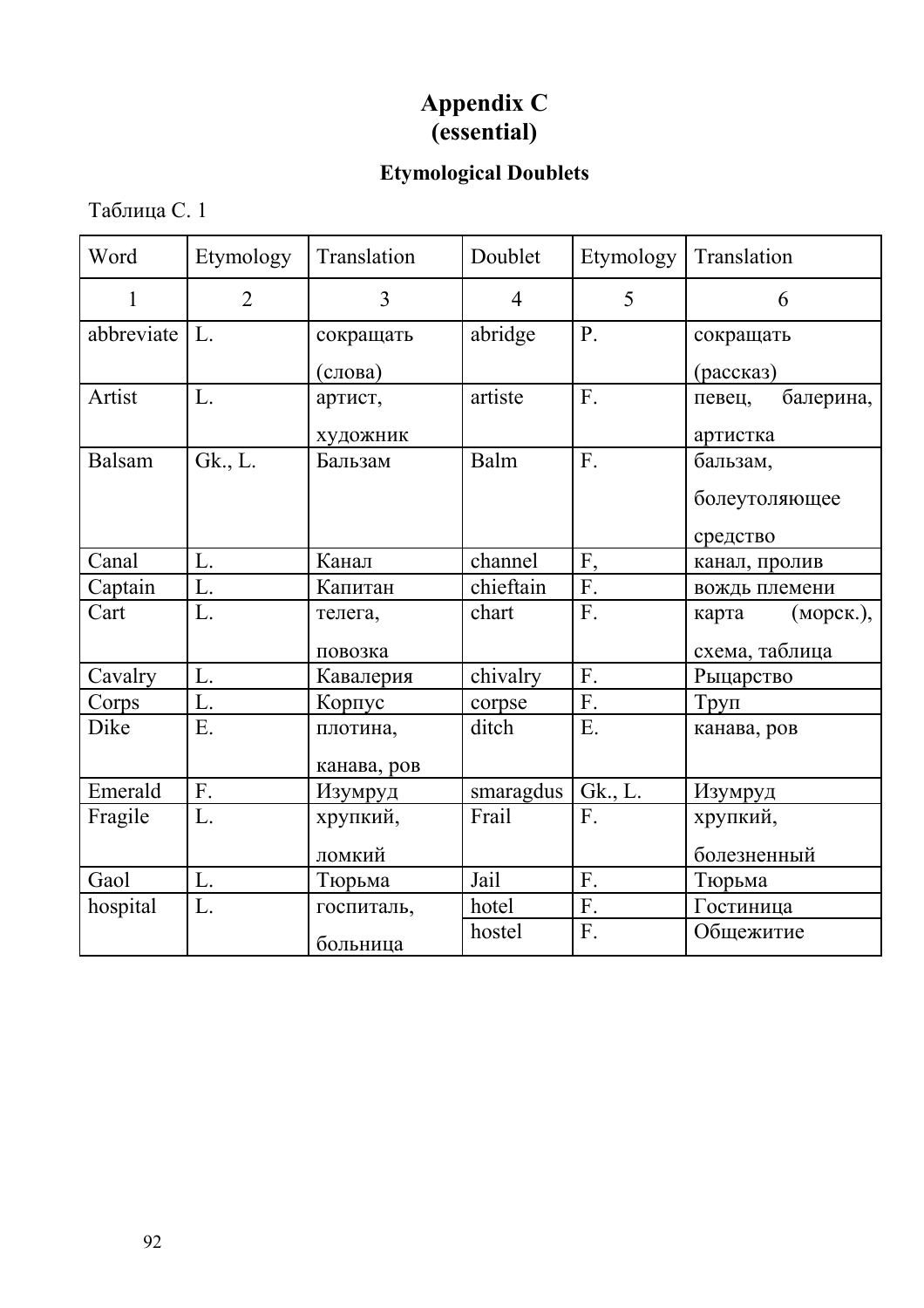| 1            | $\overline{2}$ | 3            | 4              | 5     | 6                 |  |
|--------------|----------------|--------------|----------------|-------|-------------------|--|
| Legal        | L.             | Легальный    | loyal          | F.    | верный, лояльный  |  |
| Liquor       | L.             | Жидкость     | liqueur        | F.    | Ликер             |  |
| Major        | L.             | Майор        | mayor          | F.    | Мэр               |  |
| Nay          | Sc.            | Her          | N <sub>o</sub> | Ε.    | Her               |  |
| <b>Of</b>    | Ε.             | Предлог      | Off            | E.    | наречие, послелог |  |
| Pauper       | L.             | Нищий        | Poor           | F.    | Бедный            |  |
| Rout         | L.             | разгром,     | route          | F.    | маршрут,<br>курс, |  |
|              |                | поражение,   |                |       | ПУТЬ              |  |
|              |                | пирушка      |                |       |                   |  |
| Salon        | L.             | Салон        | saloon         | F.    | салон, кабачок    |  |
| Screech      | Sc.            | пронзительно | shriek         | E.    | вопить, кричать   |  |
|              |                | кричать      |                |       |                   |  |
| <b>Screw</b> | Sc.            | винт, шуруп  | shrew          | E.    | сварливая         |  |
|              |                |              |                |       | женщина           |  |
| Senior       | L.             | Старший      | Sir            | F,    | Сэр               |  |
| Shade        | B.             | тень,        | shadow         | $E$ . | Тень              |  |
|              |                | полумрак     |                |       |                   |  |
| <b>Skirt</b> | Sc.            | Юбка         | Shirt          | E.    | Рубашка           |  |
| Suit         | L.             | прошение,    | Suite          | F.    | набор,<br>свита;  |  |
|              |                | тяжба и др.  |                |       | комплект          |  |
| Wage         | Ε.             | Зарплата     | Gage           | F.    | Залог             |  |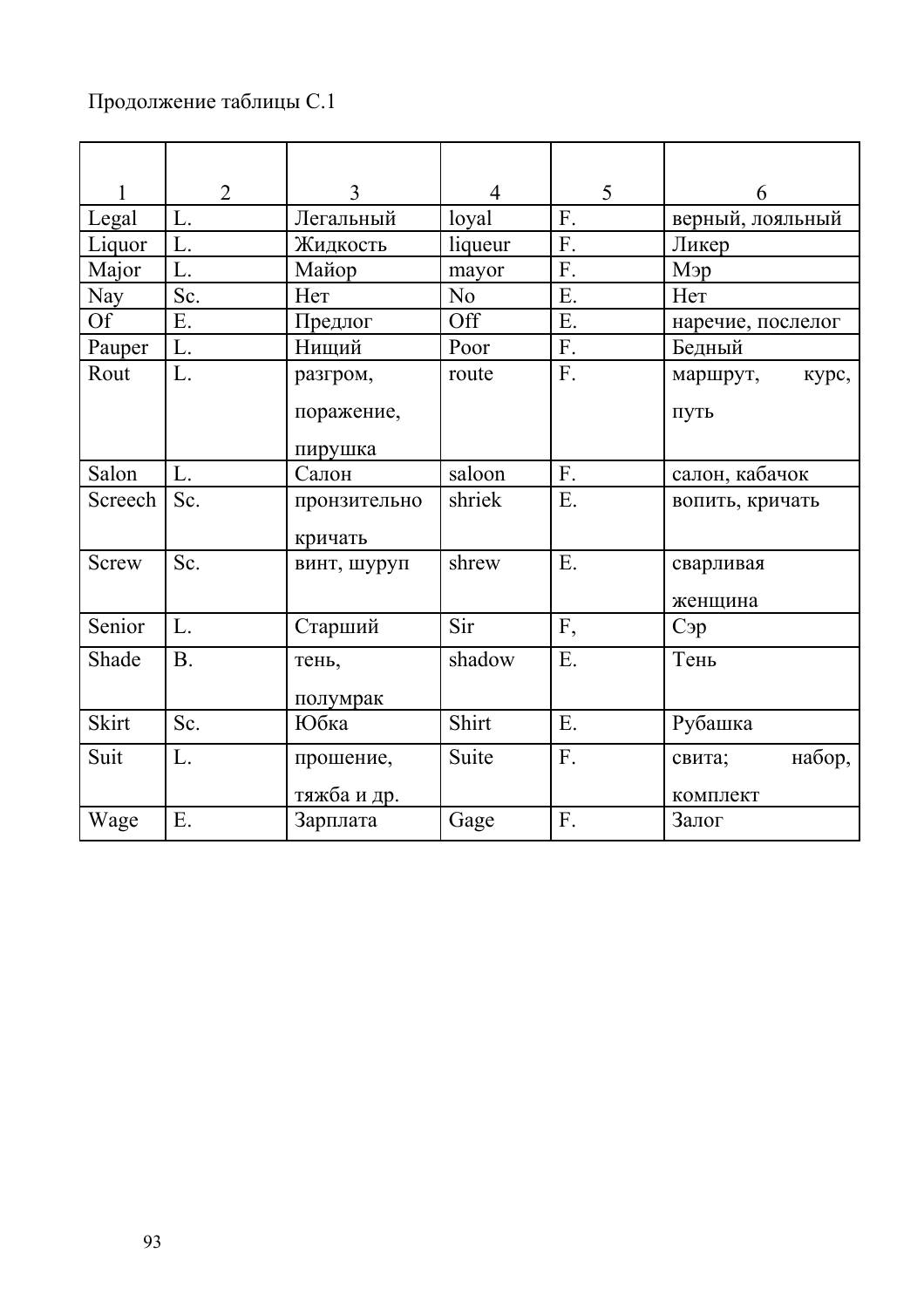## **Appendix D (essential)**

### **Affixes**

#### **Prefixes**

## Prefixes of Germanic Origin Which Still Exist as Separate Words

Таблица D. 1

|                  |                    | Productive Form of the                                                  |                  |                                                                                                       |                 |
|------------------|--------------------|-------------------------------------------------------------------------|------------------|-------------------------------------------------------------------------------------------------------|-----------------|
| Prefix           | or non-            | independent                                                             | Etymology        | Examples*                                                                                             |                 |
|                  | productive         | word                                                                    |                  |                                                                                                       |                 |
|                  |                    |                                                                         |                  | I                                                                                                     | $\mathbf{I}$    |
| $\mathbf{1}$     | $\overline{2}$     | $\overline{3}$                                                          | $\overline{4}$   | 5                                                                                                     | 6               |
| after-           | pr.                | after                                                                   | OE.              | afternoon, afterthought,<br><i>after-crop</i>                                                         |                 |
| all-             | pr-                | all                                                                     | OE.              | always, almost                                                                                        | alone, also     |
| $by-$            | pr.                | by                                                                      | OE.              | byroad, byway, bypath,<br>byword                                                                      |                 |
| fore-            | non-pr.            | before                                                                  | OE.              | forebode,<br><i>forearm,</i><br><i>forefather,</i><br>foresee,<br><i>forecast,</i><br><i>forerun,</i> | <i>Forehead</i> |
| forth-<br>$in$ - | non-pr.<br>non-pr. | forth<br>in                                                             | OE.<br><b>OE</b> | foretell<br>forthcoming, forthright<br><i>insight, inmate, inlet</i>                                  |                 |
| mis-             | Pr.                | $miss$ (n. and<br>in<br>the<br>V.<br>sense<br>'failing to do<br>smth.') | $of$ OE.         | <i>misbelieve</i> ,<br><i>miscarry</i> ,<br><i>misdeed, misbehave</i>                                 | Mistake         |
| off-             | non-pr.            | Off                                                                     | OE.              | offal, offspring, offshoot                                                                            |                 |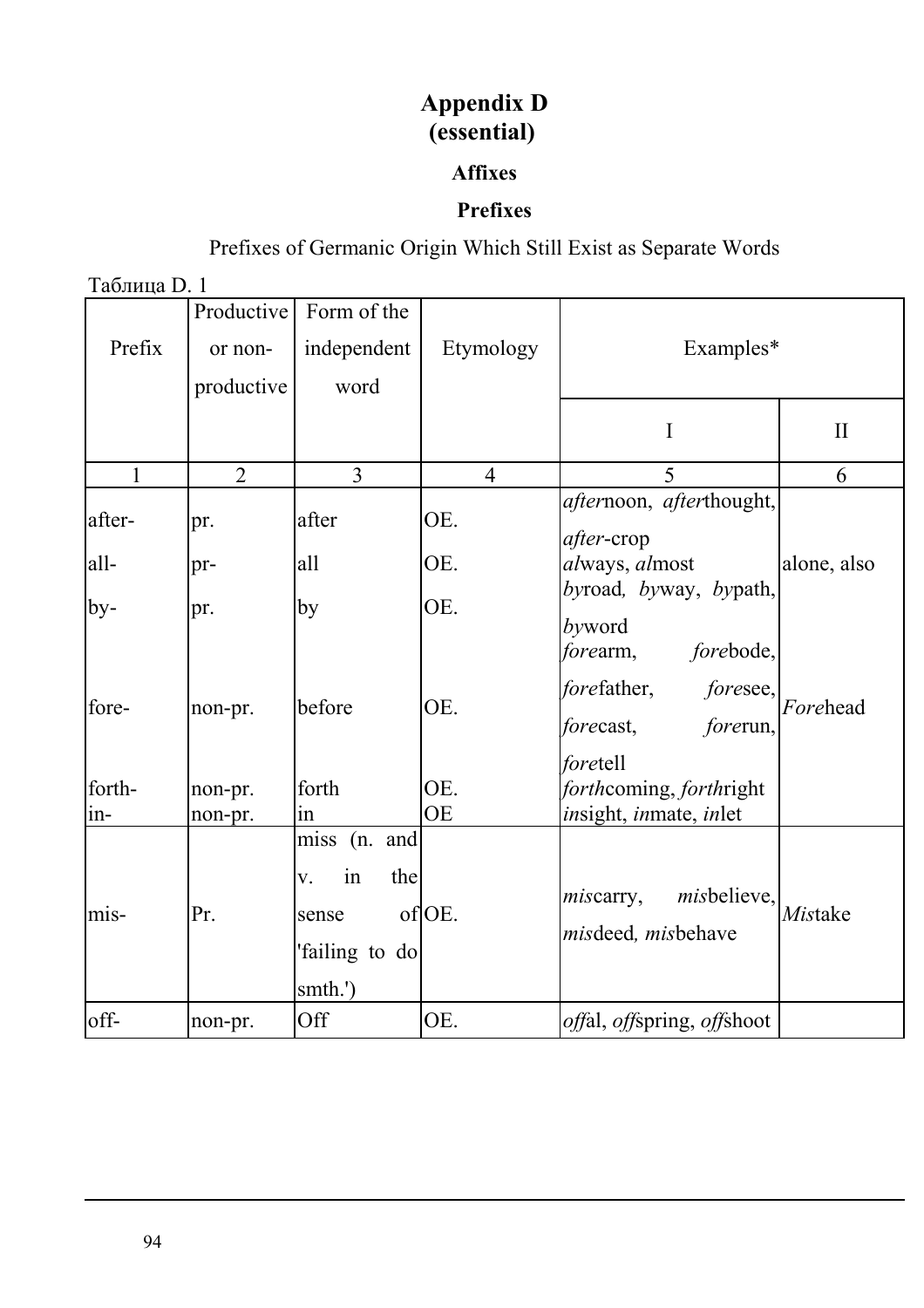|                | $\overline{2}$ | 3          | $\overline{4}$                     | 5                                                                                                       | 6                 |
|----------------|----------------|------------|------------------------------------|---------------------------------------------------------------------------------------------------------|-------------------|
| on-            | non-pr.        | On         | OE. On                             | <i>onset, onslaught</i><br><i>outlet, outcast, outside</i>                                              |                   |
| out-           | pr.            | Out        | OE.                                | (forms verbs with the<br>meaning<br>of<br>'exceeding', excelling',<br>'surpassing'):<br>outact,         |                   |
| over-          | pr.            | Over       | OE. Ofer                           | <i>outdare, outsleep</i><br><i>overtake</i> ,<br>overturn,<br><i>overlook, overflow</i><br>undergrowth, |                   |
| under-         | pr.            | Under      | OE, under                          | underlet,<br>underbred,<br><i>undertake</i> ,                                                           | <i>Understand</i> |
| $up-$<br>with- | pr.<br>non-pr. | Up<br>With | OE. Up<br>OE. 'against',<br>'back' | undernourish, underfed<br><i>upshot, upstairs, uplift</i><br><i>withstand, withdraw</i>                 |                   |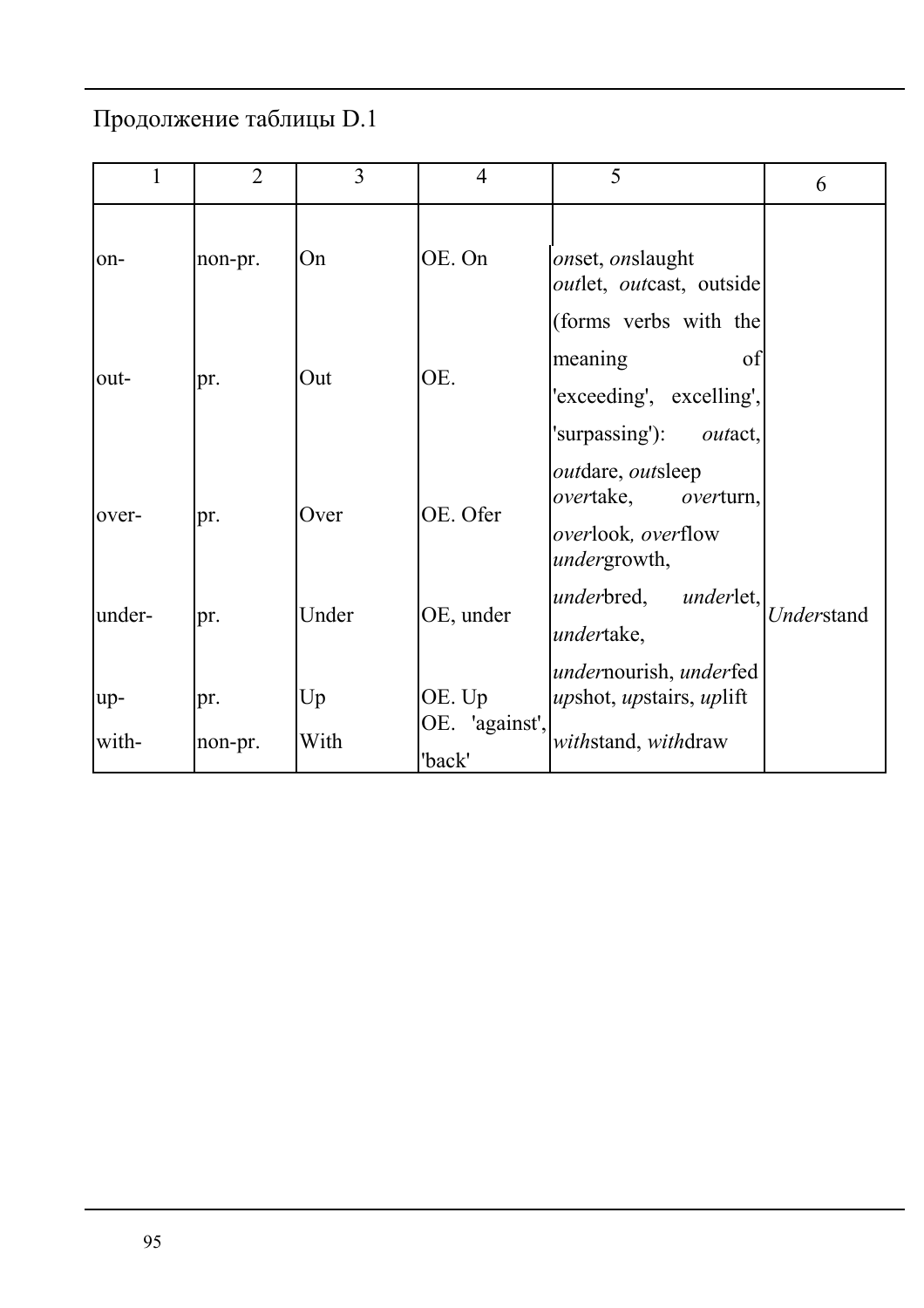## Prefixes of Germanic Origin

|         | Productive,    |                                    | Examples                                  |                                                 |
|---------|----------------|------------------------------------|-------------------------------------------|-------------------------------------------------|
| Prefix  | non-           | Meaning or                         |                                           |                                                 |
|         | productive     | Function                           | $\mathbf I$                               | $\mathbf{I}$                                    |
|         | or dead        |                                    |                                           |                                                 |
| 1       | $\overline{2}$ | $\overline{3}$                     | $\overline{4}$                            | 5                                               |
| a-, an- | non-pr.        | OE.<br>'a'<br>1.<br>In             |                                           |                                                 |
|         |                | (meaning 'of')<br>In OE. 'of<br>2. | arise                                     |                                                 |
|         |                | (orig.<br>meaning                  | adown                                     |                                                 |
|         |                | 'off)                              |                                           |                                                 |
|         | Dead           | 3. in OE. 'and-'                   |                                           | answer                                          |
|         | Dead<br>Dead   | 4. in OE. 'ge-'<br>5. in OE. 'on-' |                                           | <i>aware</i> , <i>afford</i><br><i>awaken</i> , |
|         |                |                                    |                                           |                                                 |
| be-     | non-pr.        | OE. be. In Mn. E.                  |                                           | ashamed                                         |
|         |                | forms:<br>1. verbs with a beclasp, | bedash,                                   |                                                 |
|         |                | reinforcing sense                  | bescreen                                  |                                                 |
|         |                | 'about'<br>of<br>or                |                                           |                                                 |
|         |                | 'over', or with a                  |                                           |                                                 |
|         |                | meaning of 'all                    |                                           |                                                 |
|         |                | around, 'all over'                 | 2.transitive verbs   bedew, beflag, begem |                                                 |
|         |                | with the force of                  |                                           |                                                 |
|         |                | 'to affect' or 'by                 |                                           |                                                 |
|         |                | means of                           |                                           |                                                 |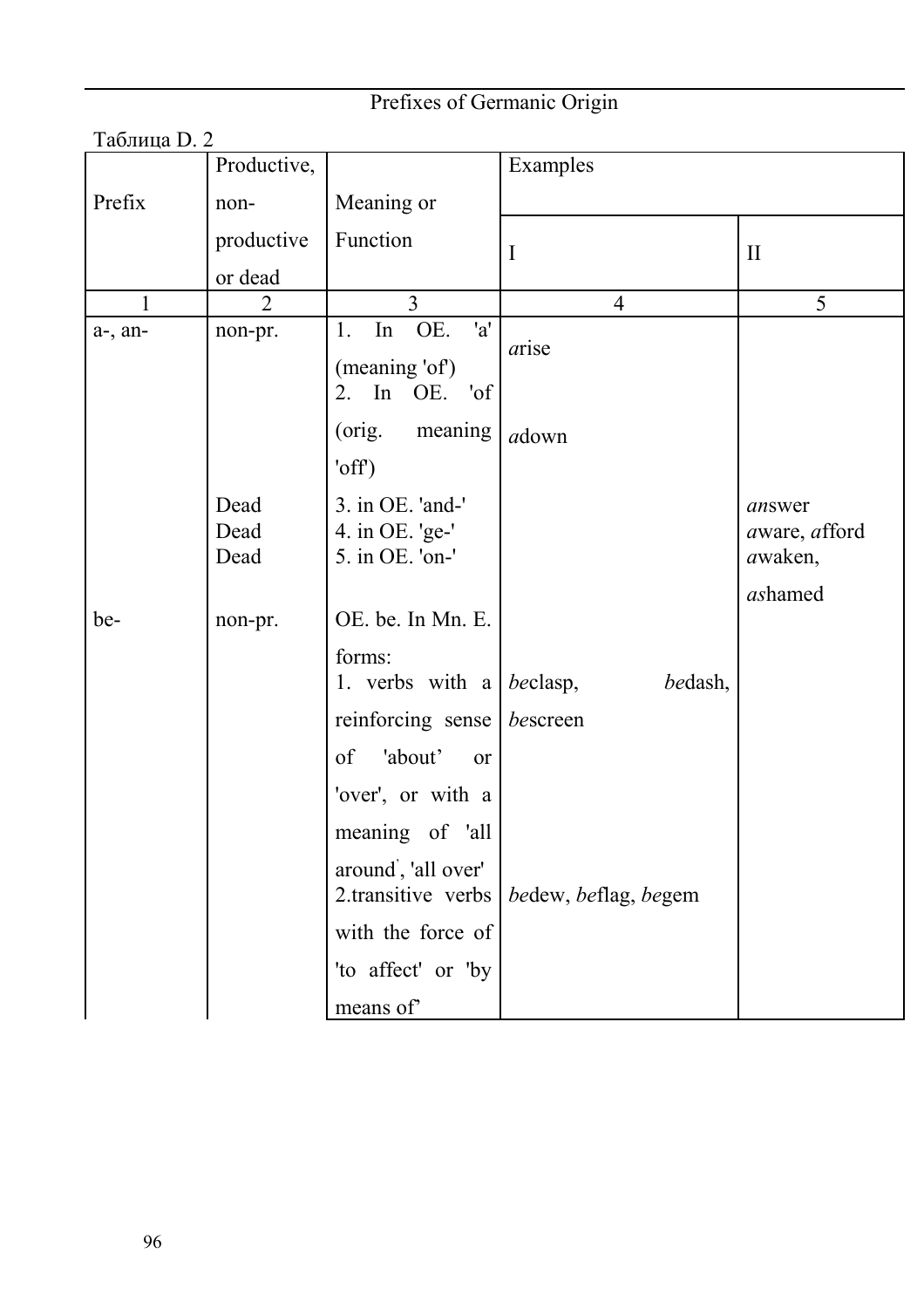| $\mathbf{1}$ | $\overline{2}$ | $\overline{3}$                                | $\overline{4}$                           | 5 |
|--------------|----------------|-----------------------------------------------|------------------------------------------|---|
|              |                | 3.<br>verbs                                   | <i>be</i> dazzle,<br><i>bemuddle,</i>    |   |
|              |                | with the sense of besmear                     |                                          |   |
|              |                | 'thoroughly',                                 |                                          |   |
|              |                | 'complete-                                    |                                          |   |
|              |                | ly','violently',                              |                                          |   |
|              |                | 'repeatedly'                                  |                                          |   |
|              |                | 4. verbs with the   bereave                   |                                          |   |
|              |                | sense of 'away',                              |                                          |   |
|              |                | 'from'<br>5.                                  | transitive   becrawl,<br><i>begroan,</i> |   |
|              |                | verbs implying beleap                         |                                          |   |
|              |                | action done for,                              |                                          |   |
|              |                | to, at, by, over,                             |                                          |   |
|              |                | against<br>6. verbs (from   becripple, befool |                                          |   |
|              |                | adjectives<br>or                              |                                          |   |
|              |                | nouns) with the                               |                                          |   |
|              |                | force of 'to make'                            |                                          |   |
|              |                | or 'to cause to be'                           | 7. verbs with the   bebrother, belady    |   |
| For          | non-pr         | sense of 'to name'<br>Used with verbs         | Forsay                                   |   |
|              |                | to indicate                                   |                                          |   |
|              |                |                                               |                                          |   |
|              | $\overline{2}$ | 3                                             | $\overline{A}$                           | 5 |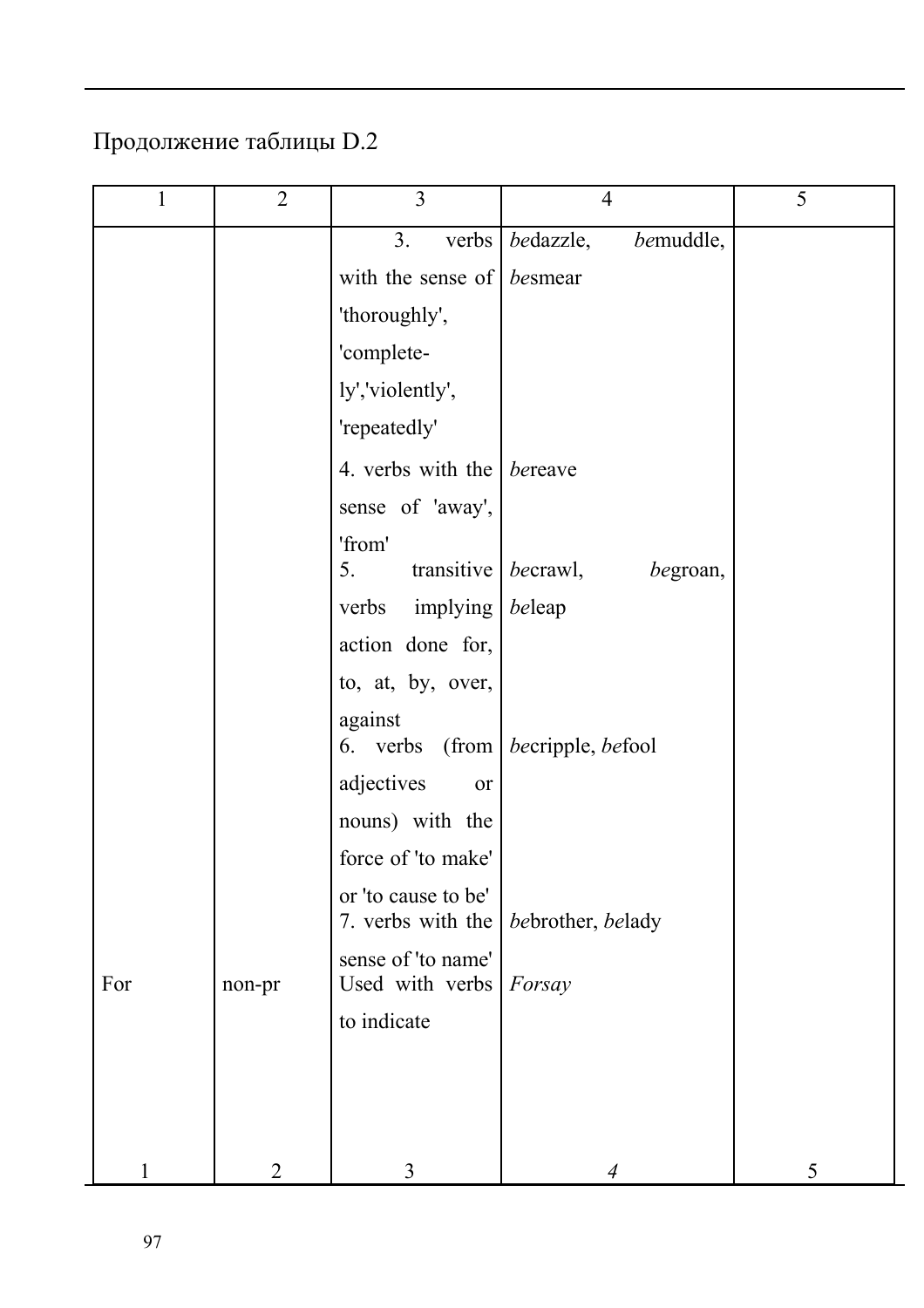|     |     | prohibition,              |                                                               |  |
|-----|-----|---------------------------|---------------------------------------------------------------|--|
|     |     | excluion, failure,        |                                                               |  |
|     |     | neglect                   |                                                               |  |
|     |     | May<br>also               |                                                               |  |
|     |     | used<br>with<br>be        |                                                               |  |
|     |     | intensive<br>force        |                                                               |  |
|     |     | denoting                  |                                                               |  |
|     |     |                           | forbruise, forride                                            |  |
|     |     |                           |                                                               |  |
|     |     |                           |                                                               |  |
|     |     |                           |                                                               |  |
|     |     |                           |                                                               |  |
|     |     |                           |                                                               |  |
|     |     |                           |                                                               |  |
|     |     | completel                 |                                                               |  |
|     |     | $y$ ',                    |                                                               |  |
|     |     | 'overwhelmingly'          |                                                               |  |
| un- | pr. | 1. Signifies 'not'        | unwilling, unbearable,                                        |  |
|     |     | Shows<br>2.               | unable<br>the $\vert$ tie $\vert$ <i>untie</i> , bind $\vert$ |  |
|     |     | reversal of<br>$\alpha$ n | $unbind, do - undo$                                           |  |
|     |     | action                    |                                                               |  |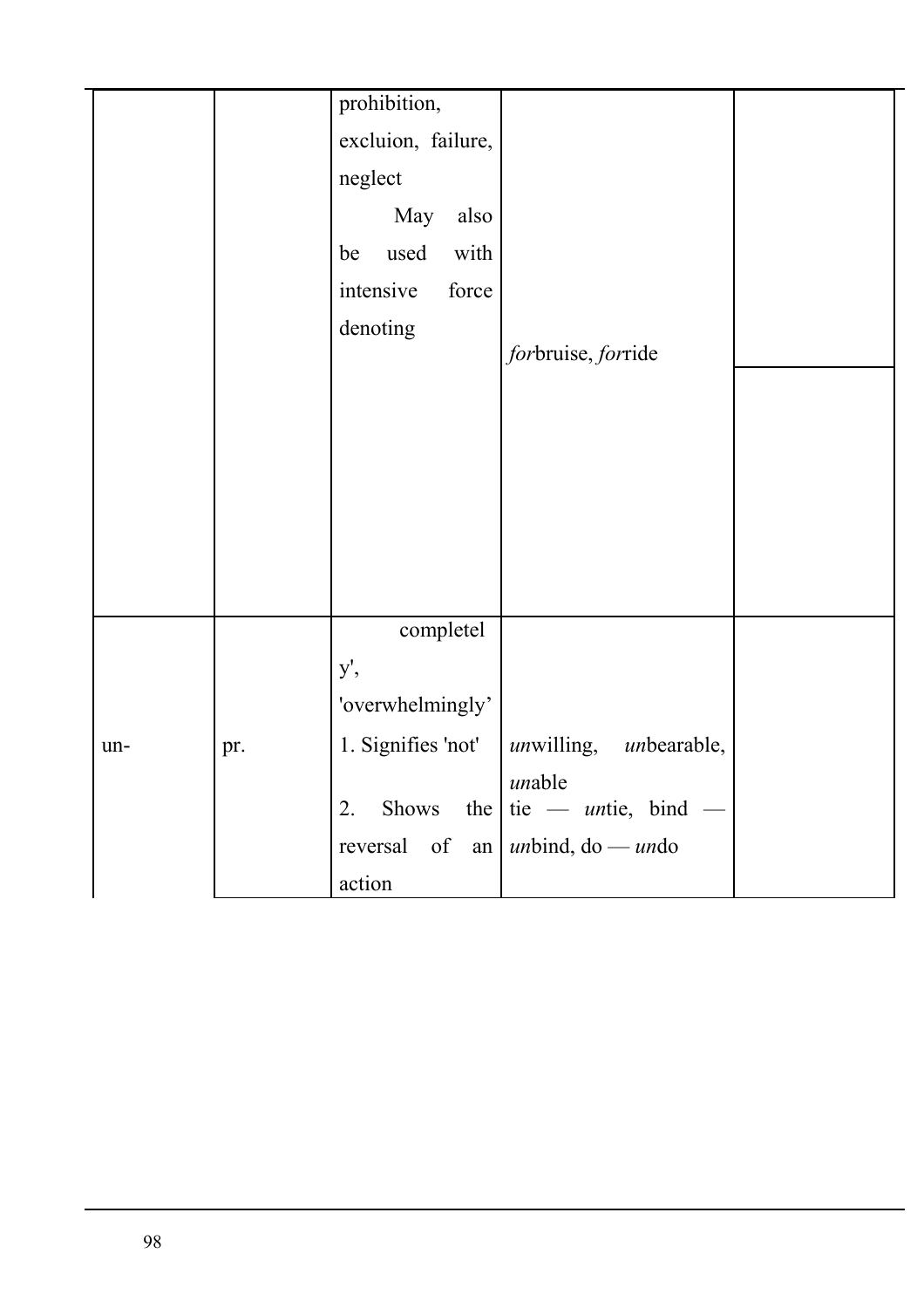## Prefixes of Romanic Origin

Таблица D. 3

| ab-                    | Non-pr. | Signifies<br>'from',       | abnormal                                | <i>abuse</i> ,<br><i>absent</i> , |
|------------------------|---------|----------------------------|-----------------------------------------|-----------------------------------|
|                        |         | 'away',                    |                                         | abstain                           |
|                        |         | separation,<br>or          |                                         |                                   |
| ad-                    | Non-pr. | departure<br>Expresses     | admixture, admix                        | <i>admonish, admit</i>            |
|                        |         | adherence<br>or            |                                         |                                   |
|                        |         | addition,                  |                                         |                                   |
|                        |         | proximity,<br>or           |                                         |                                   |
|                        |         | merely                     |                                         |                                   |
| ante-, anti-           | Non-pr. | intensification<br>Denotes | antechamber                             | anticipate                        |
|                        |         | preceding',<br>'in         |                                         |                                   |
|                        |         | front of or 'prior         |                                         |                                   |
| bis-,<br>$\mathbf{bi}$ | pr.     | to'<br>'twice',<br>Means   | <i>bicarbonate, bicentenary</i>         | bicycle, biscuit,                 |
| bin-                   |         | 'two'                      |                                         | binocular                         |
|                        |         |                            |                                         |                                   |
| circum-,               | Dead    | Adverbially                |                                         | <i>circumfuse</i> ,               |
| circu-                 |         | signifies 'around',        |                                         | <i>circumrotation,</i>            |
|                        |         | 'about', 'on all           |                                         | <i>circumstance,</i>              |
| con-, co-              | Non-pr. | sides'<br>1. Means 'with', | confraternity,                          | circuit<br><i>condition,</i>      |
|                        |         | 'together'                 | <i>confrontation,</i>                   | conduct                           |
|                        |         |                            | <i>configuration cooperate,</i>         |                                   |
|                        |         |                            | co-tidal, cosignatory                   |                                   |
|                        |         | 2.                         | correlative -                           |                                   |
|                        |         | Corresponds<br>to          | соотносительный                         |                                   |
|                        |         | the Russian co             |                                         |                                   |
| contra-,               | pr.     | Means                      | 'against',   <i>contra</i> distinction, | contradict,                       |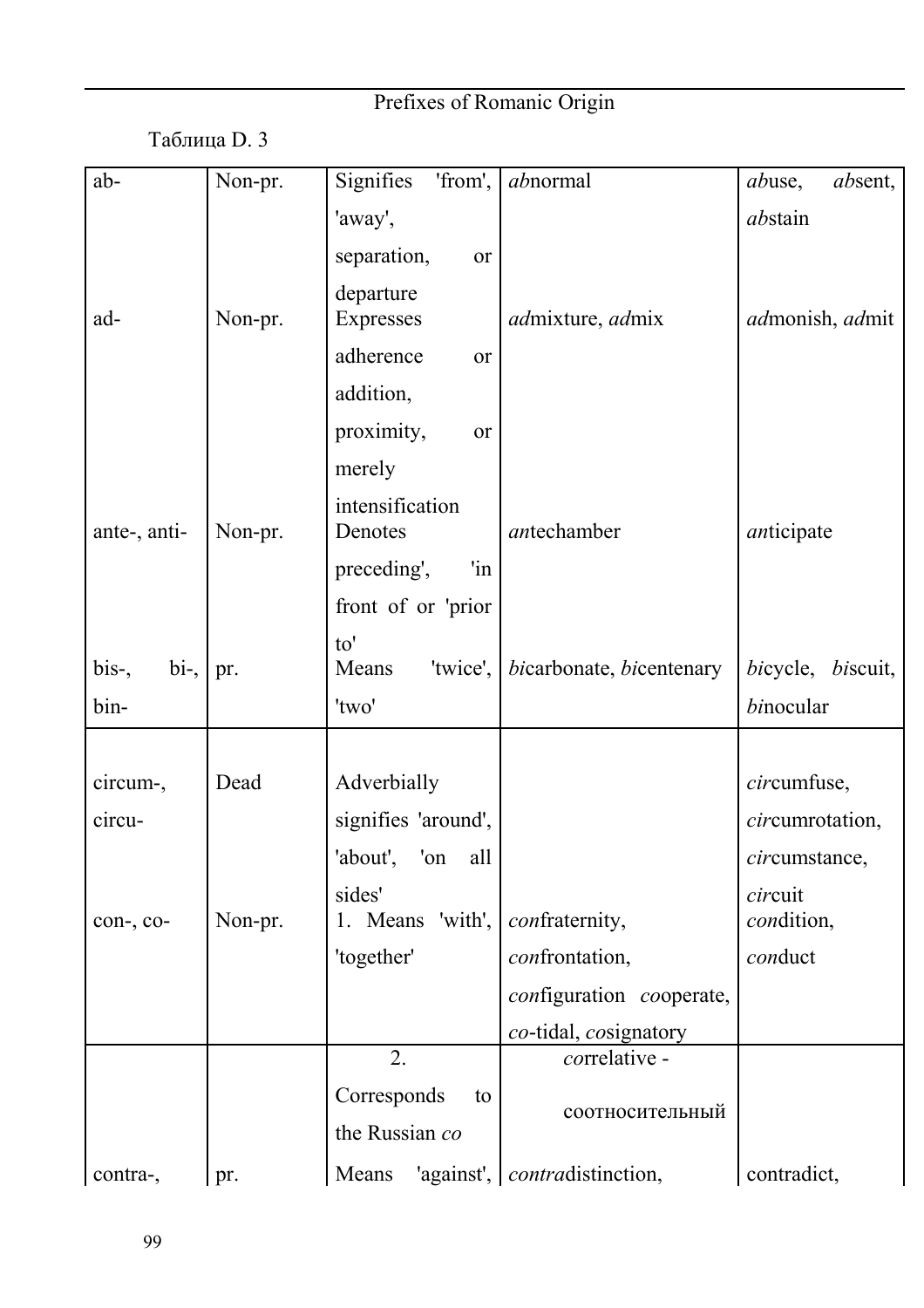| contro-,    |                | 'contrary',                                                    | 'in   <i>contra</i> distinguish,                    | counterman                                             |
|-------------|----------------|----------------------------------------------------------------|-----------------------------------------------------|--------------------------------------------------------|
| counter-    |                | opposition'                                                    | <i>counter-revolutionary,</i>                       |                                                        |
| de-         | Non-pr.        | Means: 1. 'down'                                               | <i>counter</i> -attack                              | <i>descend,</i>                                        |
|             |                | 2. separation                                                  |                                                     | <i>degrade,</i><br>decrease, depose<br>depart, decamp, |
|             | pr.            | <b>Signifies</b>                                               | demerit,<br><i>deodorize,</i>                       | deduce, deduct<br>deplete                              |
|             |                | reversing<br>or                                                | demobilize                                          |                                                        |
|             |                | undoing<br><sub>of</sub><br>an                                 |                                                     |                                                        |
| dis-        | pr.            | action<br>Denotes:                                             | dismember                                           | <i>distract,</i>                                       |
|             |                | separation or<br>1.                                            |                                                     | <i>disperse,</i>                                       |
|             |                | parting from                                                   |                                                     | dismiss                                                |
|             |                | 2.<br>reversal,                                                | <i>disunion</i> ,<br><i>disown</i> ,                | disease                                                |
|             |                | undoing,                                                       | disaffection                                        |                                                        |
|             |                | negation<br>or                                                 |                                                     |                                                        |
| duo-<br>ex- | Non-pr.<br>pr. | depriving<br>'two'<br>Denotes:<br>I. 'formerly but   president | <i>duodecimal</i><br>ex-minister, ex-king, ex-      | duodenum                                               |
|             |                | not now'                                                       |                                                     |                                                        |
|             |                | $2.$ 'out of $\mathcal{C}$<br>3. 'beyond'                      | export, exhale<br>exceed                            | express                                                |
|             |                |                                                                |                                                     |                                                        |
| extra-      | pr.            | Forms adjectives <i>extraordinary</i> ,                        |                                                     | extravagant                                            |
|             |                | denoting                                                       | extraspecial<br>(edition),                          |                                                        |
|             |                | "beyond", 'outside   <i>extracerebral</i> ,                    | extra-                                              |                                                        |
|             |                |                                                                | of, 'outside the   nuclear, <i>extra</i> -parental  |                                                        |
| $in$ -      | pr.            | scope of<br>Means                                              | 'not', $\int$ <i>infirm</i> ,<br><i>incapable</i> , |                                                        |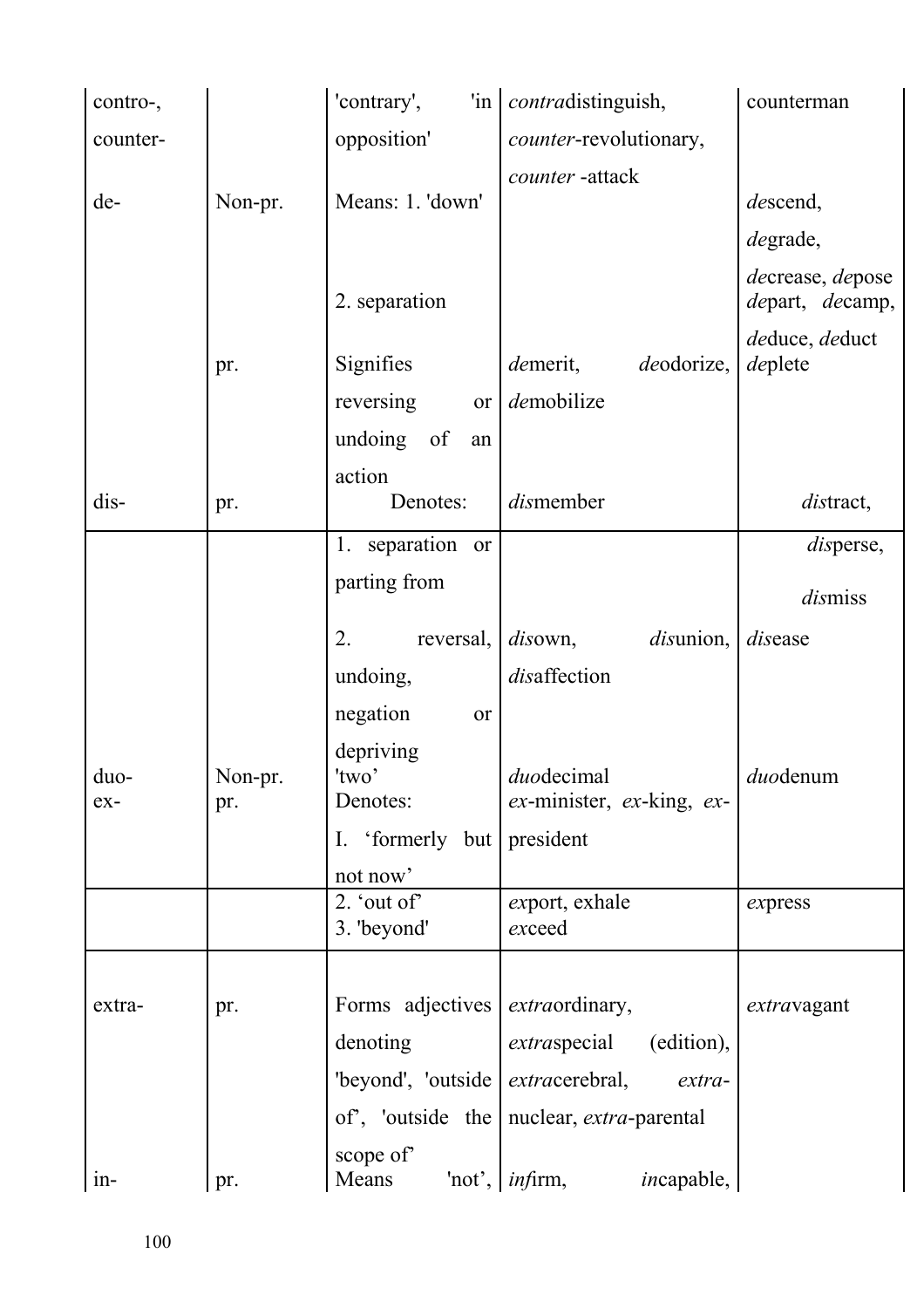|                     |                 | 'non-', 'un-'                                   | <i>inactive</i> ,<br><i>inaccurate,</i>               |                                                        |
|---------------------|-----------------|-------------------------------------------------|-------------------------------------------------------|--------------------------------------------------------|
| $il-$               |                 | assimilated<br>An                               | inability<br><i>il</i> literate,                      | <i>il</i> logical, <i>illicit</i> , <i>illegible</i> , |
|                     |                 | form of <i>in</i> - $('not')   il$ lumine       |                                                       | illegitimate                                           |
| $-1r-$              |                 | and of $in-(in)$<br>assimilated<br>An           | <i>irrational,</i>                                    | <i>irrigate,</i>                                       |
|                     |                 | form of $in$ -                                  | <i>irregular,</i>                                     | <i>irruption</i>                                       |
|                     |                 |                                                 | <i>irresponsive,</i>                                  |                                                        |
|                     |                 |                                                 | <i>irrespective, irresolute</i>                       |                                                        |
|                     |                 |                                                 |                                                       |                                                        |
| en- (em- is $\vert$ | Non-pr.         | Signifies 'in',                                 | <i>enclose</i> ,<br>enact,                            | <i>enchant employ,</i>                                 |
| used before         |                 | 'into';<br>forms                                | <i>encircle, enlarge, enliven</i>   <i>embargo</i>    |                                                        |
| b, p, or m)         |                 | verbs; sometimes                                | embank                                                |                                                        |
|                     |                 | the prefix adds a                               |                                                       |                                                        |
|                     |                 | intensive<br>mere                               |                                                       |                                                        |
| inter-              | pr.             | force<br>Means 'together',   <i>interlace</i> , | <i>interflow,</i>                                     |                                                        |
|                     |                 | 'between',                                      | interfacing, international                            |                                                        |
|                     |                 | 'among'                                         |                                                       |                                                        |
|                     |                 |                                                 |                                                       |                                                        |
| Intro-              | Dead            | Signifies                                       |                                                       | <i>introduce,</i>                                      |
|                     |                 | 'into',<br>$'$ to',                             |                                                       | introspection                                          |
|                     |                 | 'within', 'inward'                              |                                                       | introversion                                           |
| mis-                | pr.             | 'amiss', $\vert$<br>Means                       | <i>misadventure, mischance</i>                        | <i>mischief,</i>                                       |
|                     |                 | 'ill',<br>'wrong',                              |                                                       | miscreant                                              |
| non-                | pr.             | 'wrongly'                                       | Means 'not', 'on-',   <i>nondescript, non-party</i> , | nonsense                                               |
| $op-$<br>per-       | Dead<br>Non-pr. | $'in-'$<br>'against'<br>Signifies:<br>I.        | <i>non</i> -stop (flight)                             | opposition<br><i>perspicuous,</i>                      |
|                     |                 | throughout'<br>(in                              |                                                       | perennial                                              |
|                     |                 | space or time)                                  |                                                       |                                                        |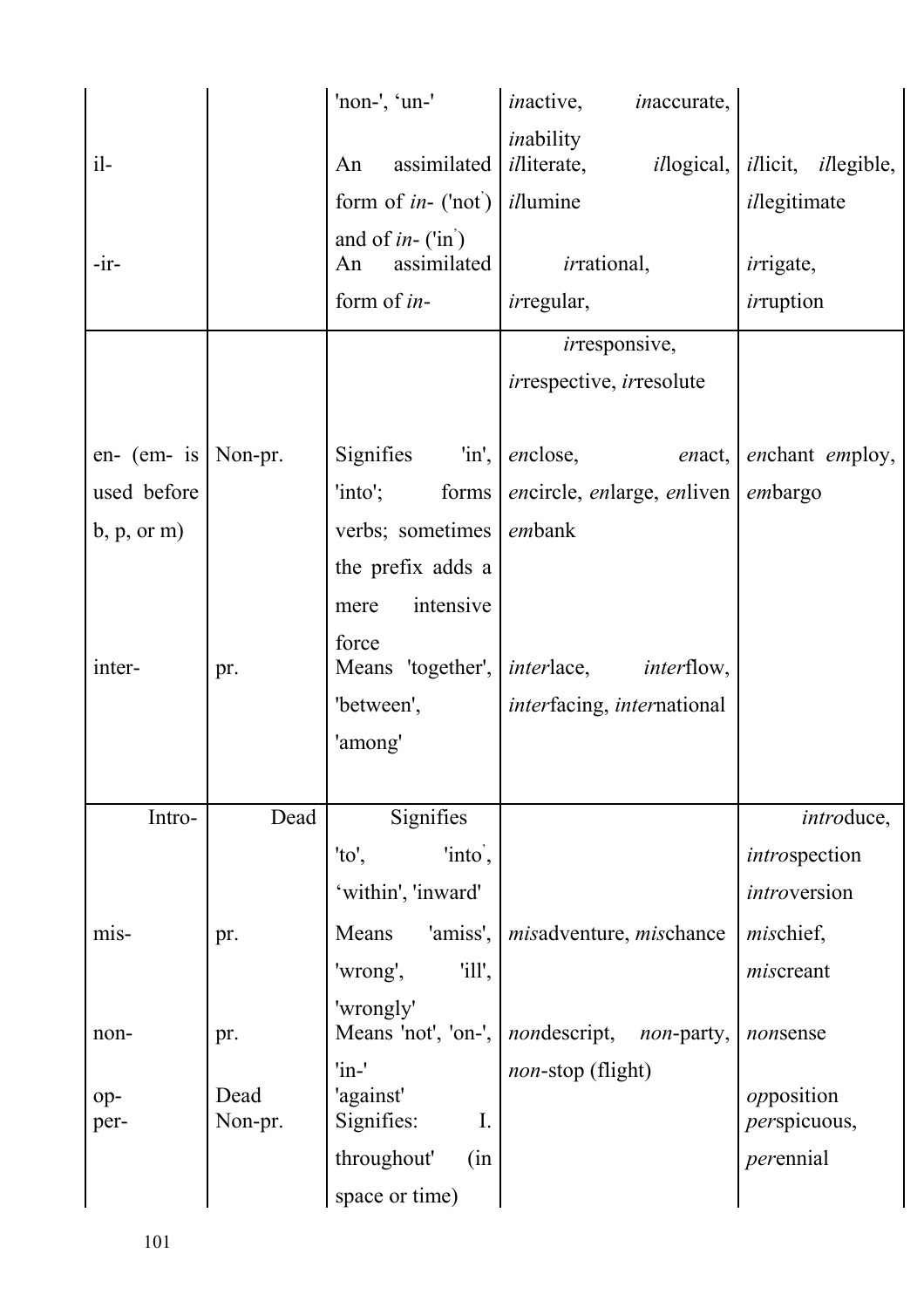|       |     | $2.$ 'away", or                             |                                  | persuade                |
|-------|-----|---------------------------------------------|----------------------------------|-------------------------|
|       |     | 'over'<br>3. 'completely',<br>'thoroughly', |                                  | <i>perturb, perfect</i> |
|       |     |                                             |                                  |                         |
| post- | pr. | 'perfectly'<br>Means 'after',               | <i>postdate, postwar</i>         | <i>postpone,</i>        |
|       |     | 'subsequent',                               |                                  | postscript              |
|       |     | 'later'                                     |                                  |                         |
| pre-  | pr. | Denotes priority                            | <i>prearrange, pre-war, pre-</i> | <i>prepare, predict</i> |
|       |     |                                             | revolutionary                    |                         |

| re-    | pr.    | Means:                                   | <i>reread, rewrite, renew,</i>         | restore,            |
|--------|--------|------------------------------------------|----------------------------------------|---------------------|
|        | Nonpr. | 1.'again'                                | <i>recollect</i> ,<br><i>re</i> -form, | retrace             |
|        |        | 2. back                                  | recreate                               |                     |
|        |        |                                          |                                        |                     |
|        |        |                                          |                                        |                     |
|        |        |                                          |                                        |                     |
|        |        |                                          |                                        |                     |
|        |        |                                          |                                        |                     |
|        |        |                                          |                                        |                     |
|        |        |                                          |                                        |                     |
|        |        | 2. 'next lower                           | subjudge, subcommittee,                | submit              |
|        |        | than'                                    | subdivision, subeditor                 |                     |
|        |        | 'subordinate to',                        |                                        |                     |
|        |        | 'inferior in rank'                       |                                        |                     |
| super- | pr.    | Signifies 'above',   <i>supernatural</i> |                                        | <i>superlative,</i> |
|        |        | 'over                                    |                                        | superman            |
| trans- | pr.    | Means                                    | 'over',   Trans-Atlantic,              | transmit, transfer  |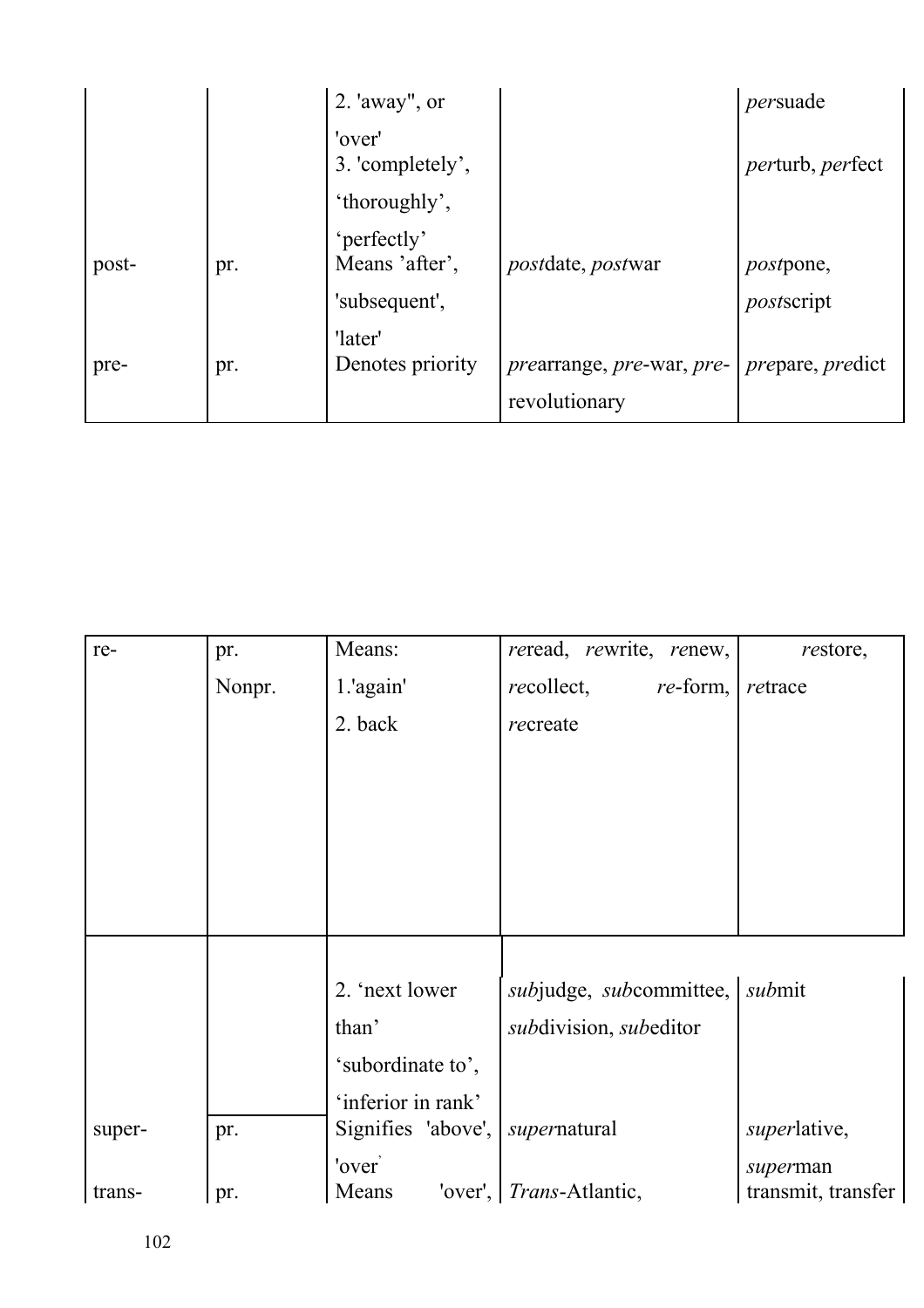|              |     | 'through', 'across',   transcontinental                                               |                                             |  |
|--------------|-----|---------------------------------------------------------------------------------------|---------------------------------------------|--|
| ultra-       | pr. | 'beyond'                                                                              | Means 'beyond', ultraradical, ultraliberal, |  |
|              |     | 'exceedingly',   <i>ultraviolet</i>                                                   |                                             |  |
|              |     | 'beyond what',                                                                        |                                             |  |
| $Vice(vis-)$ | pr. | 'uncommon'<br>Means 'instead   <i>vice</i> -president,<br>of', 'in place of' governor | vice-                                       |  |
|              |     | (cf. the Russian<br>вице-)                                                            |                                             |  |

\* Examples in Column I include the prefixed words, while in the examples given in Column II the prefixes have fused with the stem of the word and no longer are felt as prefixes.

## Prefixes of Greek Origin

| Таблица D. 4         |                    |                                                                                        |                                                                            |                         |  |  |
|----------------------|--------------------|----------------------------------------------------------------------------------------|----------------------------------------------------------------------------|-------------------------|--|--|
| $a-$                 | non-pr.            | Means: 'not',                                                                          | <i>atheist</i> , <i>atheism</i>                                            | <i>apathy</i> ,         |  |  |
| amphi-               | non-pr.            | 'un-', 'non'<br>Signifies 'about', '<br>amphitheatre<br>on both sides', 'of            |                                                                            | anonymous<br>amphibious |  |  |
| anti-, ant-          | Pr.                | both kinds'<br>Signifies<br>'opposite',                                                | <i>anti</i> thesis,<br><i>anti</i> type,<br><i>antiaircraft, antarctic</i> |                         |  |  |
| $dis-, di-$<br>poly- | non-pr.<br>non-pr. | 'against', 'instead'<br>'twice',<br>Means:<br>'double <sup>'</sup><br>'many' or 'much' | dissyllable<br><i>polysyllable, polytheist</i>                             | diphthong<br>polyglot   |  |  |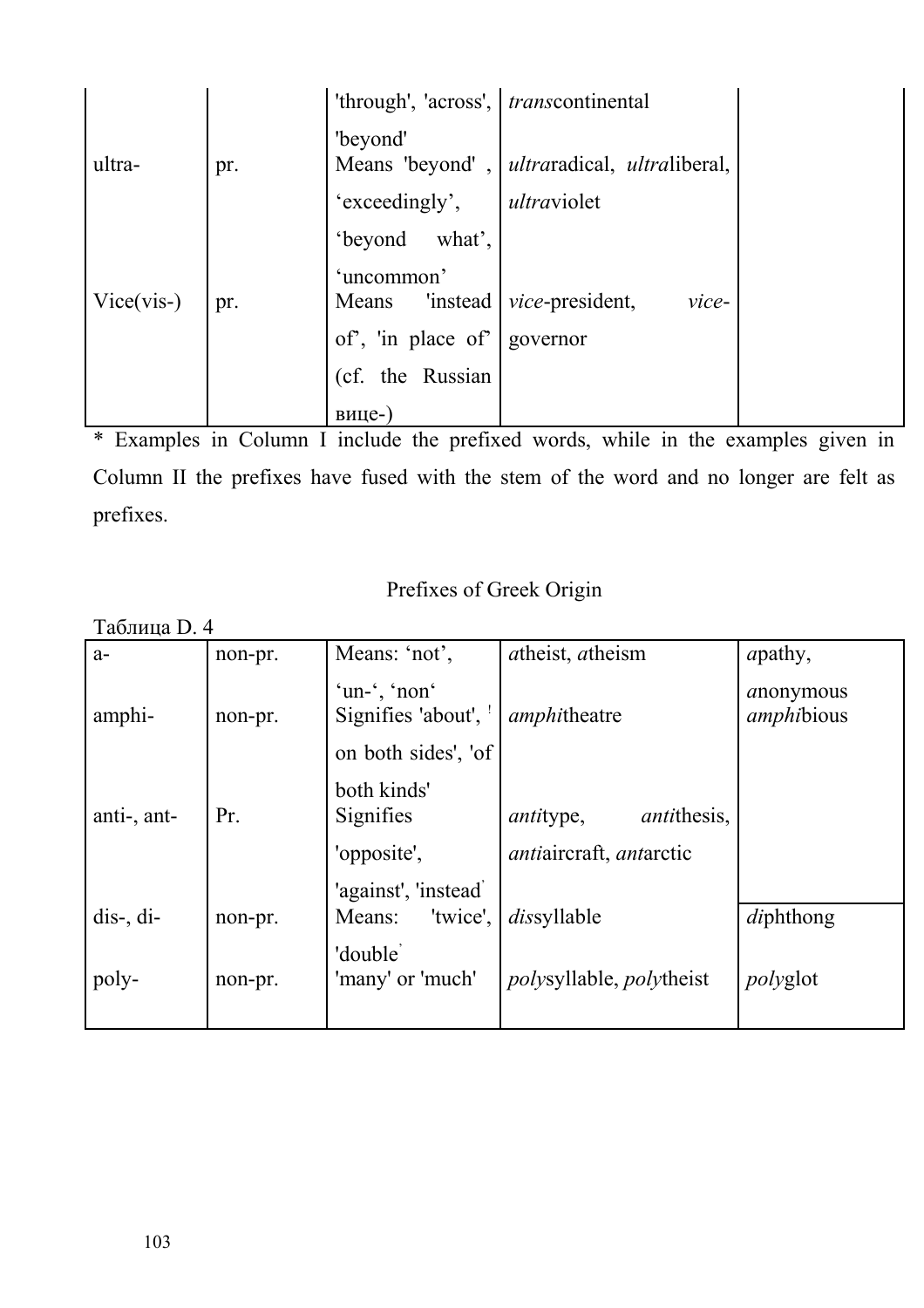#### Suffixes

## Noun Suffixes of Germanic Origin

|        |                |                                                         | Productive     |                     |          |
|--------|----------------|---------------------------------------------------------|----------------|---------------------|----------|
| Suffix | Source         | Function                                                | or             | non-Examples        |          |
|        |                |                                                         | productive     |                     |          |
|        |                |                                                         |                | $\bf{l}$            | $\rm II$ |
| 1      | $\overline{2}$ | 3                                                       | $\overline{4}$ | 5                   | 6        |
| dom    |                | OE. dom- $\frac{1}{2}$ Forms nouns with $\frac{1}{2}$ . |                | kingdom, dukedom,   |          |
|        |                | 'judgment'; the meaning:                                |                | earldom, martyrdom, |          |
|        | Mn. E.         | 1. 'dignity',                                           |                | squiredom,          |          |
|        | doom           | office',                                                |                | Christiandom        |          |
|        |                | 'dominion', 'realm'                                     |                |                     |          |
|        |                | or jurisdiction'<br>$2.$ 'state',                       | non-pr.        | freedom, wisdom,    |          |
|        |                | condition', or 'fact                                    |                | boredom             |          |
|        |                | of being'                                               |                |                     |          |
| -hood  | had-<br>OE.    | Noun-                                                   | non-pr.        | manhood, boyhood,   |          |
|        | 'state',       | forming suffix                                          |                | childhood,          |          |
|        | 'degree'       | denoting in                                             |                | motherhood          |          |
|        |                | general state,                                          |                |                     |          |
|        |                | condition, quality,                                     |                |                     |          |
|        |                | character                                               |                |                     |          |

Таблица D. 5\*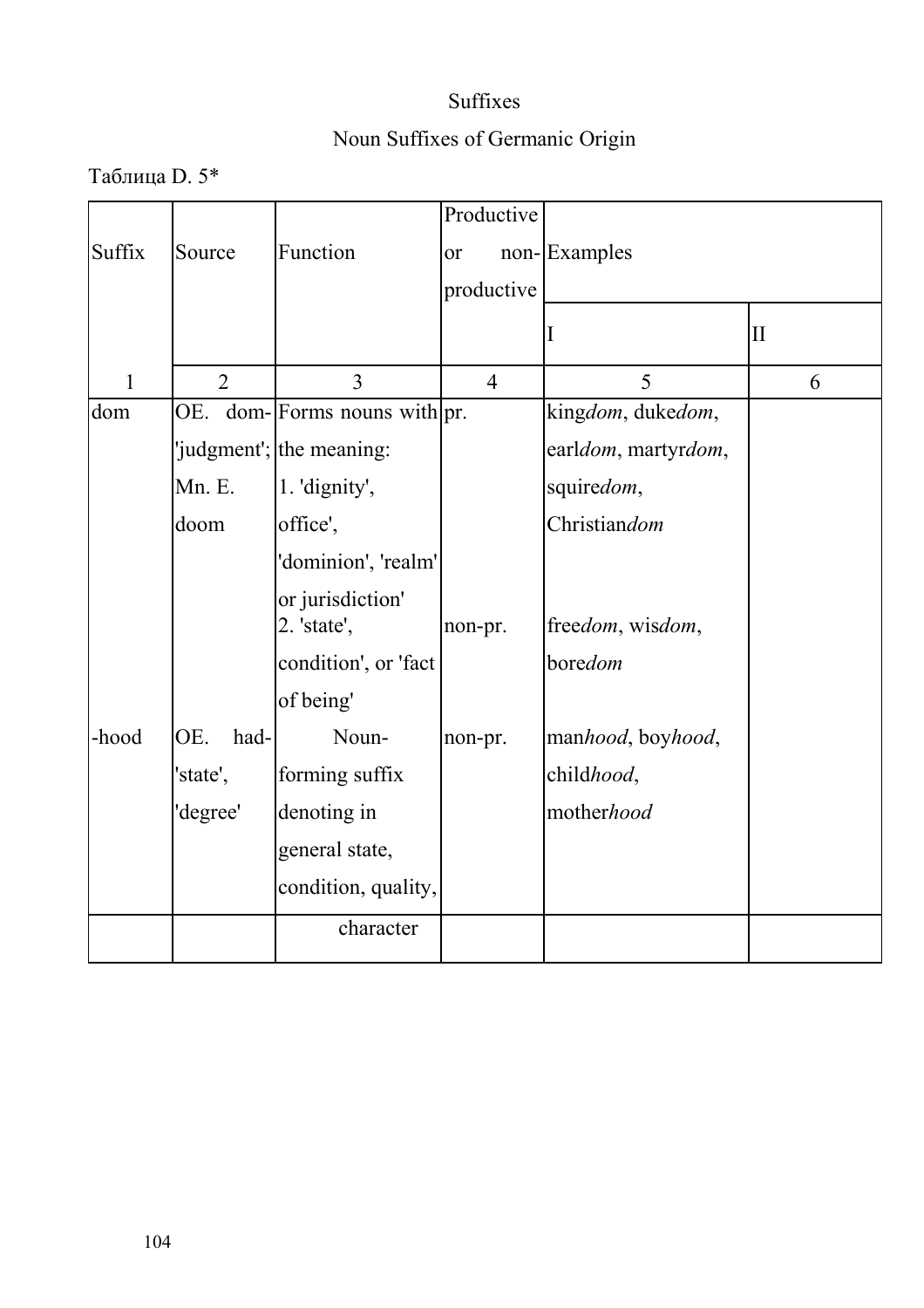| -ship | OE. scipe Denotes:  |                     | non-pr. | friendship            |  |
|-------|---------------------|---------------------|---------|-----------------------|--|
|       | 'shape <sup>'</sup> | 1. state, condition |         |                       |  |
|       |                     | or quality          |         |                       |  |
|       |                     |                     |         |                       |  |
|       |                     |                     |         |                       |  |
|       |                     |                     |         |                       |  |
|       |                     | 2. office, dignity  |         | clerkship, authorship |  |
|       |                     | or profession       |         |                       |  |

\* In Table D. 5, those suffixes are included which were used in OE. both as independent words and suffixes.

Таблица D. 6\*

| <b>Suffix</b> | Meaning                                                                                                         | Productive               | Examples                                |              |  |
|---------------|-----------------------------------------------------------------------------------------------------------------|--------------------------|-----------------------------------------|--------------|--|
|               |                                                                                                                 | non-<br>or<br>productive | I                                       | $\mathbf{I}$ |  |
| 1             | $\overline{2}$                                                                                                  | 3                        | $\overline{4}$                          | 5            |  |
| -en           | Means 'to make', 'to render'                                                                                    | $ non-pr.$               | quicken, whiten                         |              |  |
| -er           | Forms:                                                                                                          | pr.                      | rider, miner, worker,                   |              |  |
|               | 1. nouns from verbs de-                                                                                         |                          | teacher                                 |              |  |
|               | noting the agent<br>2. nouns from nouns or<br>adjectives of<br>place,<br>denoting resident of, one<br>living in | pr.                      | Londoner,<br>islander,<br>New Zealander |              |  |
|               | 3. nouns from nouns,                                                                                            | pr.                      | tinner, cutter, beater,                 |              |  |
|               | with the sense of 'one                                                                                          |                          | embosser                                |              |  |
|               | who has to do with', esp.                                                                                       |                          |                                         |              |  |
|               | as a matter of trade, pro-                                                                                      |                          |                                         |              |  |
|               | fession, etc.                                                                                                   |                          |                                         |              |  |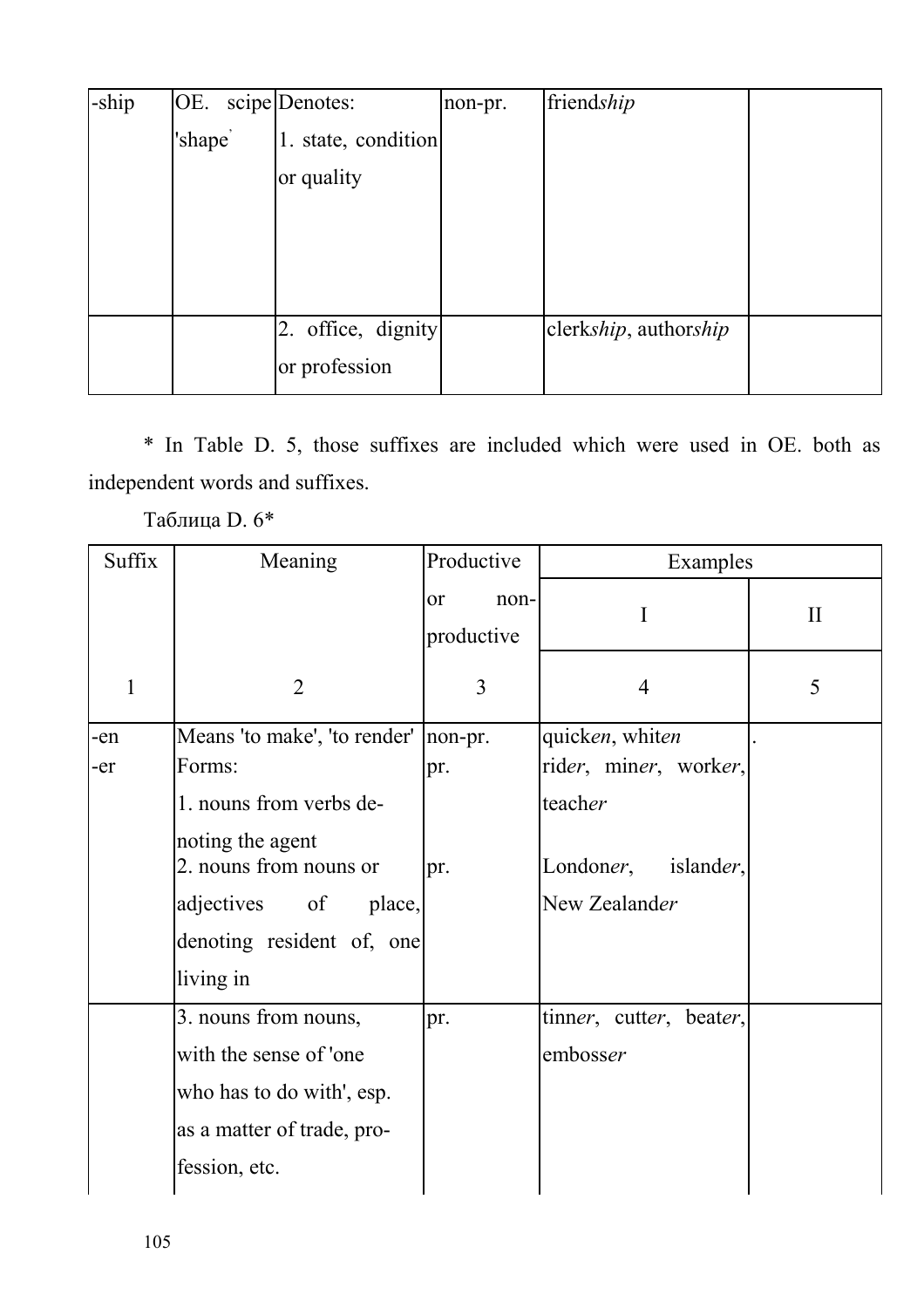|                | -ier, -yer Noun-suffix equivalent        | non-pr.  | gondolier, cashier,                | cavalier    |
|----------------|------------------------------------------|----------|------------------------------------|-------------|
|                | to –eer                                  |          | grenadier, lawyer                  |             |
|                |                                          |          |                                    |             |
| $-$ ing        | Suffix denoting 'belonging non-pr.       |          |                                    | athelin     |
|                | to', 'of the kind of,                    |          |                                    | g, shilling |
|                |                                          |          |                                    |             |
|                | 'descended from'                         |          |                                    |             |
| $-$ ing        | Forms nouns from verbs. It pr.           |          | reading, learning,                 |             |
|                | means:1. 'act', 'fact', 'art of          |          | boating                            |             |
|                | doing'                                   |          |                                    |             |
|                | 2. 'that which does' or                  |          | covering, sweepings                |             |
|                | 'that which results from',               |          |                                    |             |
|                | 'accompanies'                            |          |                                    |             |
| -ling          | Conveys a diminutive                     | pr.      | duckling,<br>firstling,            |             |
|                | or a depreciatory force                  |          | seed                               |             |
|                |                                          |          | <i>ling</i> , nestling, hireling', |             |
|                |                                          |          | underling, princeling              |             |
| -ness          | Forms nouns denoting                     | pr.      | goodness,                          | witness,    |
|                | state, condition, quality or             |          | carelessness,                      | wilderness  |
| -ster          | degree<br>Originally denoted the         | non.-pr. | songster                           | spinster    |
|                | female agent.<br>In Mn. E. The suffix is |          | roadster,<br>gangster,             |             |
|                | joined to nouns and, more                |          | oldster,<br>youngster,             |             |
|                | rarely, to adjectives, the               |          | dragster, rhymester                |             |
|                | notion<br>of<br>agency                   |          |                                    |             |
|                | tending to                               |          |                                    |             |
|                | be lost, and the suffix                  |          |                                    |             |
| often having a |                                          |          |                                    |             |
|                |                                          |          |                                    |             |
|                |                                          |          |                                    |             |
|                |                                          |          |                                    |             |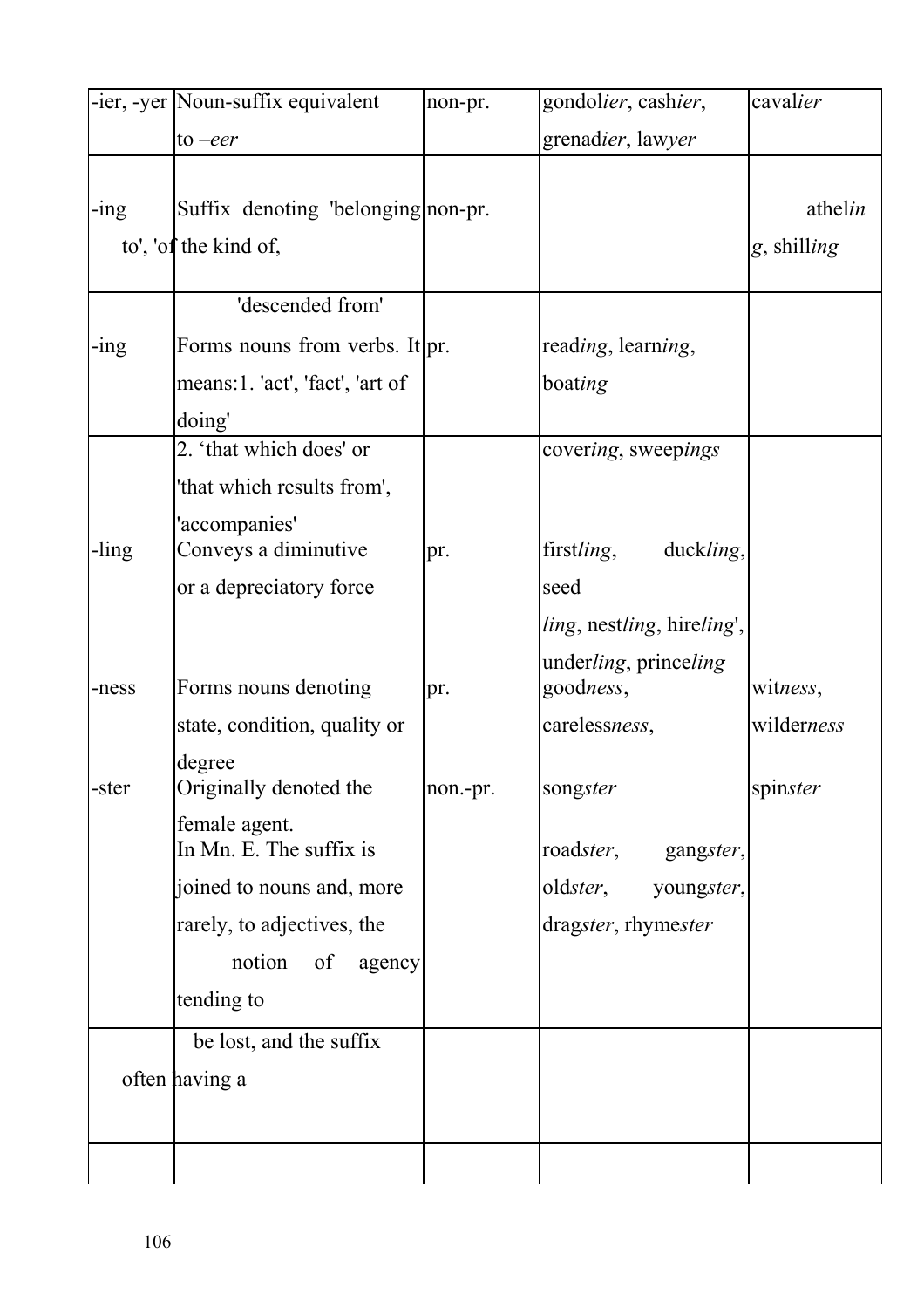|               | depreciatory meaning        |         |                                             |  |
|---------------|-----------------------------|---------|---------------------------------------------|--|
| -th           | Forms nouns of state        | non-pr. | length,  birth<br>$\beta$ bread <i>th</i> , |  |
|               | or quality, from adjectives |         | width, strength                             |  |
| $-ie, -y$     | Forms diminutives           | pr.     | birdie, auntie, laddie,                     |  |
|               |                             |         | lassie, granny, Billy,                      |  |
|               |                             |         | $\alpha$ aunty, Johnny                      |  |
| $\mathsf{=}v$ | Noun suffix denoting        | non-pr. | augury, perjury                             |  |
|               | result of action            |         |                                             |  |

\* In Table D.5, those suffixes are Included which have always been used as suffixes.

### Noun Suffixes of Romanic Origin

#### Таблица D. 6

| Suffix | Source         | Function                                                                                                       | Productive             | Examples                       |          |
|--------|----------------|----------------------------------------------------------------------------------------------------------------|------------------------|--------------------------------|----------|
|        |                |                                                                                                                | or non-pro-<br>ductive | Ι                              | $\rm II$ |
|        | $\overline{2}$ | 3                                                                                                              | 4                      | 5                              | 6        |
| -ade   | L, ata         | Forms                                                                                                          | nouns non-pr.          | colonnade,                     | brigade  |
|        | F. ade         | indicating: an action<br>done, or the product<br>action<br> of<br>an<br>or<br>process<br>on<br>row<br>material |                        | blockade, lemonade             |          |
| -age   |                | L, aticum; Suffix, used to form non-pr.<br>$O.F.$ -age   nouns denoting:<br>1. act or process                  |                        | passage, marriage,<br>pilotage |          |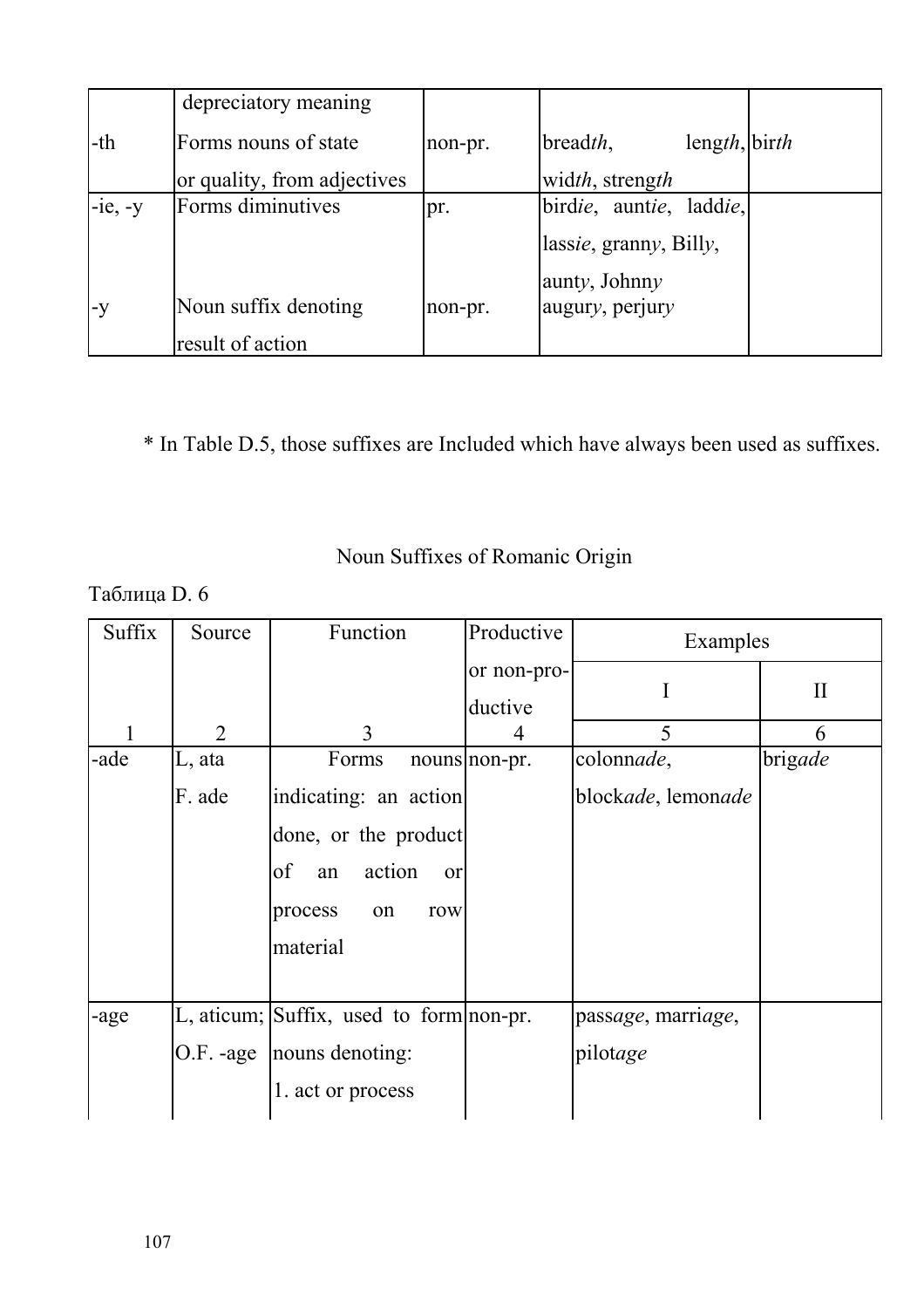|        |                         | 2.collection,                               |            | postage, average,       |                |
|--------|-------------------------|---------------------------------------------|------------|-------------------------|----------------|
|        |                         | aggregate, or sum total of                  |            | shrinkage, mileage      |                |
|        |                         | things in, or                               |            |                         |                |
|        |                         | arising from                                |            |                         |                |
|        |                         | 3. When added to the                        |            | breakage, leakage       |                |
|        |                         | verbs, it expresses                         |            |                         |                |
|        |                         | the action                                  |            |                         |                |
|        | -an, -ian $ L$ . -anus, |                                             | non-pr.    | hostage<br>republican,  | savage<br>dean |
|        | -aneus                  | 4. a person Forms                           |            | librarian,              |                |
|        |                         | primarily adjectives                        |            |                         |                |
|        |                         | which, however, are                         |            |                         |                |
|        |                         | often used                                  |            |                         |                |
|        |                         | substantively, with                         |            |                         |                |
|        |                         | the senses of                               |            |                         |                |
|        |                         | 'belonging to',                             |            |                         |                |
|        |                         | 'following a system                         |            |                         |                |
|        |                         | or doctrine'                                |            |                         |                |
|        |                         |                                             |            |                         |                |
|        |                         |                                             |            |                         |                |
|        |                         | Fr. -ain, - inhabitant of a place           | pr.        | Oxonian, Lenin-         |                |
|        | en                      |                                             |            | gradian                 |                |
| -ence, | L.                      | Forms<br>nouns                              | of non-pr. | guidance,<br>hindrance, |                |
| -ance  | -antiam,<br>-entiam;    | action as in OF, and<br>indicating<br>nouns |            |                         |                |
|        | F. -ance                | state                                       |            | arrogance,<br>obedience |                |
|        |                         | or quality as in L.                         |            |                         |                |
| -ancy, | L. -antia               |                                             |            | brilliancy,             |                |
| ency   |                         |                                             |            | vacancy, emergency,     |                |
|        |                         |                                             |            |                         |                |
|        |                         |                                             |            | constituency            |                |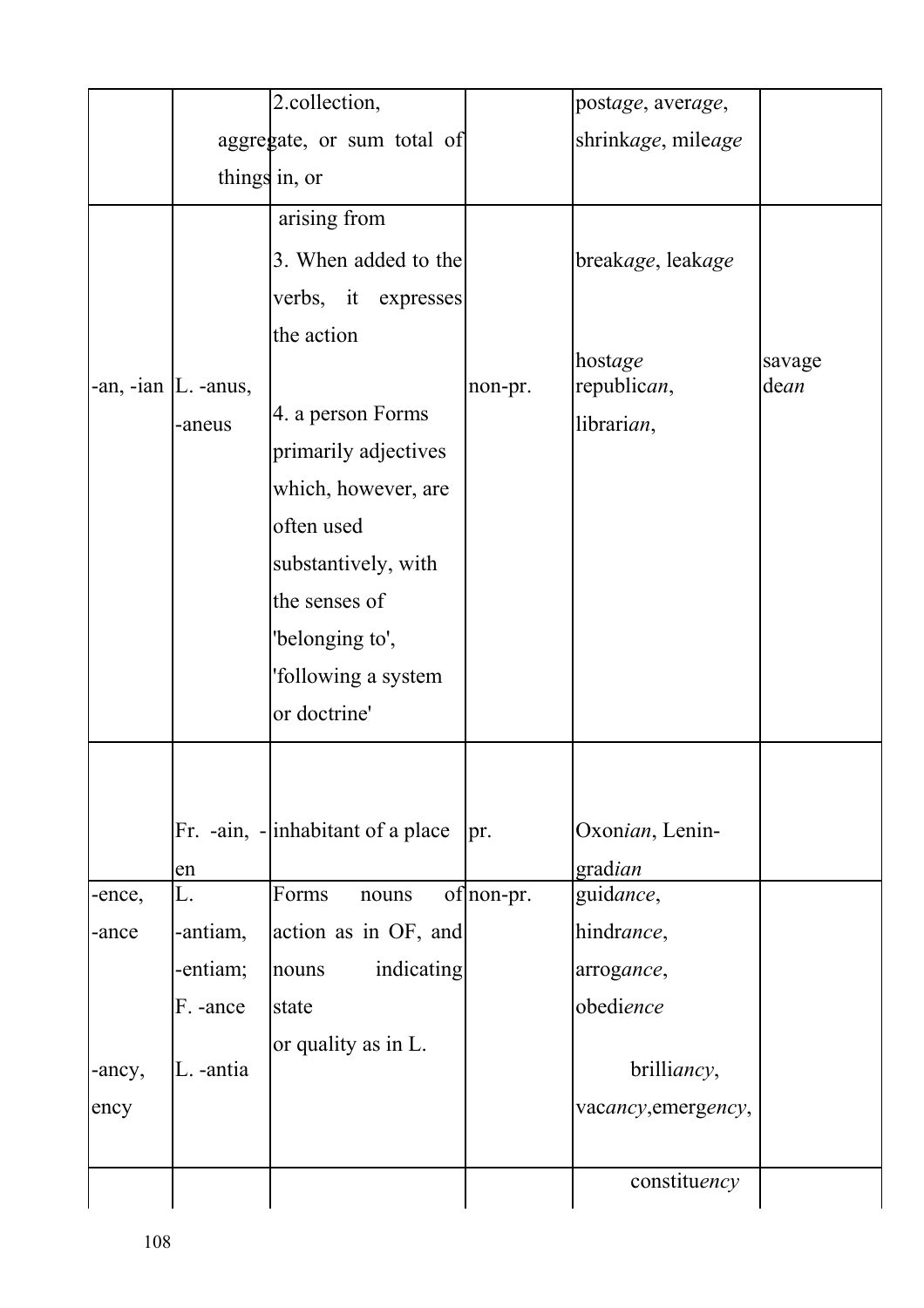| -ant,              |            | L. -antem, $\vert$ Suffix used to form: | $ non-pr.$      | errant, defiant              |           |
|--------------------|------------|-----------------------------------------|-----------------|------------------------------|-----------|
| -ent               | -entem;    | 1. adjectives                           |                 |                              |           |
|                    | F. -ant    | 2. nouns denoting a                     |                 | student, claimant            | merchant, |
|                    |            | thing<br>or<br>person                   |                 |                              | pedant,   |
|                    |            | acting as an agent                      |                 |                              | servant   |
| -ar                | L.         | -aris, Signifies; 'belonging non-pr.    |                 | nuclear, consular            |           |
|                    | -are       | to', 'pertaining to',                   |                 |                              |           |
|                    |            | like', 'of the nature                   |                 |                              |           |
|                    |            | $of$ <sup><math>\circ</math></sup>      |                 |                              |           |
| -ard, -art Low. L. |            | derivative non-pr.<br>Forms             |                 | drunkard, braggart           | coward    |
|                    | -ardus;    | nouns which have an                     |                 |                              |           |
|                    | OF.        | intensive, often con-                   |                 |                              |           |
|                    | -ard, -art | temptuous force                         |                 |                              |           |
| -er                | OF. -ier   | Forms                                   | nouns non-pr.   | archer, practitioner, butler |           |
|                    |            | denoting a person or                    |                 | officer,<br>carpenter,       |           |
| -eer,              |            | thing connected with<br>Denotes agency  |                 | grocer<br>charioteer,        |           |
| $-o(u)r$           |            |                                         |                 | cannoneer                    |           |
|                    |            | Denotes<br>state<br>or                  |                 | $fervo(u)r$ , error          |           |
|                    |            | quality                                 |                 |                              |           |
| -ate, -at          | L.         | Forms<br>nouns   pr.                    |                 | chlorate, hydrate,           |           |
|                    |            | atum, -ate denoting chemica             |                 | nitrate                      |           |
|                    |            | 1 terms                                 |                 |                              |           |
|                    |            | Denotes function or non-pr.             |                 | mandate, legate,             | magnate,  |
|                    |            | person                                  |                 | consulate,                   | curate    |
|                    |            |                                         |                 | magistrate,                  |           |
|                    |            |                                         |                 | advocate, diplomat           |           |
| $-cy$              | L. -cia,   | Forms                                   | $nouns non-pr.$ | idiocy, bankruptcy,          | curacy    |
|                    | -tia       | indicating<br>state,                    |                 | diplomacy                    |           |
|                    |            | condition, office                       |                 |                              |           |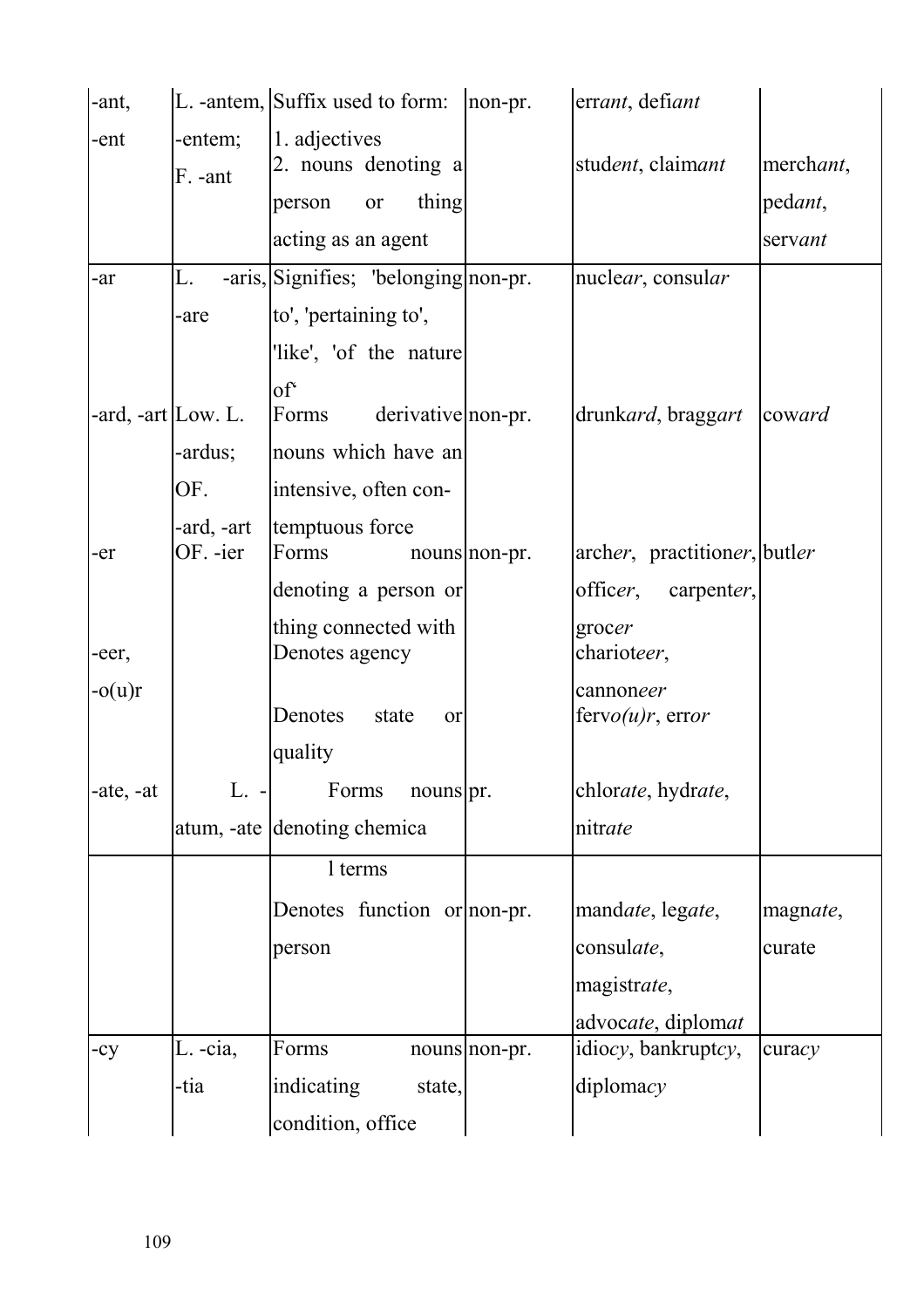|        | $-ee$ , $-ey$ , $ L$ . $-atus$ ,        | Denotes<br>the $pr.$                                  |                 | devotee, absentee,                    | clergy, jury, |
|--------|-----------------------------------------|-------------------------------------------------------|-----------------|---------------------------------------|---------------|
| $-y$   | -ata;                                   | object of an action,                                  |                 | refugee, grandee,                     | bailee, ally, |
|        |                                         | $F. -e, -ee$ the one to whom an                       |                 | trustee, assignee,                    | attorney      |
|        |                                         | action is done or on                                  |                 | grantee                               |               |
|        |                                         | whom a                                                |                 |                                       |               |
|        |                                         | right is conferred                                    |                 |                                       |               |
| -ess   | L. -issa;                               | feminine pr.<br>Forms                                 |                 | poetess, lioness,                     |               |
|        | F. -esse                                | derivatives                                           |                 | countess, goddess,                    |               |
|        |                                         |                                                       |                 | adventuress,                          |               |
| -let   | $F. 1 + et$                             | Forms nouns with $a pr$ .                             |                 | murderess<br>leaflet, booklet,        | hamlet        |
| $-ice$ | L. -itius,                              | diminutive sense<br>Denotes act, quality, non-pr.     |                 | cloudlet, booklet<br>service, justice |               |
|        | -itia,                                  | condition                                             |                 |                                       |               |
|        | $-itum;$                                |                                                       |                 |                                       |               |
|        | OF. -ice                                |                                                       |                 |                                       |               |
|        | $-ine$ , $-in$ $ L. -inus$ , $- Forms $ |                                                       | $nouns non-pr.$ | arsine                                | bulletin      |
|        | ina;                                    | indicating imitations,                                |                 | chlorine                              |               |
| $-ion$ | F. -ine<br>L.                           | derivative products<br>Forms abstract nouns   non-pr. |                 |                                       | union,        |
|        | -ionem;                                 |                                                       |                 |                                       | opinion,      |
|        | F. -ion                                 |                                                       |                 |                                       | session,      |
|        |                                         |                                                       |                 |                                       | legion        |

| $-ive$ | $L. -ivus$ | Signifies:                                     | non-pr. | laffirmat <i>ive</i> |  |
|--------|------------|------------------------------------------------|---------|----------------------|--|
|        |            | 1. having a nature or                          |         |                      |  |
|        |            | quality of (a thing)<br>2. given or tending to |         | conclusive           |  |
| -ence  | L. -entia  | Forms abstract nouns non-pr.                   |         | existence            |  |
|        |            | signifying<br>action,                          |         |                      |  |
|        |            | quality<br>state,<br>or                        |         |                      |  |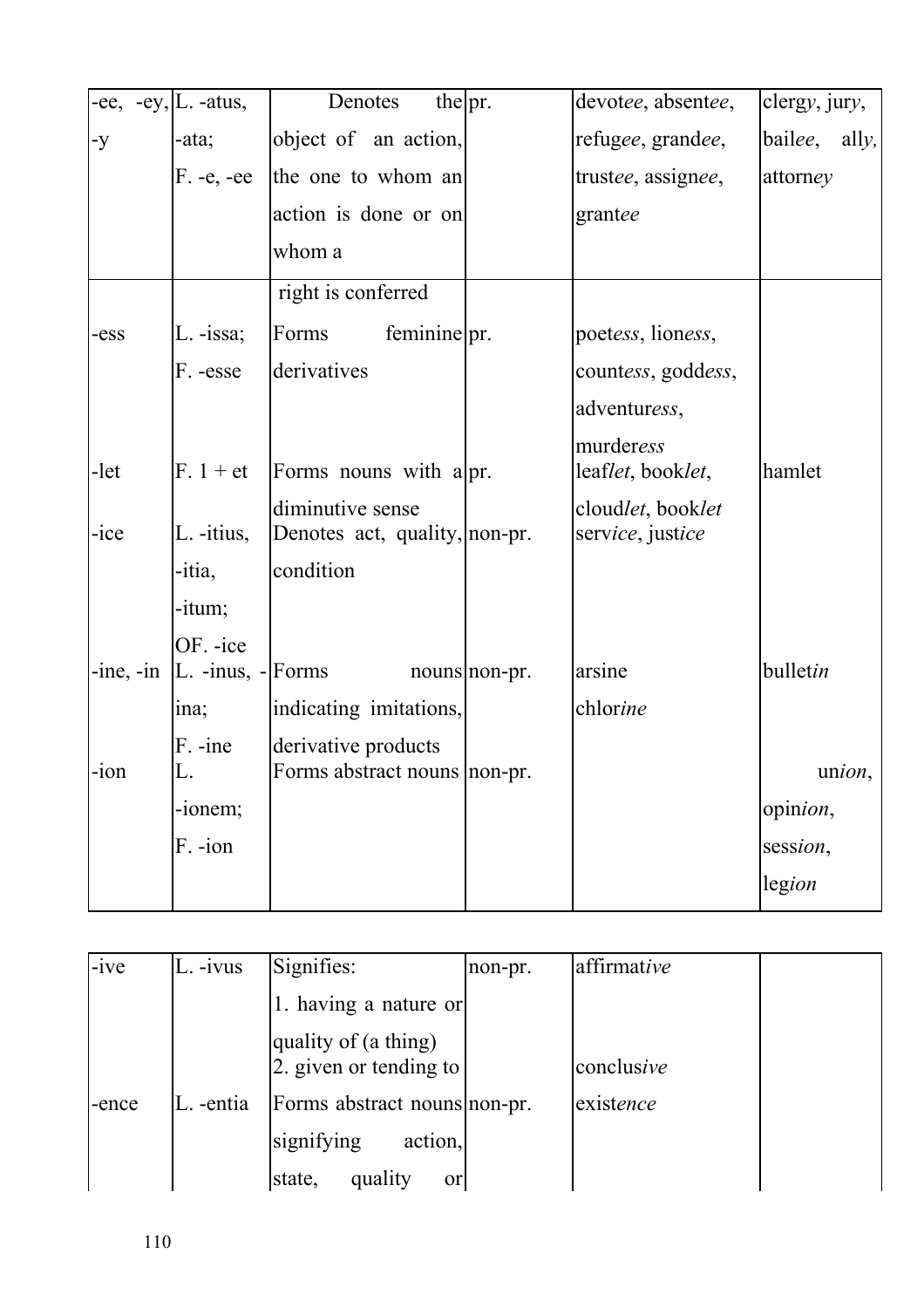|                                   |                   | degree                                                       |               |                                      |            |
|-----------------------------------|-------------------|--------------------------------------------------------------|---------------|--------------------------------------|------------|
| -ment                             | $\mathsf L$       | Forms nouns chiefly non-pr.                                  |               | amaze <i>ment</i>                    |            |
|                                   | -mentum; $ from$  | verbs<br>and                                                 |               |                                      |            |
|                                   | F. -ment          | means:                                                       |               |                                      |            |
|                                   |                   | 1. state, quality<br>or                                      |               |                                      |            |
|                                   |                   | condition<br>2. action<br>3. process, manner,<br>continuance |               | abridgement,<br>government, con-     |            |
|                                   |                   |                                                              |               | sediment, payment,                   |            |
| -топу                             | L.                | Suffix<br>in<br>nouns                                        |               | judgment,<br>development<br>ceremony | testimony, |
|                                   | -monium; denoting | resulting                                                    |               |                                      | patrimony, |
|                                   |                   | $F.$ -monie thing or<br>abstract                             |               |                                      | matrimony  |
| -or                               | $L. -or$          | condition<br>agent or person                                 | non-pr.       | actor, warrior,                      | doctor,    |
|                                   |                   |                                                              |               | professor                            | emperor    |
| -our,                             | $L.$ -ator;       | Forms                                                        | nouns non-pr. | engineer                             | amateur,   |
| -eur,                             | Anglo-            | indicating:                                                  |               |                                      | pioneer,   |
|                                   | French            | 1. agent or person                                           |               |                                      | favour     |
| eer                               | -our              |                                                              |               |                                      |            |
|                                   |                   | 2. quality or state                                          |               | grandeur,                            |            |
|                                   |                   |                                                              |               | behaviour, hauteur                   |            |
| -ory                              | L. -orius;        |                                                              | non-pr.       |                                      | signatory, |
| $-ry$ , $-ery \vert F$ . $-rie$ , | F. -oire          | Forms<br>nouns   pr.                                         |               | machinery, slavery, fairy            | dormitory  |
|                                   | -erie             | denoting: a general                                          |               | trickery, husbandry,                 |            |
|                                   |                   | collective<br>sense,<br>a                                    |               | poetry                               |            |
|                                   |                   | state or condition                                           |               |                                      |            |
| -tion                             | F. -tion          | from $pr.$<br>Forms<br>nouns                                 |               | revolution,                          | dictation  |
|                                   |                   | verbs<br>and<br>denotes                                      |               | resolution,                          |            |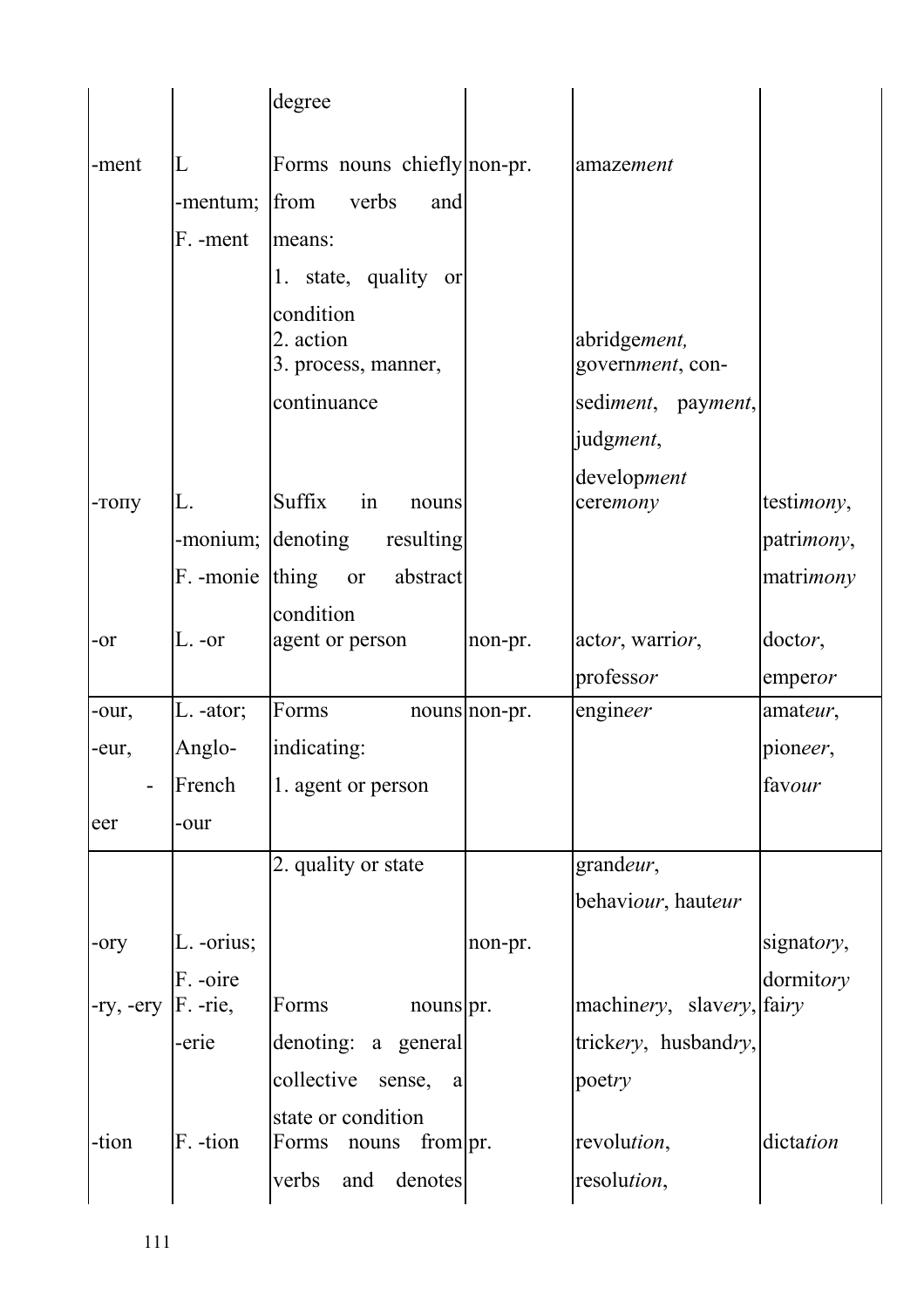|       |            | action,<br>and<br>state,             |               | organization         |            |
|-------|------------|--------------------------------------|---------------|----------------------|------------|
|       |            | concrete instance or                 |               |                      |            |
| -tude | L. -tudo;  | result<br>Forms nouns and is non-pr. |               | longitude,           | attitude   |
|       | F.-tude    | equivalent to -ness                  |               | promptitude          | fortitude, |
|       |            |                                      |               |                      | magnitude, |
|       |            |                                      |               |                      | gratitude  |
| $-ty$ | L.         | -tas, Forms abstract nouns non-pr.   |               | fraternity, liberty, |            |
|       | $-itas;$   | of<br>quality,<br>state,             |               | cruelty, poverty,    |            |
|       | $F. -te$   | condition                            |               | frailty              |            |
| -ure  | $L.$ -ura; | Forms                                | nouns non-pr. |                      | culture,   |
|       | $F. -ure$  | indicating:<br>act,                  |               |                      | furniture, |
|       |            | process, being;<br>$\alpha$          |               |                      | picture,   |
|       |            | result (of an act),                  |               |                      | seizure,   |
|       |            | state; rank                          |               |                      | figure     |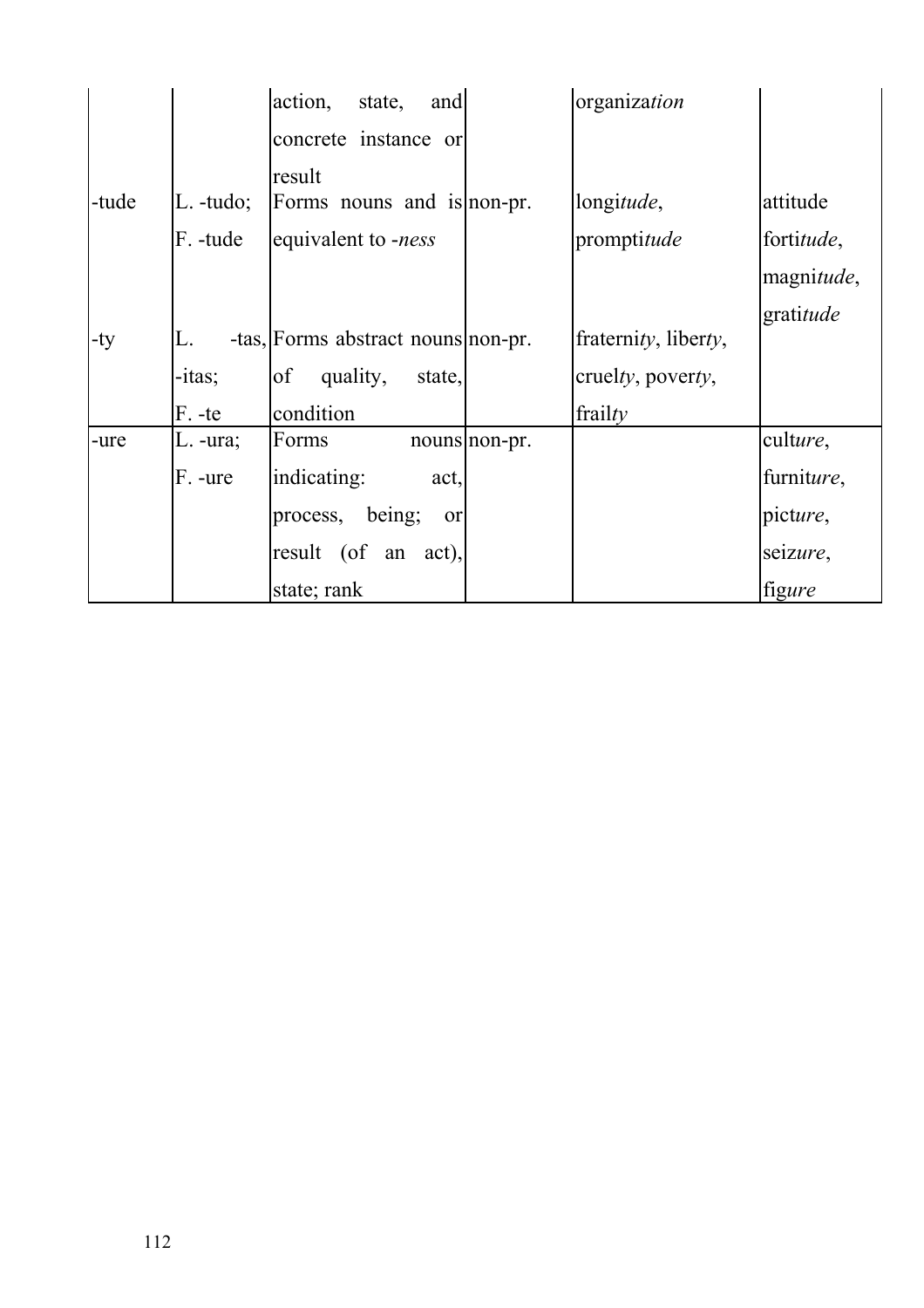## Noun Suffixes of Greek Origin

Таблица D. 7

|                 |                |                                                                          | Productive     |              |                       |
|-----------------|----------------|--------------------------------------------------------------------------|----------------|--------------|-----------------------|
| Suffix          | Source         | Function                                                                 | or non-        |              | Examples              |
|                 |                |                                                                          | productive     |              |                       |
|                 |                |                                                                          |                | I            | $\rm II$              |
| $\mathbf{1}$    | $\overline{2}$ | $\overline{3}$                                                           | $\overline{4}$ | 5            | 6                     |
| -asm            | Gk. -asm       | Forms abstract nouns   non-pr.                                           |                |              | enthusiasm            |
| -ast            |                | Gk, -aster $  \text{Forms} \text{ agent} \text{ nouns}   \text{non-pr.}$ |                |              | enthusiast,           |
|                 |                | denoting 'one who                                                        |                |              | gymnast               |
|                 |                | does or makes the                                                        |                |              |                       |
|                 |                | practice of 'one who                                                     |                |              |                       |
|                 |                | adheres to'                                                              |                |              |                       |
| $-ic, -ics$ Gk. |                | $-ik$ - $\frac{1}{2}$ Forms adjectives with non-pr.                      |                | phonetics,   | skeptic,<br>$cynic$ , |
|                 | os;            | the senses: 'after the                                                   |                | mathematics, | cleric                |
|                 |                | L. -ic-us; $ $ manner of, 'of the                                        |                | physics      | logic, music          |
|                 | F. -ique       | nature of, 'pertaining'                                                  |                |              |                       |
| $-ine$          | $Gk.$ -ine;    | to', 'art or science'<br>Forms<br>feminine non-pr.                       |                | heroine      |                       |
|                 | F. -ine        | names                                                                    |                |              |                       |
|                 |                |                                                                          |                |              |                       |
|                 |                |                                                                          |                |              |                       |
| $-ism$          | Gk.            | Forms<br>nouns                                                           | of  pr.        | communism,   |                       |
|                 | $-ismos,$      | action<br>naming<br>the                                                  |                | socialism,   |                       |
|                 | L. -ismus      | the<br>process,                                                          |                | atheism,     |                       |
|                 |                | completed action, or                                                     |                | Marxism,     |                       |
|                 |                | its result; forms the                                                    |                | Leninism     |                       |
|                 |                | name of a system or                                                      |                |              |                       |
|                 |                | theory or practice                                                       |                |              |                       |
|                 |                |                                                                          |                |              |                       |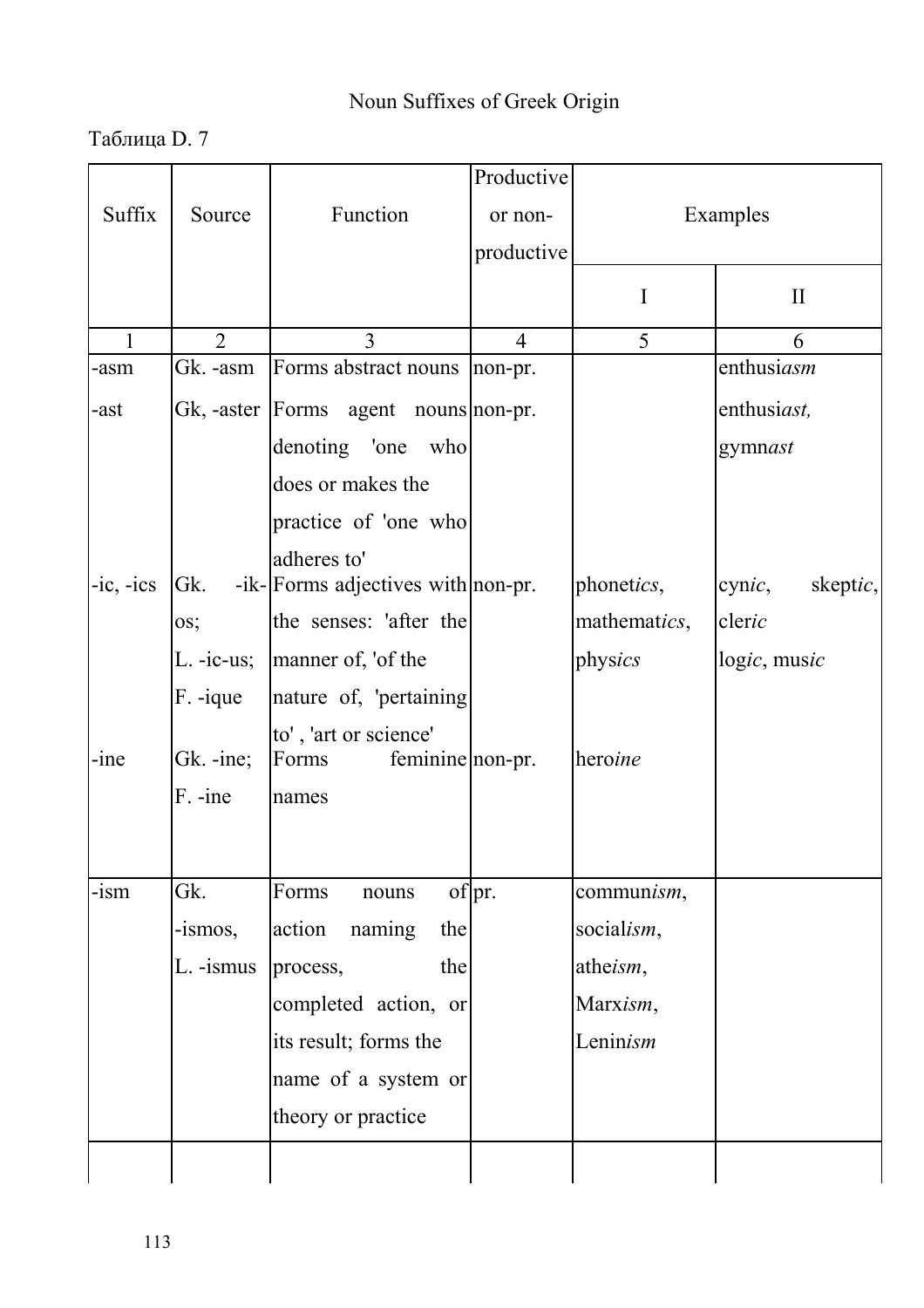| $-$ ist               |                   | Gk. -istes, $\vert$ Forms nouns $\vert$ pr.                       | communist,        | artist                |
|-----------------------|-------------------|-------------------------------------------------------------------|-------------------|-----------------------|
|                       | $-ite;$           | denoting a<br>person                                              | socialist,        |                       |
|                       | L.-ista           | who practices some                                                | dramatist         |                       |
|                       |                   | method or art or who                                              |                   |                       |
|                       |                   | adheres<br>to,<br>or                                              |                   |                       |
|                       |                   | advocates                                                         |                   |                       |
|                       |                   | given doctrine,<br>a                                              |                   |                       |
| -ite                  | L. -ita           | system, cause<br>Forms adjectives and pr.<br>with<br>the<br>nouns | Leningradite      |                       |
|                       |                   | 'connected<br>senses:                                             |                   |                       |
|                       |                   | with' or 'belonging                                               |                   |                       |
|                       |                   | to', 'a native or                                                 |                   |                       |
| -ite                  | L. -ita           | citizen of<br>'one of a<br>party',                                | Leninite          |                       |
|                       |                   | 'sympathizer',                                                    |                   |                       |
| -oid                  | Gk.               | 'follower'<br>$-o$ - $Means$ ; 'like', 'in the pr.                | metalloid,        |                       |
|                       | eides             | form of "                                                         | anthropoid,       |                       |
|                       |                   |                                                                   | $ {\rm coll}oid,$ |                       |
|                       |                   |                                                                   | spheroid          |                       |
| $-y$<br><sub>1a</sub> | Gk. -ia<br>L. -ia | Forms abstract nouns   non-pr.<br>Forms nouns, chiefly            |                   | academy<br>dyspepsia, |
|                       |                   | Modern Latin terms                                                |                   | hydrophobia           |
|                       |                   | of pathology and                                                  |                   |                       |
|                       |                   | botany                                                            |                   |                       |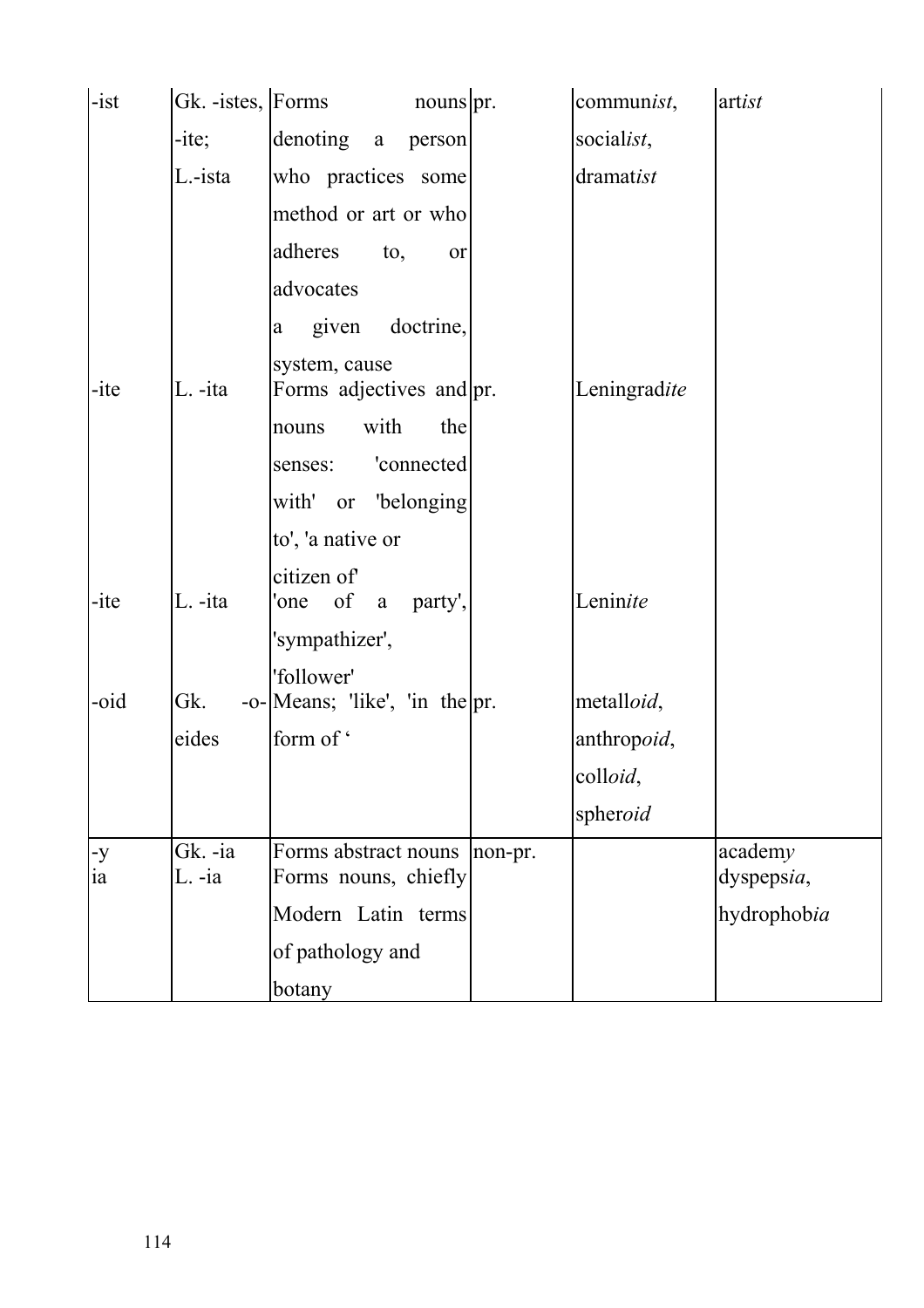# Adjective Suffixes of Germanic Origin

Таблица D. 8

|        |                |                                                          | Productive     |                                 |          |
|--------|----------------|----------------------------------------------------------|----------------|---------------------------------|----------|
| Suffix | Source         | Function                                                 | or non-pro-    | Examples                        |          |
|        |                |                                                          | ductive        |                                 |          |
|        |                |                                                          |                | I                               | $\rm II$ |
| 1      | $\overline{2}$ | 3                                                        | $\overline{4}$ | 5                               | 6        |
| -fold  |                | OE. - feald Used with numerals to Non-pr.                |                | twofold, threefold,             |          |
|        |                | form adjectives and                                      |                | fourfold, manifold              |          |
|        |                | adverbs,<br>denoting                                     |                |                                 |          |
|        |                | multiplication<br>or                                     |                |                                 |          |
|        |                | increase<br>in<br>$\rm a$                                |                |                                 |          |
|        |                | geometrical ratio, the                                   |                |                                 |          |
| -ful   | OE-ful         | doubling, tripling, etc.<br>Denotes<br>'full<br>of,  pr. |                | thankful,<br>hopeful,           |          |
| -less  | OE. - leas     | 'abounding'<br>Denotes (with nouns) pr.                  |                | powerful<br>hopeless, senseless |          |
|        |                | 'without', 'destitute of,                                |                |                                 |          |
|        |                | having',<br>'free<br>'not                                |                |                                 |          |
|        |                | from'                                                    |                |                                 |          |
|        |                |                                                          |                |                                 |          |
| -ish   |                | Means:                                                   | pr.            | Reddish, foolish                |          |
|        |                | 1. similar to                                            |                |                                 |          |
|        |                | 2. adds a depreciatory                                   |                | childish,                       |          |
|        |                | colouring                                                |                | womanish, girlish               |          |
| -like  | OE. -lic       | Means: 'like that', (or pr.                              |                | businesslike,                   |          |
|        |                | 'those of); 'having the                                  |                | tigerlike,<br>war <i>like</i> , |          |
|        |                | characteristic of                                        |                | lifelike                        |          |
|        |                |                                                          |                |                                 |          |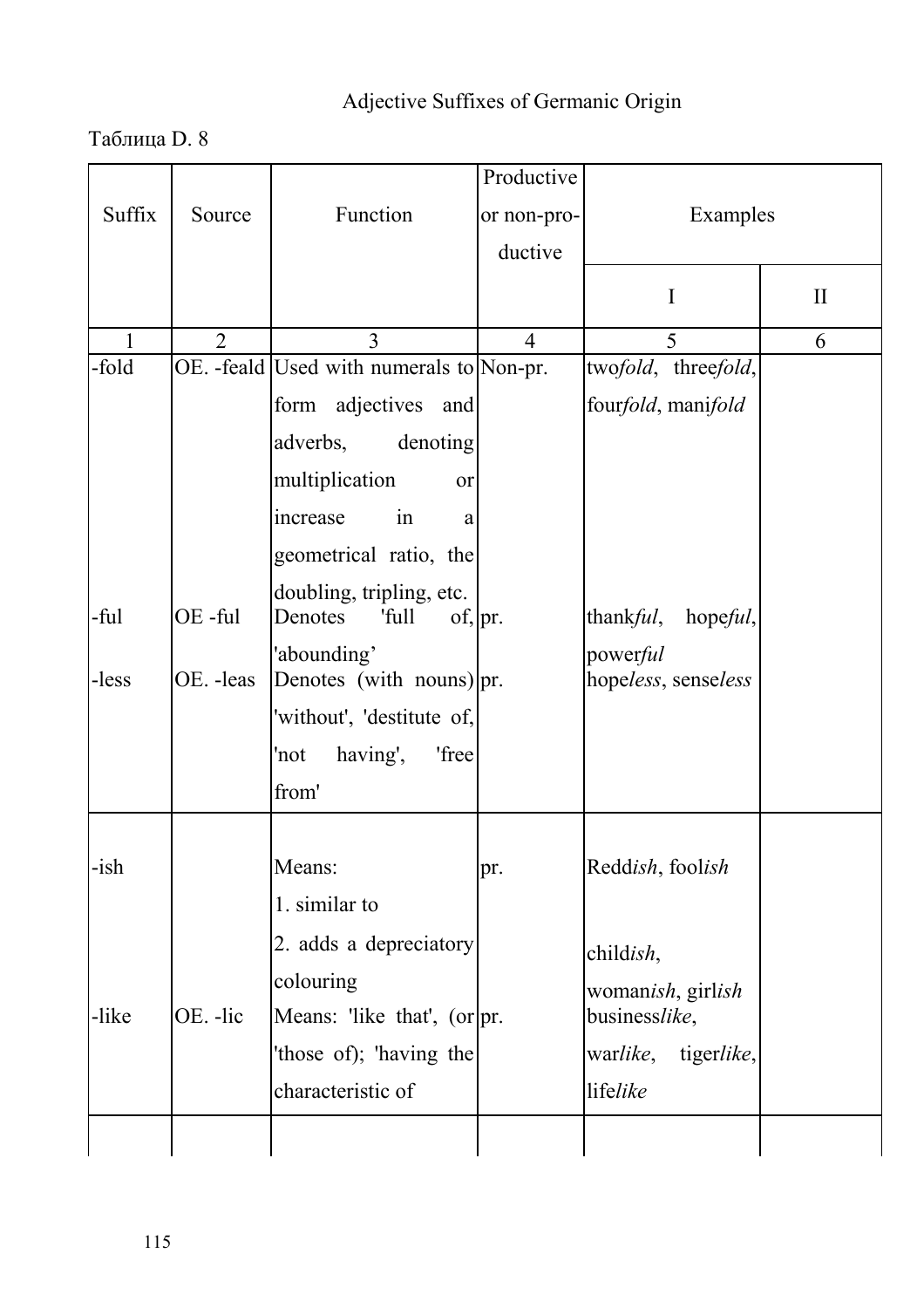| $-1y$ |           | Means: 1. Tike in $pr.$          | womanly, manly                   |          |
|-------|-----------|----------------------------------|----------------------------------|----------|
|       |           | appearance, manner or            |                                  |          |
|       |           | nature', characteristic          |                                  |          |
|       |           | of                               |                                  |          |
|       |           | 2. 'rather <sup>'</sup>          | $clearly, \text{ sickly},$       |          |
|       |           | $3.$ 'every'                     | poorly, weakly<br>weekly, daily, |          |
|       |           |                                  | month $l$ y                      |          |
| -some |           | OE. -sum  Means: 'similar to' or | troublesome,                     | handsome |
|       |           | 'almost the same as'             | irksome, tiresome                |          |
|       |           |                                  |                                  |          |
| -ward | OE.       | Denotes direction or $pr.$       | downward,                        |          |
|       | -weard    | course                           | way <i>ward</i> ,                |          |
|       |           |                                  | sideward                         |          |
| $-y$  | $OE. -ig$ | Means: 'characterized Non-pr.    | mighty,<br>crafty,               |          |
|       |           | by', 'having', 'full of '        | angry                            |          |

## Adjective Suffixes of Romanic Origin

## Таблица D. 9

| Suffix | Source        | Function            | Productive     | Examples     |              |
|--------|---------------|---------------------|----------------|--------------|--------------|
|        |               |                     | or non-pro-    |              |              |
|        |               |                     | ductive        |              |              |
|        |               |                     |                |              | $\mathbf{I}$ |
|        |               |                     |                |              |              |
|        | $\mathcal{L}$ | $\overline{3}$      | $\overline{4}$ | 5            | 6            |
| -able  | $F. -able;$   | adjectives<br>Forms | pr.            | eatable,     |              |
|        | L.            | from verbs          |                | fashionable, |              |
|        | -abilem       |                     |                | manageable,  |              |
|        |               |                     |                |              |              |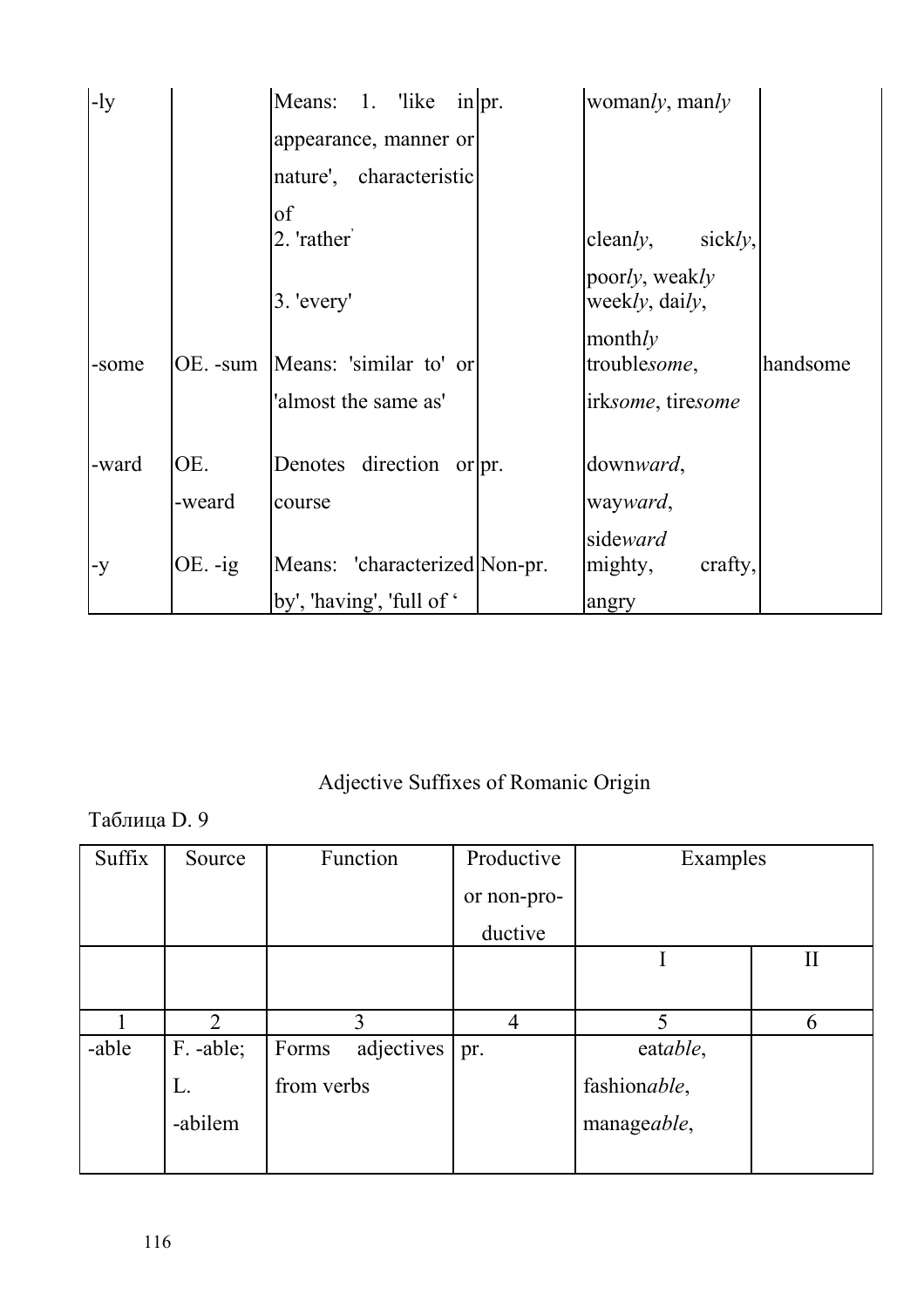|        |               |                       |         | saleable          |            |
|--------|---------------|-----------------------|---------|-------------------|------------|
| -al    |               | adjectives<br>Forms   | pr.     | comical,          |            |
|        |               | having the senses;    |         | dramatical,       |            |
|        |               | 'of the kind of,      |         | poetical, logical |            |
|        |               | pertaining to'        |         |                   |            |
| $-an,$ | $L. -anus;$   | Means:                | non-pr. | Roman,            |            |
| -ean   | F.<br>$-ain,$ | 'belonging<br>or      |         | European,         |            |
|        | -en           | pertaining to'        |         | Pythagorean       |            |
| -ary   | L. -aris;     | adjectives<br>Forms   | non-pr. |                   | necessary, |
|        | F. -aire      | with the senses:      |         |                   | contrary,  |
|        |               | 'pertaining to', 'of  |         |                   | ordinary   |
|        |               | the kind or nature    |         |                   |            |
|        |               | of                    |         |                   |            |
| -ese   | L. -ensis;    | 'of,<br>Signifies:    | non-pr. | Japanese,         |            |
|        | F. -eis       | pertaining to', or    |         | Chinese           |            |
|        |               | 'originating in' (a   |         |                   |            |
|        |               | certain place)        |         |                   |            |
|        | It.           | 'in<br>Denotes        | non-    |                   | arabe      |
| esque  | -esco         | the                   | pr.     | picturesque       | sque,      |
|        |               |                       |         |                   |            |
|        |               |                       |         |                   |            |
|        |               |                       |         |                   |            |
|        |               | manner<br>or          |         |                   | grote      |
|        |               | style of, 'like'      |         |                   | sque       |
| $-ic$  | L. -icus      | Signifies:            | non-pr. | Celtic, domestic  |            |
|        |               | 'of, 'pertaining to', |         |                   |            |
|        |               | 'of the nature of,    |         |                   |            |
|        |               | 'belonging            |         |                   |            |
|        |               | to'                   |         |                   |            |
|        |               |                       |         |                   |            |
|        |               |                       |         |                   |            |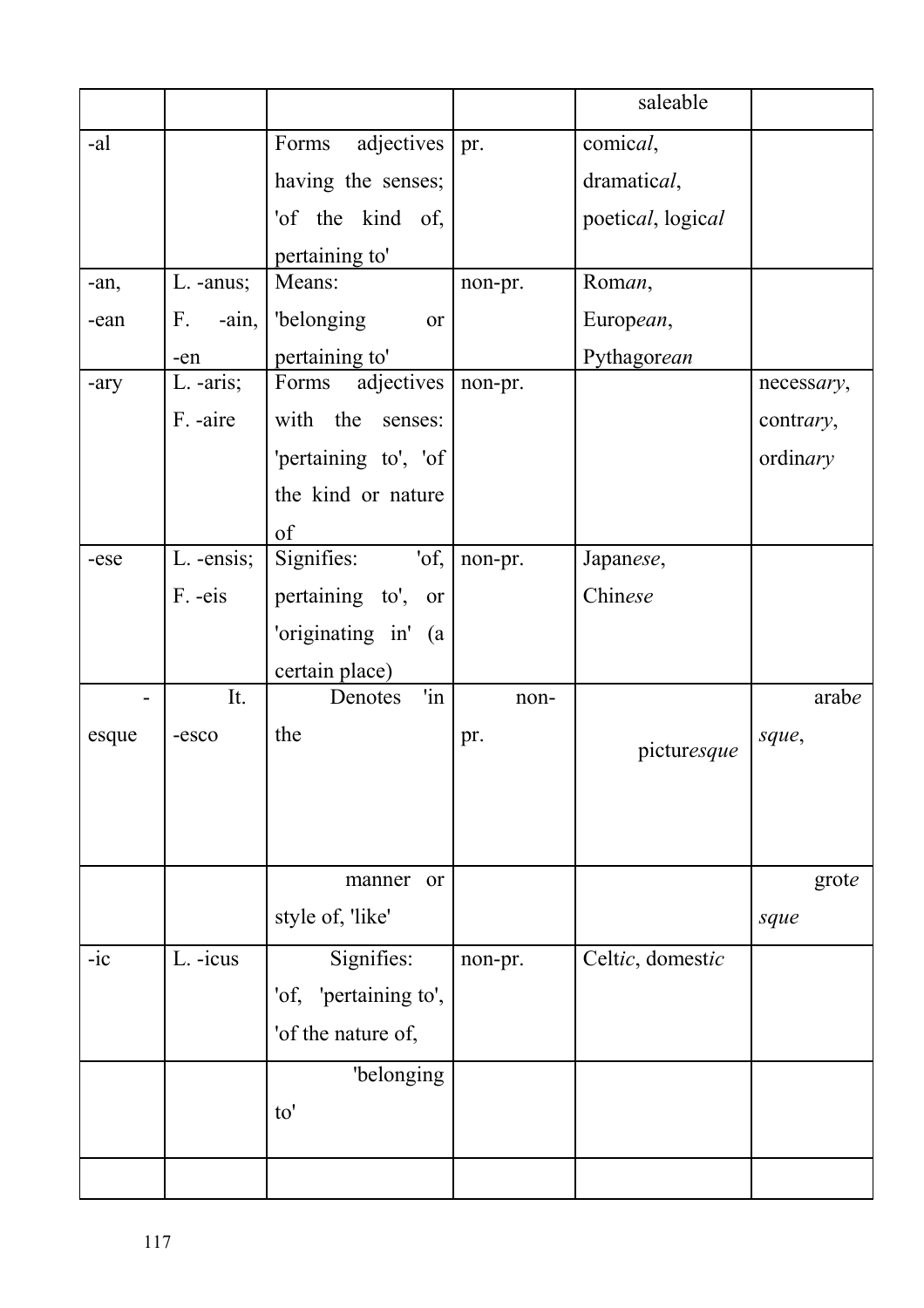| $-ine$ | $L. -inus;$  | adjectives<br>Forms   | non-pr. | infantine           |          |
|--------|--------------|-----------------------|---------|---------------------|----------|
|        | F. -ine      | with the<br>senses:   |         |                     |          |
|        |              | 'of,<br>'like',       |         |                     |          |
|        |              | 'pertaining to',      |         |                     |          |
|        |              | 'characterized by'    |         |                     |          |
| $-ive$ | $L. -iv-us;$ | adjectives<br>Forms   | non-pr. | talkative           | native   |
|        | $F. -if$     | with the<br>senses:   |         |                     |          |
|        |              | 'having a tendency    |         |                     |          |
|        |              | to', 'having; the     |         |                     |          |
|        |              | nature, character or  |         |                     |          |
|        |              | quality of,<br>or     |         |                     |          |
|        |              | 'given to<br>some     |         |                     |          |
|        |              | action', etc.         |         |                     |          |
| $-ous$ | L.<br>$-OS,$ | adjectives<br>Forms   | non-pr. | glorious, perilous, | obvious, |
|        | $-US$ ,      | denoting:             |         | joyous, piteous,    | serious, |
|        | $-a$ , $-um$ | 'characterized by',   |         | virtuous            | vicious  |
|        |              | 'of the nature of,    |         |                     |          |
|        |              | 'abounding in', 'full |         |                     |          |
|        |              | of                    |         |                     |          |

### Verb Suffixes

Таблица D. 10

| Suffix | Source         | Function | Productive<br>or non-pro-<br>ductive | Examples |             |
|--------|----------------|----------|--------------------------------------|----------|-------------|
|        |                |          |                                      |          | $\prod$     |
|        | $\overline{2}$ | C        | 4                                    |          | $\mathbf b$ |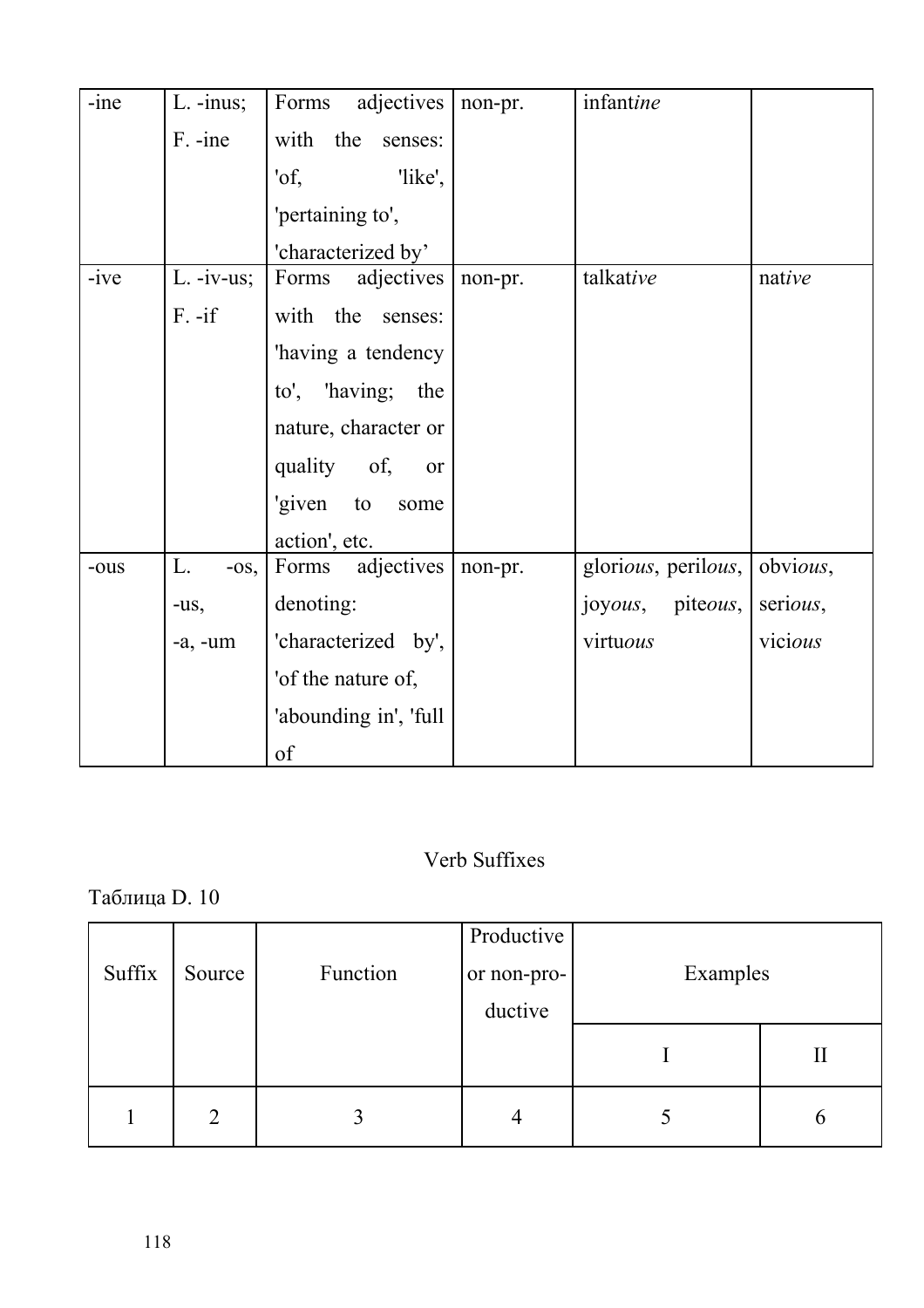| -en   |          | $OE.$ -en  Has the sense of 'to pr.                                                 | brighten,                        | blacken,                     |  |
|-------|----------|-------------------------------------------------------------------------------------|----------------------------------|------------------------------|--|
|       |          | make', 'to make into'                                                               | lengthen, darken                 |                              |  |
|       |          | or 'to make like'                                                                   |                                  |                              |  |
| -ate  |          | L. -atus Forms causative verbs non-pr.                                              |                                  | agitate, graduate, aggravate |  |
| $-fv$ | L.       | Forms verbs with the non-pr.                                                        | vaccinate<br>$\text{terri}f_y$ , | $\text{magnify,}$            |  |
|       | -ficare; | senses; 'to make', 'to                                                              | intensi $f_y$                    |                              |  |
|       | F. -fier | produce', 'to bring to a                                                            |                                  |                              |  |
|       |          | certain state', 'to make                                                            |                                  |                              |  |
|       |          | a specified thing', etc.<br>$-ize$ , $-ise  Gk$ . $-iz$ ; Forms verbs denoting: pr. |                                  | organize, generalize,        |  |
|       |          | L. -izare 'to make', 'to conform                                                    | apologize                        |                              |  |
|       |          | to', 'to charge', etc.                                                              |                                  |                              |  |

## Adverb Suffixes

Таблица D. 11

| Suffix                 | Source         | Function                        | Productive | Examples                             |   |
|------------------------|----------------|---------------------------------|------------|--------------------------------------|---|
|                        |                |                                 | or non-    |                                      | П |
|                        |                |                                 | productive |                                      |   |
|                        | $\overline{2}$ | 3                               |            |                                      | 6 |
| $ $ -ly                | OE. -lice      |                                 | non-pr.    | badly, deadly, newly                 |   |
| -ward                  |                | OE. - weard Signifies direction | non-pr.    | back(wards),                         |   |
| (s)                    |                |                                 |            | forward $(s)$ ,                      |   |
| $\left  -\right $ long | OE. -long      |                                 | non-pr.    | homeward $(s)$<br>headlong, sidelong |   |
| -wise                  | OE. -wise      | Denotes 'way',                  | non-pr.    | otherwise, crosswise,                |   |
|                        |                | 'manner', 'respect'             |            | clockwise                            |   |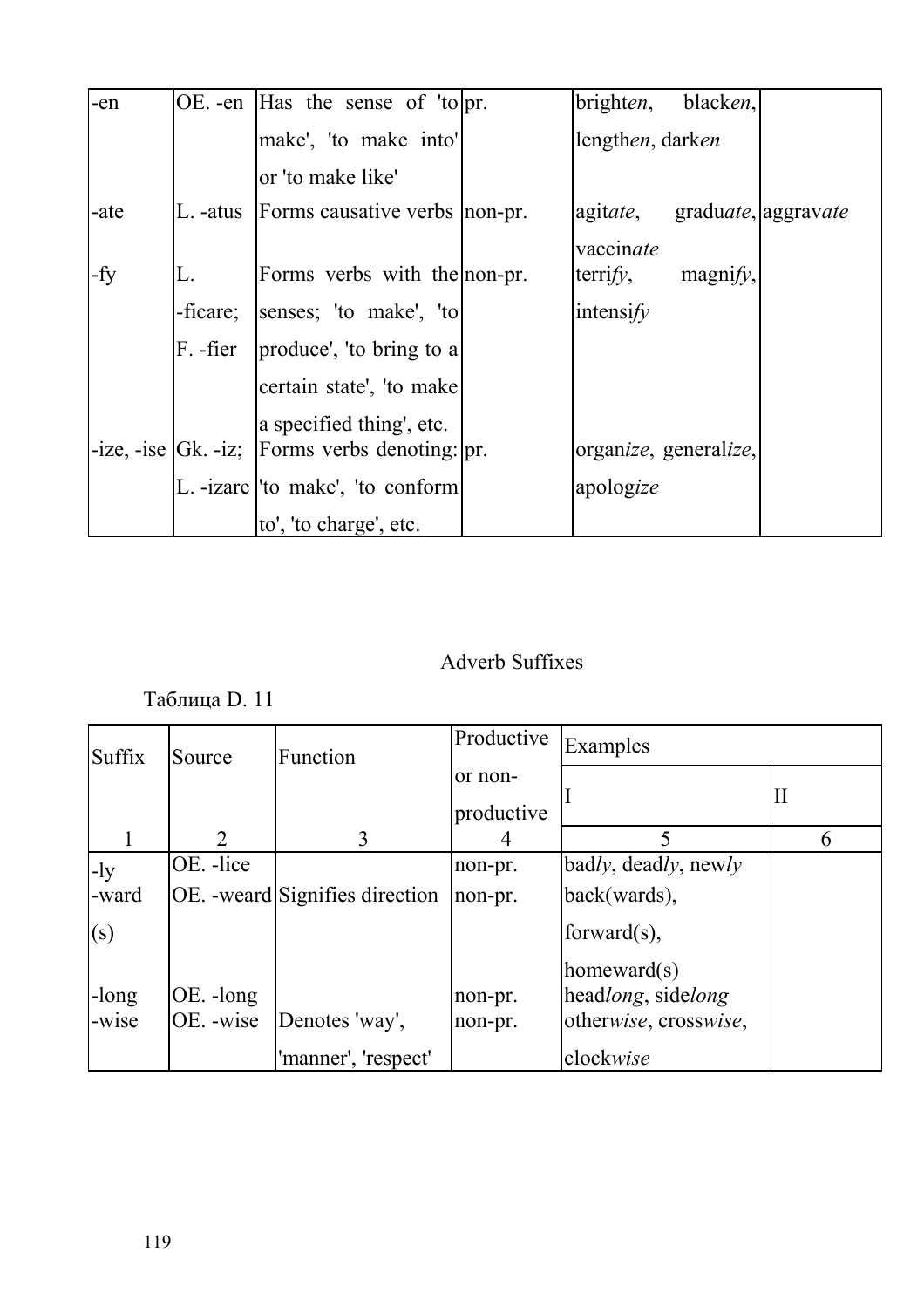### **Appendix E (essential)**

#### **Blends**

 $adtevac = adsorption + temperature + vacuum$ 

angledozer = angle *+* bulldozer

animule =  $\text{animal} + \text{mule}$ 

 $brunch = breakfast + lunch$ 

 $cablegram = cable + telegram$ 

 $chortle = chuckle + snort$ 

 $d$ umbfound =  $d$ umb + confound

 $dollarature = dollar + literature$ 

 $flush = flash + blush$ 

 $flurry = flash + hurry$ 

 $fruice = fruit + juice$ 

 $electrocute = electricity + execute$ 

 $\text{g} \text{alumph} = \text{g} \text{allop} + \text{triumph}$ 

 $glaze = glare + gaze$ 

 $good-bye = good-night, good-day + goodbye (god be with ye)$ 

 $pomato = potato + tomato$ 

 $slash = slay$ ,  $sling + dash$ , gash

 $swellegant = swell + elegant$ 

 $smog = smoke + tog$ 

 $twirl = twist + whirl$ 

 $zebrule = zebra + mule.$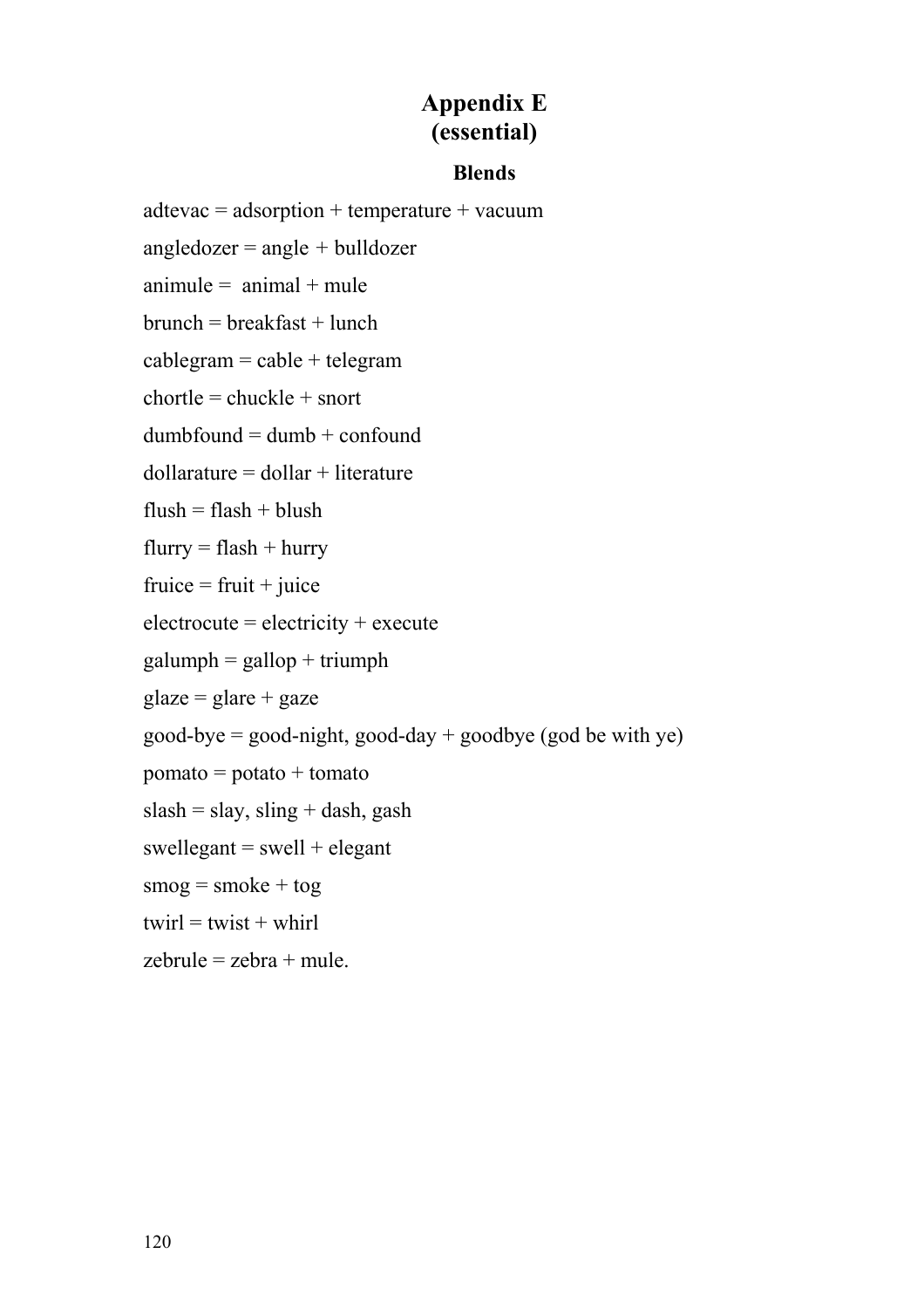### **Appendix F (essential)**

#### **Phraseological Units**

Murder will out – Шила в мешке не утаишь. If the cap fits, wear it – На воре шапка горит. Deeds- not words – О человеке судят по его делам. Every dog has his day – Будет и на нашей улице праздник. A drowning man will catch a straw – Утопающий хватается за соломинку. There is no smoke without fire – Нет дыма без огня. Pride goes before a fall – Кто слишком высоко летает, тот низко падает. The proof of the pudding is in the eating – Все проверяется на практике. Neck or nothing – Либо пан, либо пропал. Cut your coat according to your cloth – По одежке протягивай ножки. Don't count your chickens before they are hatched – Цыплят по осени считают. Care killed the cat – Заботы до добра не доводят. Practise what you preach – Слова не должны расходится с делом. It is no use crying over spilt milk – Слезами горю не поможешь. The devil is not so black as he is painted – Не так страшен черт, как его малюют. To make a silk purse out of the sow's ear – Сделать человека. Brevity is the soul of wit – Краткость – сестра таланта. No news is good news – Лучшая новость – отсутствие всякой новости. Don't trouble trouble until trouble troubles you – Не кличь беду, сама придет. East or West, home is best – В гостях хорошо, а дома лучше. A good beginning makes a good ending – Лиха беда начало. Great boast, small roast – Звону много, толку мало. Don't cross a bridge till you come to it – Наперед не загадывай. Bad news travels fast – Худые вести не лежат на месте. Scratch my back and I'll scratch yours – Услуга за услугу. The rotten apple injures its neighbours – Паршивая овца все стадо портит. Hunger is the best sauce  $-\Gamma$ олод  $-\pi$ учший повар.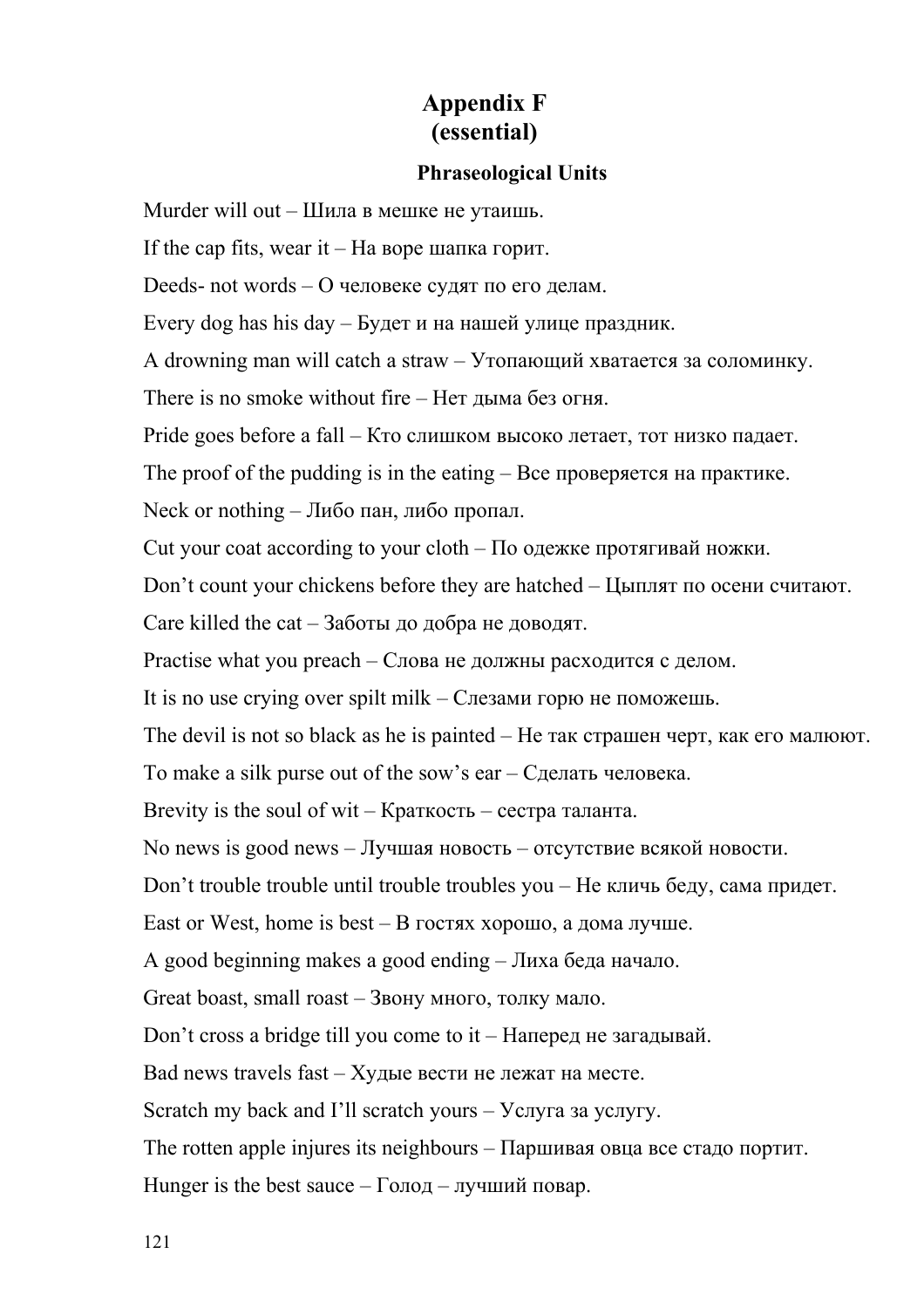Appetite comes with eating – Аппетит приходит во время еды.

Appearances are deceitful – Наружность обманчива.

What is done cannot be undone – Сделанного не воротишь.

An apple a day keeps the doctor away – Кушай по яблоку в день и врач не понадобится.

Catch the bear before you sell his skin – Не убив медведя, шкуры не продавай.

Every cloud has a silver lining – Нет худа без добра.

First think, then speak – Слово не воробей, вылетит не поймаешь.

One good turn deserves another  $-$  Долг платежом красен.

To tell tales out of school – Выносить сор из избы.

Two heads are better than one  $-$  Одна голова хорошо, а две лучше.

Still waters run deep – В тихом омуте черти водятся.

Don't halloo till you are out of the wood – Не говори «гоп», пока не перепрыгнешь.

Curiosity killed a cat – Много будешь знать, скоро состаришься.

A stitch in time saves nine- Дело вовремя – не бремя.

Little strokes fell great oaks – Терпение и труд все перетрут.

There's many a slip between the cup and the lip – Это бабушка на двое сказала.

Everything is good in its season – Всему свое время.

Look before you leap – Не зная броду, не суйся в воду.

So many men, so many minds – Сколько голов, столько умов.

Better late than never – Лучше поздно, чем никогда.

He laughs best who laugh last – Хорошо смеется тот, кто смеется последним.

It never rains but it pours – Пришла беда – отворяй ворота.

Business before pleasure – Делу время, потехе час.

Never say die – Не вешай носа.

Tastes differ – О вкусах не спорят.

It is the last straw that breaks the camel's back – Последняя капелька переполняет чашу.

Honesty is the best policy –  $\text{V}$  честность – лучшая политика.

122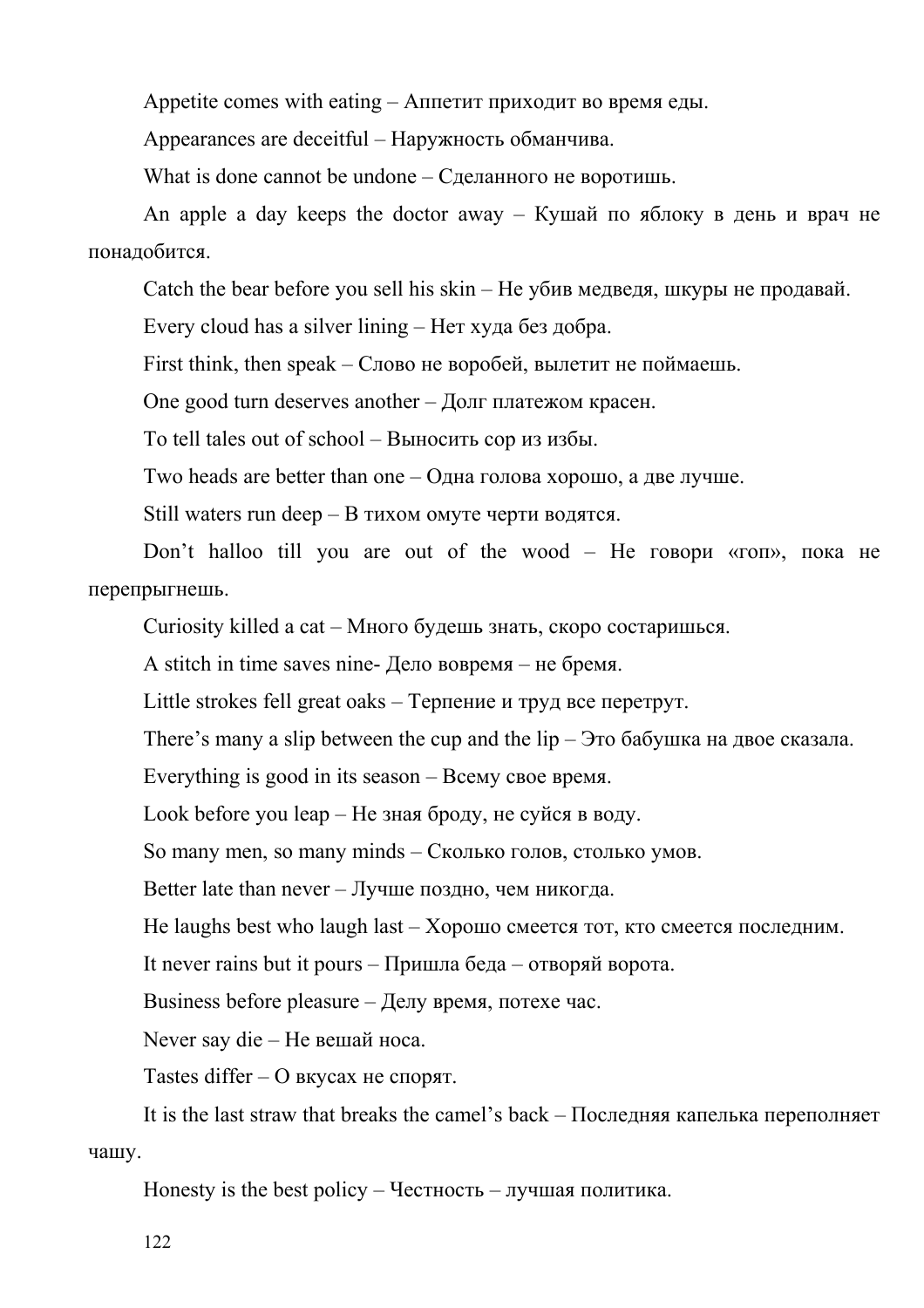Let sleeping dogs lie – Не буди лихо, пока лихо тихо.

Second thoughts are best – Семь раз отмерь, один раз отрежь.

Handsome is as handsome does  $-$  О человеке не по словам, а не по делам.

While there is life there is hope –  $\Gamma$ де жизнь, там и надежда.

Live and learn – Век живи – век учись.

The early bird catches the worm – Кто рано встает, тому Бог подает.

To run with the hare and hunt with the hounds  $-$   *нашим, и вашим всем* спляшем.

A friend in need is a friend indeed – Друзья познаются в беде.

All is not gold that glitters – Не все то золото, что блестит.

Nothing venture, nothing have – Волков боятся – в лес не ходить.

Make hay while the sun shines – коси коса, пока роса.

Never put off till tomorrow what you can do today – Не откладывай на завтра того, что можешь сделать сегодня.

Forewarned is forearmed –  $\Pi$ редупреждение – тоже бережение.

Let bygones be bygones – Кто старое помянет, тому глаз вон.

Actions speak louder than words – А человеке судят по его делам.

One man's meat is another man's poison – Что полезно одному, то другому вредно.

In for a penny, in for a pound – Взялся за гуж, не говори, что не дюж.

The leopard cannot change his spots  $-\Gamma$ орбатого могила исправит.

The least said, the soonest mended  $-$  В добрый час молвить, в худой промолчать.

Jack of all trades and master of none – За все дела браться – нечего не сделать.

Half a loaf is better than no bread – На безрыбье и рак – рыба.

No pains, no gains – Без труда не вытащишь и рыбку из пруда.

To make a mountain out of a molehill – Делать из мухи слона.

Rome was not built in a day – Москва не сразу строилась.

As well be hanged for a sheep as for a lamb – Семь бед – один ответ.

Where there is a will there is a way  $-\Gamma$  ge хотенье, там и уменье.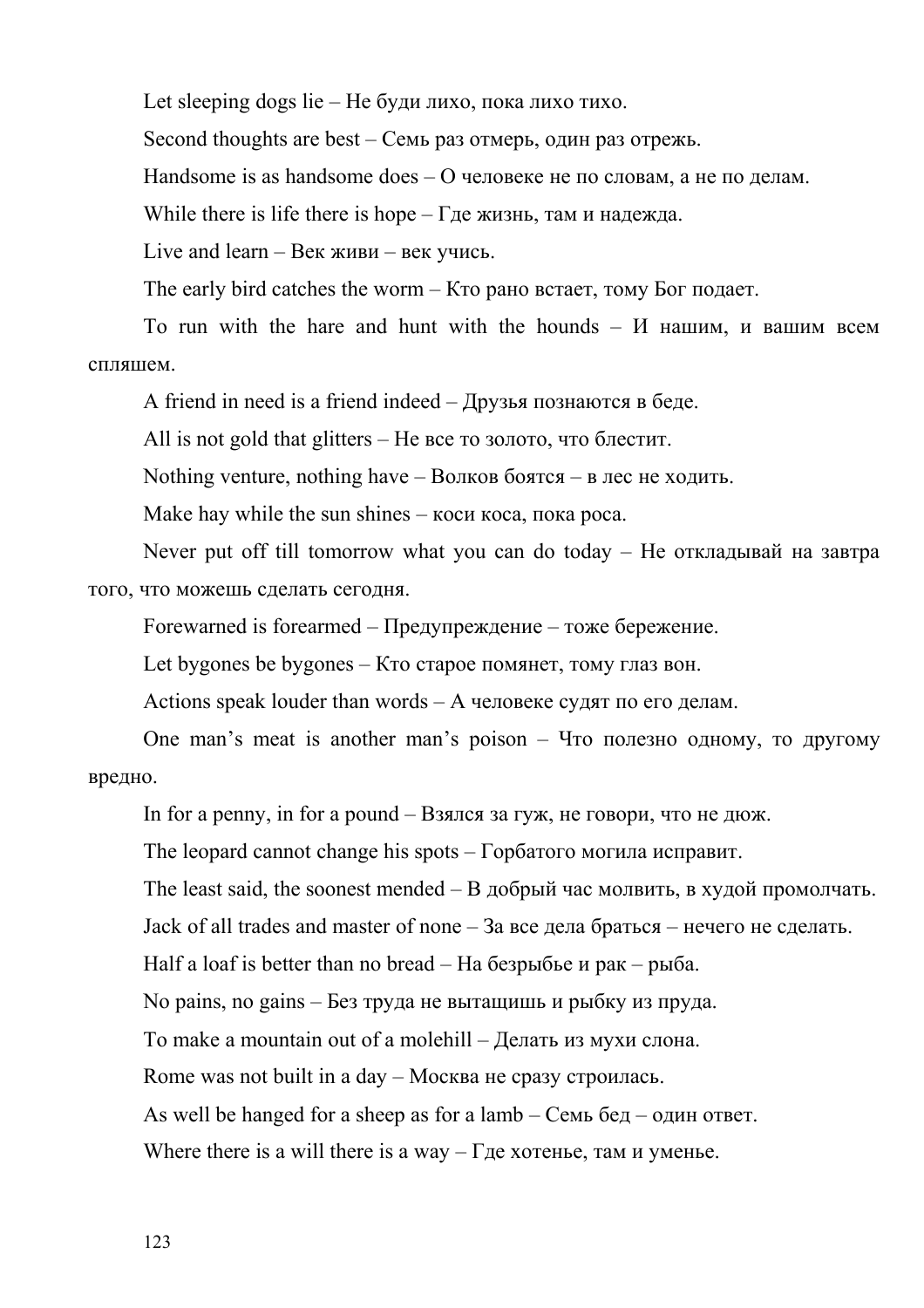A bird in the hand is worth two in the bush – Не сули журавля в небе, а дай синицу в руки.

Talk of the devil and he will appear – Легок на помине.

Fortune favours the brave – Смелость города берет.

Don't look a gift horse in the mouth – Дареному коню в зубы не смотрят.

All is well that ends well – Все хорошо, что хорошо кончается.

As you make your bed, so you must lie on it – Что посеешь, то и пожнешь.

Out of sight, out of mind – С глаз долой – из сердца вон.

To kill two birds with one stone – Убить двух зайцев одним выстрелом.

In borrowed plumes – Ворона в павлиньих перьях.

It goes without saying – Само собой разумеется.

After death, the doctor – После пожара да за водой.

A word is enough to the wise – Умный слышит с полслова.

A little pot is soon hot – Дурака легко вывести из себя.

A honey tongue, a heart of gall – На языке мед, а под языком лед.

A hungry belly has no ears – Голодное брюхо ко всему глухо.

A hard nut to crack – Орешек не по зубам.

When the pigs fly – Когда рак на горе свистнет.

A drop in the bucket – капля в море.

A dog in the manger – Собака на сене.

A bad workman quarrels with his tools – Дело мастера боится.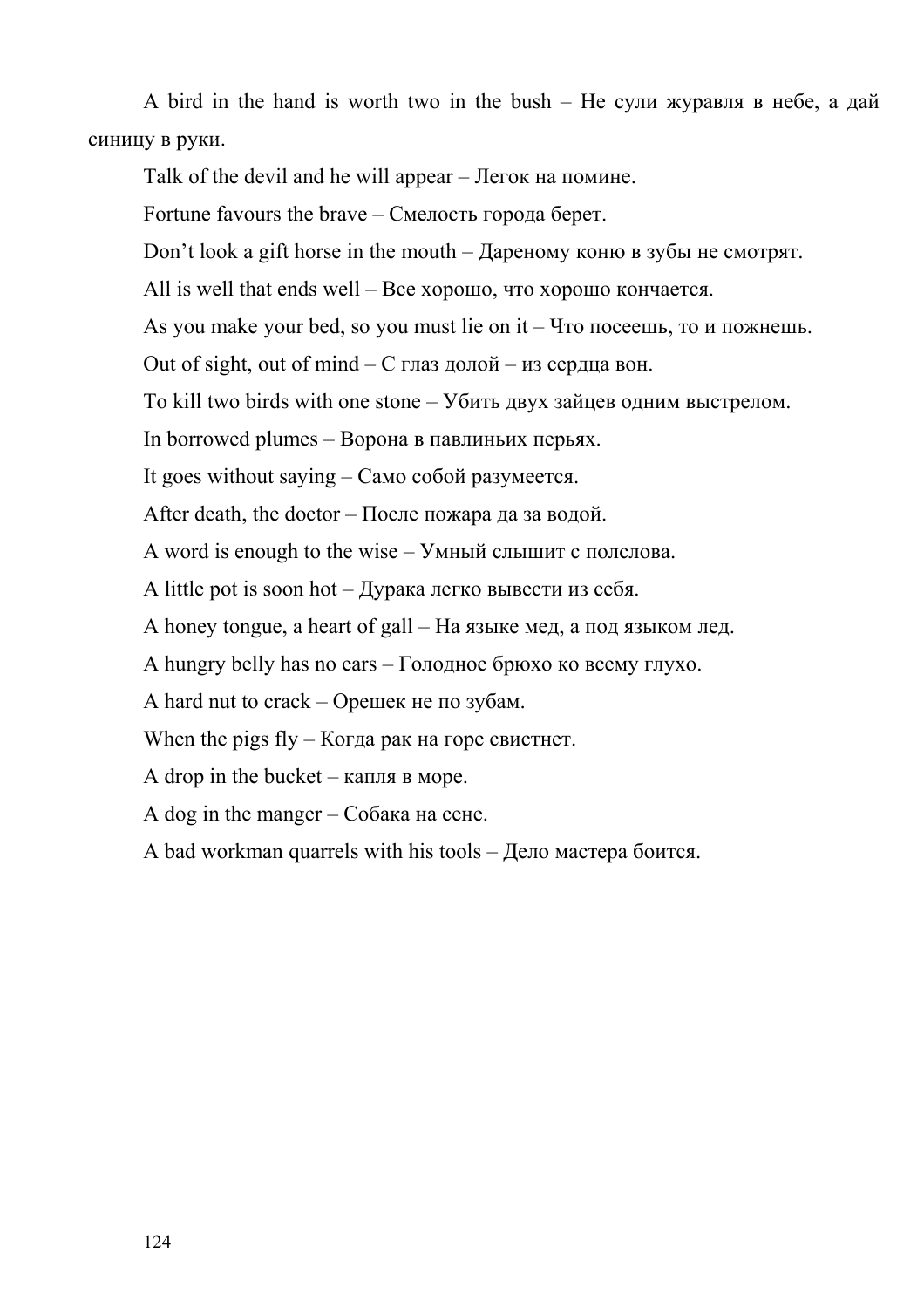## **Appendix G (essential)**

#### **Americanisms**

**British English American English** aerial (radio/TV) antenna American football football anorak parka articulated lorry trailer truck/semi trailer aubergine eggplant autumn fall bank holiday legal holiday bank note bill bap hamburger bun bat (ping pong) paddle bath bathtub bath (v.) bathe big dipper roller coaster bill check (restaurant) bill/account account  $billion = million million$   $billion = thousand million$ biscuit (sweet) cookie black or white?(coffee) with or without? blackleg/scab scab scab black treacle molasses blind (window) shade block of flats apartment house block of flats apartment building blue jeans dungarees/jeans bomb (success) bomb (disaster) bonnet (car) hood book (v.) make reservation boot (car) trunk bootlace/shoelace shoestring

bathroom bathroom/restroom/washroom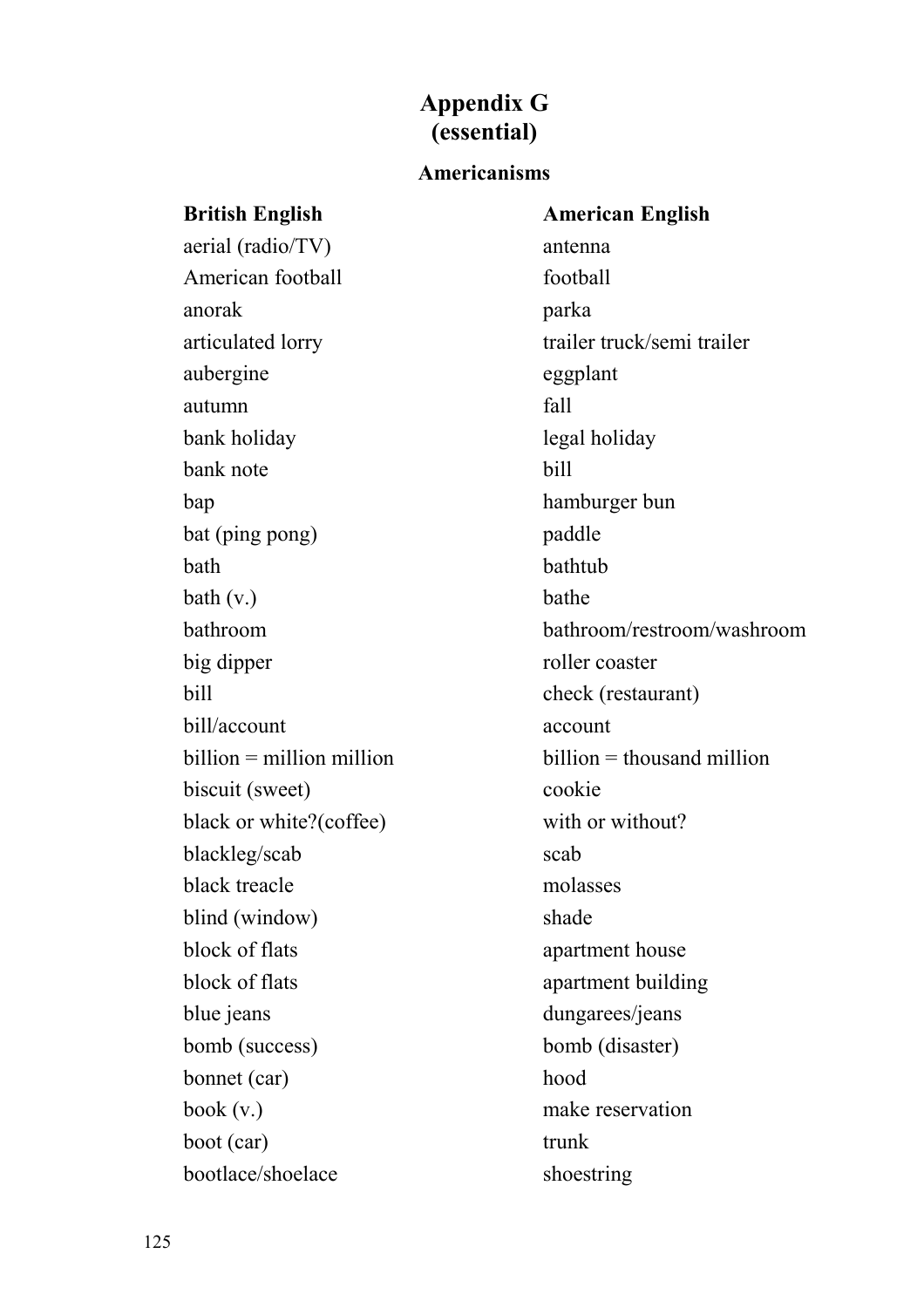| bowler/hard hat             | derby                     |
|-----------------------------|---------------------------|
| braces                      | suspenders                |
| break (school)              | recess                    |
| briefs/underpants           | shorts/jockey shorts      |
| broad bean                  | lima bean                 |
| bureau de change            | currency exchange         |
| butter muslin/cheese cloth  | cheese cloth              |
| candyfloss                  | cotton candy              |
| caravan                     | trailer                   |
| caretaker/porter            | janitor                   |
| car park                    | parking lot               |
| catapult                    | slingshot                 |
| cattle grid                 | Texas gate                |
| centre (city/business)      | downtown                  |
| central reservation         | median strip/divider      |
| chairman (business)         | president                 |
| chemist                     | druggist                  |
| chemist's shop              | pharmacy/drugstore        |
| chest of drawers            | dresser/bureau            |
| chips                       | French fries              |
| cinema                      | movie house/theater       |
| class/form (school)         | grade                     |
| cloakroom                   | check room                |
| cloakroom attendant         | hat check girl            |
| clothes peg                 | clothes pin               |
| conscription                | draft                     |
| contraceptive/condom        | rubber                    |
| convoy                      | caravan                   |
| cooker                      | stove                     |
| corn flour                  | corn starch               |
| corporation/local authority | city/municipal government |
| cot/crib                    | crib                      |
| cotton                      | thread                    |
| cotton reel                 | spool                     |
| cotton wool                 | cotton batting            |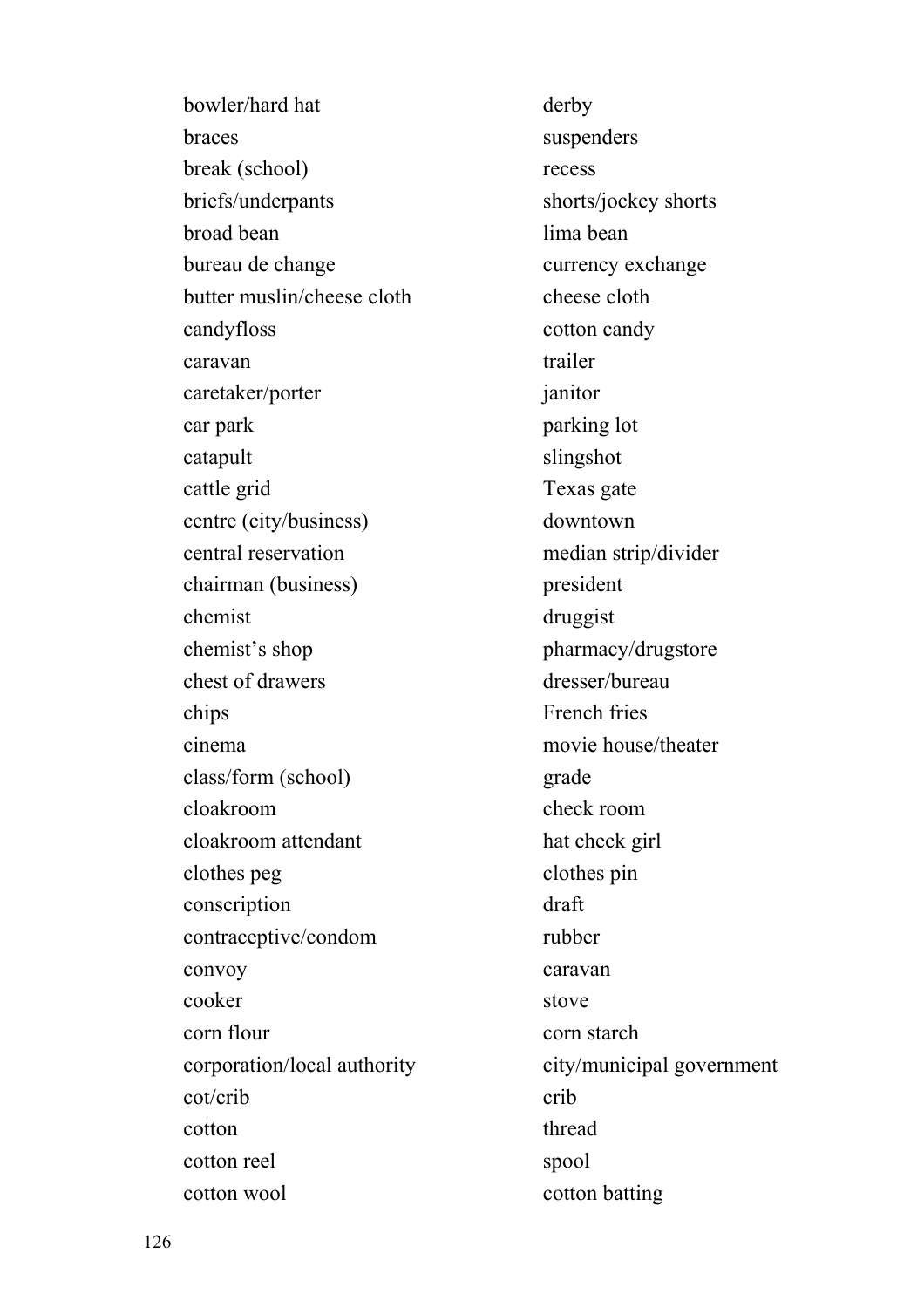courgette zucchini court shoe pump cream cracker soda cracker crisps chips/potato chips cul-de-sac dead end cupboard closet curtains drapes desiccated (coconut) shredded director (company) manager directory enquiries information assistance directory enquiries directory assistance district precinct diversion detour drain (indoors) sewer pipe draper drygoods store draught excluder weather stripping draughts checkers drawing pin thumb tack dressing-gown bathrobe dual carriageway divided highway dummy pacifier dungarees overalls dustbin/bin garbage can/trash can dynamo generator eiderdown comforter state agent realtor estate car station wagon fair (fun) carnival filling station / petrol station gas station film movie first floor second floor fish slice spatula/egg lifter fitted carpet wall to wall carpet flannel wash cloth flat apartment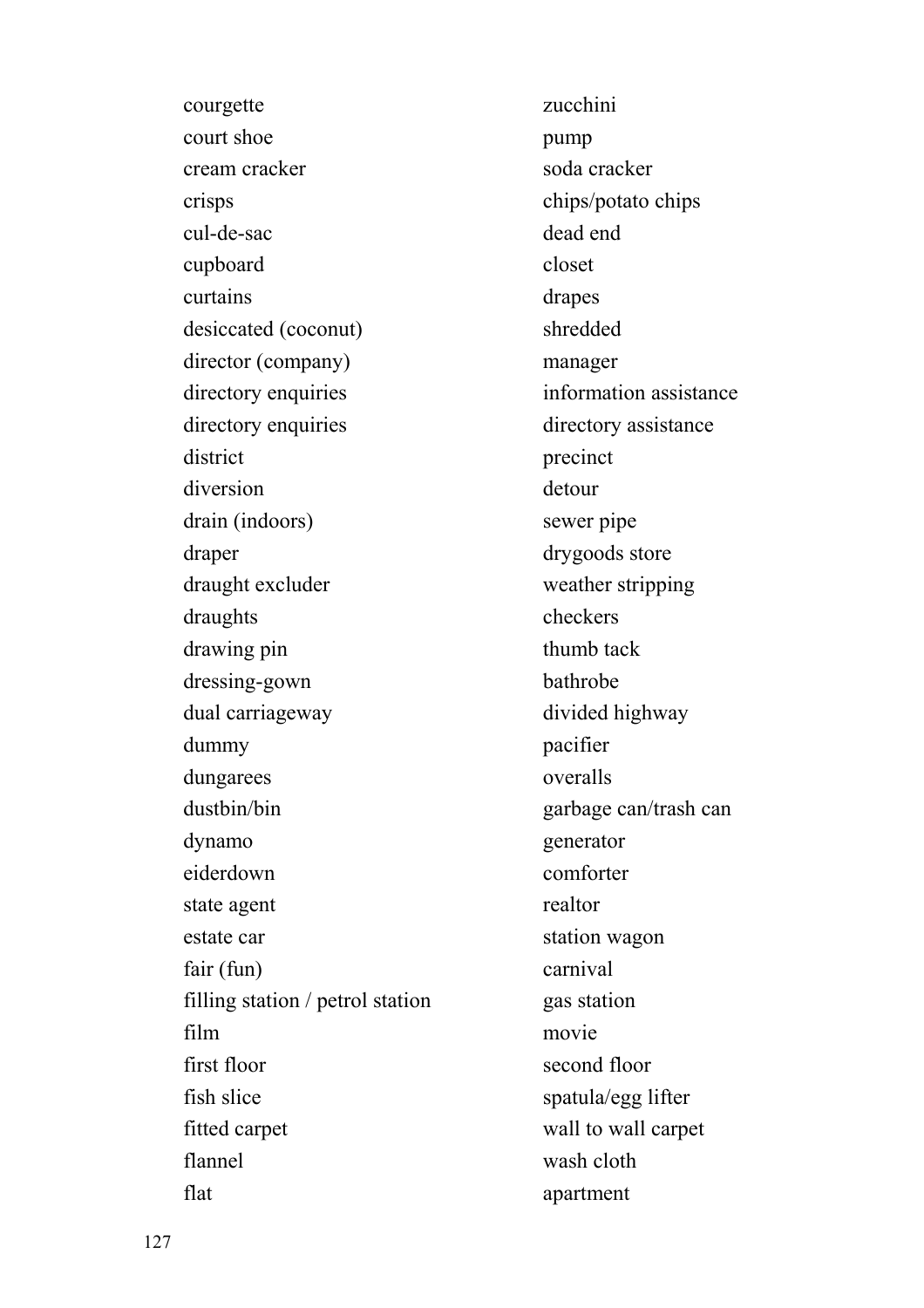flex electric cord/wire fly-over overpass football/soccer soccer fortnight two weeks foyer lobby/foyer full stop (punctuation) period funny bone crazy bone gallery (theatre) balcony gangway aisle gaol is a strong gaol in the strong gail of the strong gail in the strong gail in the strong gail in the strong gail garden yard gear lever gear shift giddy dizzy give a bell(to phone) give a buzz goods truck (railway) freight truck goose pimples goose bumps gramophone/record player phonograph/record player green fingers green thumb grill (v.) broil guard (railway) conductor gym shoes/plimsolls sneakers/tennis shoes tennis shoes/trainers sneakers/tennis shoes hair grip/kirby grip bobbie pin handbag purse/pocket book hardware housewares headmaster/mistress principal hire purchase installment plan holiday vacation homely (=pleasant) homely (=ugly) hoover (n.) vacuum cleaner hoover (v.) vacuum housing estate sub-division ice/sorbet sherbet iced lolly popsicle proposicle icing sugar powdered sugar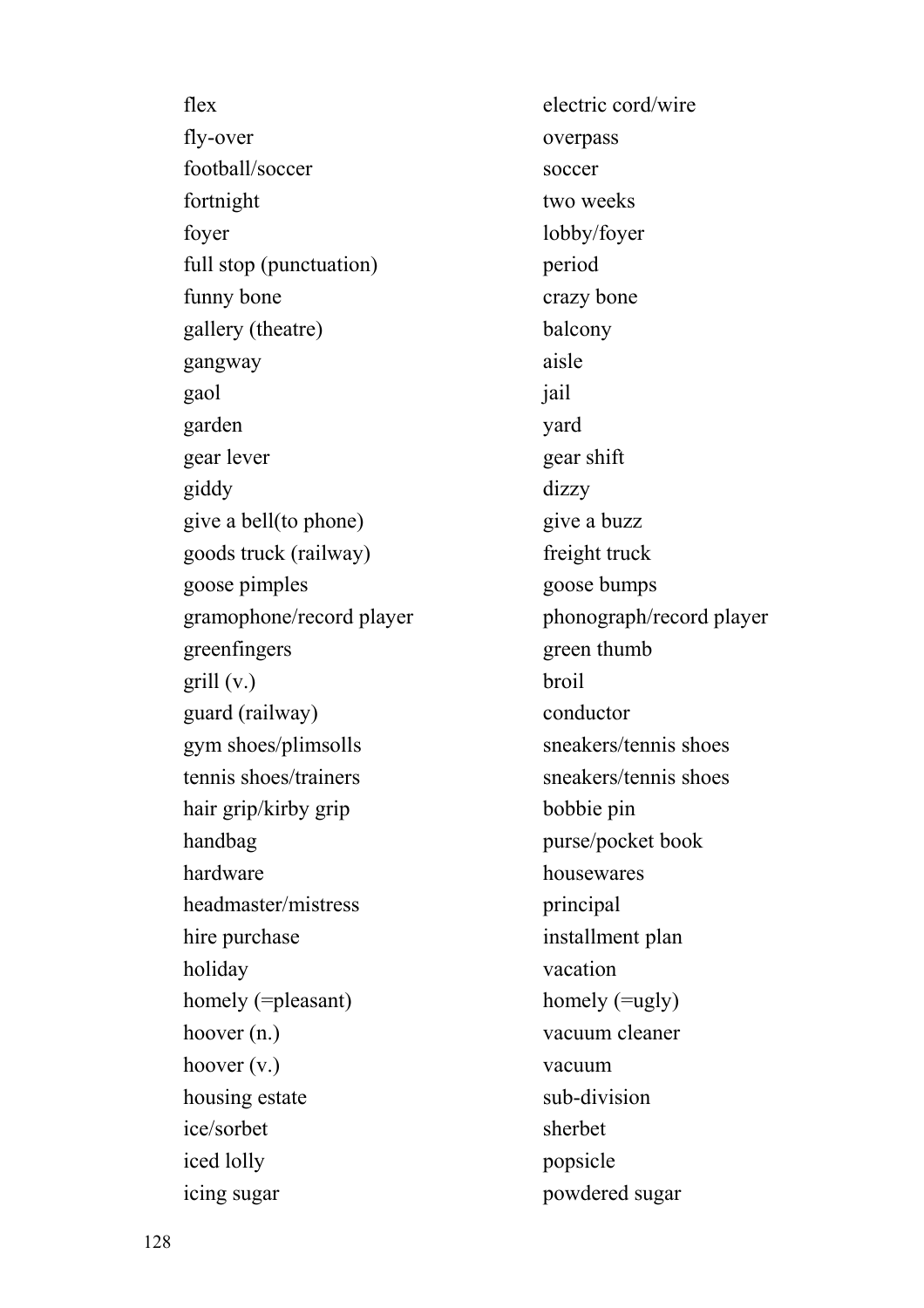icing sugar confectioner's sugar identification parade line-up immersion heater(electric) water heater interval intermission ironmonger hardware store jab (injection) shot joint (meat) roast jug pitcher jumper/sweater/pullover sweater/pullover kiosk/box (telephone) telephone booth kipper smoked herring knickers (girl's) underwear/panties knock up (tennis) warm up label tag larder pantry pantry lavatory/toilet/w.c./loo john/bathroom/washroom lay-by pull-off leader (leading article) editorial leader(1st violin in orchestra) concert master left luggage office baggage room let lease/rent level crossing (railway) grade crossing lift elevator limited (company) incorporated lodger roomer lorry truck lost property lost and found mackintosh raincoat made to measure custom made managing director/MD general manager marrow squash methylated spirits denatured alcohol mileometer odometer motorway freeway/throughway motorway super highway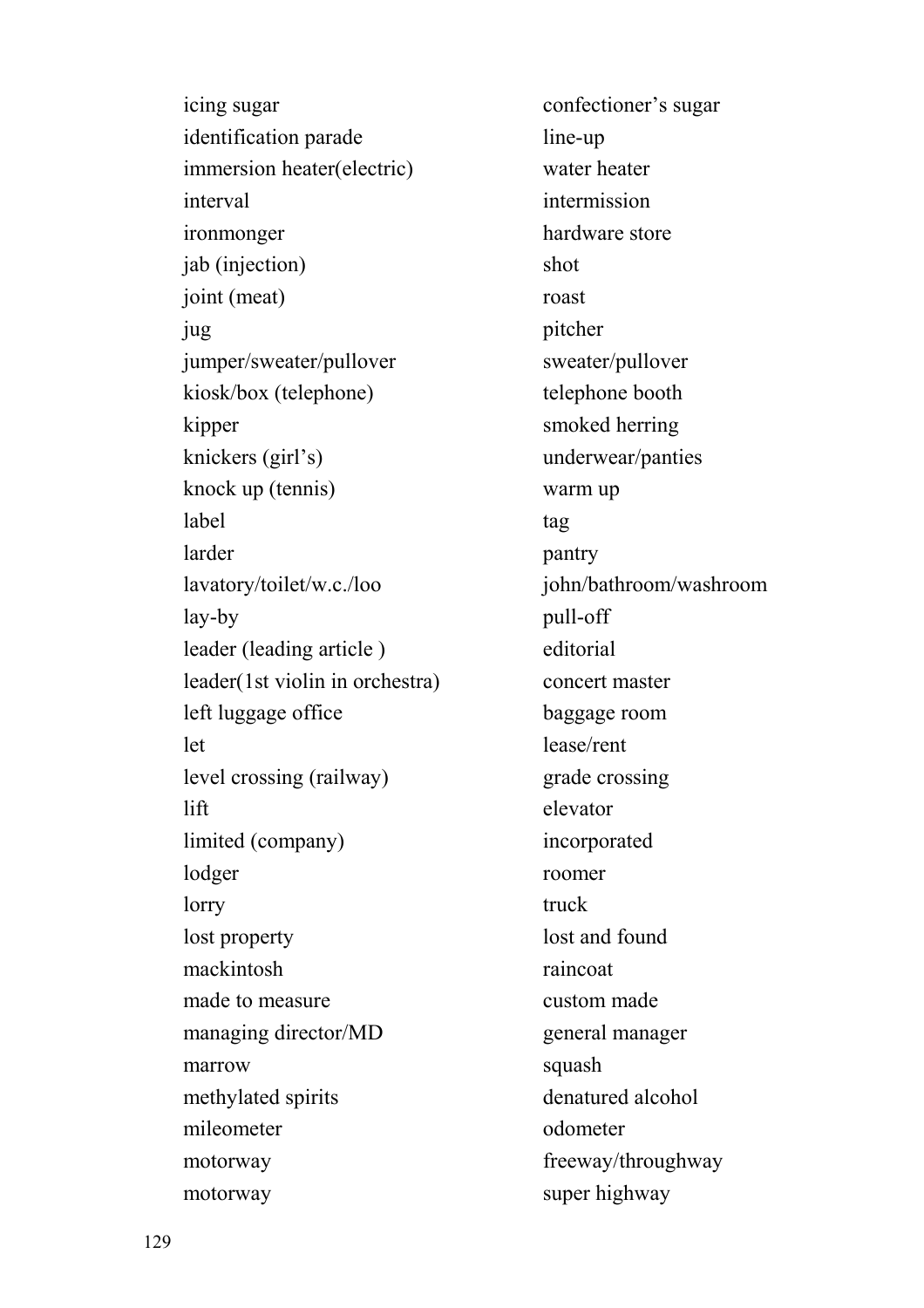nappy diaper neat (drink) straight net curtains sheers/under drapes newsagent news dealer/news stand nought zero noughts and crosses tic-tac-toe number plate license plate off license/wine merchant liquor store oven cloth/gloves pot holder/oven mitt overtake (vehicle) pass pack (of cards) deck packed lunch sack lunch/bag lunch panel beater body shop pants (boy's underwear) shorts/underwear paraffin kerosene parcel by package package pavement/footpath sidewalk personal call person-to-person call petrol gas/gasoline pillar box/letter box mail box plaster/elastoplast bandaid point/power point/socket outlet/socket post mail postal code zip code zip code postman mailman/postman postponement raincheck pram baby carriage/baby buggy prison penitentiary public school private school pudding dessert purse change purse change purse pushchair stroller put down/entered(goods) bought/charged put through (telephone) connect

public convenience bathroom/restroom/washroom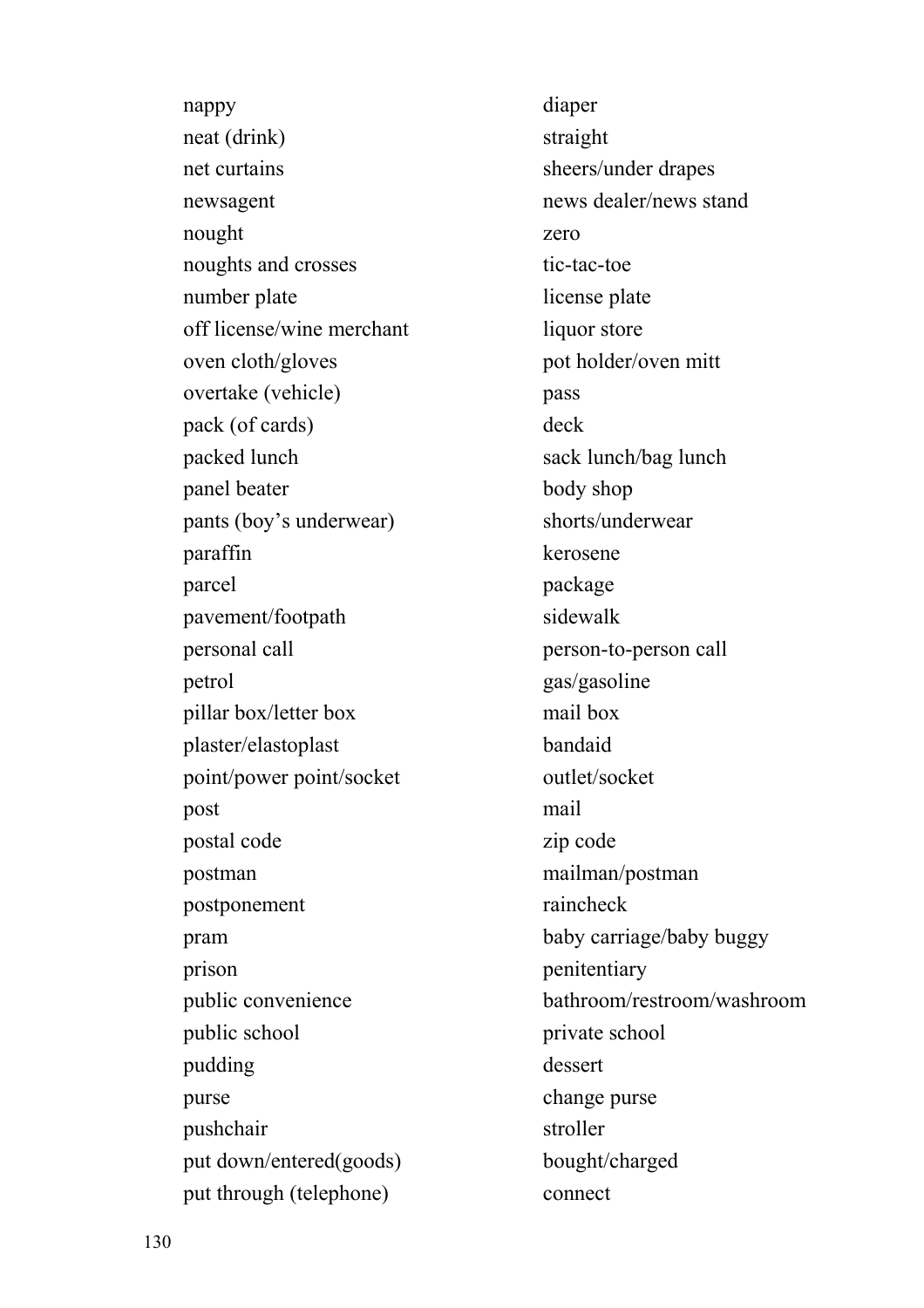queue (n.) line queue (v.) stand in line/line up rasher (bacon) slice reception (hotel) front desk receptionist desk clerk return ticket round trip ticket reverse charges call collect reversing lights back up lights ring up/phone call/phone roof/hood (car) top roundabout (road) traffic circle rubber eraser rubbish garbage/trash saloon car sedan scribbling pad/block scratch pad sellotape scotch tape semi-detached duplex semolina cream of wheat shattered exhausted shop assistant sales clerk/sales girl sideboard buffet sideboards (hair) sideburns silencer (car) muffler single ticket one way ticket sitting room living room living room living room lounge living room drawing room living room skipping rope iump rope skirting board baseboard sledge/toboggan sled smalls (washing) underwear sofa davenport/couch solicitor lawyer/attorney sorbet sherbet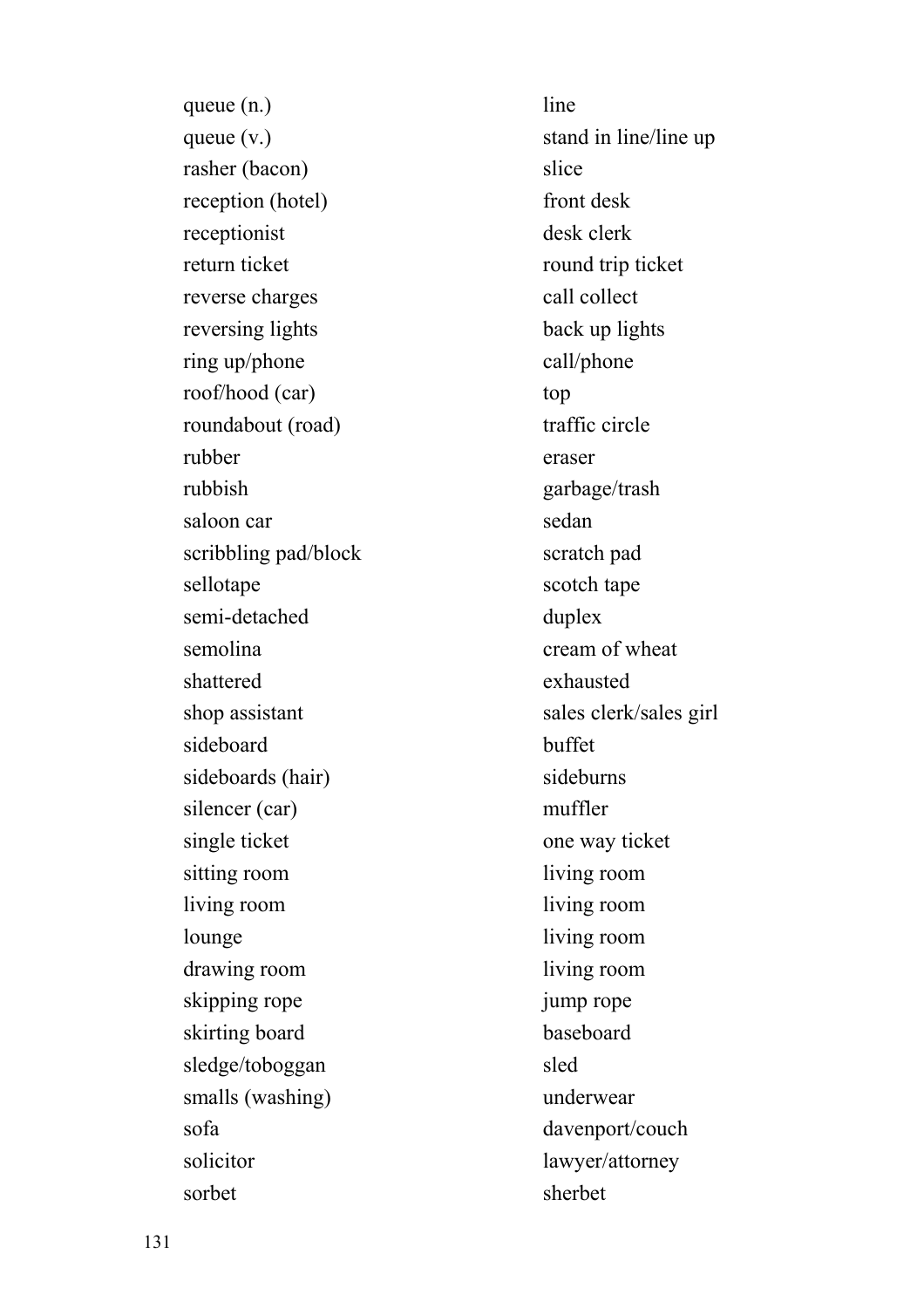spanner monkey wrench spirits (drink) liquor spring onion scallion/green onion staff (academic) faculty stalls (theatre) orchestra seats stand (for public office) run standard lamp floor lamp state school public school sellotape adhesive tape stone (fruit) pit sultana raisin surgery(doctor's/dentist's) office surgical spirit rubbing alcohol suspender belt garter belt suspenders garters swede turnip/rutabaga sweet corn corn sweet shop/confectioner candy store sweets/chocolate candy Swiss roll jelly roll tadpole pollywog tap faucet teat (baby's bottle) nipple tea trolley tea cart telegram wire telephone box phone booth term academic (3 in a year) semester(2 in a year) tights pantyhose time-table schedule tin can can be can can tip (n. and v.) dump torch flashlight traffic lights stop lights traffic lights traffic signals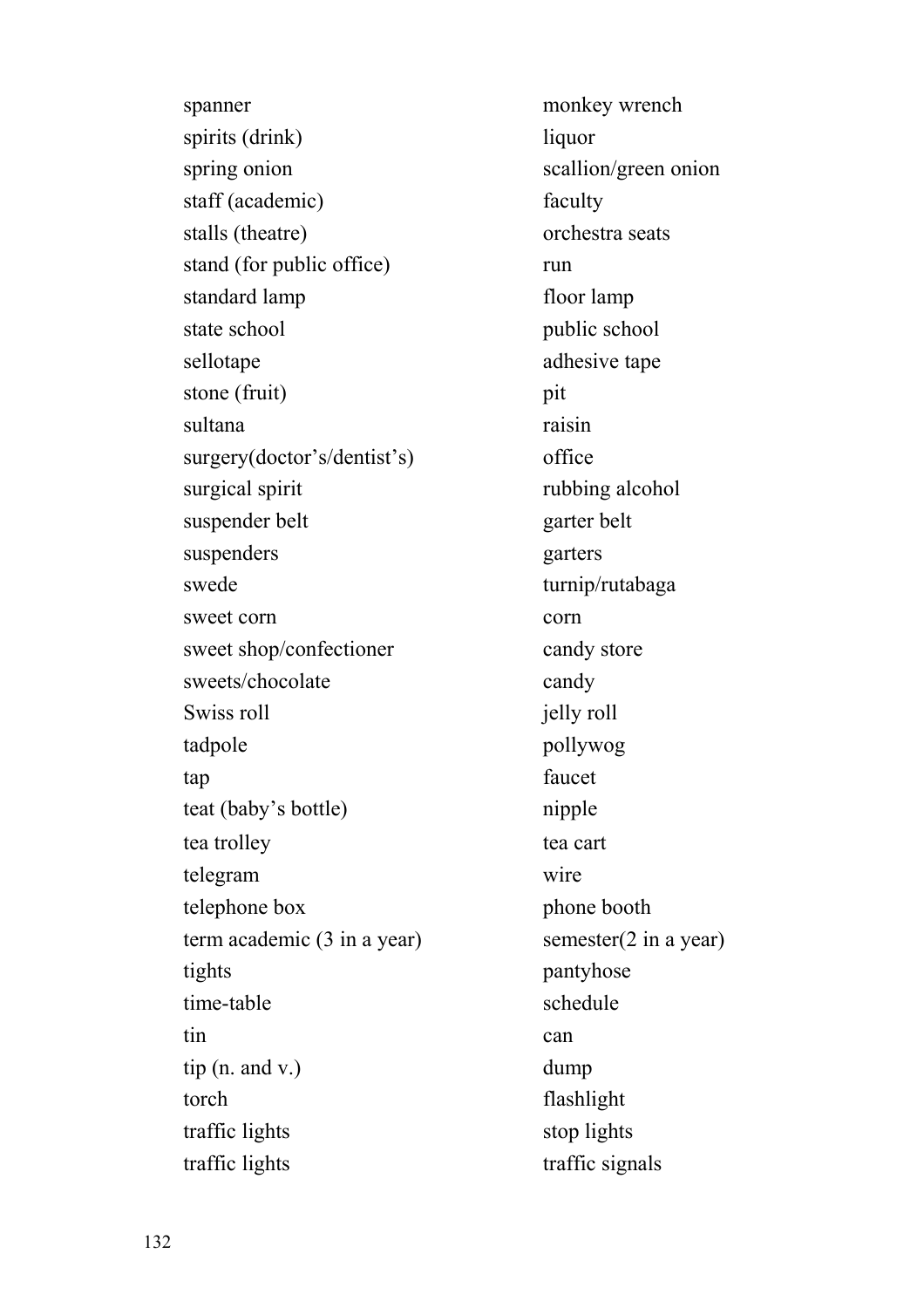traffic lights stop signals trousers pants/slacks truncheon (police) night stick trunk call/long distance long distance call tube/underground subway turnover sales/revenue turn-ups (trousers) cuffs (pants) undergraduates: undergraduates: 1st year freshman 2nd year sophomore 3rd year junior 4th year senior unit trust mutual fund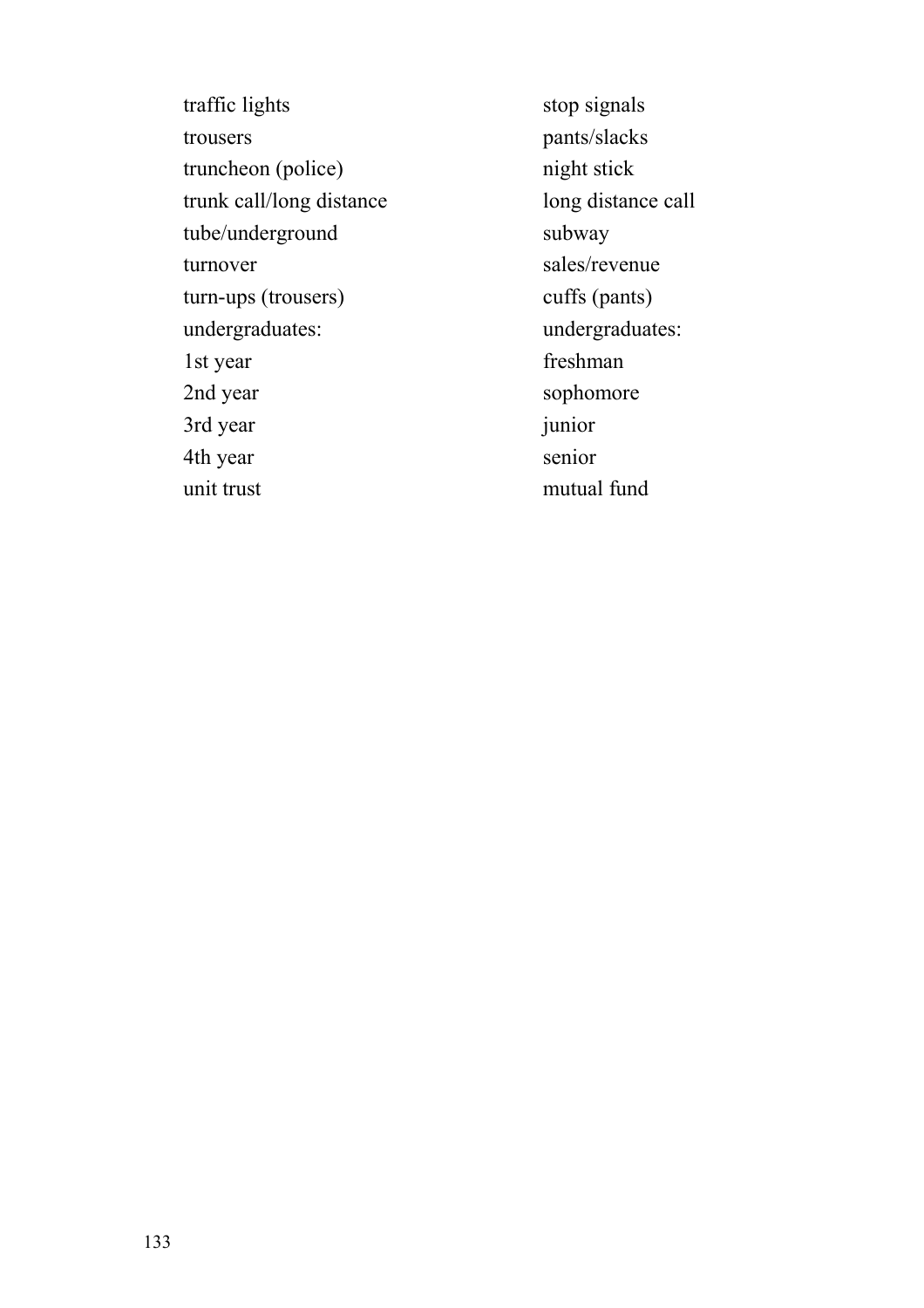### **Appendix H**

#### **Test Questions**

 The object of Lexicology. Links of Lexicology with other branches of linguistics.

Vocabulary as a system. The notion of lexical system.

The approaches to language study.

 The word as a fundamental unit of language. The phonetic, grammatical and semantic characteristics of the word.

Methods of linguistic analysis.

 The basic word – stock of the English language. Its relative stability and general use. The extension of the English Vocabulary.

 General characteristics of the Modern English Vocabulary (volume, changeability, causes of changeability).

 English vocabulary as a system. Different principles of grouping the vocabulary.

The theories of Semantic Fields.

 The notion of etymology. The etymological background of the English vocabulary.

 The main features of genuine English words. Words of native origin, words of Indo–European origin and words of Common Germanic origin.

 Loan–words (borrowed words) in English. Sources and ways of borrowings in English.

Assimilation of loan–words. Types of assimilation. Degrees of assimilation.

Etymological doublets of different origin.

International words in Modern English. Translation–loans.

 Morphological structure of words in Modern English. Structural and semantic classification of morphemes.

 Different types of words: root-words, derivatives, compounds proper and derived compounds.

Various ways of word–building in English: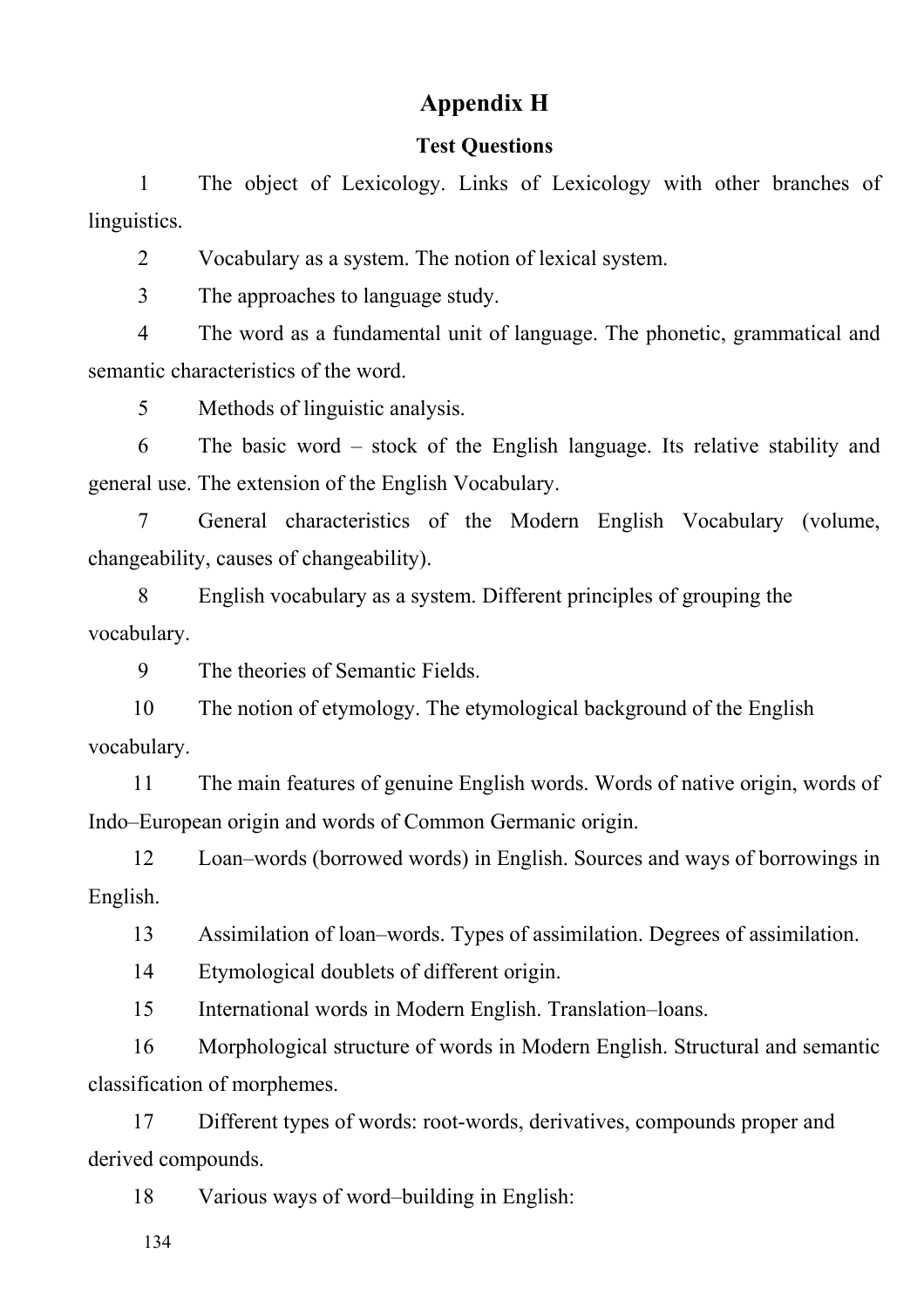Affixation as a way of word-building in English. Classification of English affixes.

 Conversion as one of the most productive ways of making new words in Modern English.

 Composition in English and its specific features. The problem of distinguishing compounds from word-combinations .

 Shortening of words and word combinations as a productive way of building words in Modern English.

 Other ways of word-building: gradation, stress – shifting, blending, back formation and sound- imitation.

The word and its meaning. Semasiology. Two trends in modern Semasiology.

Semantic structure of a word. Polysemy in English and its cause.

 Changes in the semantic structure of a word (social, historic and linguistic factors).

Homonymy in English. The main types of homonyms.

Different ways of classifying homonyms.

Classification of homonyms in English.

Sources of homonymy in English

Criteria of synonymity. The sources of synonyms in English.

The problem of classification of synonyms.

The main groups of synonyms in English: ideographic, stylistic and absolute.

The idea of the synonymic dominant in a group of synonyms.

Euphemisms as a specific type of synonyms.

Types of words that are correlated as antonyms. Classification of antonyms.

Interrelations between synonyms and antonyms. Analogy in their use and

#### development.

- Phraseology as a linguistic subject. Criteria of phraseological units.
- Classifications of phraseological units.
- Peculiarities of the English vocabulary in the USA .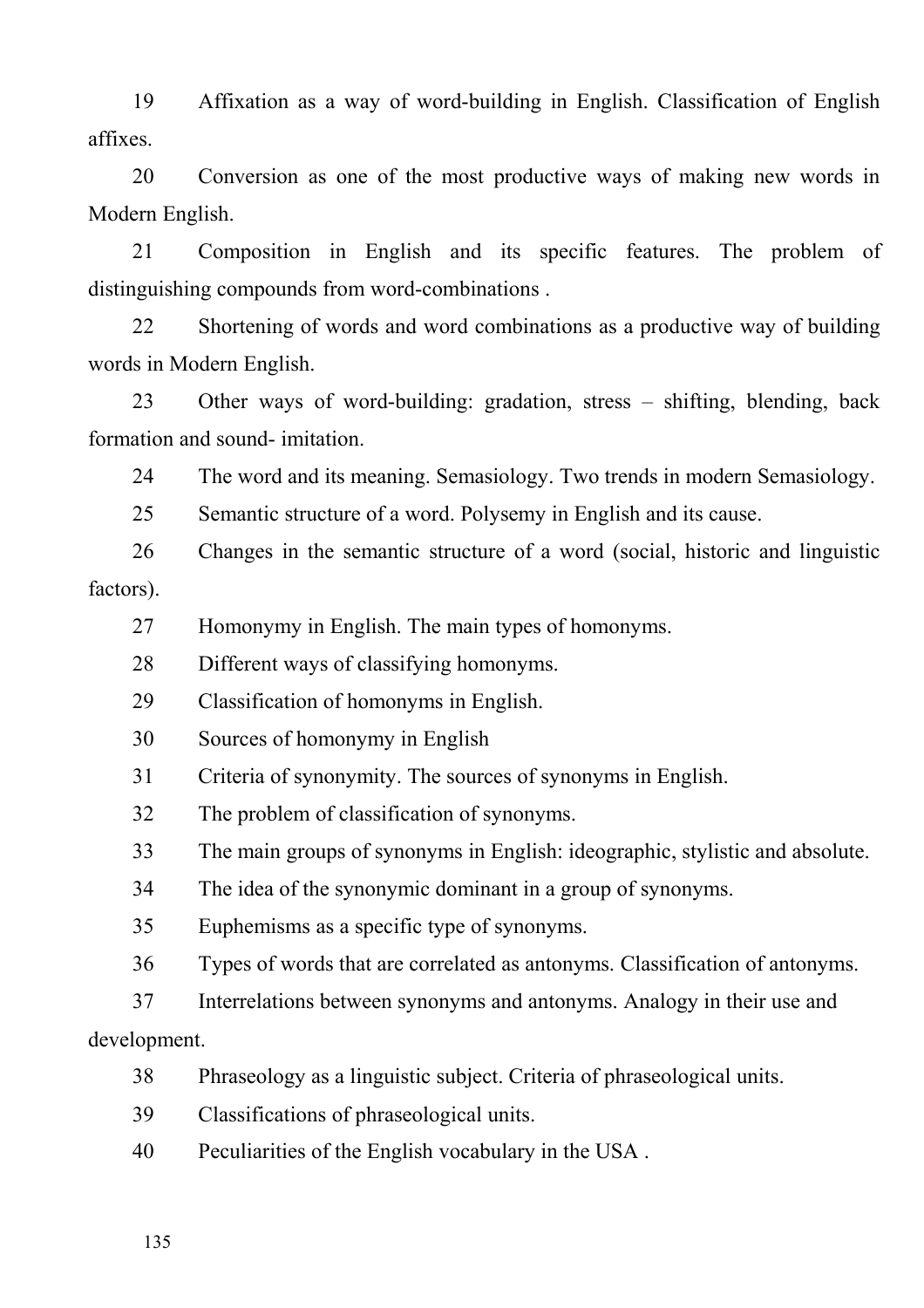41 Peculiarities of the English vocabulary in Canada, Australia and other English speaking countries.

42 Aims and tasks of compiling dictionaries. Encyclopedia and linguistic dictionaries.

43 Historical development of British and American lexicography.

44 The selection and arrangement of the material in a linguistic dictionary. A word article.

45 Types of dictionaries. The most important unilingual English dictionaries. Bilingual dictionaries.

46 Grammatical and lexical valency and collocability. Norms of lexical valency and collocability.

47 Word-groups in English.

48 Stable word-combinations of non-phraseological character and their classification.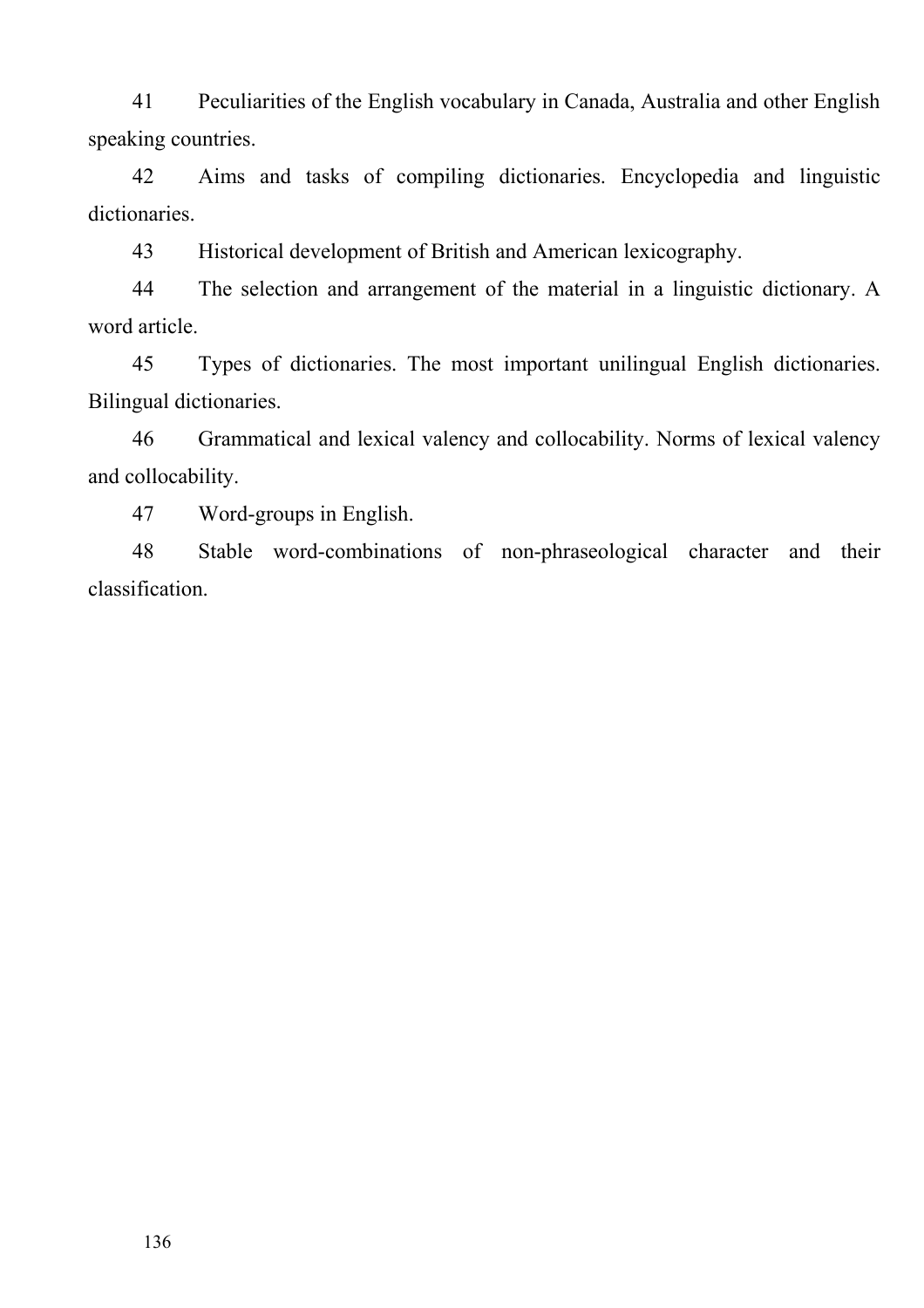## **Appendix I**

#### **Self-Assessment Test**

1 Find the proper correlation between the term and its definition: 1. Words identical in pronunciation and spelling belonging to one part of speech but different in meaning. a) Homographs 2. Words identical in spelling but different in pronunciation and meaning. b) Perfect or full homonyms 3. Words identical in pronunciation but different in spelling and meaning. c) Homophones 2 Define the type of the following synonyms: 1. Stool and chair a) Absolute 2. To begin- to commence b) Ideographic 3. Noun-substantive c) Stylistic 4. To die- to go west d) Euphemisms 3 Define the type of the following antonyms. 1. Careful-careless a) Phraseological 2. Good-bad b) Absolute 3. On purpose- by accident c) Derivational 4 Identify the period of the following Latin borrowings:

1. music a) the  $1<sup>st</sup>$  century B.C. 2. kitchen b) the  $5<sup>th</sup>$  century A.D. 3. street c) the 7th 4. candle d) Renaissance

5 Identify the etymology of the following borrowings:

| $1.$ lady       | a) Indo-European   |
|-----------------|--------------------|
| 2. spring       | b) Common Germanic |
| $3. \text{cow}$ | c) proper          |

6 Match the ways of word-building in the following examples:

| 1. merry-go-round | a) sound imitation      |
|-------------------|-------------------------|
| $2.$ BBC          | b) abbreviated compound |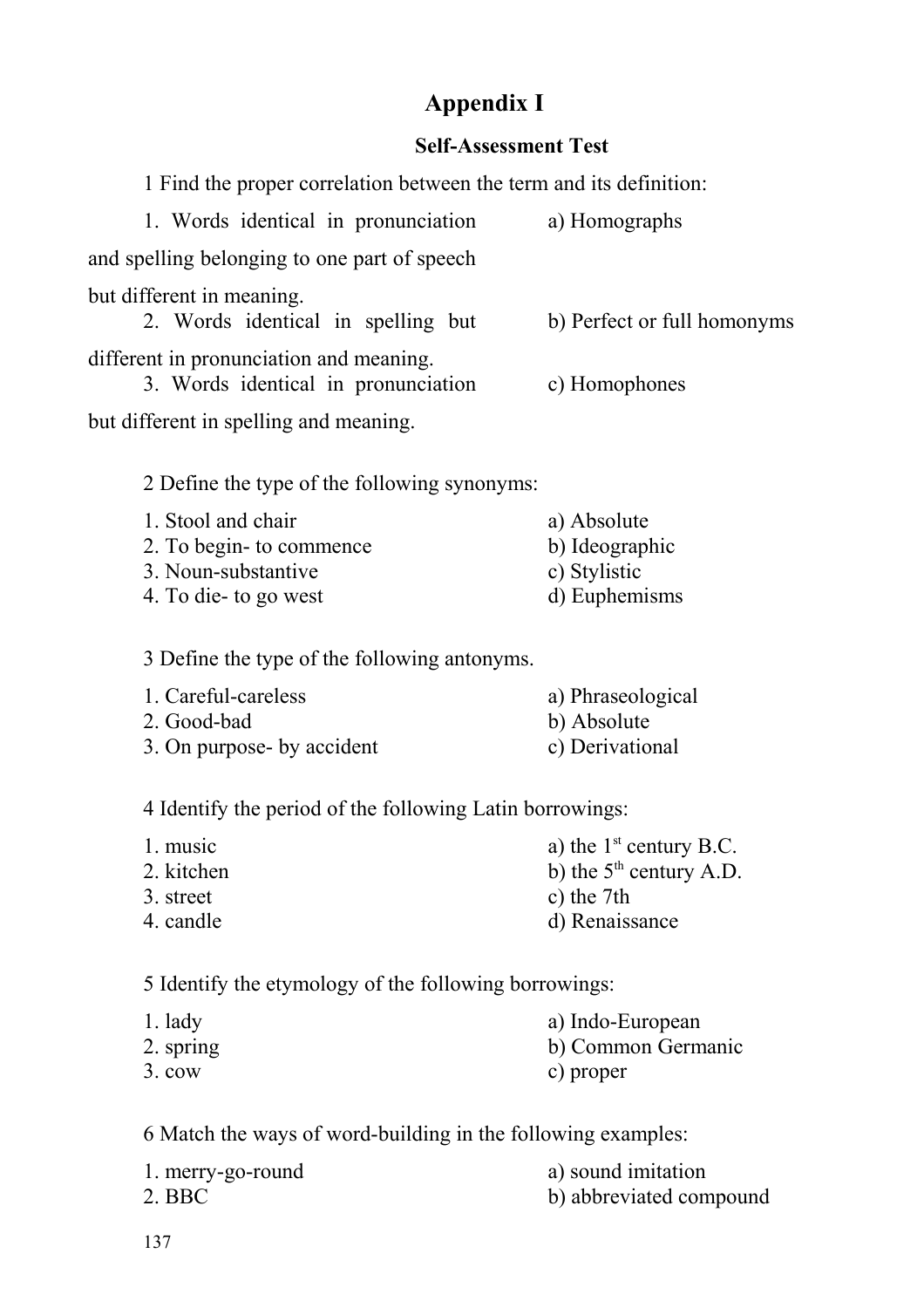3. V-day c) initial abbreviation 4. quack d) syntactical abbreviation

7 Match the word with the language from which it was borrowed:

| violin |  |
|--------|--|
|--------|--|

- 2. potato b) Italian
- 3. drozhky c) Spanish
- 4. kindergarten d) Russian

8 Match the definition with the author it belongs to:

1. Word is a speech unit used for the purposes of human communication materially representing a group sounds possessing a meaning susceptible to grammatical employment and characterized by formal and semantic unity.

2. Word is a sequence of human sounds conveying a certain concept, idea in meaning which has gained general acceptance in a social group of people speaking the same language and historically connected

3. Word is meaningful unit which composes meaningful segments of some connected discourse.

4. Minimum free form.

9 Find the proper correlation between the term and its definition:

1. Words related in meaning but different in morphemic composition, phonetic form and usage, expressing the most delicate shades of thoughts, feelings and imagination. a) Antonyms b) Homonyms

2. Two, rarely more words of the same language belonging to the same part of speech, identical in style, merely

- 
- b) F. Berezin
- c) G. Antrushina
- d) L. Bloomfield

a) St. Ulman

a) German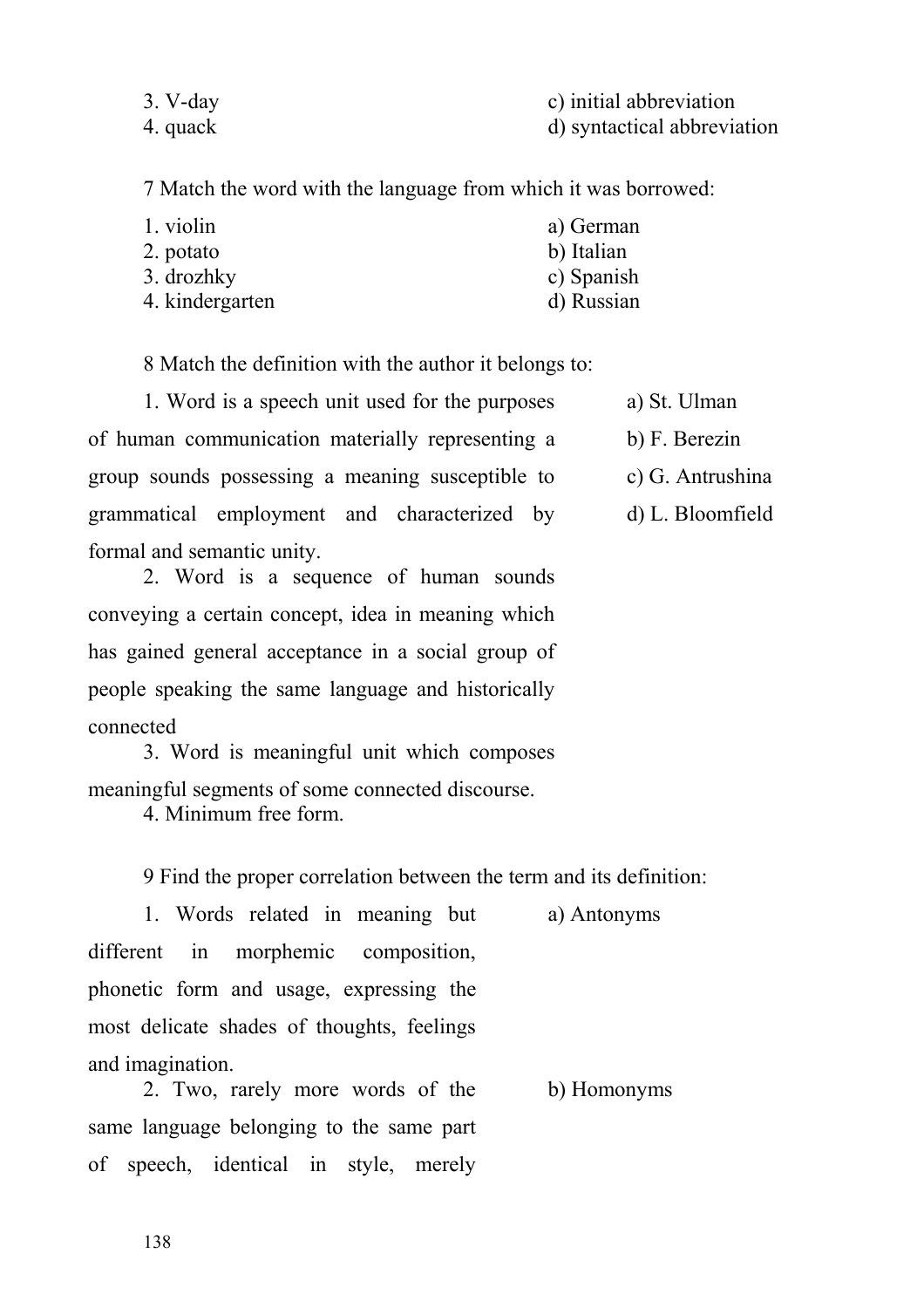identical in distribution, associated and used together so that their denotational meanings render contrary or contradictory notions or meaning.

3. Words which are identical in sounds and spelling, or, at least, in one of these aspects, but different in meaning. c) Synonyms

10 Identify the type of word-building:

| 1. perfectly      | a) conversion                |
|-------------------|------------------------------|
| 2. to broadcast   | b) affixation                |
| $3. a$ go         | c) morphological composition |
| 4. Anglo-American | d) backformation             |

11 Define the type of lexicological approach to language study:

| 1. Type of lexicology that deals with                              | a) General lexicology                  |
|--------------------------------------------------------------------|----------------------------------------|
| the origin, change and development of the                          |                                        |
| words in the course of time.<br>2. Type of lexicology that studies | b) Synchronic or descriptive lexicolo  |
| words irrespective of the specific features of                     | gy                                     |
| any particular language.<br>3. Type of lexicology that devotes its | c) Historical or diachronic lexicology |
| attention to the description of words of a                         |                                        |
| particular language.                                               |                                        |

4. Type of lexicology that is concerned with the vocabulary at a given time.

d ) Special lexicology

12 Define the type of the etymological duplets:

- 1. Yard and Garden a) Latin-French 2. Shirt and Skirt b) Scandinavian-English
- 
- 3. Canal and Channel c) Franco-French
- 
- 
- 
- 
- 4. Inch and Ounce **d) Miscellaneous**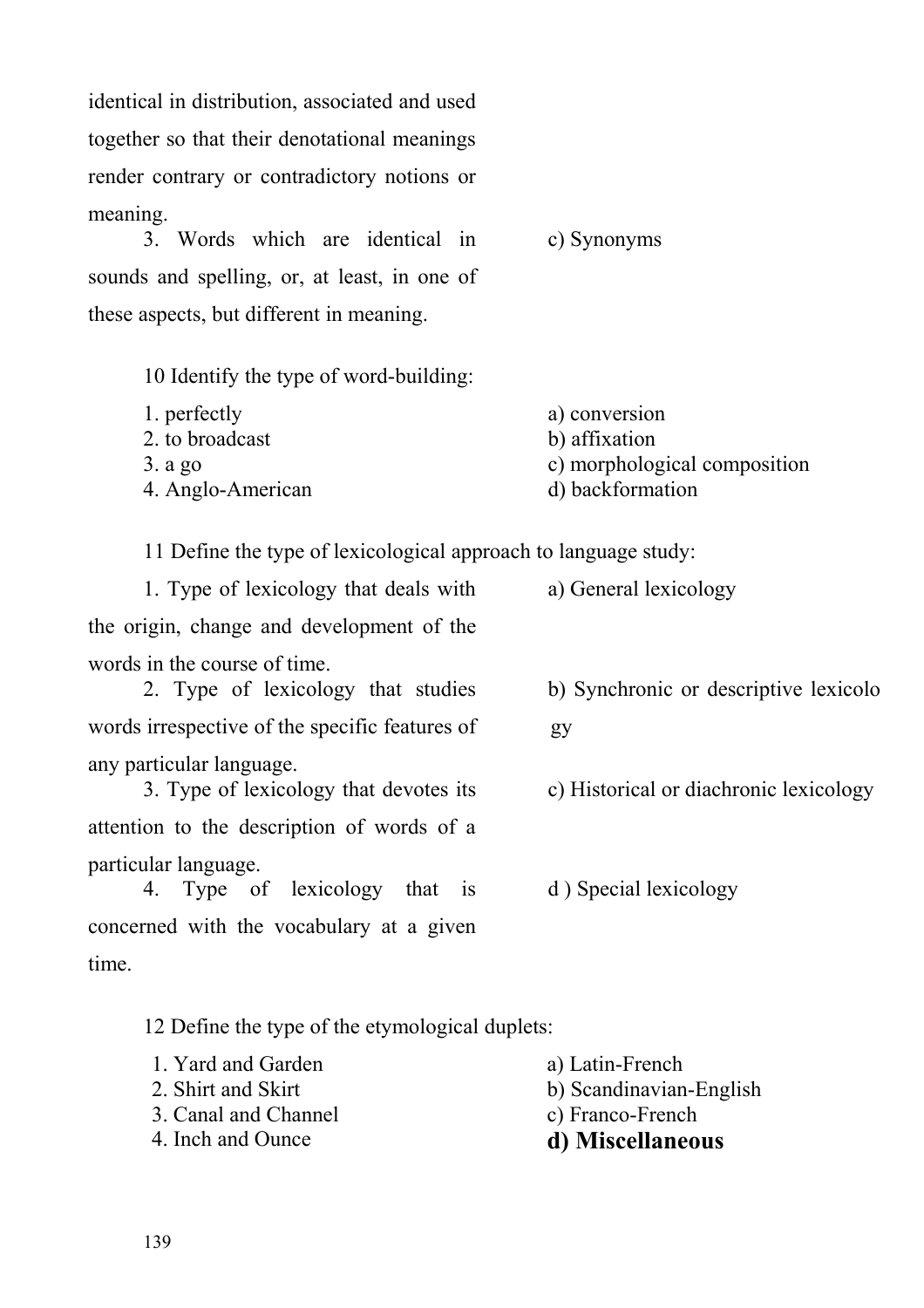13 Define the type of shortenings:

1. Words that have been clipped at the beginning. a) Syncope 2. Words that have been clipped at b) Apocope

the beginning and at the end.

3. Words in which some syllables or

sounds have been omitted from the middle.

4. Words that have been clipped at the end.

14 Identify the type of semantic changes:

1. A transfer of the meaning on the basis of comparison. a) Hyperbole

2. A transfer of the meaning on the

basis of contiguity.

3. A transfer of the meaning when it becomes better in the course of time. c) Metonymy d) Elevation

4. A gradual process when a word passes from a general sphere to some special sphere of communication.

15 Define the type of connotations in the groups of synonyms

| 1. to like - to admire - to love - to                                                                |                                             |         | a) connotation of duration                         |          |  |
|------------------------------------------------------------------------------------------------------|---------------------------------------------|---------|----------------------------------------------------|----------|--|
| adore - to worship<br>2. to tremble - to shiver - to shudder<br>3.to stare - to glare - to gaze - to |                                             |         | b) degree of intensity<br>c) connotation of manner |          |  |
| glance - to peep - to peer                                                                           | 4.to stroll - to stride - to trot - to pace |         | d) causative connotation                           |          |  |
| Keys                                                                                                 | - to swagger - to stagger - to stumble      |         |                                                    |          |  |
| $1.1-b$                                                                                              | $4.1-d$                                     | $7.1-d$ | $10.1-b$                                           | $13.1-c$ |  |
| $2-a$                                                                                                | $2-a$                                       | $2-c$   | $2-d$                                              | $2-d$    |  |
| $3-c$                                                                                                | $3-b$                                       | $3-d$   | $3-a$                                              | $3-a$    |  |
|                                                                                                      | $4-c$                                       | $4-a$   | 4-c                                                | $4-b$    |  |

d) Combination of the apocope and

c) Aphaeresis

aphaeresis

b) Metaphor